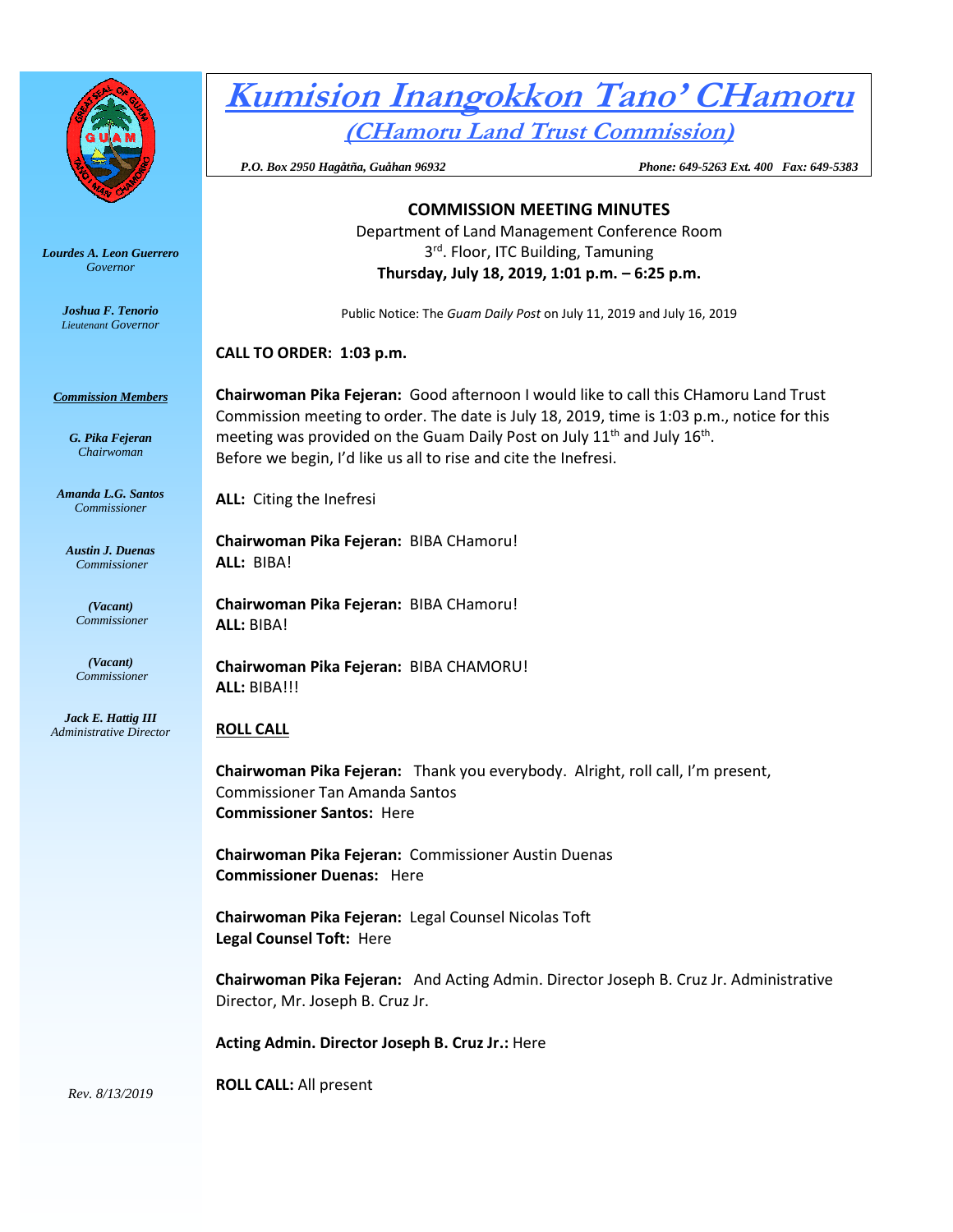**Chairwoman Pika Fejeran:** Hi. Thank you all for being here. As mentioned, Director Hattig is on Military Leave, so Mr. Cruz has been appointed Acting Admin. Director Joseph B. Cruz Jr. Director and he and I have been working to prepare for this meeting. So we do have quorum, we can move forward with this meeting. First item on the agenda, first item next on the agenda is the approval of minutes. We have April  $4<sup>th</sup>$ , Working Session Minutes; has everybody, all the Commissioners had a chance to review?

#### **APPROVAL OF MINUTES**

### **APRIL 4 MEETING MINUTES**

#### **Commissioner Duenas:** Mhm

**Chairwoman Pika Fejeran:** Any comments? I just have some very minor edits, I think just typos. What I can do…it's really only typos that I found so pending those corrections, I can get together with the staff to make those very minor edits; there was nothing substantive for the April 4<sup>th</sup> Working Session Minutes. Does the Commission feel comfortable making a motion on the minutes to approve pending those minor edits?

**Commissioner Duenas:** Motion to approve April 4<sup>th</sup> 2019 Working Session Meeting Minutes pending edits.

**Commissioner Santos:** I second it.

**Chairwoman Pika Fejeran:** Okay. Motion has been made and second it. And like I said, the only edit to the minutes would be basically just correction of typos. Anything more substantive, we'll have to bring back to the Board for approval, does that work Legal Counsel?

**Legal Counsel Toft:** Yup

**Chairwoman Pika Fejeran:** Okay, so further discussion?

**Commissioners:** None

**Chairwoman Pika Fejeran:** None. All those in favor of approving the April 4th 2019 Working Session Minutes pending minor edits?

#### **Commissioners:** Aye

**Chairwoman Pika Fejeran:** Ayes have it. Okay. Minutes passed. The next minutes we have before us is our April 4<sup>th</sup> 2019 regular Meeting. So that was also in our packet, I wanted to ask Legal Counsel if minutes are required for working sessions.

**Legal Counsel Toft:** I believe they are, I can double check for next meeting (inaudible) discretion of the Board. But I would say, for now, we do it until… (Inaudible) and I will double check to make sure.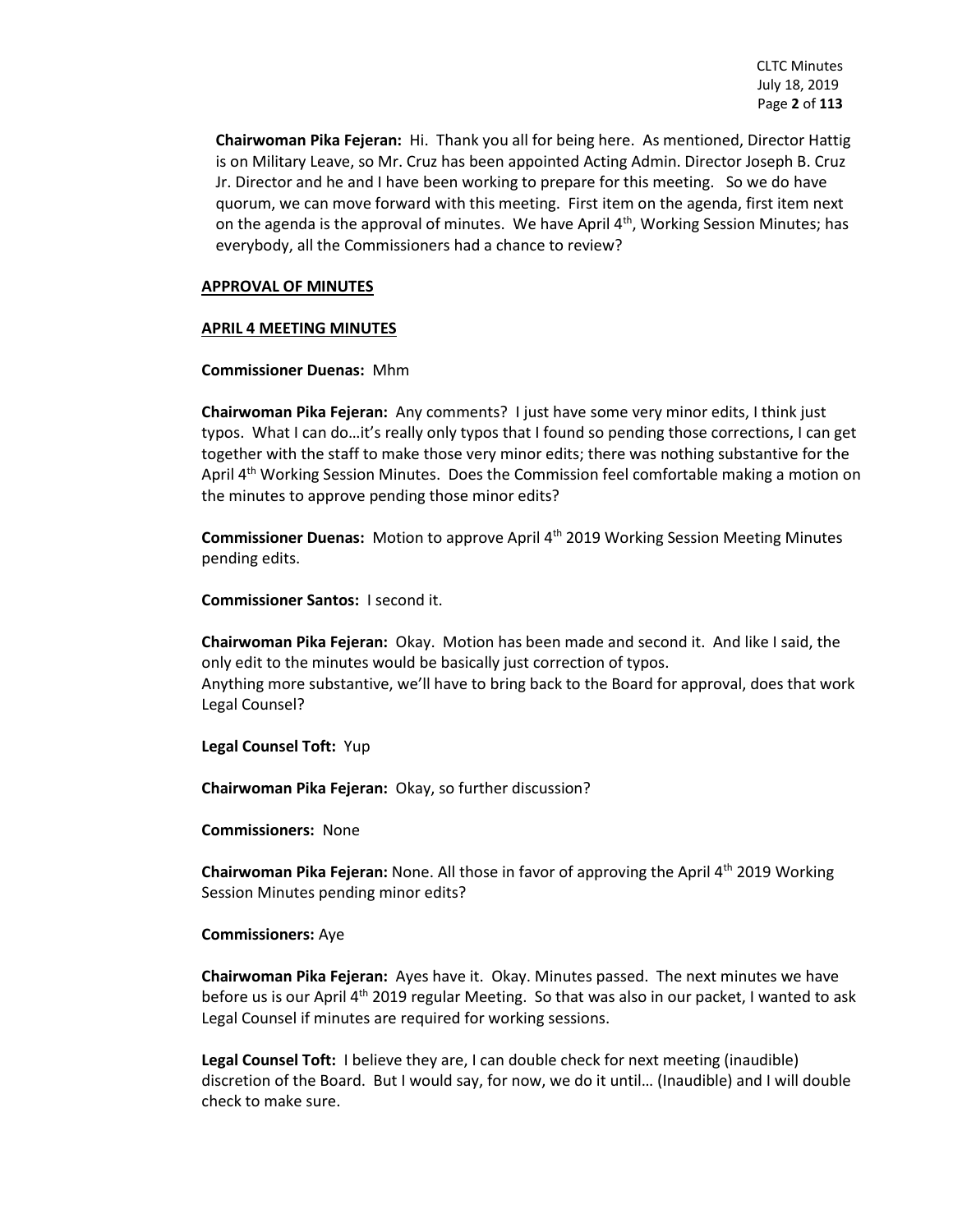**Chairwoman Pika Fejeran:** Okay. Yeah, because if it's not a necessity we can save our team a lot of time preparing this. Okay. So for the regular meeting; same thing, I just have minor edits, typo edits. Any other comments for the regular meeting minutes?

**Commissioner Duenas:** Motion to approve April 4, 2019 regular meeting minutes pending edits on typos.

**Commissioner Santos:** I second it.

**Chairwoman Pika Fejeran:** Okay motion has been made and second it. Further discussion?

**Commissioners:** None

**Chairwoman Pika Fejeran:** None. Okay all those in favor? **Commissioners:** Aye

#### **APRIL 18 MEETING MINUTES**

**Chairwoman Pika Fejeran:** Okay. Ayes have it. Regular meeting minutes, April 4th approved and then finally we have our April  $18<sup>th</sup> 2019$  regular meeting minutes. This was the meeting we started at 1PM and we ended at 6:49PM. That was the longest we've ever gone and probably one of the most challenging meetings I had to sit through but I think we made some progress there. My comment is on…let me see, this would be page 85 of the Board Meeting Packet.

#### **Commissioner Duenas:** inaudible

**Chairwoman Pika Fejeran:** Yeah I do, at the bottom. Oh you don't have one. Okay this is the one, two…the fourth page of the April 18th meeting. Where I'm quoted, Chairwoman Pika Fejeran, second sentence; the lease does indicate a portion of Lot 278-R4 there could be a misunderstanding of what actual portion does place Ms. Guzman, but I think we're actually referring to Ms. Sablan because we're talking to Ms. Sablan but Ms. Guzman comes into it, so maybe Ms. Emily Guzman Sablan; I don't know, I just want some clarification. So there was that comment, just to make sure that we're… we have the right person that we're talking about. And then… on page 106, it says that no second motion was officially made; this is in regards to Ms.….for a Mr. Gerard Heath Materne Johnson, oh what happened was Tan Amanda seconded the motion before the motion was made. Do we need to make a new… just do whole set of new motions in this meeting, to correct that?

**Legal Counsel Toft:** I would say yeah.

**Chairwoman Pika Fejeran:** Okay. So it's page 105 Tan Amanda.

**Commissioner Duenas:** just restate the motion?

**Chairwoman Pika Fejeran:** Yeah

**Commissioner Duenas:** Okay. Is it okay if we do this now?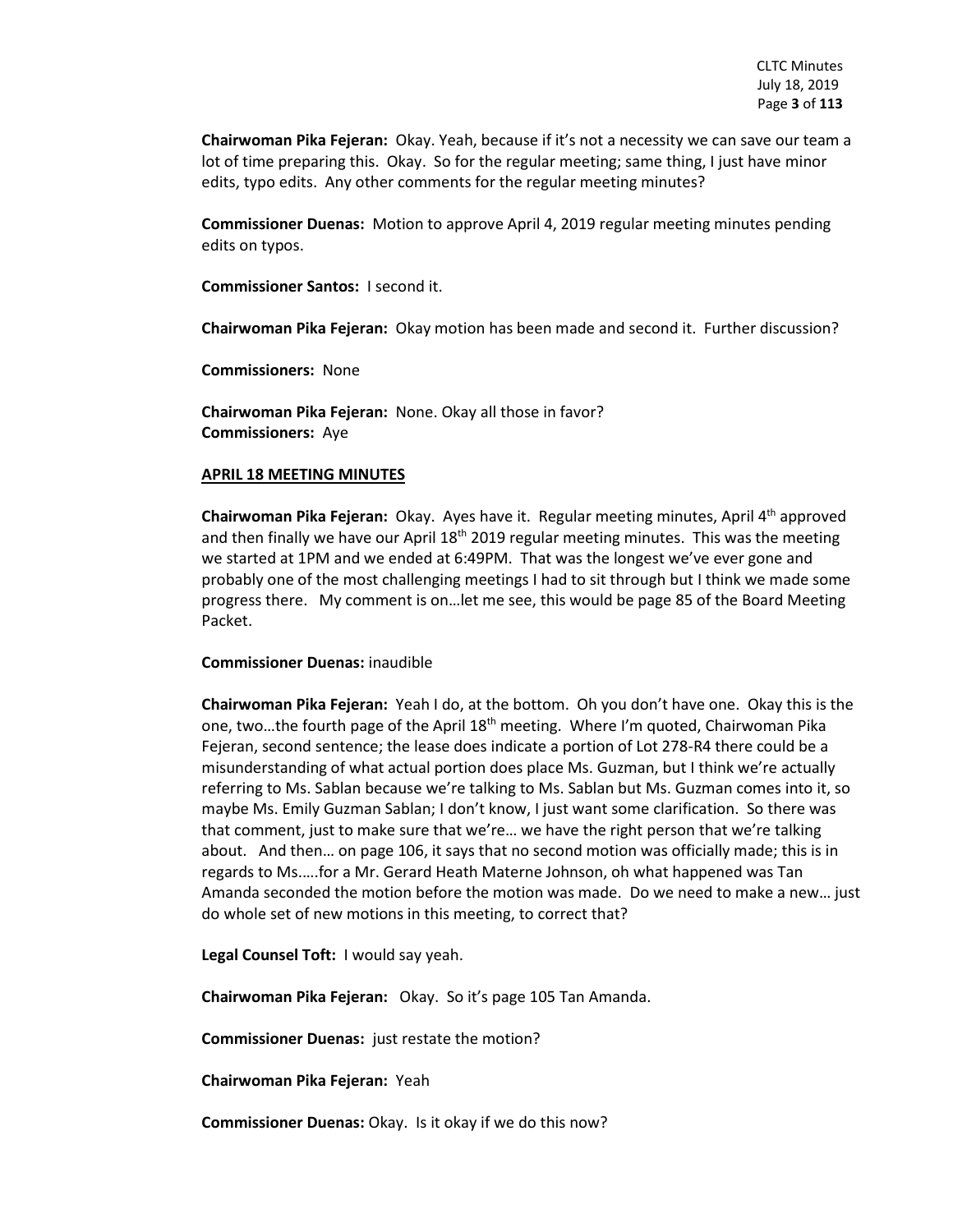**Chairwoman Pika Fejeran:** Mhm

**Legal Counsel Toft:** Yeah we can do it now.

**Commissioner Duenas:** Motion to approve the lease for Lot 8-33-13, Block 0, Tract 0, Municipality of Inarajan containing an area of 1858 square meters and in accordance with Public Law 23-38 for Mr. Gerald Heath Materne Johnson.

**Chairwoman Pika Fejeran:** Motion made

**Commissioner Santos:** I second it.

**Chairwoman Pika Fejeran:** Seconded by Tan Amanda. Okay, further discussion?

**Commissioners:** None

**Chairwoman Pika Fejeran:** Okay all those in favor?

**Commissioners:** Aye

**Chairwoman Pika Fejeran:** Ayes have it, okay. So let the record reflect that the motion, the lease was approved today. Right Nick?

**Legal Counsel Toft:** Yes.

**Chairwoman Pika Fejeran:** Okay. Today July 18th. Was does that do? Does that affect his lease if it was back…?

**Legal Counsel Toft:** Think they can, reissue lease, I don't think it's (inaudible)

**Chairwoman Pika Fejeran:** Has he signed the lease already?

**Land Administrator Margarita Borja:** Jhoana?

**Legal Counsel Toft:** We'll check.

**Land Administrator Margarita Borja:** Gerard Materne?

**Legal Counsel Toft:** Gerard Materne?

**Land Agent II Jhoana Bragg:** Umm… I'm not sure.

**Chairwoman Pika Fejeran:** Materne Johnson.

**Legal Counsel Toft:** We'll check. We can deal with it.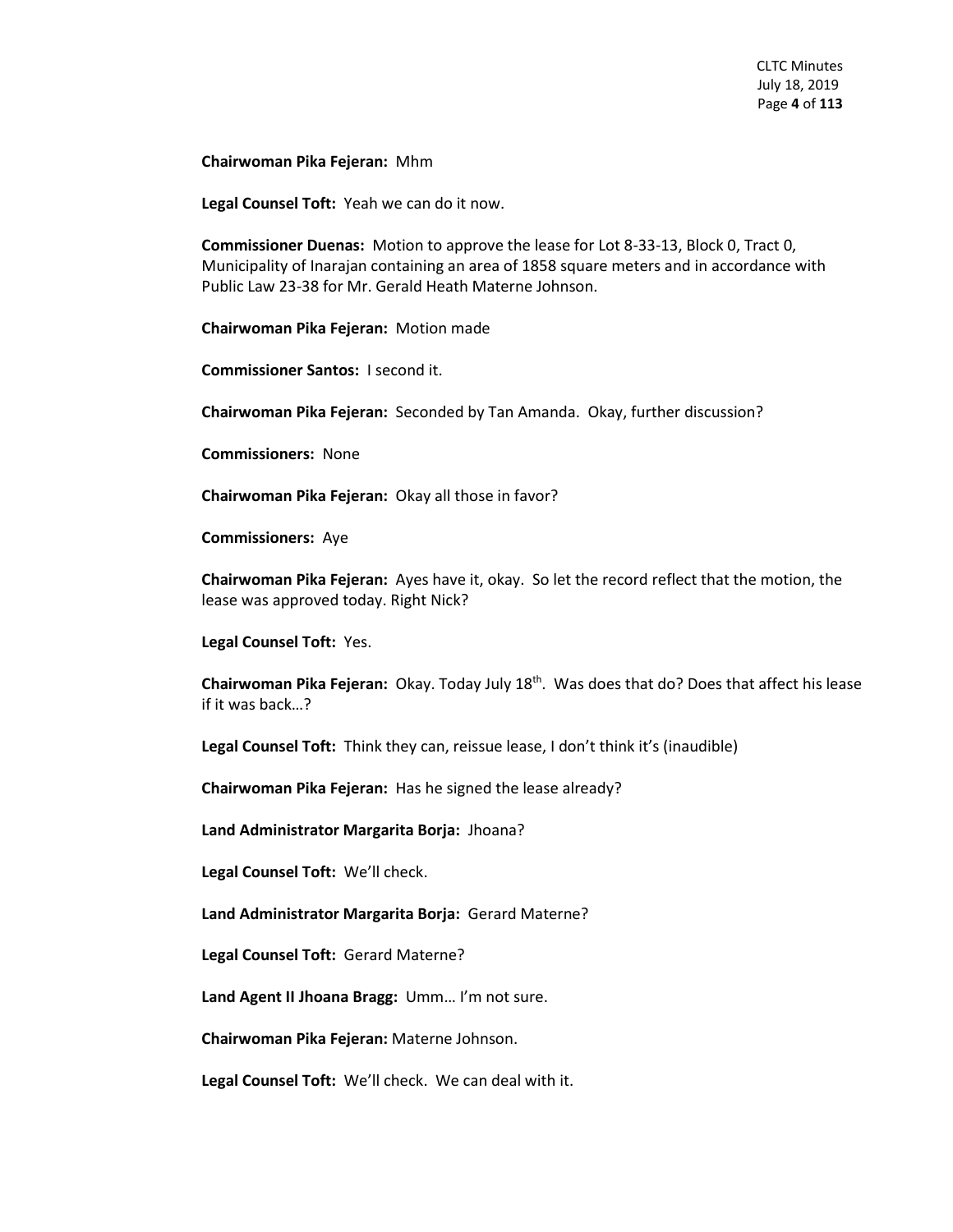**Chairwoman Pika Fejeran:** Okay. Okay, great. Thank you. Alright… so thank you for catching that because we didn't catch that in the meeting. Let's see… okay I have no further comments.

**Commissioner Duenas:** I just want to verify, there's a few times Ms. Manley; I forgot what page number but Ms. Manley's quote is saying, ridicule instead of ridiculous; I just need to verify if she actually said, ridiculous and (inaudible).

**Chairwoman Pika Fejeran:** Ridiculous? I think it's ridiculous. So that would be typo? Let's see, What I could do is noted here and when I get with the staff for the other edits I'll make sure to include those.

Okay so do we need to amend the minutes, referring back to that motion?

**Legal Counsel Toft:** For the Guzman Sablan one, I would just say, approval subject to changing…alteration of instances of Guzman on pages 85 and 86 to Sablan. And reading through it, it looks like you know, typo… (Inaudible).

**Chairwoman Pika Fejeran:** And updated on page 85 maybe, where we just did the new motion today; will they update it to say…

**Legal Counsel Toft:** Corrected

**Chairwoman Pika Fejeran:** Corrected, okay.

**Legal Counsel Toft:** Correct on July… (Inaudible)

**Chairwoman Pika Fejeran:** Okay, great. Okay so the April 18th meeting minutes…

**Commissioner Duenas:** Motion to approve April 18, 2019 regular meeting minutes pending the changes on pages 85 and 86 of reference of Guzman Sablan, changes to all grammatical errors and typos and changes to the motion that we did today.

**Chairwoman Pika Fejeran:** Okay. Motion has been made.

**Commissioner Santos:** I second it.

**Chairwoman Pika Fejeran:** Seconded by Tan Amanda. Further discussion?

**Commissioners:** None

**Chairwoman Pika Fejeran:** Okay, all those in favor?

**Commissioners:** Aye

**Chairwoman Pika Fejeran:** Ayes have it. Thank you.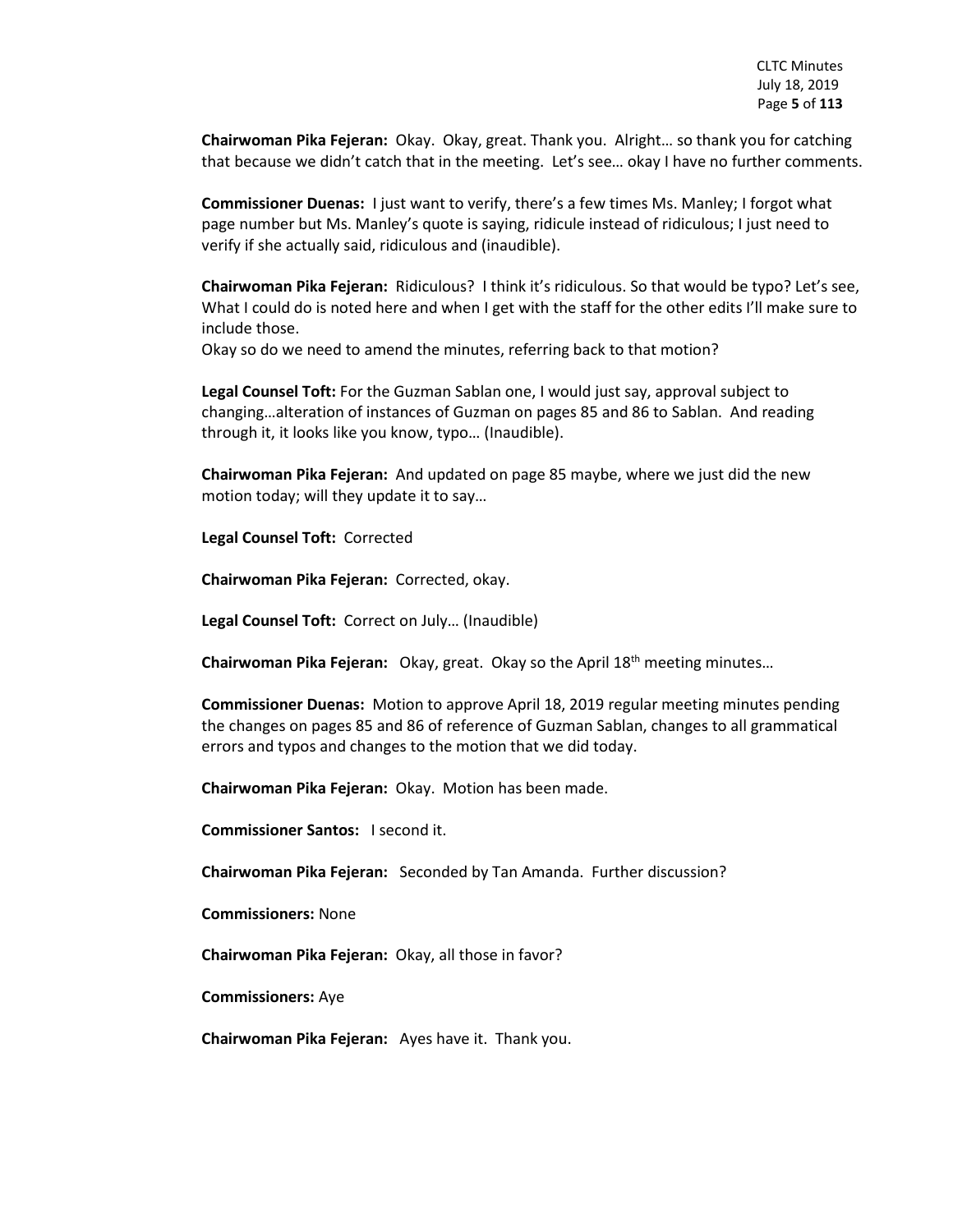#### **OLD BUSINESS**

#### **PRE-MORATORIUM LEASE LIST**

**Chairwoman Pika Fejeran:** Okay, thank you moving on to Old Business, number 1, we have our Pre-Moratorium Lease list.

**Acting Admin. Director Joseph B. Cruz Jr.:** Before we discuss the Pre-Moratorium Lease list, (inaudible) disclosure that some of the employees of the CHamoru Land Trust Commission has any conflict within third degree of consanguinity for the (inaudible).

**Chairwoman Pika Fejeran:** Oh, thank you so much. So this for the Pre-Moratorium or it's for…

**Acting Admin. Director Joseph B. Cruz Jr.:** For everybody.

**Chairwoman Pika Fejeran:** For all our constituents?

**Acting Admin. Director Joseph B. Cruz Jr.**Yes Ma'am.

**Chairwoman Pika Fejeran:** Thank you. Thank you for that, Yeey. I've been looking for this, way to go. Alright, thank you for that. Yeah, we'll put it on record that there's no conflict.

# **1. GREGORY AGUON**

**Chairwoman Pika Fejeran:** Alright, so let's look at this Pre-Moratorium Lease list, I think the last time we did this was that April 18<sup>th</sup> meeting? Is that right? Okay. And I believe we had a summary table for this one, um for those on the Pre-Moratorium Lease list, have they been contacted to appear before us? Okay, great. Okay the first here is for Gregory Q. Aguon; I'd like to request that we table this because I believe that this property is the subject of one of our constituent matters, is that right?

#### **Land Agent II Jhoana Bragg:** Um?

**Chairwoman Pika Fejeran:** Tomasa Aguon?

**Land Agent II Jhoana Bragg:** Yes. Same vicinity area.

**Chairwoman Pika Fejeran:** Same vicinity area, okay. Same property or same vicinity?

**Land Agent II Jhoana Bragg:** Property area. So their… she was occupying there prior and she came before the Board but there was no Board approval as to you know what we're going to do in regards to Ms. Tomasa's case, yet.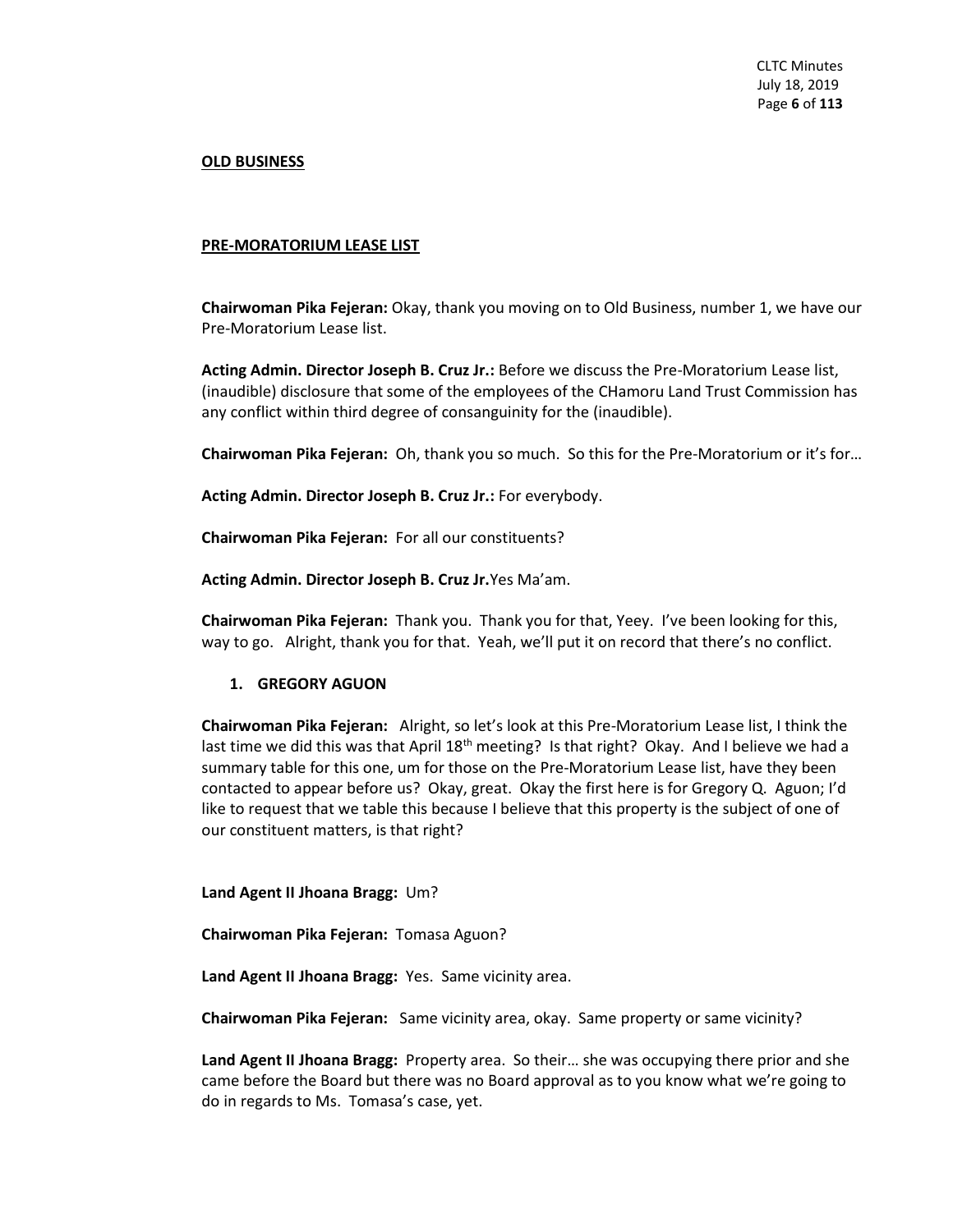**Chairwoman Pika Fejeran:** Right. Also a decision has not been made on obviously granting the lease because it's still under (inaudible) um, does the Commission want to view this, Gregory Aguon's lease now or shall we wait until we address Ms. Aguon's case? I think its better we look at it comprehensively.

**Commissioner Duenas:** I agree.

**Commissioner Santos:** Wait.

**Chairwoman Pika Fejeran:** Okay. Okay so we'll table Mr. Aguon's for… um… and I believe that would be New Business, Constituent Matters; that's when that'll come up.

**Land Agent II Jhoana Bragg:** Yes Ma'am.

# **2. JOHN PATRICK AGUON**

**Chairwoman Pika Fejeran:** Okay, thank you. Moving on, we have a Mr. John Patrick Aguon. Is Mr. John Patrick Aguon with us? Hi Sir, thanks for coming; if you could have a seat and give us a minute to just review your file. Thank you. Alright, so Mr. John Patrick Aguon he is a December 5<sup>th</sup> 1995 applicant and to refresh the Commission's memory, these Pre-Moratorium leases were um leases that were identified at the end of last year and early this year that had not made it onto our Ratified listing because the previous Director although, the lease holder, although the lessee and the Director had signed it um, the Director had crossed out his name so and it was never brought to the Board that he did that so I'm sorry that you have to come before us Mr. Aguon but we're trying to make the situation right and look at each of these leases. Okay so again you're a December 5 1995 applicant, priority one… let's see, okay so a property was identified a lease was prepared; if you could state your name for the record, Sir?

#### **John Patrick Aguon: John Patrick Muna Aguon.**

**Chairwoman Pika Fejeran:** Muna Aguon, okay. So had you sign your lease and you thought that everything was all good to go?

**John Patrick Muna Aguon:** Yes.

**Chairwoman Pika Fejeran:** Yeah okay. And I also see that you had a survey authorization, have you gotten that survey? Or you just stopped on all of that?

**John Patrick Muna Aguon:** I haven't gotten it yet. Yes.

**Chairwoman Pika Fejeran:** Okay. Okay. So Mr. Aguon (inaudible) and Mr. Aguon are you prepared to um to sign a lease for this… we have you at Lot 15, Block 3REM, Tract 100C in Dededo?

**John Patrick Muna Aguon:** That's correct.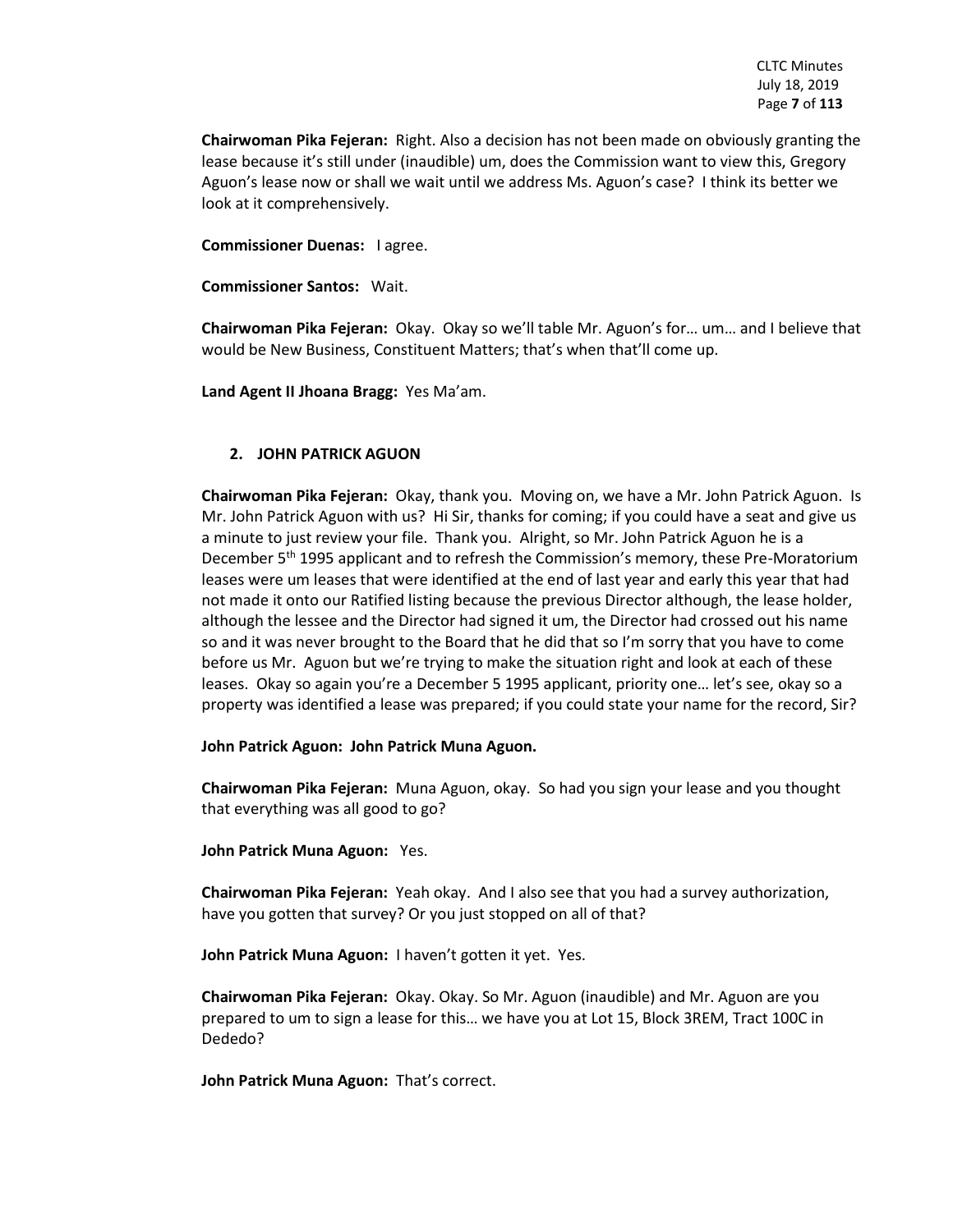**Chairwoman Pika Fejeran:** And you're prepared to sign the lease and follow um… and follow the lease?

**John Patrick Muna Aguon:** Yes.

**Chairwoman Pika Fejeran:** Okay. Sorry, this is a residential applicant? Residential lease?

**Commissioner Santos:** Residential?

**Chairwoman Pika Fejeran:** Or Agriculture? Okay hold on, I have it right here. Agricultural lease.

**John Patrick Muna Aguon:** Yes

**Chairwoman Pika Fejeran:** Okay so you're aware that as an Agricultural Lessee there are certain requirements for planting on your property?

**John Patrick Muna Aguon:** Yes, I understand.

**Chairwoman Pika Fejeran:** Okay. Have you… do you have experience with farming? What's your plans for the property?

**John Patrick Muna Aguon:** Not quite. But yes, I intend to farm.

**Chairwoman Pika Fejeran:** Okay… um I believe it's UOG (inaudible) and Department of Agricultural can provide you with resources, training and support to help you with that.

**John Patrick Muna Aguon:** Yes, I'm aware of that.

**Chairwoman Pika Fejeran:** And you're aware that water and power are not immediately available on your property?

**John Patrick Muna Aguon:** That's correct, I understand.

**Chairwoman Pika Fejeran:** Okay. Okay. I have no questions, did you want to see the file?

**Commissioner Duenas:** This is over a year ago.

**Legal Counsel Toft:** Yeah. So this is just one where the Director X'd out because it did not come before the Board for signature. But everything appears to be (inaudible).

**Chairwoman Pika Fejeran:** Mhmm. Yeah, I agree. I believe that when we did this before it was for every um… every lease, we made a motion.

**Commissioner Duenas:** Yeah. Motion to approve the lease for Mr. John Patrick Muna Aguon for Lot 15, Block 3REM, Tract 100C, Dededo.

**Commissioner Santos:** I second it.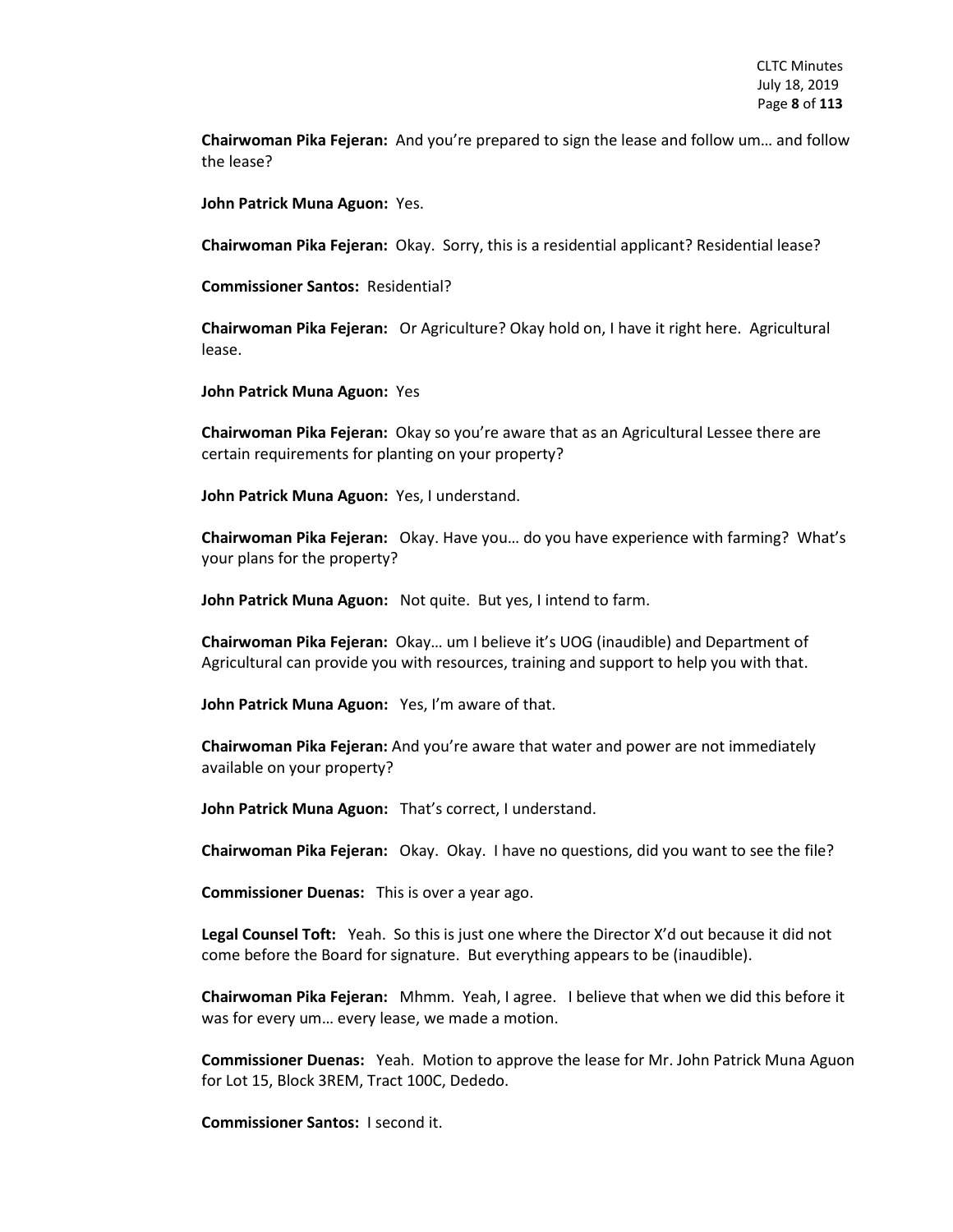**Chairwoman Pika Fejeran:** Motion made and seconded by Tan Amanda. Any further discussion?

**Commissioners:** No

**Chairwoman Pika Fejeran:** None? Okay all those in favor?

**Commissioners:** Aye

**Chairwoman Pika Fejeran:** Ayes have it. Alright. Okay Mr. Aguon your lease has been approved so the staff will prepare a new lease for you and have you come in and sign it.

**John Patrick Muna Aguon:** Okay thank you very much.

**Chairwoman Pika Fejeran:** Sure and then I believe they'll have to issue you a new Survey Authorization because the original is expired. Okay, thank you for your patience and um sorry it's taking this long. Thank you thank you sir. Next is Mr. Joseph Perez Babauta. Hi Hafa adai sir, if you could state your name for the record.

#### **3. JOSEPH PEREZ BABAUTA**

**Joseph Perez Babauta:** My name is Joseph Perez Babauta.

**Chairwoman Pika Fejeran:** Okay so you're a December 2nd 1995 applicant and you're going for an agricultural lease so this priority number doesn't apply to him. For Agricultural Lease applicants priority does not apply so… So Sir it looks like you were… in February of 2018 you were issued an Agricultural Lease for Lot 5382-13-2 Barrigada. Okay and it was one of the ones that Director Borja put an X. Okay so Mr. Babauta, do you have experience farming? Do you have um private property?

**Commissioner Santos:** Yes

**Joseph Perez Babauta:** As far as experience, well I know (inaudible) to the point I use for my (inaudible)

**Chairwoman Pika Fejeran:** Oh okay. Okay has this property been… it's also not been surveyed right? Okay not surveyed yet. So your property would also be subject to survey and you would also be required to follow the terms of the lease that includes planting a certain amount trees or um… you know, that kind of stuff based on the size of the property. Are you aware of those requirement?

**Joseph Perez Babauta:** Yes Ma'am.

**Chairwoman Pika Fejeran:** And you're prepared to make the best use of the property?

**Joseph Perez Babauta:** Yes.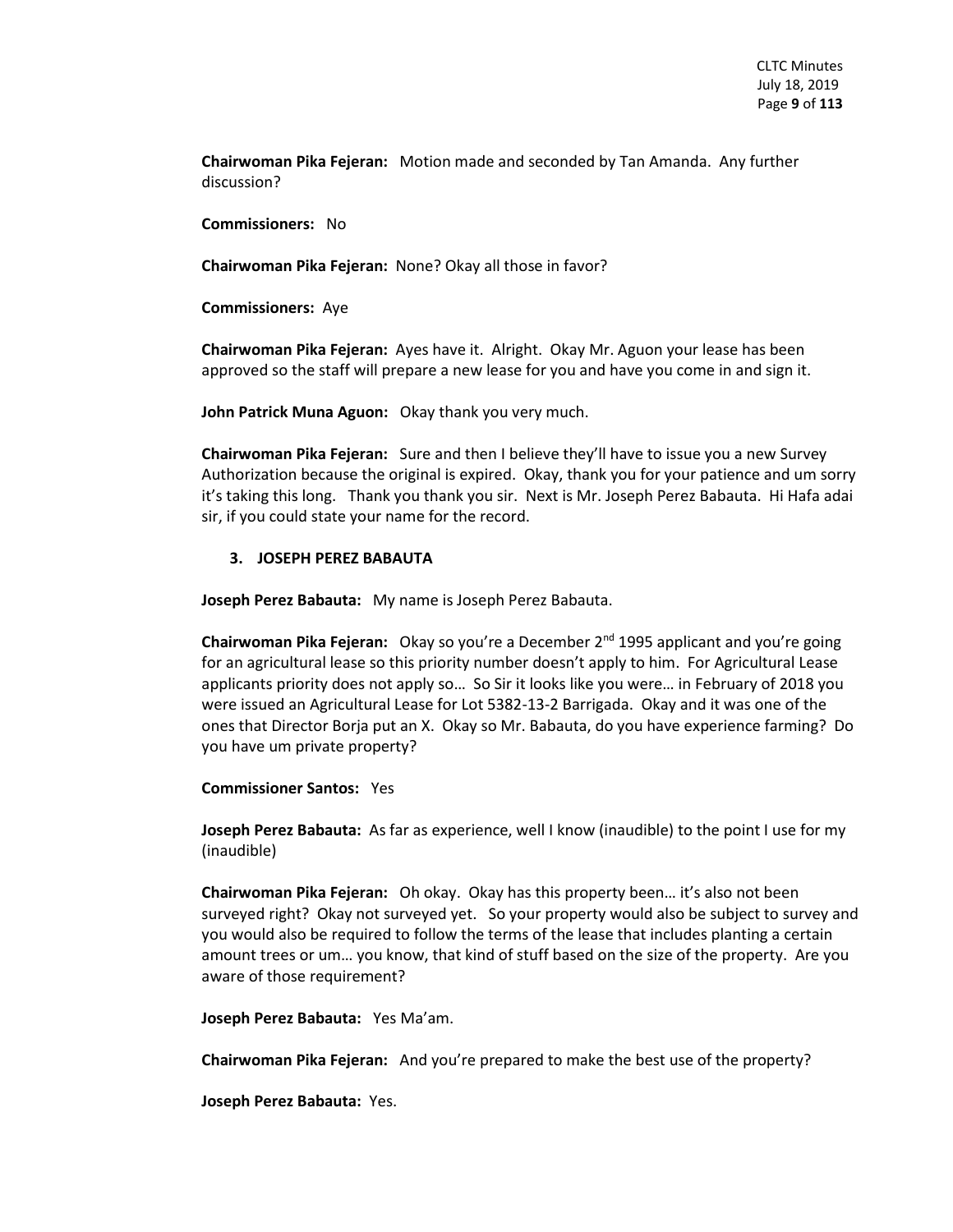**Chairwoman Pika Fejeran:** Alright. That's what I like to hear.

**Commissioner Santos:** This is one half acre no?

**Chairwoman Pika Fejeran:** Yes.

**Commissioner Duenas:** Motion to approve lease for Mr. Joseph Perez Babauta on Lot 5382- 13-2 in Barrigada.

**Chairwoman Pika Fejeran:** Motion made

**Commissioner Santos:** I second it.

**Chairwoman Pika Fejeran:** Seconded it by Tan Amanda. Further discussion?

**Commissioners:** None

**Chairwoman Pika Fejeran:** None. All those in favor?

**Commissioners:** Aye

**Chairwoman Pika Fejeran:** Okay ayes have it. Alright. Mr. Babauta your lease has been approved they'll get the paperwork going for you so you could sign it. Please get the property surveyed um and congratulation.

**Joseph Perez Babauta:** Thank you very much

#### **4. CYNTHIA C. LUJAN**

**Chairwoman Pika Fejeran:** Thank you. Alright next on our list is a Cynthia C. Lujan. Is Ms. Lujan here today? No? That's okay. Um, let's see we have... she's a December  $5<sup>th</sup>$  1995 applicant for residential lease, she's priority one, um… let's see, the residential lease is for Lot 1, Block 3REM, Tract 100C, Dededo. Oh that sounds like it's near um… Mr. Aguon. You're going be neighbors.

**Legal Counsel Toft:** It looks like (inaudible) everything looks fine but the Director signed it prior to the Board authorizing (inaudible)

**Chairwoman Pika Fejeran:** Right okay I see that. And then… okay this is just a scheme, um the priority, when was the interview… I see an interview conducted in 2002, I just want to make sure that um… Ms. Lujan was also interviewed to determined her land ownership status at the time the lease was being (inaudible)

**Land Agent II Jhoana Bragg:** (inaudible) for application if she does currently own property and if she does then we um… contact her and then be reinter viewed (inaudible)

**Legal Counsel Toft:** We could do a conditional approval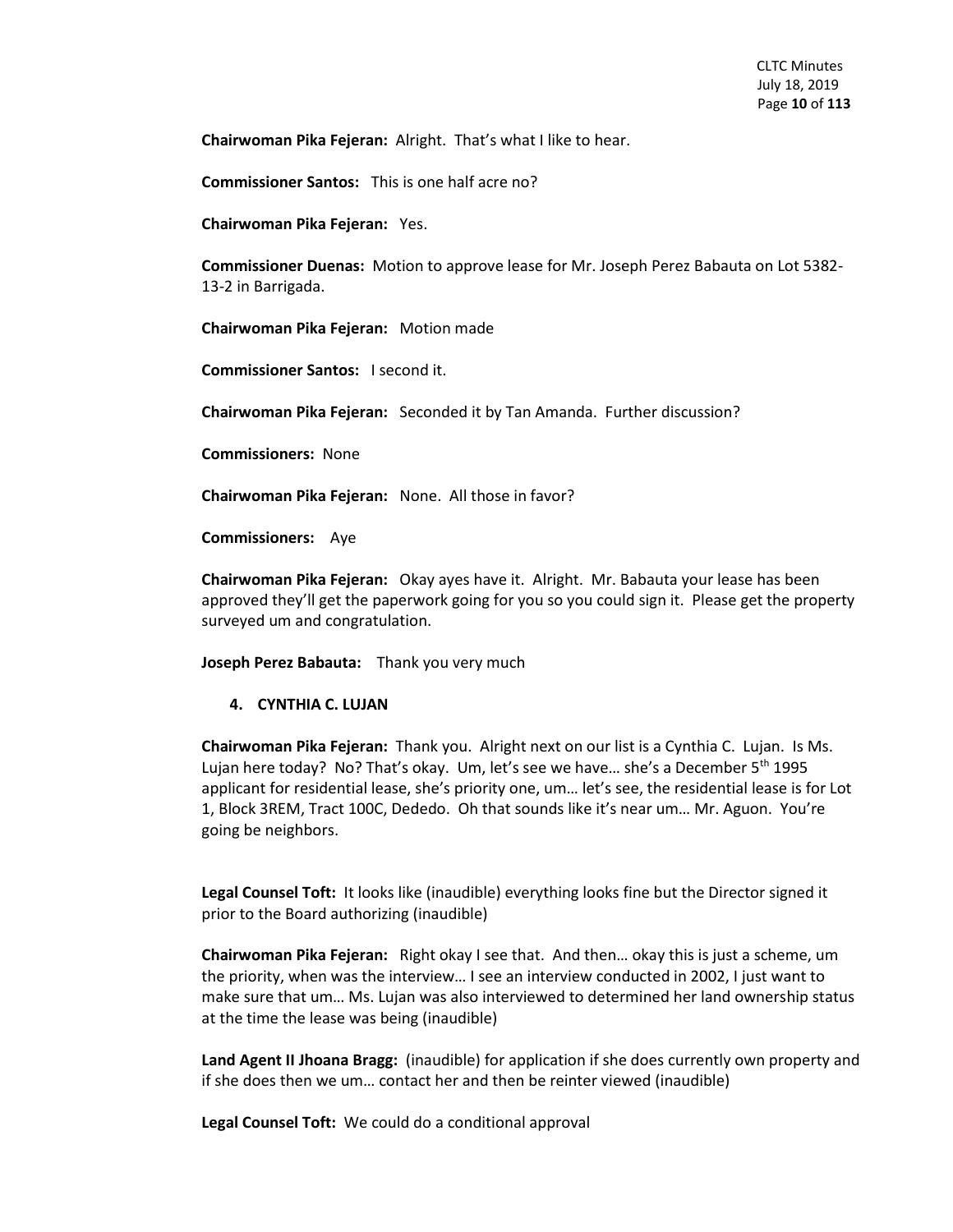**Chairwoman Pika Fejeran:** Okay yeah. I would be… I think that's okay if we… so the conditional approval would be pending verification that she does not own any property for this resident… and then um, with that verification a lease would be issued?

**Legal Counsel Toft:** yup.

**Chairwoman Pika Fejeran:** Okay. Okay, I have no questions.

**Commissioner Duenas:** Motion to approve to lease for Cynthia C. Lujan Lot 1, Block 3REM, Tract 100C, Dededo pending the verification that she is not currently a property owner.

**Commissioner Santos:** I second it.

**Chairwoman Pika Fejeran:** Okay motion made and seconded. Um, further discussion?

**Commissioners:** No

**Chairwoman Pika Fejeran:** Okay. All those in favor?

**Commissioners:** Aye

**Chairwoman Pika Fejeran:** Ayes have. Alright so since Ms. Lujan is not here, I think that's something you can do to verify administratively, just document it in her file.

#### **Land Agent II Jhoana Bragg:** Yes.

#### **5. THERESE M. MUNA**

**Chairwoman Pika Fejeran:** Alright. Approved. Alright, next is um a Therese M. Muna, is there a representative here? Okay so this is also a residential lease. Hi Hafa adai, if you could also state your name for the record.

**Therese M. Muna:** Therese M. Muna

**Chairwoman Pika Fejeran:** Hello Ma'am, so you're a December 4th 1995 applicant and here we go fast forward to almost 24 years… okay…

**Therese M. Muna:** Yup. And that has been surveyed too.

**Chairwoman Pika Fejeran:** And it has.

**Therese M. Muna:** But Mr. Ventura passed away and never put in the map.

**Chairwoman Pika Fejeran:** Ah… so you're in that list of hanging there in the balance. Okay let's see.

**Therese M. Muna:** It was surveyed in 2005.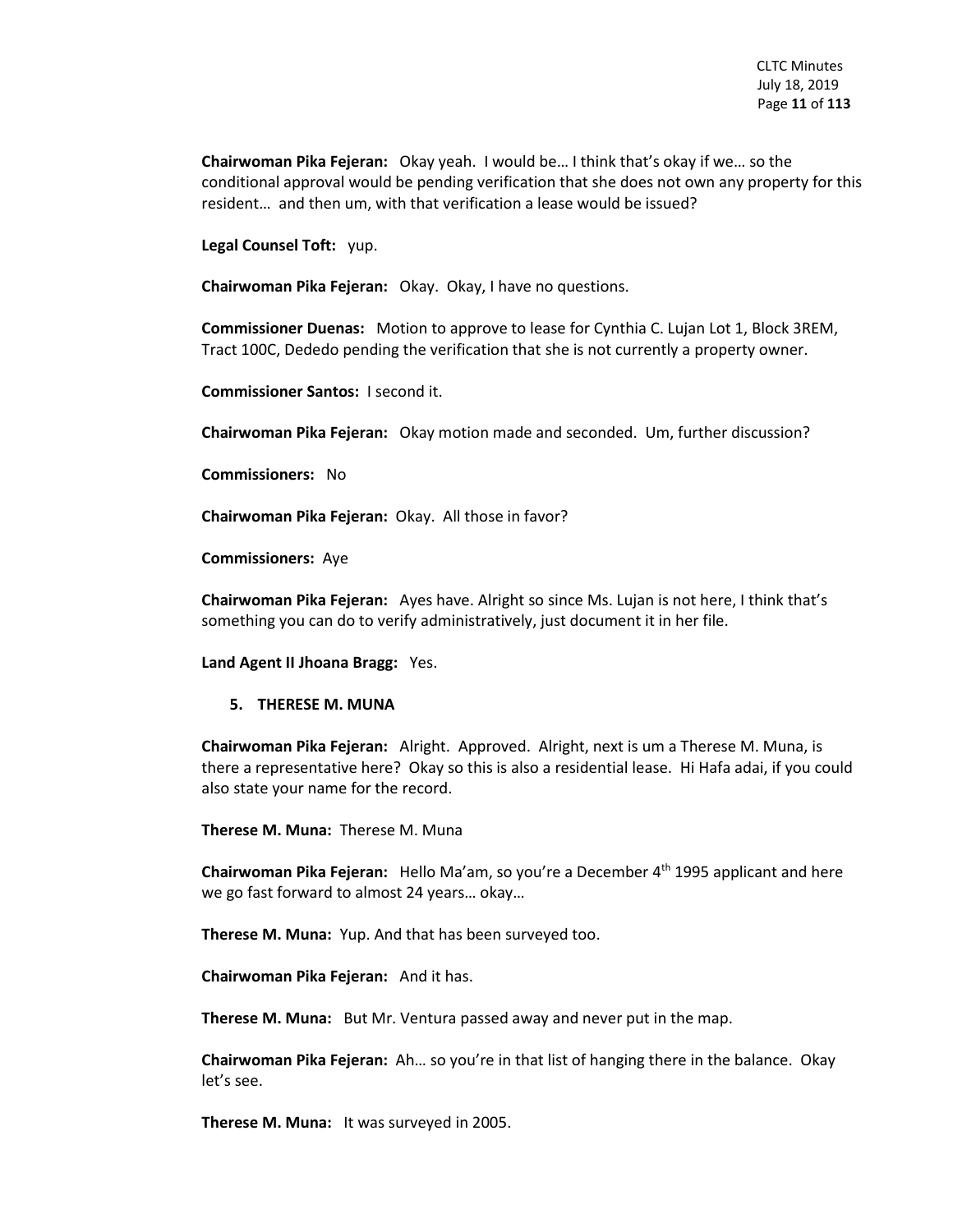**Chairwoman Pika Fejeran:** Oh my gosh. Okay um… I believe that's actually come up for the um… how we're handling Mr. Ventura's um…

**Acting Admin. Director Joseph B. Cruz Jr.:** Yes Ma'am. We're meeting with the surveyors on pending maps so they're going to provide me feedback as soon as (inaudible)

**Chairwoman Pika Fejeran:** Okay and so Ms. Muna's would be one of those that would be considered pending?

**Acting Admin. Director Joseph B. Cruz Jr.:** Yes. We'll make sure she's on there.

**Chairwoman Pika Fejeran:** Okay. Yes please. Great. Okay so let's see… so you went out, got it surveyed and stuff happened and then in April of last year, a lease was issued and signed by everybody except the Commission? And Ms. Muna, I just want to confirm; you do not own property anywhere?

**Therese M. Muna:** No.

**Land Agent II Jhoana Bragg:** Um, Ms. Muna is part of the list that we have with one of the survey companies so we're just waiting for them to complete the survey um along with the other constituents that are a part of that list.

**Chairwoman Pika Fejeran:** Okay.

**Acting Admin. Director Joseph B. Cruz Jr.:** Ma'am, if I may, Ms. Muna's map has been submitted today by TG Engineers so it's with our Planning Division now for review.

**Chairwoman Pika Fejeran:** Oh great!

**Therese M. Muna:** Oh, thank god!

**Chairwoman Pika Fejeran:** Okay so your map is for review. Great! And then what would the follow up steps be? They would just approve it and then…?

**Acting Admin. Director Joseph B. Cruz Jr.:** It would run through the process; if there are any corrections that need to be made, then her surveyor will be contacted to come in to make the corrections then it'll run through the process again.

**Chairwoman Pika Fejeran:** Okay and then once there's a map that's approve, we would use that for her lease?

**Acting Admin. Director Joseph B. Cruz Jr.:** For her property description. It will be referenced with the property description (inaudible).

**Chairwoman Pika Fejeran:** Okay. Okay, great. Well there's movement there for you.

**Therese M. Muna:** Progress.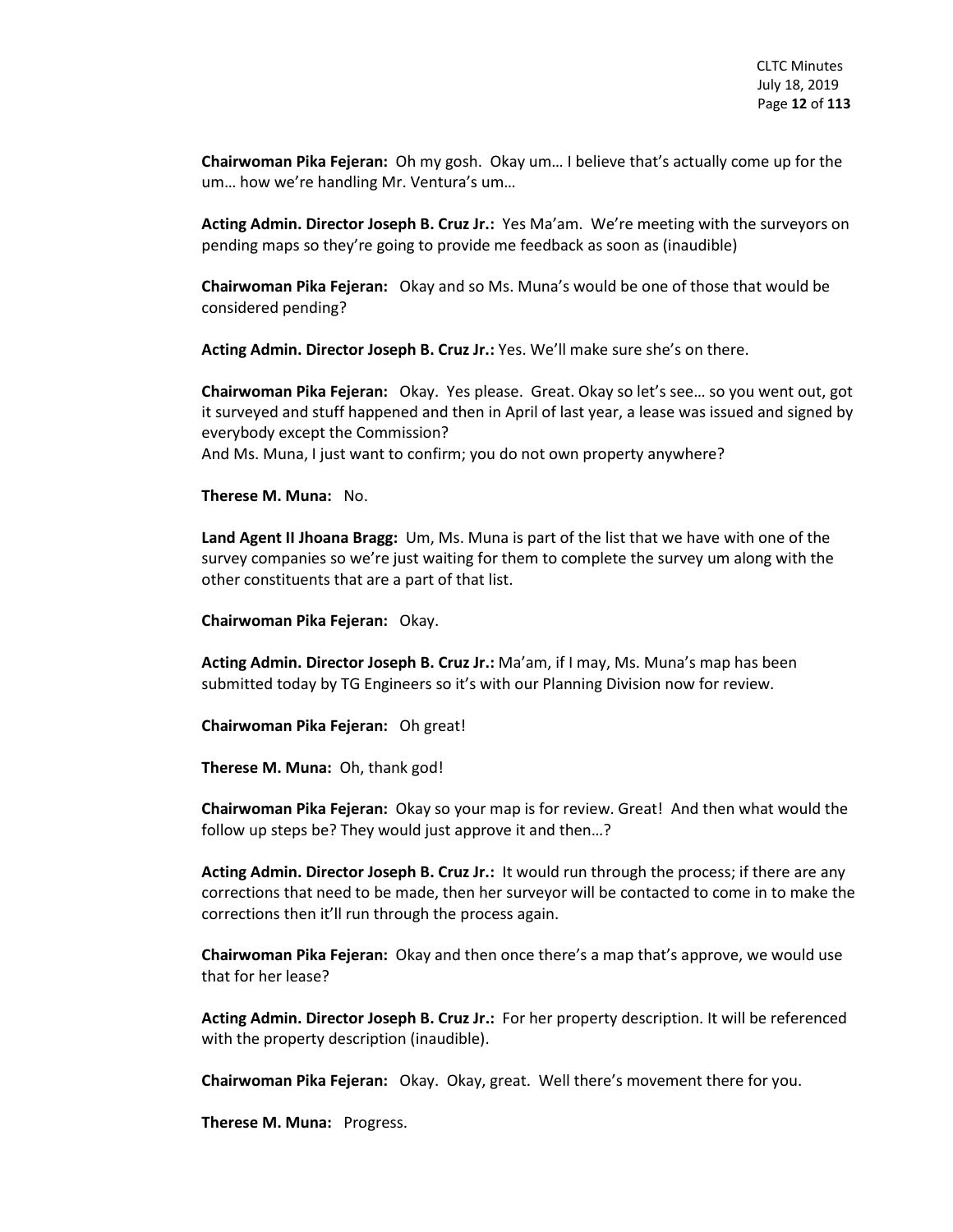**Chairwoman Pika Fejeran:** Yes, progress. Okay, I have no questions.

**Commissioner Duenas:** Motion to approve lease for Ms. Therese M. Muna on Lot 7160-165 in Yigo.

**Chairwoman Pika Fejeran:** Okay a motion has been made.

**Commissioner Santos:** I second it.

**Chairwoman Pika Fejeran:** Seconded by Tan Amanda. All those in favor?

**Commissioners:** Aye

**Chairwoman Pika Fejeran:** Alright. Ayes have it. Okay, Ms. Muna your lease has been approved.

**Therese M. Muna:** Thank you. Thank you for all your hard work. Enjoy.

**Chairwoman Pika Fejeran:** Oh thank you Ms. Muna.

**ALL: Clapping. Random shout outs: Congratulations!!!**

#### **6. JESUS QUIDACHAY NINETE**

**Chairwoman Pika Fejeran:** Okay. Next is a Mr. Jesus Quidachay Ninete. Mr. Ninete um…

**Land Agent II Jhoana Bragg:** I don't think we were able to contact him.

**Chairwoman Pika Fejeran:** Okay. Its okay we can still look. So he's a December 28, 1995 applicant for agriculture and this is at Lot 1-12, Block 8, Tract 10121 in Yigo um… looks like…

**Commissioner Santos:** Priority two.

**Chairwoman Pika Fejeran:** Well for agriculture priority doesn't count. Let's see in March 9th the lease was issued but then again, it's the red marked ones.

**Land Agent II Jhoana Bragg:** Madame Chair, sorry, I think we just have to clarify the lot.

**Chairwoman Pika Fejeran:** Okay

**Land Agent II Jhoana Bragg:** Um, indicated on the bottom it says, Lot 1-2 but on the top it says, 1-12.

**Chairwoman Pika Fejeran:** Do we have the lease file? This is for um, Ms. (inaudible) we need a Ninete, Jesus

**Commissioner Santos:** Is he here today?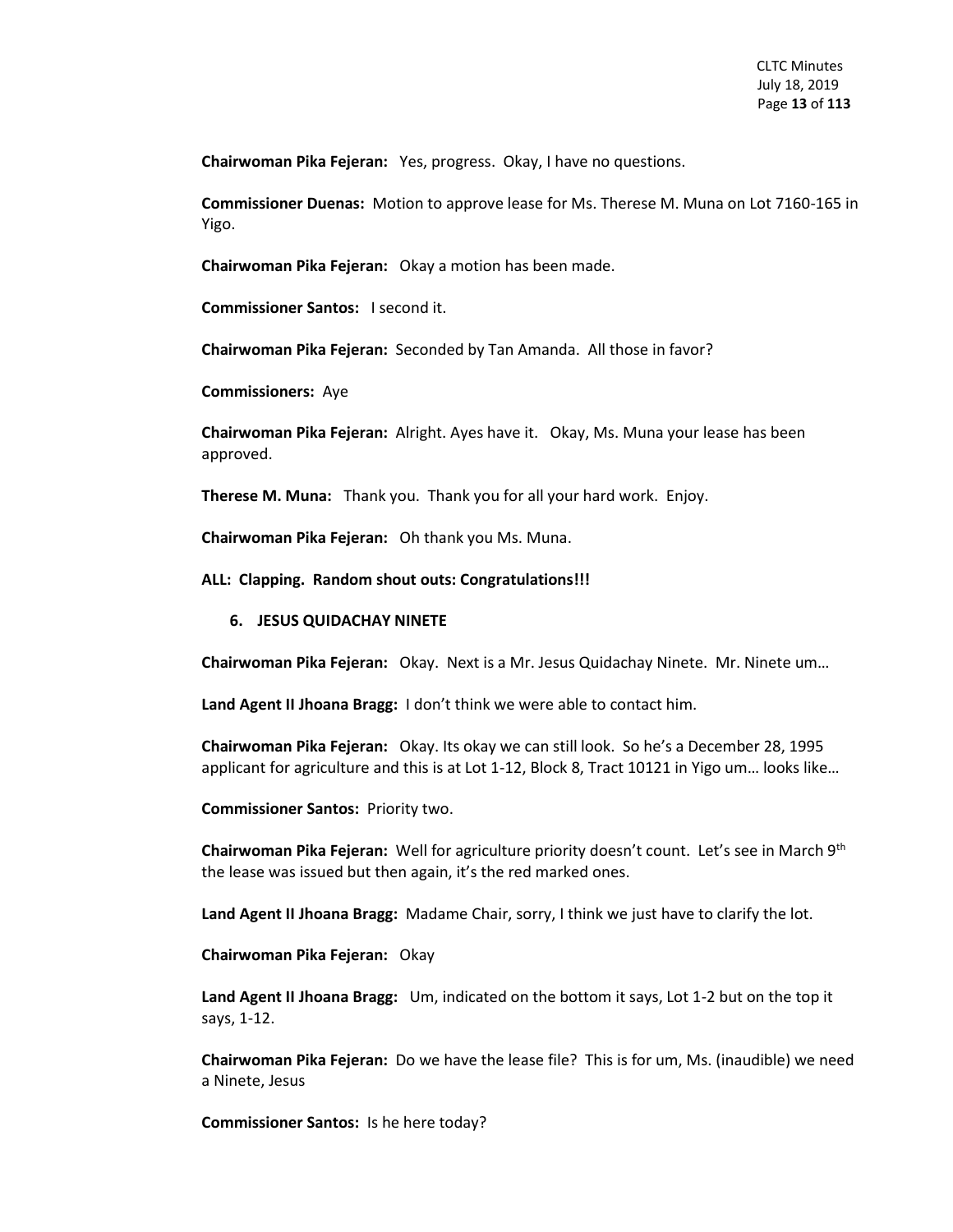**Chairwoman Pika Fejeran:** No. Alright, let's (inaudible) Okay the lease that's in here that has the red mark is Lot 1-12, Block 8, Tract 10121, Yigo.

**Land Agent II Jhoana Bragg:** We'll go ahead and correct the staff report in the file.

**Chairwoman Pika Fejeran:** Alright. Okay.

**Commissioner Duenas:** Was he previously contacted before… when they first signed this, when they ah…

**Legal Counsel Toft:** Yeah he was interviewed (inaudible)

**Commissioner Duenas:** We just can't get a hold of him (inaudible)

**Land Agent II Jhoana Bragg:** It might be contacts, Sir. (Inaudible) but we do mail outs (inaudible) but we will try to contact him again.

**Commissioner Duenas:** Okay. Motion to approve lease for Jesus Quidachay Ninete on Lot 1- 12, Block 8, Tract 10121 in Yigo.

**Commissioner Santos:** I second it.

**Chairwoman Pika Fejeran:** Motion made and seconded. Further discussion?

**Commissioners:** No

**Chairwoman Pika Fejeran:** No. All those in favor?

**Commissioners:** Aye

**Chairwoman Pika Fejeran:** Okay, ayes have it. Mr. Quidachay's lease is approved. Um, when you send out the mailing, how long does he have to respond before we move on and are able to issue that property to somebody else? Is there a cut off? I mean I don't want to… He's unreachable.

**Acting Admin. Director Joseph B. Cruz Jr.:** We afford them at least sixty days, but even at that; we still don't (inaudible) the lot is still considered encumbered, the only time when the lot, the encumbrance will be free is when their behind (inaudible) in the event prior to this meeting; he might have been shown it and he might have exhaust some financial resources either to clear it a little bit, we don't know; so to prevent any liabilities on the Trust, we wait until the decline form is signed.

**Chairwoman Pika Fejeran:** Oh, I see.

**Commissioner Duenas:** What happens if we can't get in touch with him in the next sixty days?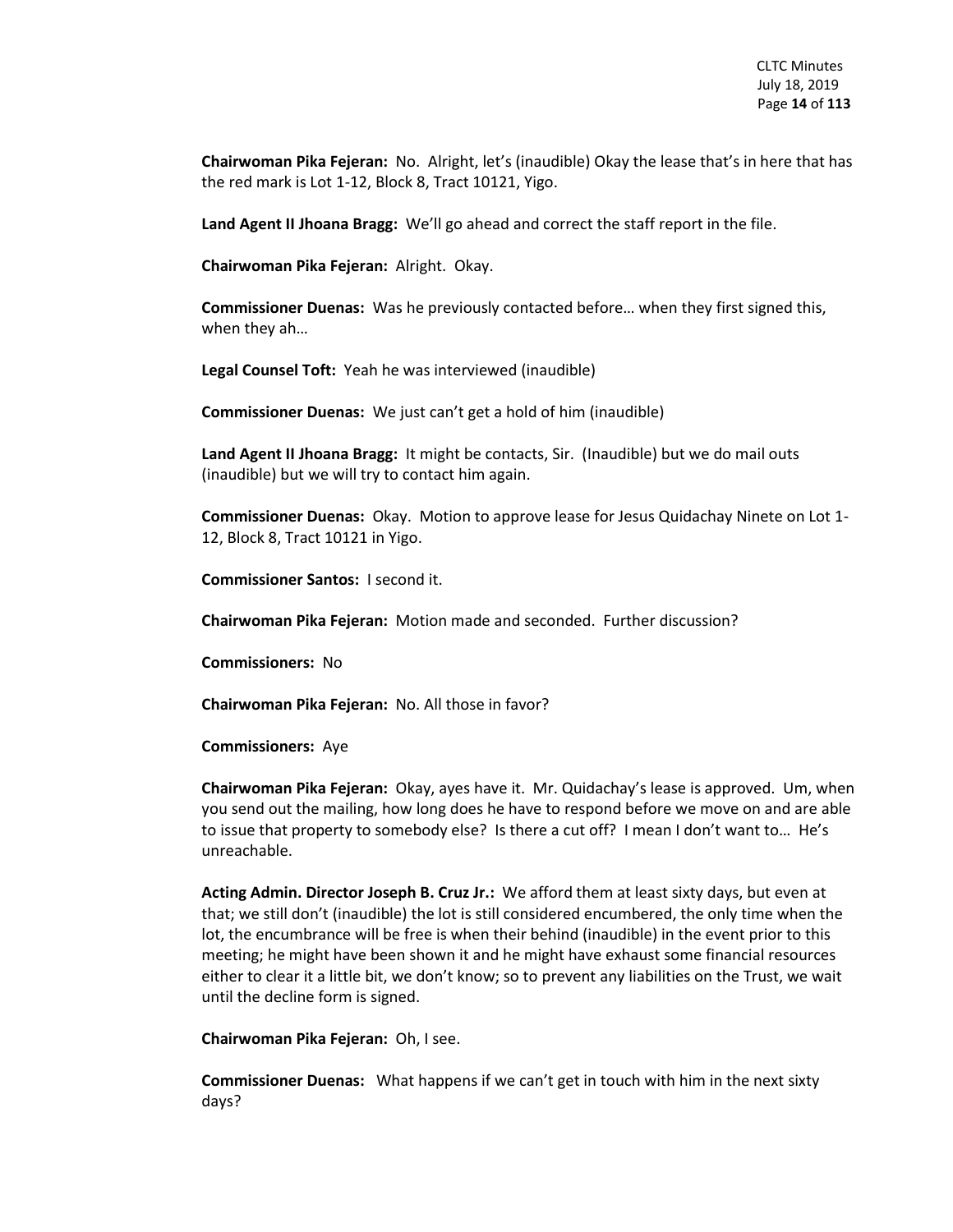**Acting Admin. Director Joseph B. Cruz Jr.:** We try to exhaust every effort; we look through the phone book, we see what we can do, check the mayor is another option.

**Commissioner Duenas:** And then what happens after that? If he's still unreachable?

**Acting Admin. Director Joseph B. Cruz Jr.:** Until he signs a decline, he is still going to be considered encumbered.

**Chairwoman Pika Fejeran:** Okay. I think there… there should be some kind of mechanism and protocol so that we're not… we don't have our hands tied for nonresponsive um applicants but that's something we can….

**Acting Admin. Director Joseph B. Cruz Jr.:** I think that's factored into our proposed SOP.

**Chairwoman Pika Fejeran:** Okay great. Great. Okay, thanks Joey. Alright, um… next is a Mary Ruth Phillips. Is Ms. Phillips here today? Okay, Ms. Phillips a December 2<sup>nd</sup> 1995 applicant for a residential lease, she's priority one. Hafa adai Ms. Phillips. Um if you could state your name for the record.

#### **7. MARY RUTH PHILLIPS**

**Mary Ruth Phillips:** Mary (inaudible) Phillips

**Chairwoman Pika Fejeran:** Thank you. So it looks like you're issued a lease for Lot 1, Block 16, Tract 10316 in Dededo it's about a half acre… okay. I see there was little confusing with your middle name but you've been able to show that you're Mary Ruth Phillips?

**Mary Ruth Phillips:** (inaudible)

**Chairwoman Pika Fejeran:** Okay, got it. Okay Ms. Phillips, let me just look at this thing… um it looks like your property is also subject to survey? And it also looks like water and power are not immediately available on the property? I'm sorry, I wish it was different. Okay. Alright… okay I have no questions.

**Commissioner Duenas:** Motion to approve lease for Ms. Mary Ruth Phillips for Lot 1, Block 16, Tract 10316 in Dededo.

**Commission Santos:** I second it.

**Chairwoman Pika Fejeran:** Motion made and seconded. Any further discussion?

**Commissioners:** No **Chairwoman Pika Fejeran:** All those in favor?

**Commissioners:** Aye

**Chairwoman Pika Fejeran:** Okay ayes have it. Okay… Ms. Phillips thank you for your patience and I know it's been a long time coming, I'm glad we could approve your lease today, properly.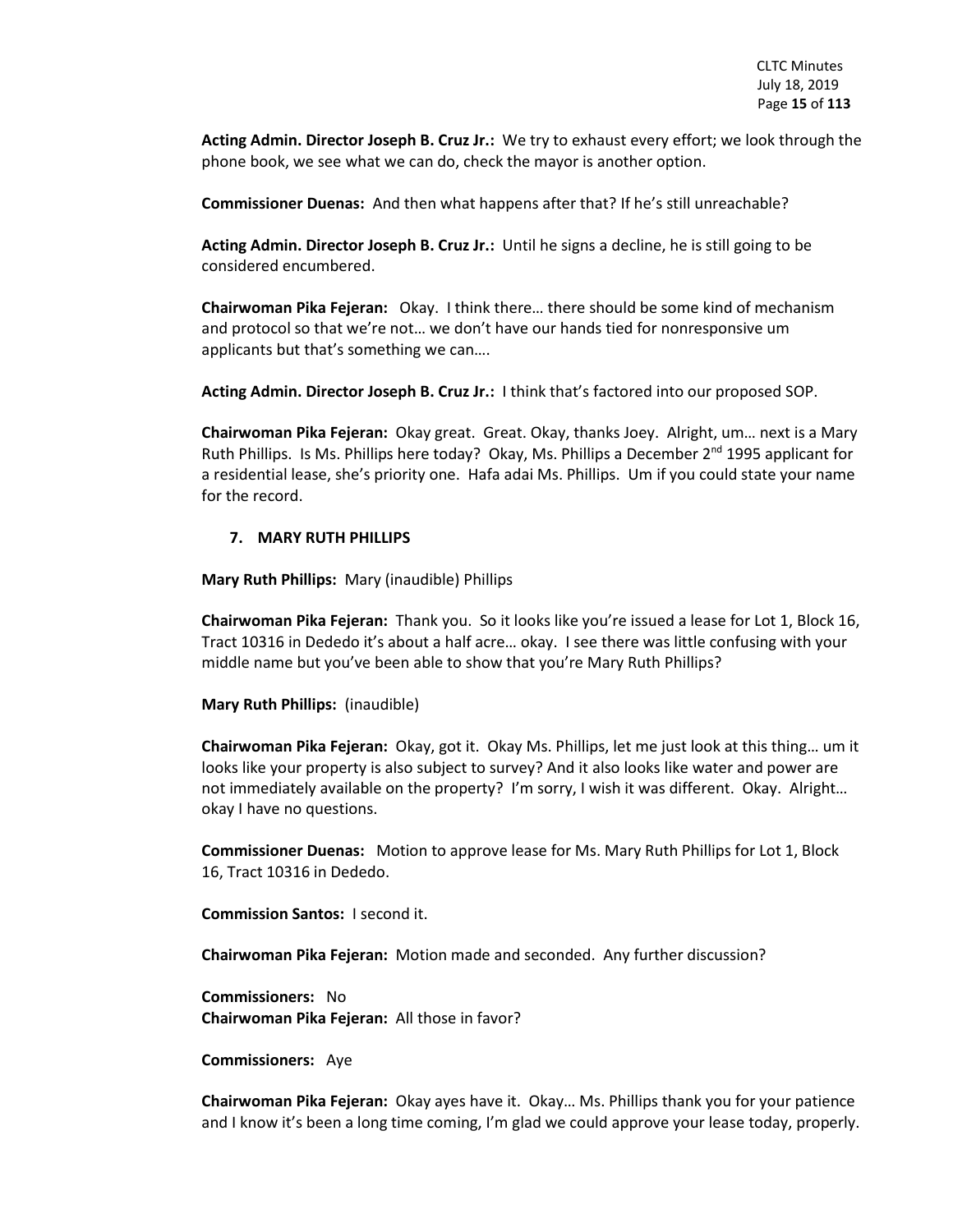Si Yu'us Ma'ase'. Alright next is a Ms. Colleen Grace Quinata. Hello, Hafa adai thank you for coming, if you could please state your name for the record.

#### **8. COLLEEN GRACE QUINATA**

**Colleen Grace Quinata:** Colleen Grace Quinata

**Chairwoman Pika Fejeran:** Okay. Hi. Okay…I see okay this is a little um… this is a complex one compared to the other ones that we just heard. Um, it looks like Ms. Quinata you… um, you received the application rights for the December  $9<sup>th</sup>$  1995 application from Ms. Sandra Mesa Cruz? Is that…

**Colleen Grace Quinata:** No. Mesa Quinata

**Chairwoman Pika Fejeran:** Oh. Can I have her folder?

**Legal Counsel Toft:** Yeah there was a name change in (inaudible)

**Chairwoman Pika Fejeran:** Oh okay. Your original um application said Cruz I guess? Are you Sandra Mesa… alright our thing says Cruz then it was changed to Quinata. Okay. Um, please state your name for the record also.

**Sandra Mesa Quinata:** Sandra Mesa Quinata

**Chairwoman Pika Fejeran:** Quinata okay. And what is your relation?

**Sandra Mesa Quinata:** She's my daughter

**Chairwoman Pika Fejeran:** Okay. So it looks like um from our records in 2017, August 10th you requested to transfer your application rights to your daughter and it was approved by the Deputy Director of Land Management, Mr. David Camacho. Um, I'm sure you've heard; last year there's a lot of issues and stuff in the news but the Attorney General found that those types of switches or transferring of your application rights is not allowed by the law; so the Attorney General (inaudible) that those transfers are null and void. So for the Trust, the way we apply that is we consider that there was no transfer at all.

#### **Sandra Mesa Quinata:** Okay.

**Chairwoman Pika Fejeran:** What the law does allow, for the application rights is if you pass away you would have been able to designate to her… right. But because it's in your life time, the Attorney General um said that's not allowed.

**Legal Counsel Toft:** (inaudible) accepts the lease and wait the seven years then you can transfer it.

**Chairwoman Pika Fejeran:** Right so another way that you would be able to do it within your lifetime and don't have to wait 'til you're dead is um you would hold the lease for seven years and then you could transfer it under her name. So um… like I said, the way we've been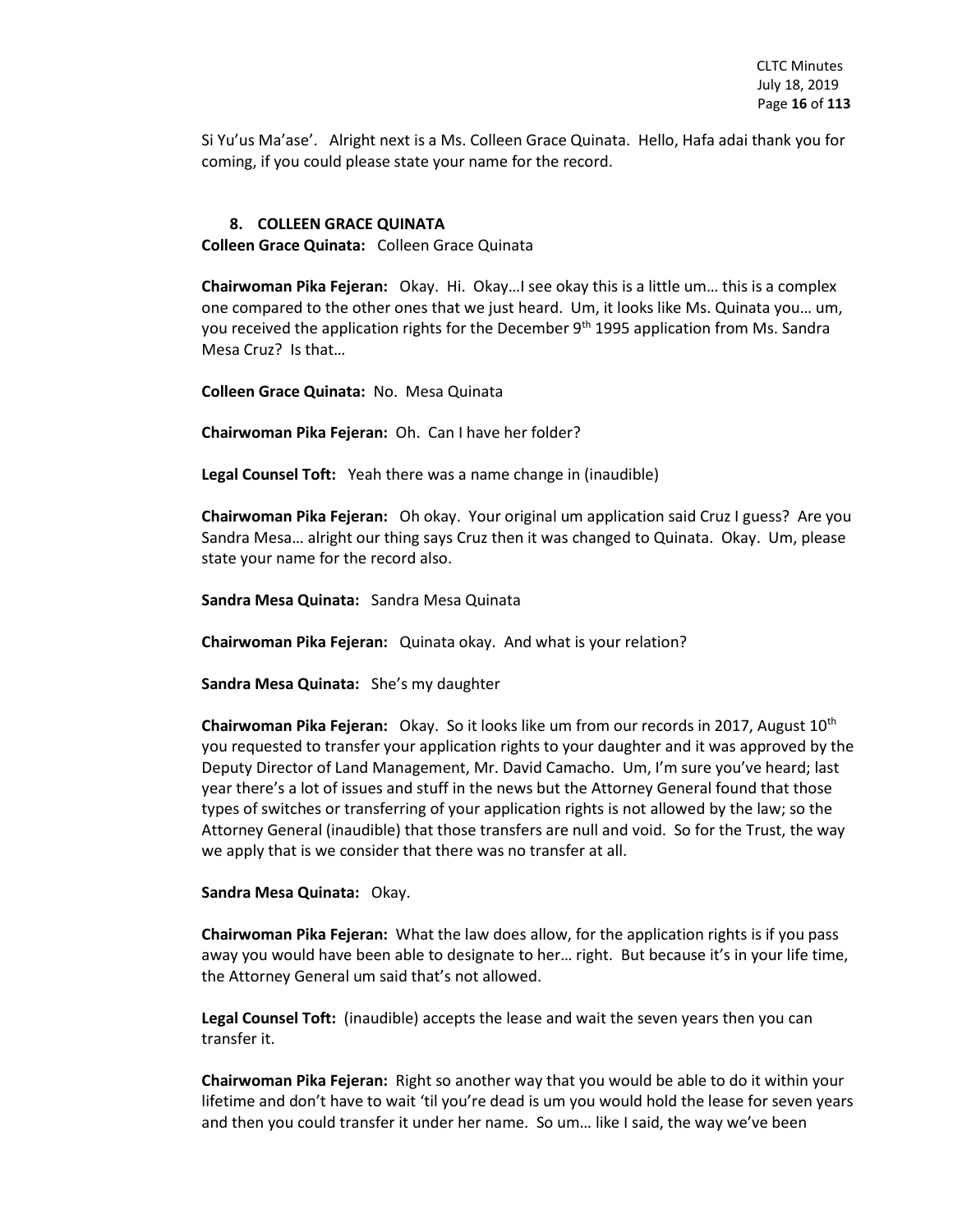treating this is we're basically saying, okay everybody get back in line where you were, so right now you still hold the application date and time for December 9<sup>th</sup> 1995 and then um... Ms. Colleen Grace Quinata, your application date and time would be August 8<sup>th</sup> 2017.

**Colleen Grace Quinata:** Okay.

**Sandra Mesa Quinata:** So the land would go back to me?

**Legal Counsel Toft:** The rights to the application.

**Sandra Mesa Quinata:** Oh okay. So she signed a lease and it was an X on it, so can I just um… stand in for that lease?

**Legal Counsel Toft:** Yes

**Chairwoman Pika Fejeran:** Yes? Yeah… yeah… if you wish to um… let me see, this is for an agricultural lease?

#### **Sandra Mesa Quinata:** Yes.

**Chairwoman Pika Fejeran:** Okay. Okay so agricultural lease we don't apply any priority whether you own any land or not, so I don't have to ask you that. Um... and I think what we've done before… Legal Counsel, if you could just confirm for me that um since both applicants are now back in line and there is a lease that was identified for that December  $9<sup>th</sup>$ . 1995 application… um… the Trust can issue a lease for the same property to the original applicant?

**Legal Counsel Toft:** Yes.

**Chairwoman Pika Fejeran:** And is that your intent to take the lease?

**Sandra Mesa Quinata:** Yes.

**Chairwoman Pika Fejeran:** Okay. Well great, that solves it. Um, as an agricultural lessee you do understand that there are requirements for um planting on your property. There's like a certain number of plants that have to be planted every year and noncompliance would mean that the Trust could take the lease away.

**Sandra Mesa Quinata:** Um, like I mentioned to another applicant; there are resources to help you down at UOG or Department of Agriculture um… let's see, it looks like the property does need to be surveyed.

**Land Agent II Jhoana Bragg:** Um she actually… there was a sketched that was submitted and these are going be one of the ones that will be discussed at the meeting under Mr. Militon Santos, so we'll verify if this one of the maps that are still pending his submission. **Chairwoman Pika Fejeran:** Oh, I see. Is he one of the surveyors that like didn't get to complete maps?

**Land Agent II Jhoana Bragg:** Yes.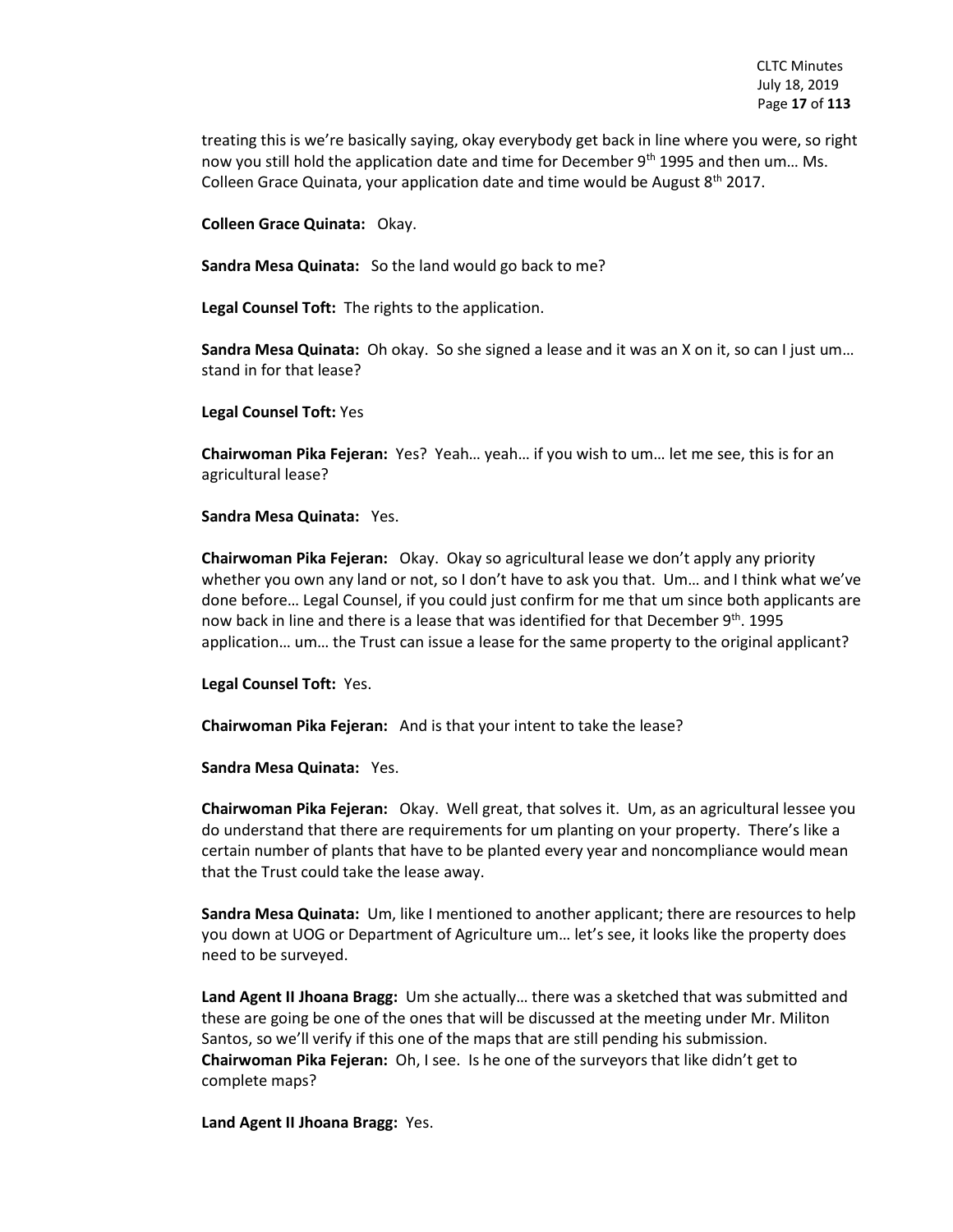**Chairwoman Pika Fejeran:** Oh so Ventura and Santos?

**Land Agent II Jhoana Bragg:** yes.

**Chairwoman Pika Fejeran:** Okay. So it's pending completion? Okay, so we'll just make sure that note is there. Okay.

**Commissioner Duenas:** Motion to approve lease for Ms. Sandra Mesa Cruz

#### **Multiple Response: Quinata**

**Commissioner Duenas:** Oh, I'm sorry Quinata, excuse me. Lot 10171-15 in Yigo.

**Commissioner Santos:** I second it.

**Unidentified voice:** Um Yigo?

**Commissioner Duenas:** Oh, I'm so sorry.

**Chairwoman Pika Fejeran:** It says, Yigo.

**Commissioner Duenas:** Okay so this is in Dededo? Okay. Correction, Dededo.

**Chairwoman Pika Fejeran:** I have a question, sorry…. Um 4047 square meters, is that one acre?

#### **Multiple Response:** Yes

**Chairwoman Pika Fejeran:** Can I just get confirmation from Legal Counsel that we can issue out leases for that large?

**Legal Counsel Toft:** I think if the Board approves it based on the factor (inaudible) they went and got their survey done before (inaudible) did you (inaudible)

**Sandra Mesa Quinata:** Yes and then there was a grave site that I had surveyed so I had to wait for another land to be available.

**Legal Counsel Toft:** Yeah, the Board makes the finding that it's um…

**Chairwoman Pika Fejeran:** Because of the investment that was made for the whole property?

**Legal Counsel Toft:** Right and (inaudible) it's our agency basically.

**Chairwoman Pika Fejeran:** Okay. Alright. So the motion made and seconded… is that… was there a second?

**Commissioner Santos:** Yeah, I second it.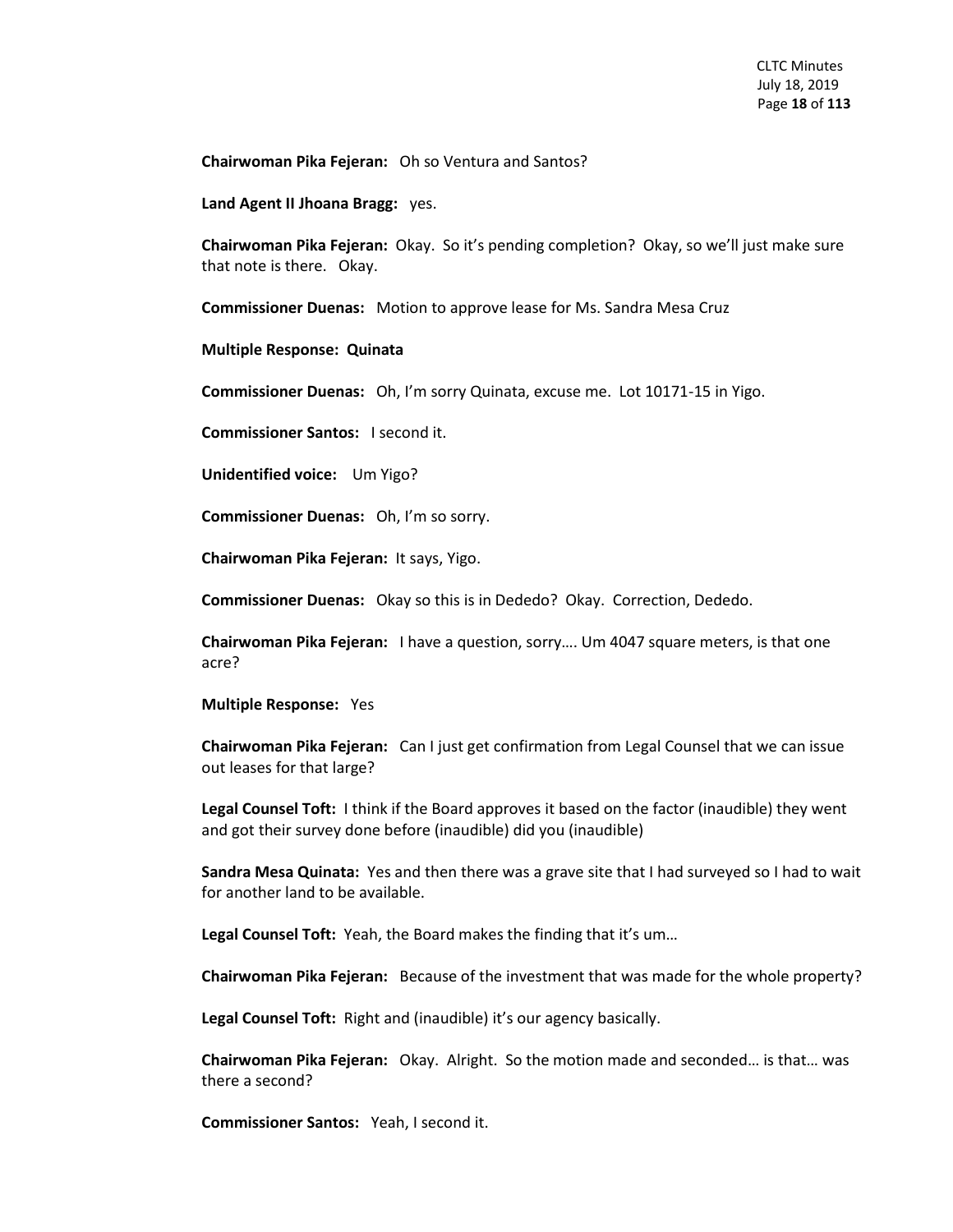**Chairwoman Pika Fejeran:** Yeah, Tan Amanda seconded. Okay. Further discussion?

**Commissioners:** None

**Chairwoman Pika Fejeran:** Okay all those in favor?

**Commissioners:** Aye

**Chairwoman Pika Fejeran:** Ayes have it. Okay. Great Ms. Sandra Quinata… okay well um… I'm sorry Ms. Colleen it's not your property but it's in your family right. I hope you guys....

**Land Agent II Jhoana Bragg:** She can be named the benefactor.

**Chairwoman Pika Fejeran:** Yeah and then it when you hold it for seven years you can transfer it to her.

**Sandra Mesa Quinata:** That's (inaudible)

**Chairwoman Pika Fejeran:** Okay well thank you for your patience and congratulations.

**ALL: Clapping**

**Chairwoman Pika Fejeran:** That's one of our 102's crossed off, right? Ms. Sandra Mesa… Alright, next is Dolores Taitano Quinata. Hafa adai, thank you for your patience. If you could state your name for the record.

#### **9. DOLORES TAITANO QUINATA**

**Dolores Taitano Quinata:** My name is Dolores Taitano Quinata.

**Chairwoman Pika Fejeran:** Hi, thank you for joining us. So you are a December 2nd 1995 applicant. You're lease would be an agricultural lease that was issued back on April  $3^{rd}$  but red line by the Director um... April 3<sup>rd</sup> 2018 this is for Lot 8-33-10 in Inarajan. Looks like a scheme was approved. So Ms. Quinata, are you still prepared to utilize the property for farming or other type of agricultural usage?

#### **Dolores Taitano Quinata:** Yeah

**Chairwoman Pika Fejeran:** Oh and you have road access… wow… this is beautiful. Um I would imagine also utilities?

**Dolores Taitano Quinata:** (inaudible)

**(Multiple back ground noise)**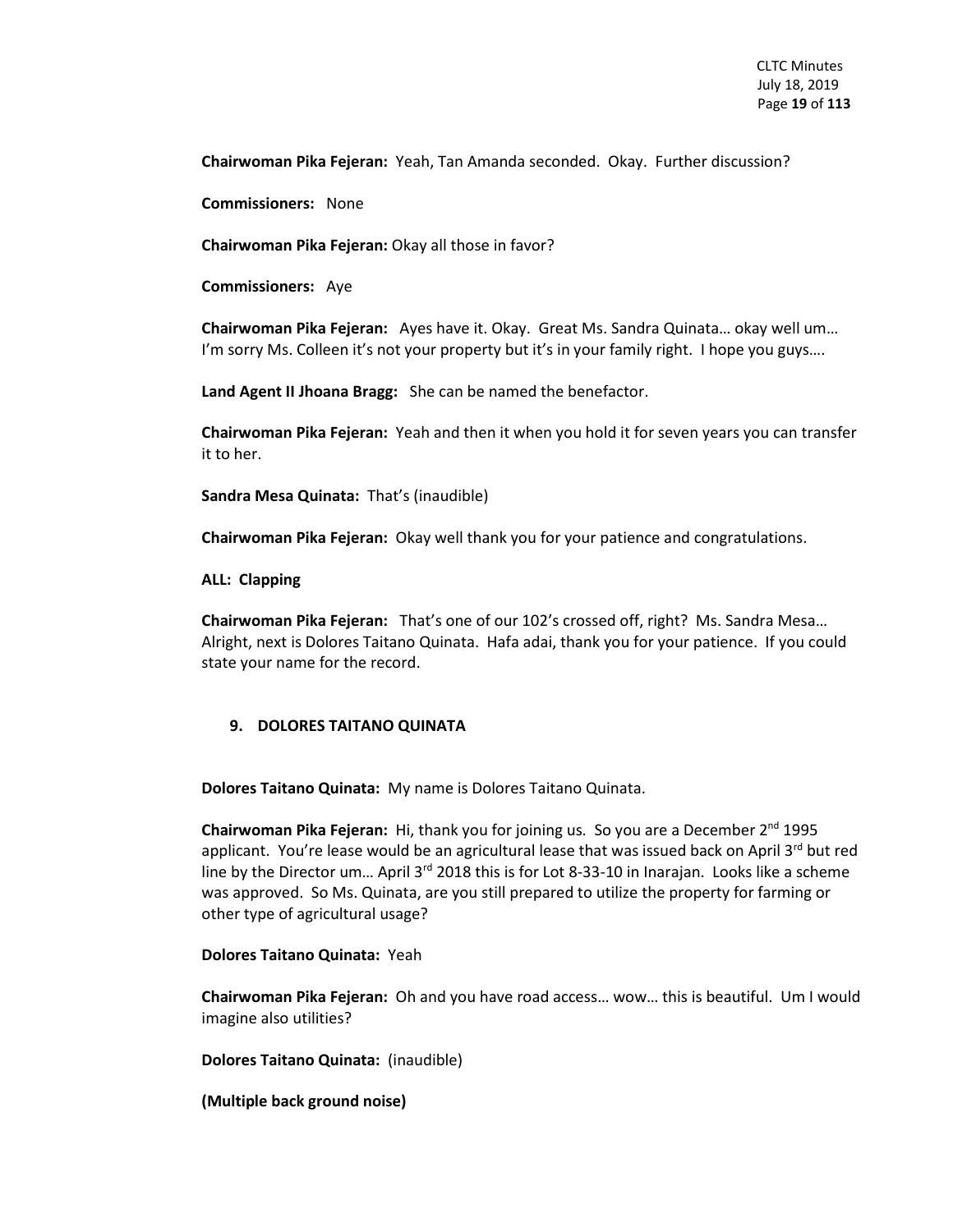**Commissioner Santos:** It's a nice place

**Chairwoman Pika Fejeran:** Mmm. Okay so it's still subject to survey right? 'Because it's just schemed out? Okay. December  $2<sup>nd</sup>$  applicant, one of the first ones in line huh? Wow. I'm sorry it's taking this long. Okay.

**Commissioner Duenas:** Motion to approve lease for Ms. Dolores Taitano Quinata on Lot 8-33- 10 in Inarajan.

**Commissioner Santos:** I second it.

**Chairwoman Pika Fejeran:** Okay a motion made and seconded. Further discussion?

**Commissioners:** None

**Chairwoman Pika Fejeran:** All those in favor?

**Commissioners:** Aye

**Chairwoman Pika Fejeran:** Okay ayes have it. Okay Mrs. Quinata, your lease is approved and subject to survey and the staff will be in touch with you. Do you have any questions?

**Dolores Taitano Quinata:** No

**Chairwoman Pika Fejeran:** No? Okay thank you very much.

**ALL: Clapping**

**Chairwoman Pika Fejeran:** Okay… next is a Robert C. Quintanilla. Hi Hafa adai Sir if you could state your name for the record.

#### **10. ROBERT C. QUINTANILLA**

**Robert C. Quintanilla:** Quintanilla, Robert.

**Chairwoman Pika Fejeran:** Hello, Sir. So it looks like you're a December 7, 1995 applicant…um an agricultural lease was issued to you May  $3<sup>rd</sup>$  2018 for Lot 3 and 4, Block 5-8, Tract 15344 in Mangilao. Okay and this lease looks like it was red marked by the former Director. Alright…so it looks there's two properties identified for you…is there a reason why?

**Land Agent II Jhaoan Bragg:** It's a combination. Um…

**Chairwoman Pika Fejeran:** Is there a reason why? Two properties about a half acre each?

**Robert Quintanilla:** Well the original was for one.

**Chairwoman Pika Fejeran:** Your original was for one?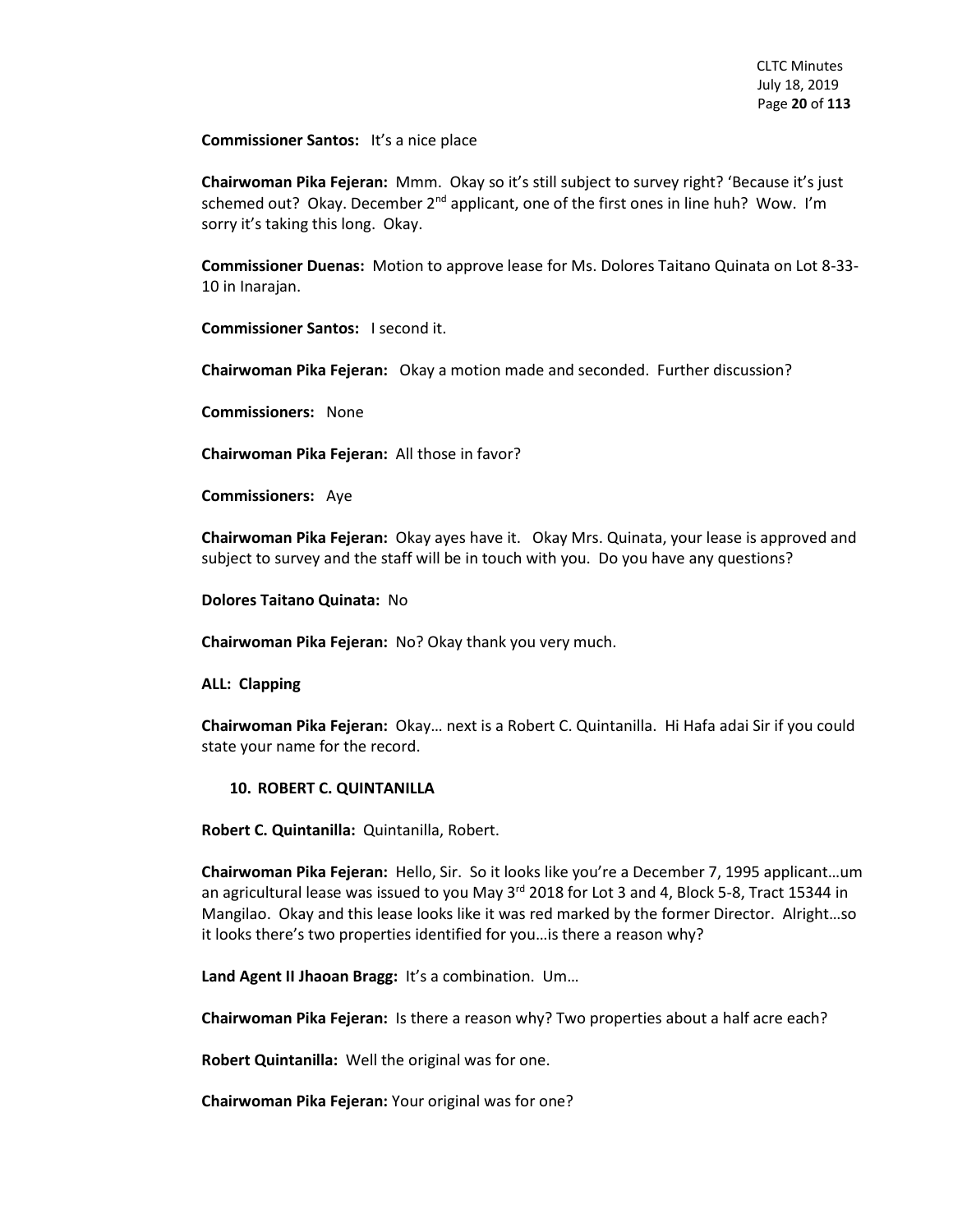**Robert Quintanilla:** Yeah.

**Chairwoman Pika Fejeran:** Can we just pull that up on the map?

**Land Agent I John Gumataotao:** (inaudible) um there's so much usable area…this is a cliff.

**Chairwoman Pika Fejeran:** Ah… that's funky. Oh a cliff line, I see. Okay. Is there currently access? There is. Like a dirt road or something?

**Robert Quintanilla:** (inaudible)

**Chairwoman Pika Fejeran:** Oh you opened it?

**Land Administrator Margarita Borja:** (inaudible) but the actual access is not open.

**Chairwoman Pika Fejeran:** Okay, but the easement is?

**Land Administrator Margarita Borja:** Yeah.

**Chairwoman Pika Fejeran:** Okay. Can we zoom out real quick? Oh, I see okay; yeah that's closer to him.

#### **(Multiple conversations)**

**Chairwoman Pika Fejeran:** Okay Mr. Quintanilla, it looks like there's um… wow you have, you've been farming already; okay, great. Is that like your ranch that you've been using?

#### **Robert Quintanilla:** Yeah

**Chairwoman Pika Fejeran:** Oh, cool. You know that's what the Trust is for, you know um… I'm sure… right…like my grandparents had ranches that taken away by the Federal Government and they took all the land and that's what the point of the Trust is, to give our families back the properties that were taken. I'm glad to hear that.

**Robert Quintanilla:** (inaudible)

**Chairwoman Pika Fejeran:** Okay. Did the Commission have any other questions?

**Commissioners:** None

**Chairwoman Pika Fejeran:** Motion please.

**Commissioner Duenas:** Motion to approve lease for Robert C. Quintanilla Lot 3 and 4, Block 5- B, Tract 15344 in Mangilao.

**Commissioner Santos:** I second it.

**Chairwoman Pika Fejeran:** Okay. Motion made and second it. Further discussion?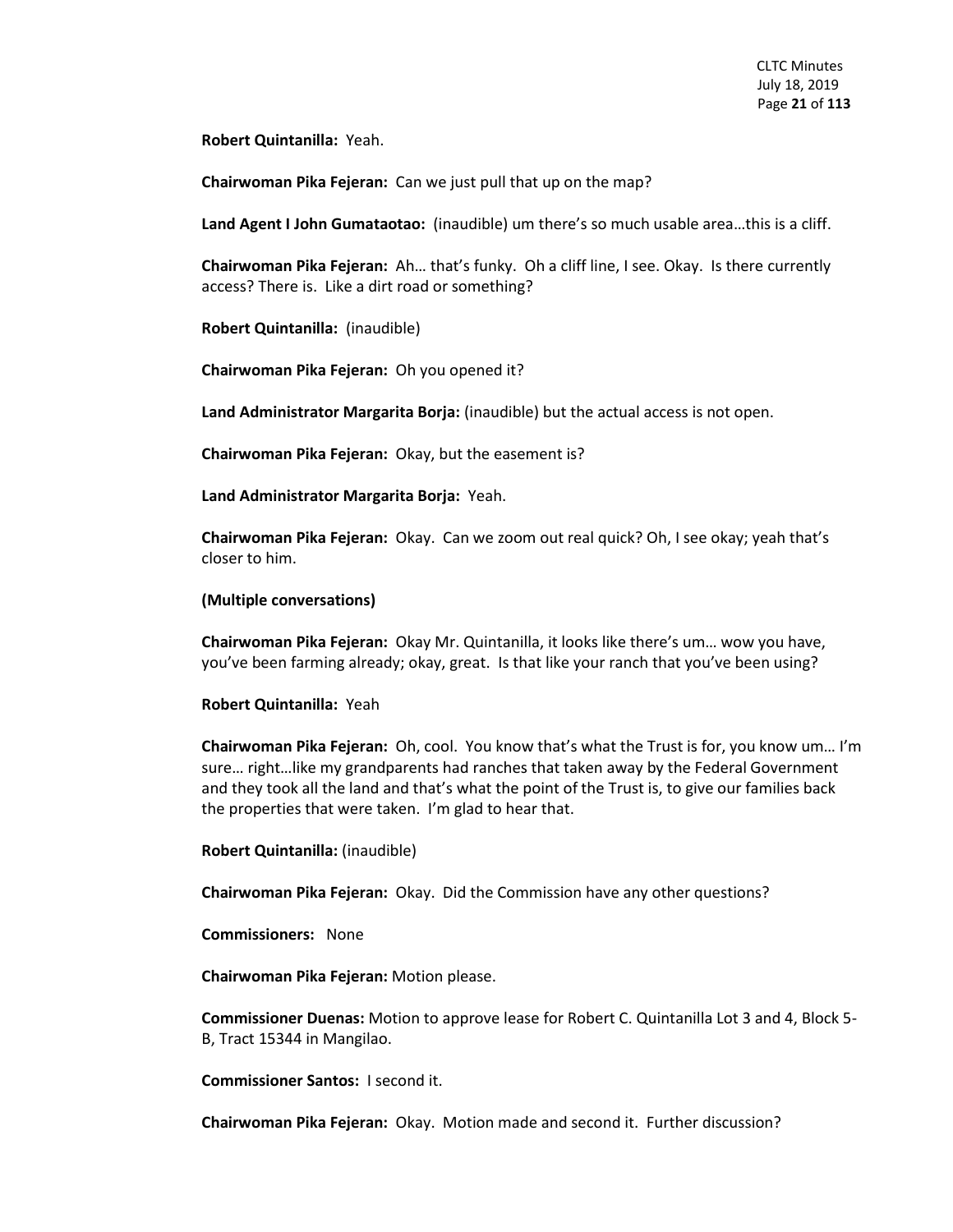**Commissioners:** None

**Chairwoman Pika Fejeran:** All those in favor?

**Commissioners:** Aye

**Chairwoman Pika Fejeran:** Okay ayes have it. Okay, Mr. Quintanilla thank you for your patience, just a little reminder that your property is subject to consolidation survey. Right, that's what it'll be called? Subject to survey and then what they'll do is combine the two lots that you were given.

**Robert Quintanilla:** That's the original lot nai, is the one acre but when I (inaudible)

**Commissioner Santos:** Half

**Chairwoman Pika Fejeran:** Yeah. Also just inform you, looks like the access for your property, if we can show him the access; the proper access… yeah, the side you cleared is not Land Trust property.

**Robert Quintanilla:** I know but the (inaudible)

**Chairwoman Pika Fejeran:** Well… just wanted to let you know where your easement is and we'll leave it at that. Okay well thank you sir. Thank you Mr. Quintanilla. Did you have any questions for us?

**Robert Quintanilla:** When am I going hear from you?

**Chairwoman Pika Fejeran:** Yeah, good question. Um it looks like there's quite a few leases that have to be prepared, um… how long do you think it will take to call to sign the lease.

**Land Administrator Margarita Borja:** Usually…

**Acting Admin. Director Joseph B. Cruz Jr.:** By next week we should be able to contact everybody if not by tomorrow.

#### **ALL: Clapping**

**Chairwoman Pika Fejeran:** Alright next is a Michael Wayne Reyes. Is Mr. Reyes here today? No okay. Mr. Reyes is a December  $2<sup>nd</sup>$  applicant for a residential lease, is priority one, this is for lot… what does this mean, NDA?

#### **11. MICHAEL WAYNE REYES**

**Land Administrator Margarita Borja:** Now…now… ah…

**Legal Counsel Toft:** (inaudible)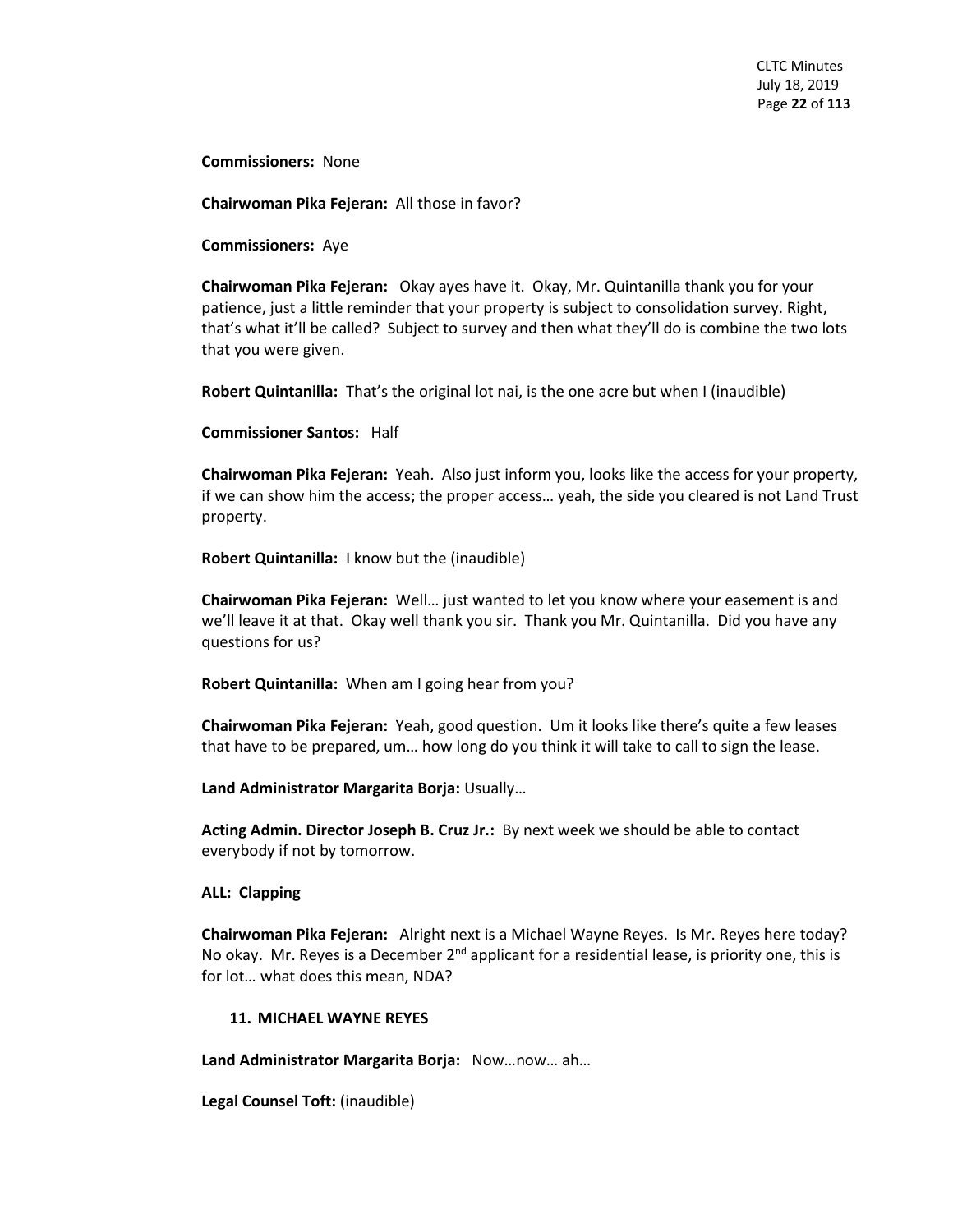**Chairwoman Pika Fejeran:** Described as? Okay. Which one should I use? MDA okay. So Mr. Reyes was um…given Lot 6-6, Block 13, Tract 2831 in Talofofo, 1997 square meters… hold on it was.

**Legal Counsel Toft:** Yeah, he was here in March and we asked him to… we gave him a survey authorization and I think fulfilled that.

**Chairwoman Pika Fejeran:** Oh okay and this is for an agricultural lease? So originally he was a residential but he switched to agricultural?

**Legal Counsel Toft:** Yes

**Chairwoman Pika Fejeran:** Okay and the survey is completed… wonderful. So it looks like the applicant has fulfilled all requirements to include the final survey and mapping.

**Commissioner Duenas:** Motion to approve lease for Michael Wayne Reyes on Lot 6-6, Block 13, Tract 2831 in Talofofo.

**Commissioner Santos:** I second it.

**Chairwoman Pika Fejeran:** Motion made and second it. Further discussion?

**Commissioners:** None

**Chairwoman Pika Fejeran:** None? All those in favor?

**Commissioners:** Aye

**Chairwoman Pika Fejeran:** Ayes have it. Alright, Mr. Reyes.

**Land Agent II Jhoana Bragg:** We have two more pre-moratorium constituents right here and the staff reports um actually we have it right now.

**Chairwoman Pika Fejeran:** Okay thank you.

**Land Agent II Jhoana Bragg:** (inaudible)

**Chairwoman Pika Fejeran:** (inaudible) okay. James Santos Mafnas. Hi Hafa adai, if you could state your name for the record please.

#### **12. JAMES SANTOS MAFNAS**

**James Santos Mafnas:** Okay I'm here on behalf of my brother, he's presently off island.

**Chairwoman Pika Fejeran:** Oh okay.

**James Santos Mafnas:** I got special power of attorney.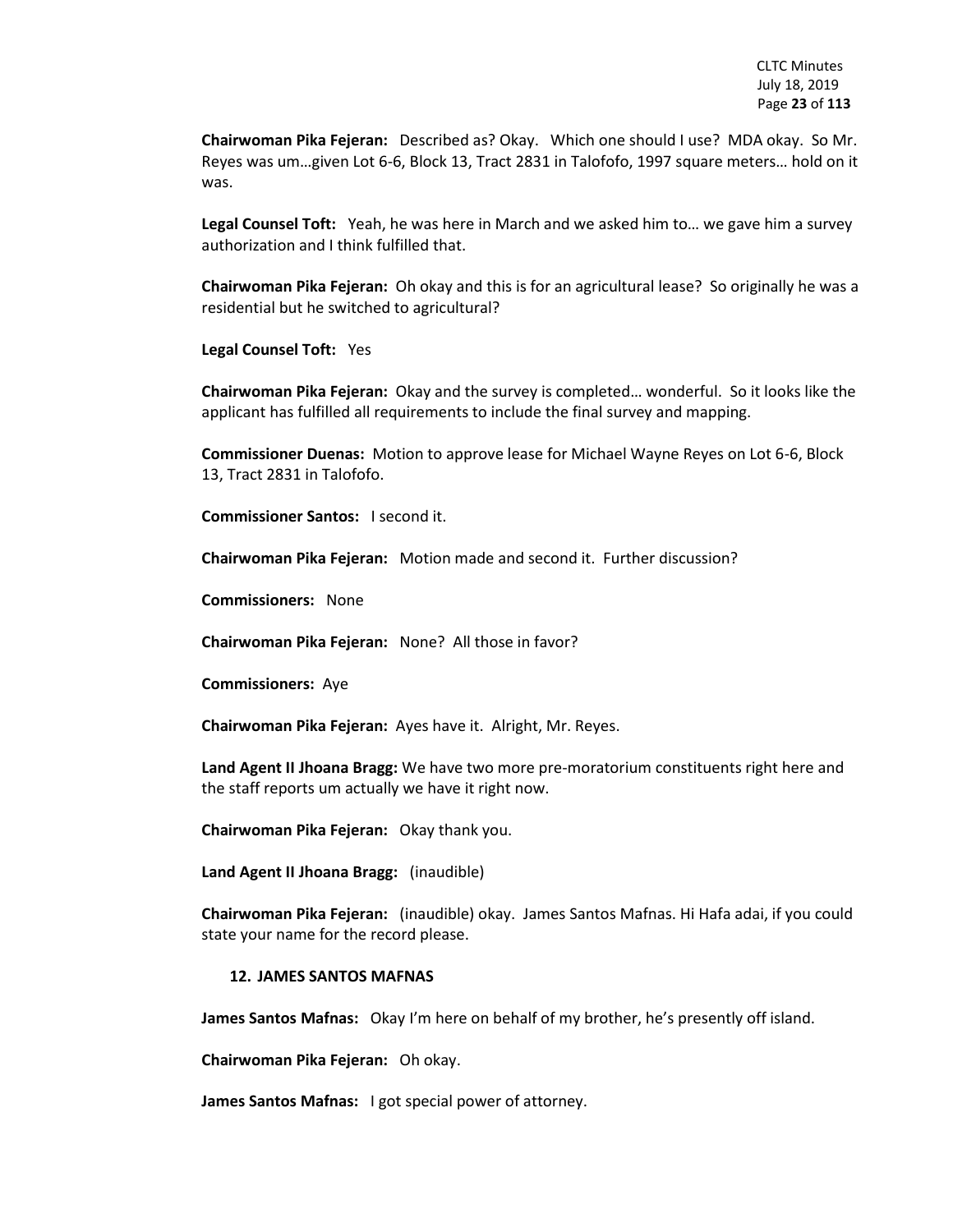**Chairwoman Pika Fejeran:** Has that been submitted to the Trust yet?

**POA for James Santos Mafnas:** Yes

**Chairwoman Pika Fejeran:** It has. Okay. Okay… sorry, where's the staff report for this? Oh you got it. Okay so if I could have your name sir? **POA for James Santos Mafnas:** My name?

**Chairwoman Pika Fejeran:** Yes

**POA for James Santos Mafnas:** Michael Santos Mafnas

**Chairwoman Pika Fejeran:** Michael Santos Mafnas… oh okay, I see here. Okay so um you're here on behalf of your brother James Santos Mafnas, he's a December 9th 1995 applicant, he was issued an agricultural lease on April 30<sup>th</sup> 2018 for T100C B3 REM L 3 Dededo?

**Michael Santos Mafnas:** Yes.

**Chairwoman Pika Fejeran:** Okay and it looks like um… okay looks like last year you submitted or Mr. Mafnas submitted a receipt to show that a survey… surveyor has been hired

**Michael Santos Mafnas:** Survey is completed

**Chairwoman Pika Fejeran:** Oh survey is completed okay. So I don't think I see the approved map, maybe that's working through the process?

**Michael Santos Mafnas:** The map is already being processed by Mr. Castro.

**Chairwoman Pika Fejeran:** Okay.

**Michael Santos Mafnas:** So I'm not sure what the status is on that.

**Land Agent II Jhoana Bragg:** We'll look it up in our system to see if was submitted or not and if it was then we'll put that together towards the lease… the description.

**Chairwoman Pika Fejeran:** Great. Okay.

**Commissioner Duenas:** There's an error on the staff report, Item J; it says that the lease was signed on April 30, 2019 I think it's supposed to be 2018.

**Chairwoman Pika Fejeran:** Yeah.

**Michael Santos Mafnas:** In this case was the case caught in the (inaudible) you know the premoratorium.

**Chairwoman Pika Fejeran:** Yeah. I mean I'm really sorry, we were just as surprised as I'm sure he was… look at that…oh my goodness… okay… so you were… let's see... you were given power of attorney in 2018, does Mr. Mafnas plan on returning to Guam?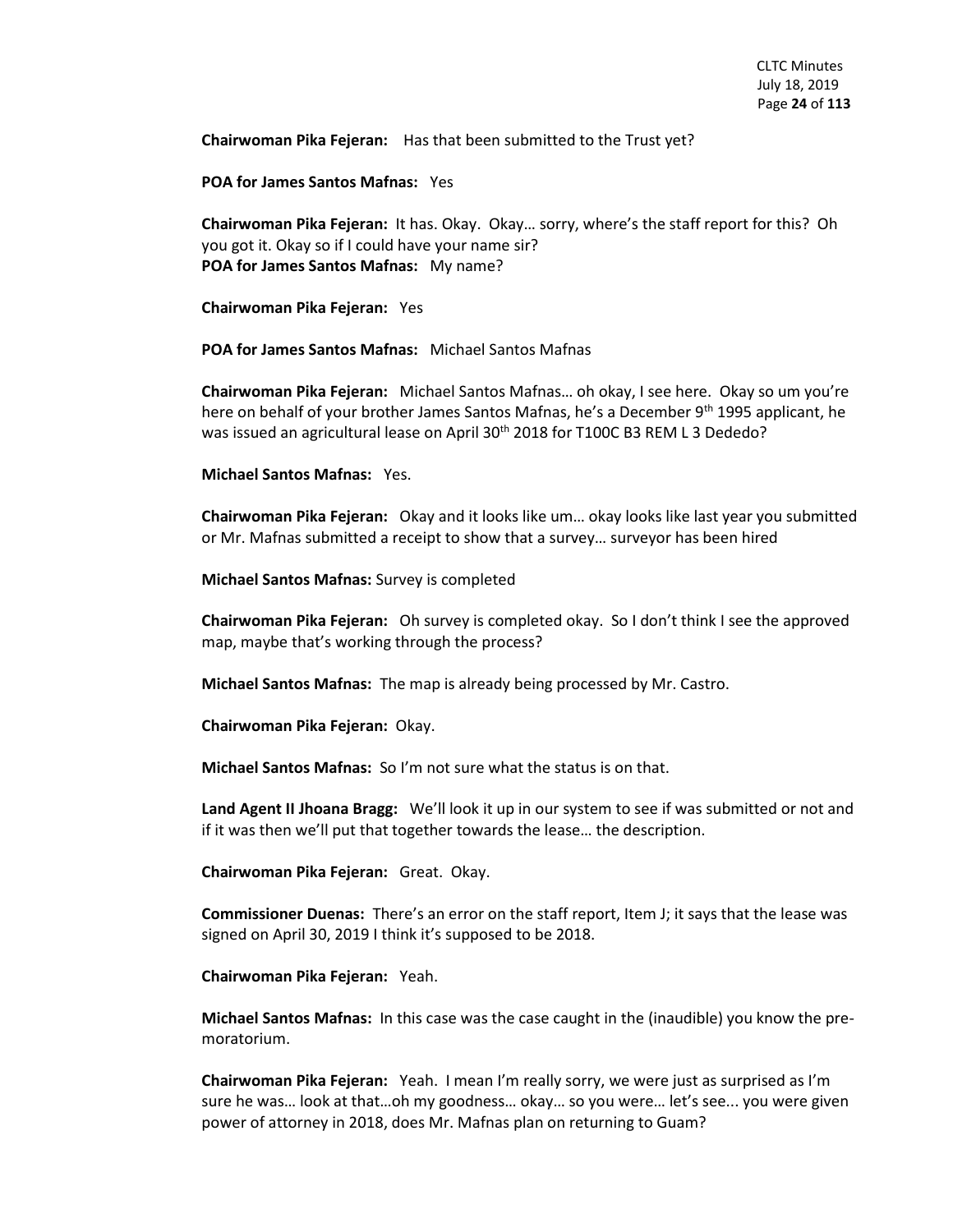**Michael Santos Mafnas:** Yes Ma'am after he's retired.

**Chairwoman Pika Fejeran:** Okay

**Michael Santos Mafnas:** He's retired from the Military but then he's working presently with (inaudible) which is a they deploy sometimes to Afghanistan and Kuwait and all those places… (inaudible)

**Chairwoman Pika Fejeran:** Oh okay. So with the agricultural lease um he is subject to certain requirements and conditions. He is prepared to carry that out?

**Michael Santos Mafnas:** Yes he is because his line is right adjacent to mine.

**Chairwoman Pika Fejeran:** Oh okay so you'll be like caring for it until he returns.

**Michael Santos Mafnas:** I'll be care taking yes until he returns.

**Chairwoman Pika Fejeran:** Okay. Okay great. And so you also have a Land Trust lease? Is that right?

**Michael Santos Mafnas:** Yes

**Chairwoman Pika Fejeran:** Also agriculture?

**Michael Santos Mafnas:** Yes.

**Chairwoman Pika Fejeran:** Okay and um, you're farming it and…

**Michael Santos Mafnas:** Of course already got mango trees there.

**Chairwoman Pika Fejeran:** Oh wonderful. Nice. Okay, I'm glad to hear that. And I'm glad to hear Mr. Mafnas has a property to come home to.

**Michael Santos Mafnas:** Yes. He's happy about that.

**Chairwoman Pika Fejeran:** Yeah… well…

**Commissioner Duenas:** Motion to approve lease for James Santos Mafnas on T100C B3 REM L3 in Dededo.

**Commissioner Santos:** I second it.

**Chairwoman Pika Fejeran:** Motion made and seconded. Further discussion?

**Commissioners:** None

**Chairwoman Pika Fejeran:** All those in favor?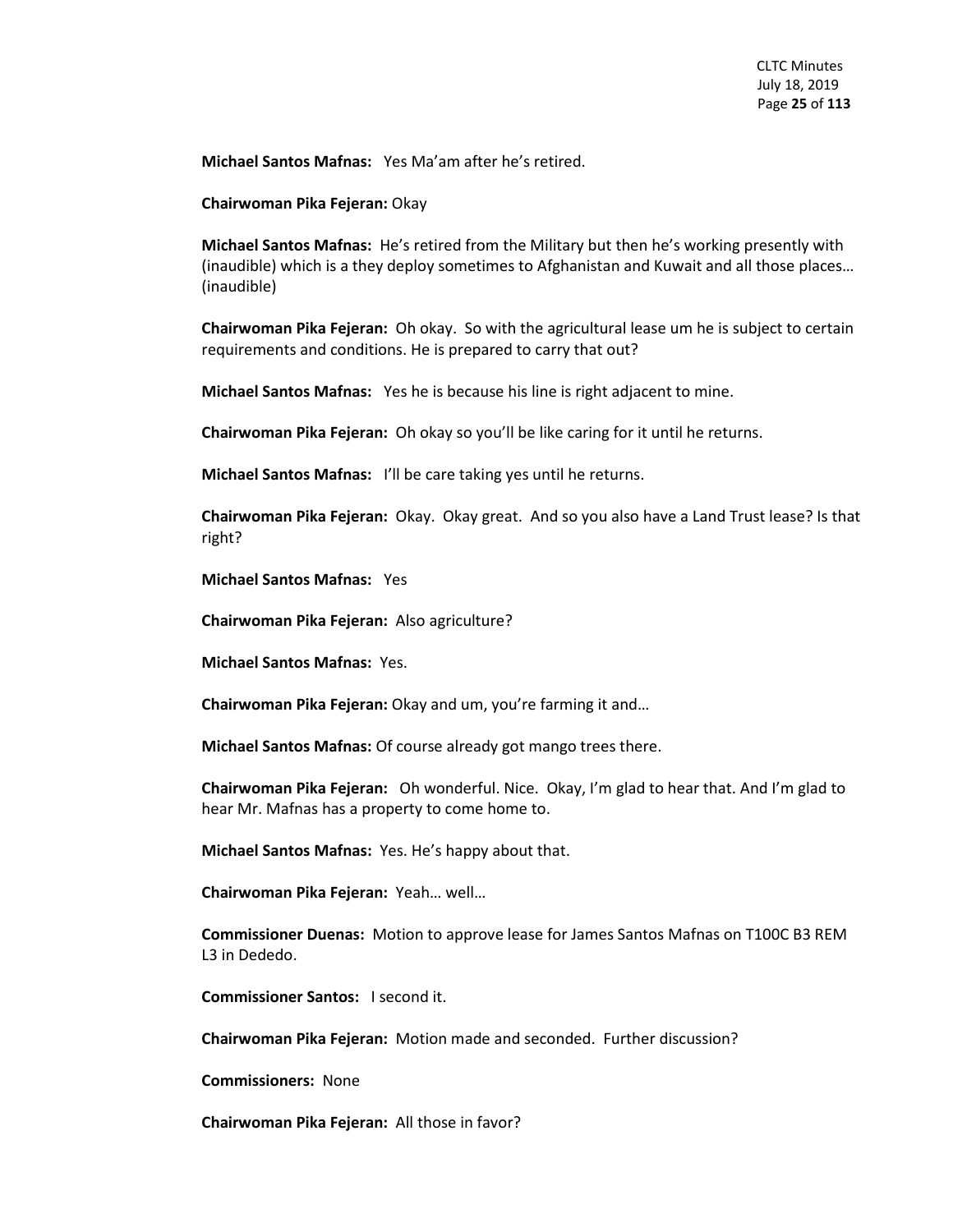**Commissioners:** Aye

**Chairwoman Pika Fejeran:** Okay ayes have it. Okay, Mr. Michael Mafnas thank you for being here for Mr. James Santos.

**Michael Santos Mafnas:** I have one question, as far as the utilities; do I have to come to the Board for that? (inaudible)

**Chairwoman Pika Fejeran:** What do you mean in terms of utilities?

**Legal Counsel Toft:** Agriculture (inaudible)

**Michael Santos Mafnas:** I mean I'm sorry… like water and power. I stand corrected on that.

**Chairwoman Pika Fejeran:** Do you have um…is there lines that you can hook into? Or is there…?

**Michael Santos Mafnas:** I'm not sure in that area.

**Chairwoman Pika Fejeran:** You know, unfortunately, much of our properties in those we had leased out the do not have water and power within 100 feet; I'm wonder if perhaps, that's this property and yours next door.

**Michael Santos Mafnas:** One of the problems we're having in there is the… the apartment that is right next to my land and my brother's land, they have a… you know, their drainage is running into the land. So what can we do with all that?

**Chairwoman Pika Fejeran:** Okay so is it those two?

**Land Agent I John Gumataotao:** Um technically it has been redesigned but it's adjacent to that.

**Michael Santos Mafnas:** No the second one there.

**Commissioner Santos:** There's an apartment there.

**Michael Santos Mafnas:** Yeah, there's an apartment there, a new complex and they've got their drainage draining into my land… and my brother's land. What can I do as far you know...?

**Acting Admin. Director Joseph B. Cruz Jr.:** We'll conduct the site inspection and then if need be, we'll get EPA involve for waste water.

**Chairwoman Pika Fejeran:** Okay. Okay, yeah so I would yeah come in and um and it's already been heard but maybe just to follow up and then you can work with the staff to figure out how that happened and all of that. But actually, I'm glad to see you're right by development so you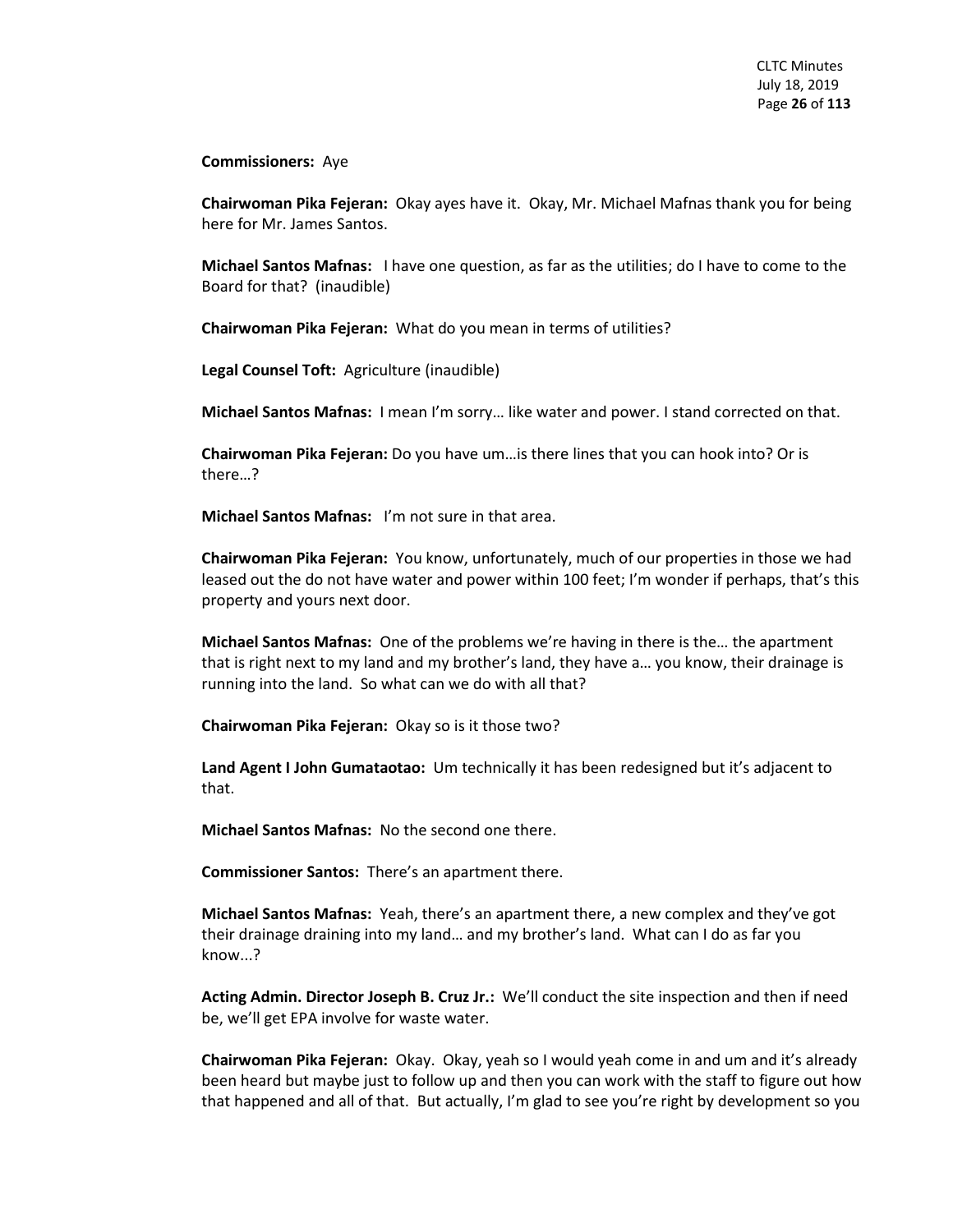might be able to just tap into existing water lines and power lines so… yeah. Oh sure um Mr. Eay said he can explain something.

Land Agent II Glenn Eay: Yes in this area right here, it's coming out next to Macheche and this one here is behind Payless and the water drainage… this is called water collector, this is where the water stagnant comes down here; you have the lower part of the property so that's why the water comes to that area.

**Michael Santos Mafnas:** No I'm talking about the land that is right next

**Land Agent II Glenn Eay:** You know where the apartment is right, so it flows down here and comes out this way.

**Michael Santos Mafnas:** No see the land there, right there… right there exactly…right there, that's my land right there.

**Land Agent II Glenn Eay:** Right. So this whole area is…

**Michael Santos Mafnas:** No but I mean, the apartment there has their drainage drain into the land.

Land Agent II Glenn Eay: Right. They're supposed to contain their own drainage...

**Michael Santos Mafnas:** Well they're not.

**Land Agent II Glenn Eay:** So that has something… DPW has to…

**Michael Santos Mafnas:** I could take pictures and show you.

**Acting Admin. Director Joseph B. Cruz Jr.:** We'll conduct our site inspection… we'll address it.

**Michael Santos Mafnas:** Okay

**Chairwoman Pika Fejeran:** Yeah.

**Land Agent II Glenn Eay:** Before an apartment been built, he has to go to the Land Use Commission and make sure they have their draining system in (inaudible)

**Michael Santos Mafnas:** (inaudible) the land, they bulldozer the dirt into the land…

**Land Agent II Glenn Eay:** Okay we'll check into it.

**Acting Admin. Director Joseph B. Cruz Jr.**(inaudible) site inspection

**Michael Santos Mafnas:** okay

**Chairwoman Pika Fejeran:** Okay, thank you Mr. Mafnas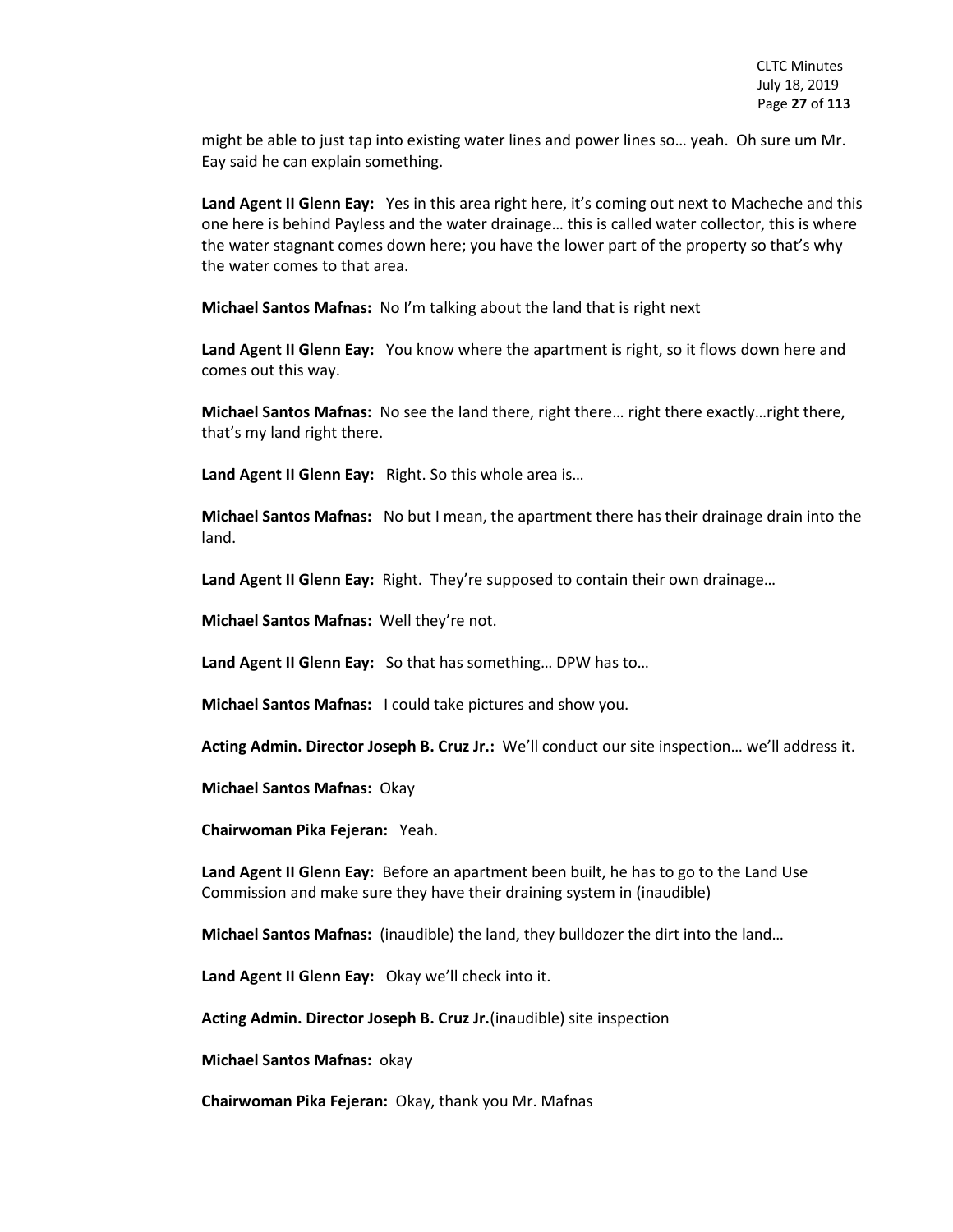**Michael Santos Mafnas:** Aright, thank you. So it's final?

**Chairwoman Pika Fejeran:** Yes, Sir!

**ALL: Clapping**

**Land Agent II Jhoana Bragg:** Madam Chair (inaudible) Ms. Alberta Rose Santiago

#### **13. ALBERTA ROSE SANTIAGO**

**Chairwoman Pika Fejeran:** Ms. Alberta Rose Santiago. Okay. Hi Hafa adai, welcome. Can you state your name for the record?

**Alberta Rose Santiago:** Alberta Rose Santiago

**Chairwoman Pika Fejeran:** Hi thanks for coming. Alright, it looks like you were December 2nd 1995 applicant and you were issued Lot 10171-84 in Dededo, this is for a residential lease? Okay and the lease was issued April  $30<sup>th</sup>$  2018 but again was one of those red marked ones and you even signed it and had it notarized so I'm sorry you had to come here today and go through all of this. Thank you for your understanding. So let's see… okay…

**Land Agent II Jhoana Bragg:** This area is behind the um… Harmon soccer field, so the area where she's at…

**Alberta Rose Santiago:** Behind the soccer field.

**Chairwoman Pika Fejeran:** Oh okay.

**Land Agent II Jhoana Bragg:** Below it, right there John, where you clicked, that area, right there.

**Land Agent I John Gumataotao:** That's not…

**Land Agent II Jhoana Bragg:** It doesn't show the area that was schemed.

**Chairwoman Pika Fejeran:** I think I have the scheme right here. So hers is right along the right of way?

**Land Agent II Jhoana Bragg:** Yes Ma'am.

**Chairwoman Pika Fejeran:** Fronting it? The lot behind her looks land locked. Oh no, there's a right of way there. Which one is it?

**Land Agent II Jhoana Bragg:** The one right beside the house, that's the clearing right by the road side… so to the left of that, right there.

**Chairwoman Pika Fejeran:** Oh, I see. Okay got it. Um and Ms. Santiago, are you um… do you plan to build a house on here?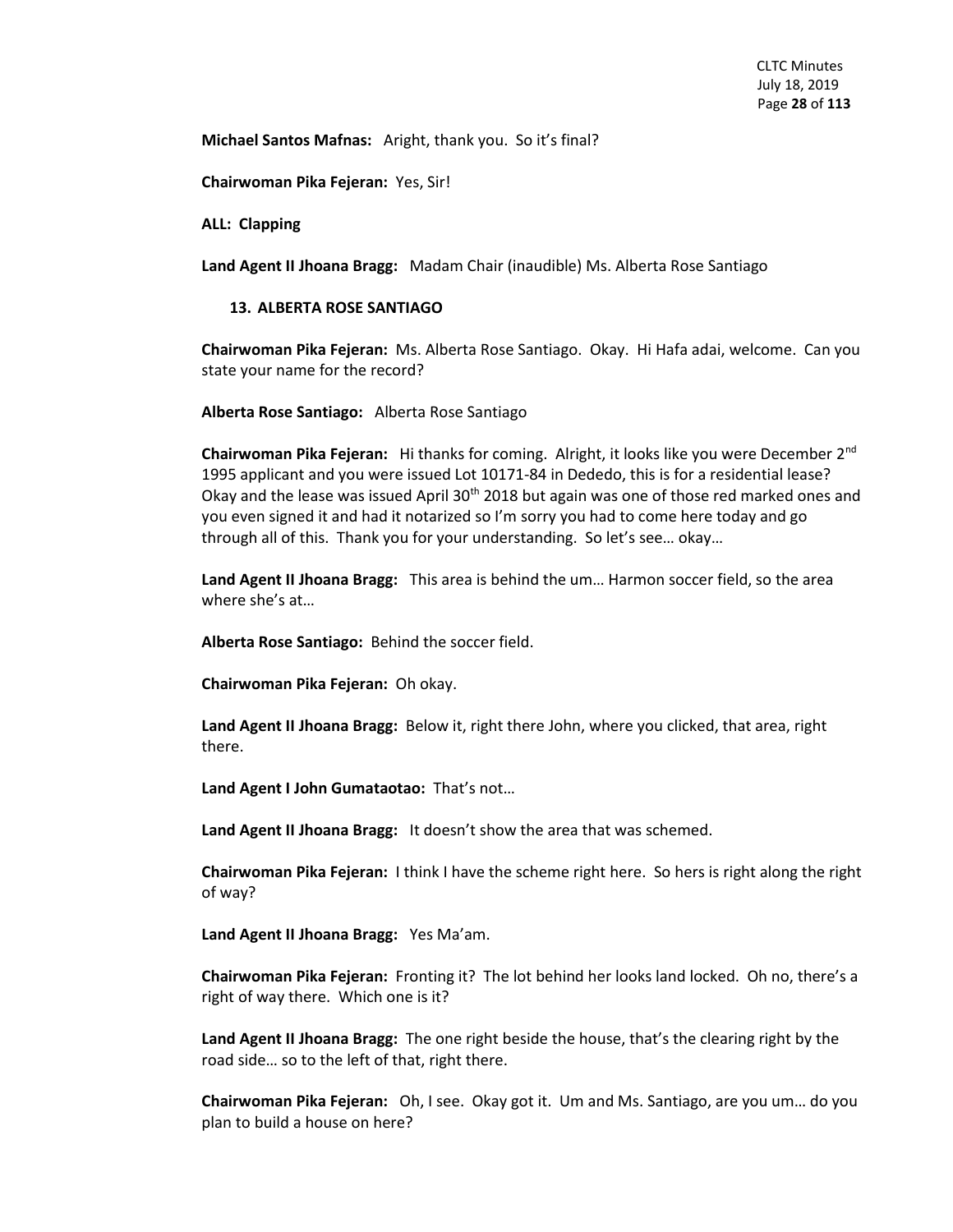**Alberta Rose Santiago:** Yes.

**Chairwoman Pika Fejeran:** Yeah and have you been to Guam Housing Corporation?

**Alberta Rose Santiago:** Nothing yet because everything was on hold so we didn't do nothing.

**Chairwoman Pika Fejeran:** Okay but you're aware that they can offer your loan guaranty to build your home?

**Alberta Rose Santiago:** Yes.

**Chairwoman Pika Fejeran:** Okay. Okay.

**Commissioner Duenas:** Motion to approve lease for Ms. Alberta Rose Sanitago for Lot 10171- 84 in Dededo.

**Commissioner Santos:** I second it.

**Chairwoman Pika Fejeran:** Alright…motion made and seconded. Further discussion?

**Commissioners:** None

**Chairwoman Pika Fejeran:** Alright all those in favor?

**Commissioners:** Aye

**Chairwoman Pika Fejeran:** Ayes have it. Okay Ms. Santiago thank you for your patience thank you congratulations.

#### **ALL: Clapping**

**Chairwoman Pika Fejeran:** Okay. I have a couple of questions, it looks like that's the end of our pre-moratorium but I still have names on here that I don't think we've heard. Um it might just be like, I have bad notes. Can we check Mr. Dan August Quichocho?

**Land Administrator Margarita Borja:** I believe we're meeting um all…

**Chairwoman Pika Fejeran:** That's the switch?

**Land Administrator Margarita Borja:** Yeah all the N/A's

**Chairwoman Pika Fejeran:** Okay. Okay. James G. Sablan?

**Land Agent II Jhoana Bragg:** Um… under review right now.

**Chairwoman Pika Fejeran:** Okay so it's not ready to be presented?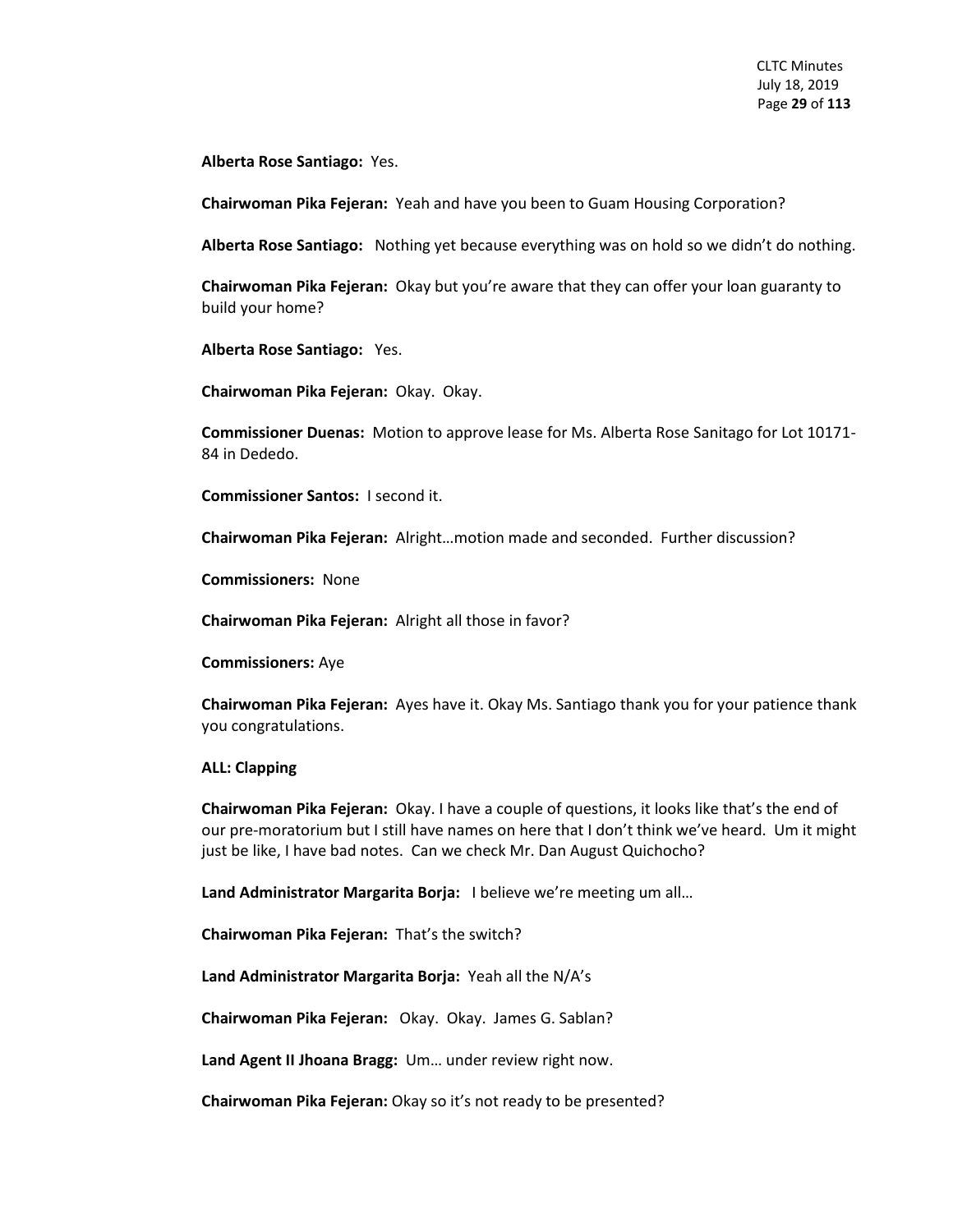**Land Agent II Jhoana Bragg:** It's not ready yet.

**Chairwoman Pika Fejeran:** Okay. Albert Acfalle San Agustine?

**Land Agent II Jhoana Bragg:** I'll verify, um…I believe that um… there's some that are pending completion on the staff report.

**Chairwoman Pika Fejeran:** Okay. Okay so I just want to put it on your radar so that we're on the same page to know that we still have like a certain number to look at. Okay so that one and a Phillip Blas Santiago? Was that complete?

Oh yes… okay that one was approved? Okay. Okay… so we just have outside of the special case ones, right…? Um, we have James G. Sablan and Albert Acfalle San Agustine.

**Land Agent II Jhoana Bragg:** Okay.

**Chairwoman Pika Fejeran:** Pending staff reports.

**Land Agent II Jhoana Bragg:** Sure. Some of them may be ones that were a switch so that's why we're doing further um…research on it.

**Chairwoman Pika Fejeran:** Okay.

**Land Agent II Jhoana Bragg:** ContActing Admin. Director Joseph B. Cruz Jr. the constituents to advise them before presenting it to the Board.

**Chairwoman Pika Fejeran:** Okay. Okay thank you Jhoana so that concludes our premoratorium agenda item. How many was that? Was anybody keeping count? No? 15 leases issued? Yeah? Good job, thank you team for getting that all set up for us so we can move through those quickly, I appreciate it. Okay, next Switched and Transfer Lease list, next on the agenda. Okay, so…

# **SWITCHED AND TRANSFER LEASE LIST**

**Legal Counsel Toft:** Pardon, (inaudible) interrupt here, before we begin, a couple of weeks ago I had an idea that I discussed with the Administrative Director (inaudible) regarding these switches and applications; now part of the problem here we're facing is that; Public Law 23-38 is (inaudible) with 12-226, what those were, were legislative establishments and rules and regulations which are affecting these statutes and while Public Law 23-38 said the Board is free to amend these rules and regulations pursuant to the Triple A process that's not true because they're statutes, they're not rules and regulations; so we were kind of petitioning the legislature to move on these and then the rules and regulations for us so that we can move forward on these. The idea was that while we can't, we do not have the Board power to amend these… it doesn't look like the legislature (inaudible) on these anyway; if we can create within as a subset of the existing ones, create our own set of rules and regulations that deal with transfers of these things and what we would do is we'd follow the Triple A process, you know, same as any other rules and regulations submitted to the legislature and if they do not act on it; (inaudible) they get automatically passed after ah…what is it 92? 60? Period (inaudible) so that we would be able to actually move on these ourselves.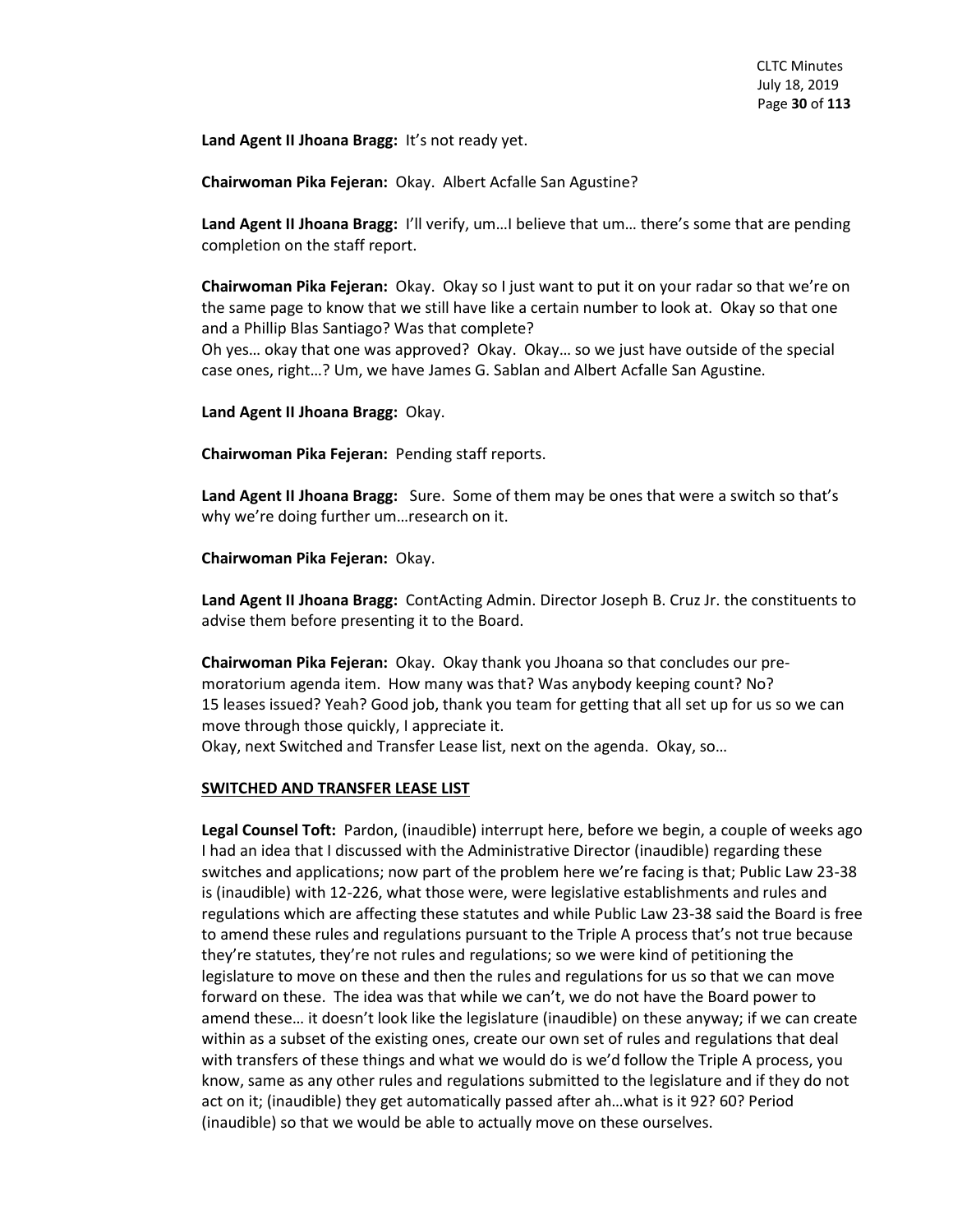**Chairwoman Pika Fejeran:** Ah. Okay so the Triple A, the rules that we would be um…

**Legal Counsel Toft:** Establishing

**Chairwoman Pika Fejeran:** Establishing… creating would be focuses only on the switches?

**Legal Counsel Toft:** I would say primarily, there's probably a couple other issues that we have that we could also deal with as well. The key to it is that it can't contradict any existing rules and regulations because those… the hierarchy at laws (inaudible) is that (inaudible) statutes underneath that are rules and regulations so as long as anything created doesn't directly contradict the statutes (inaudible) it would be (inaudible) and that what would provide us a mechanism to move forward with these.

**Chairwoman Pika Fejeran:** For the ones that were…

**Legal Counsel Toft:** And looking at the list, I think we can a huge percentage of done in that manner, attack it that way. Again, it will go before the legislature and they'll choose whether or not to have a hearing on it; and if they do, great we'll go… start moving on our proposed amendments to the existing rules and regulations so they can deal with it legislatively. If not, if they choose not to… to dodge the issue on it, it passes…ah… just without any action on their part (inaudible) then we could work with what we submitted.

**Chairwoman Pika Fejeran:** Okay. Um… I like these thinking outside the box, right? But also using the right protocols and channels to make sure that whatever we do is right and the law.

**Legal Counsel Toft:** (inaudible) legal scrutiny

**Chairwoman Pika Fejeran:** Right…right. So can you just describe for me again about how the Triple A process would be for the Commission to prepare our rules and regulations?

**Legal Counsel Toft:** Right so we wouldn't… prepare a set of rules and regulations I think we'd have to provide public notice and hold a public hearing on them… ah…similar to the Board meeting or maybe within the Board meeting. I'll double check on the exact processes on it and have it available for public inspection and then resubmit it to the legislature and the legislative secretary and they have 60 days to review and either vote on them or if they fail to vote it just passes into law as new rules and regulations

**Chairwoman Pika Fejeran:** Ah… and the rules that we would be creating, is it for the whole process or is it specific to allow us to deal with this? I think I asked that question already, I just want to make sure I understand.

**Legal Counsel Toft:** Um I would say to the… we can do both because it could be to take of existing issues and in anticipation of future issues as well.

**Chairwoman Pika Fejeran:** Okay.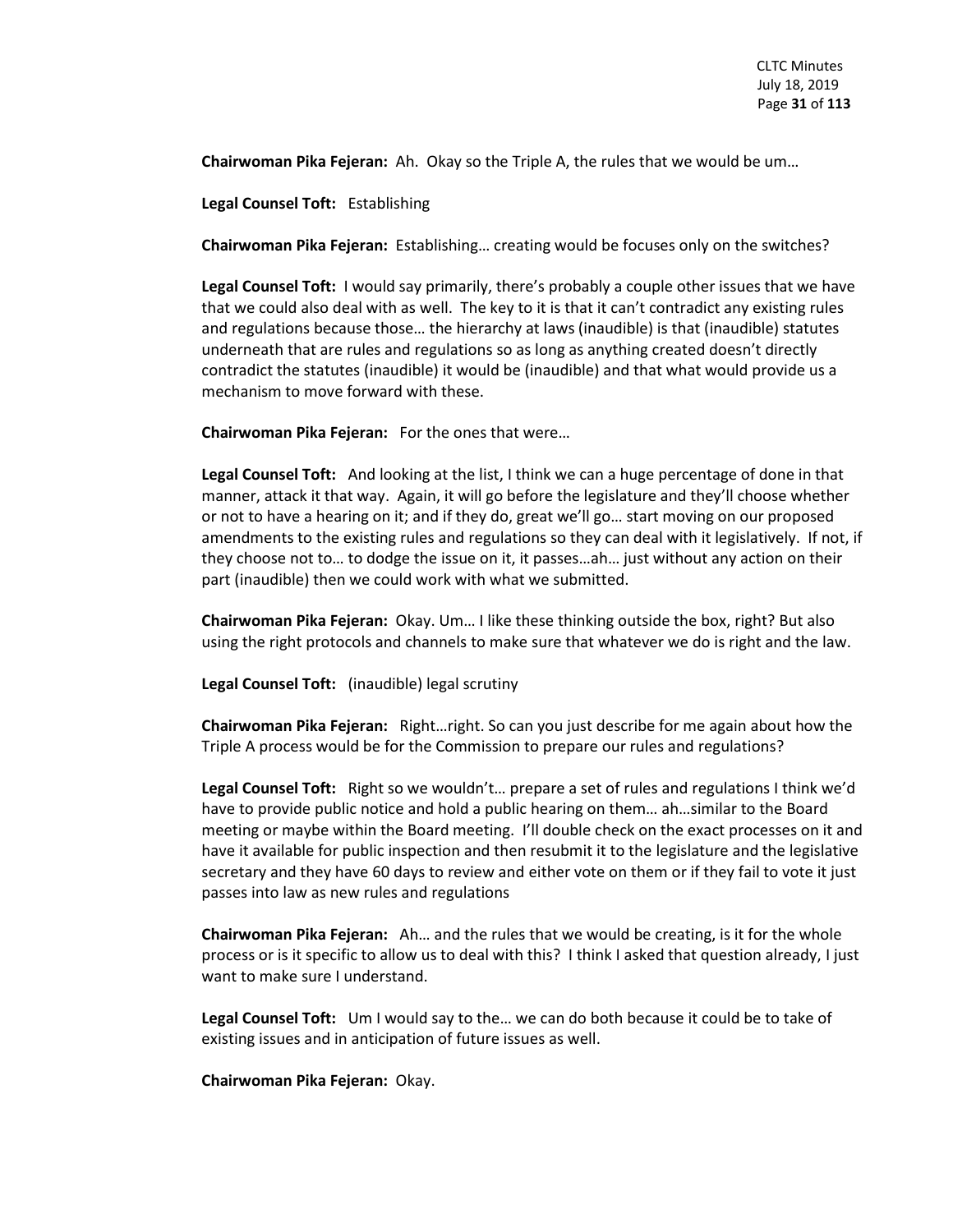**Legal Counsel Toft:** So I don't think it needs to necessarily be limited to the 102 class that we have existing. We can create it such that it would also deal with the issues of potential future transfers. As long as we're very public with what we're doing, everything is open for inspection and all (inaudible) on these issues and discussions I'll probably conduct it and take it again to the legislature but this time if they don't move on it, it goes through; so it forces them into action or inaction but way or another it gets resolved instead of… I feel there's a lot of frustration especially those (inaudible) back or just feels like nothing is getting done and it's just getting cranked out and so I think this would give us a definitive date for action to be taken on this, one way or another.

**Chairwoman Pika Fejeran:** Okay. Okay, I um… Um… like I said, I really like that idea um I think maybe we can explore that off line to just see what exactly the Triple A process would be um what kind of rules we'd be able to create that don't contradict the law.

**Legal Counsel Toft:** Right, I think we can work with… some of the ones that we've already created for the legislature to review could just be lifted out of that and it… because some of those none contradictive some of them are… you know the ones where we proposed changes to the existing language obviously those are no good.

#### **Chairwoman Pika Fejeran:** Okay

**Legal Counsel Toft:** But the ones that are just dealing with a newer issue things that were not considered at the time of the creation of the original rules and regulations

**Chairwoman Pika Fejeran:** Like the switches

**Legal Counsel Toft:** Such as switches, those (inaudible) do that.

**Chairwoman Pika Fejeran:** Okay. Wow. Alright. Awesome. That's good because I also feel like… you know, the Commission, though we want to resolve it we almost have no method to and this sounds like a promising way to do that.

**Legal Counsel Toft:** Yeah. I think we're trying right now…there's still a lot of (inaudible) whole situation with these transfers that we're trying to do our best to ratify the situation but we're finding in a large percentage of them that we're not. And so, I think this may be a way to push the issue forward and get it dealt with so that and I think in a positive way if it gets a hearing from the legislature, great; and if we can force the issue and address our concerns there, then you know, hear it from them; what they want of us and then let them vote on it.

**Chairwoman Pika Fejeran:** Right and then that would also give the Commission um the opportunity if in the future things do need to be changed or fixed they can continue that Triple A process.

**Legal Counsel Toft:** We can adjust the rules and regulations that we create.

**Chairwoman Pika Fejeran:** Right. Right. We can go back to what the Triple A resulted in… it will allow us the opportunity like many other rules and regulations that were done through the Triple A process and now (inaudible)… great.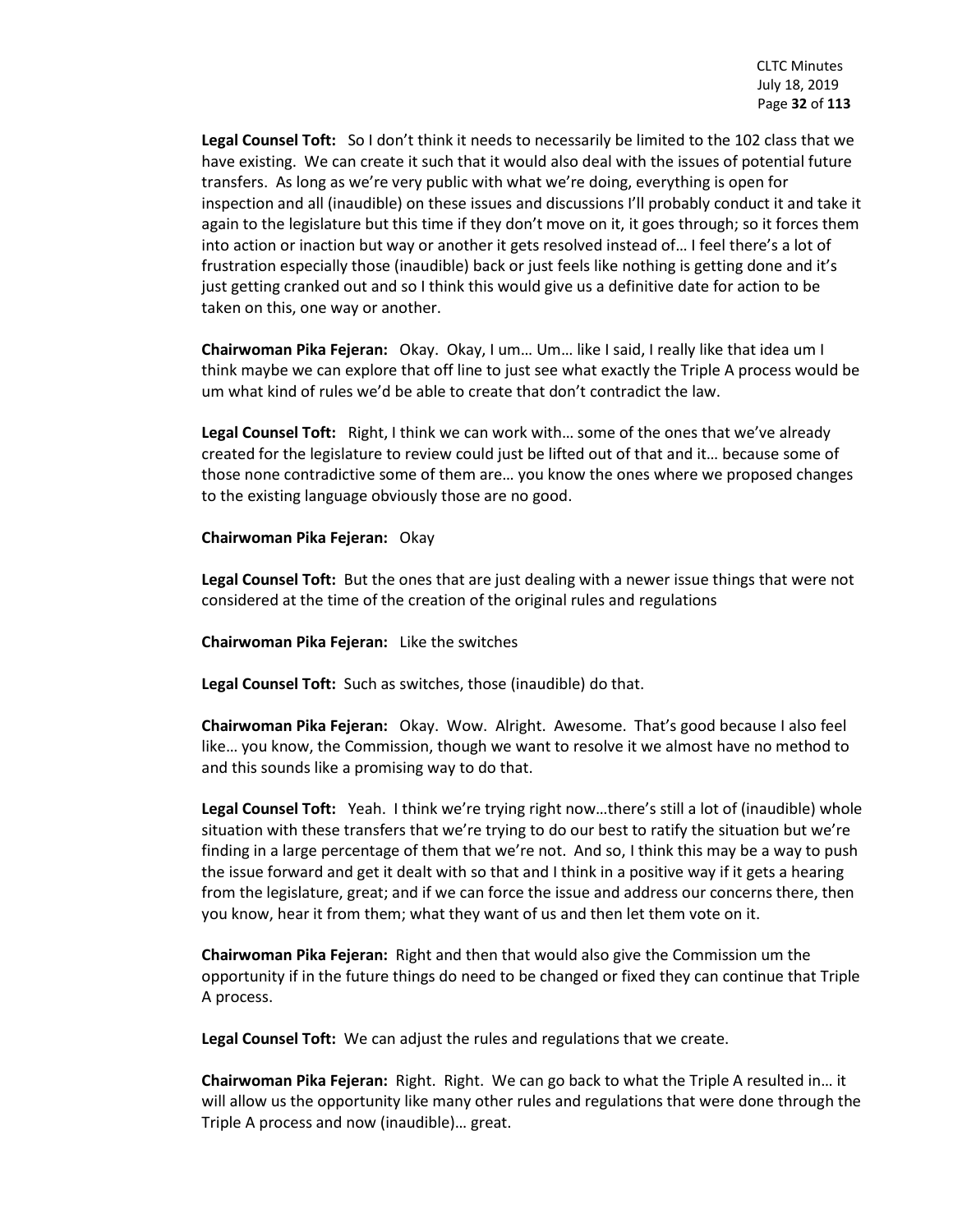**Legal Counsel Toft:** We're at a disadvantage compared to the other agencies because of the legislative passing of the rules and regulations but this is a way to try and…

**Chairwoman Pika Fejeran:** Is there something that you and the Director can prepare to present to us formally? Like a proposal?

**Legal Counsel Toft:** Yeah, over the past year and a half, you know… in preparation of other proposed legislative changes for the rules and regulations, you know, I think we have an existing frame of what we wanted; it's just a matter of going through it and seeing which ones would not be part of it because they would necessarily conflict with an existing statute and which ones could go through and maybe slight alterations (inaudible) to count for the fact that it would be going through the Triple A process instead of the legislative hearing… I mean instead of a bill hearing.

**Chairwoman Pika Fejeran:** Instead of a bill, okay. Yeah, that'll be great. I think it'll help the Commission also if you could prepare something… just to give us an idea of what it'll look like um based on the work that we've done already.

**Legal Counsel Toft:** Mhm… yeah I mean had so many working sessions on this… I think half of my note pad is filled with…

**Chairwoman Pika Fejeran:** I think we know what we want, right? But now that we have an actual method to do it and don't have to rely on the legislature; we could see what it would like, right? Of course, striking the ones that are contradictory um… but then also what ah…Triple A process looks like, how much it would cost if there's any like having to do additional noticing or something like that and then also a time line.

**Legal Counsel Toft:** Yeah and I guess a lot of…what may help also, is direction from the Board as to how the… for transfers whether they would want that done, each one done in a meeting by the Board… approved by the Board or if that's something they would want administratively done or… I would probably recommend Board at your interest because that way it's out in public … everyone has a chance to be heard on it… ah… and it's out in the open. And I think that'll probably be (inaudible) in having it be accepted as well so that… but again, those types of tiny procedural things, I guess might need direction on… we can prepare it and then address it better at that time.

**Chairwoman Pika Fejeran:** Okay that'll be great, yes, so we can look at all at once. So I know that would definitely be the route to take with those leases that were issued after a transfer of application rights, right?

**Legal Counsel Toft:** Yeah, so I'm looking at the categories and you know leases issued after a switch of date and time; I think that could be essentially dealt with internal rules and regulations… issued after a transfer of application rights same thing… um… issued after transfer of application rights to a beneficiary and then in turn transfer those rights to another, um… possible we'd have to look at whether or not that we contradict the… actually no, that one we should be okay.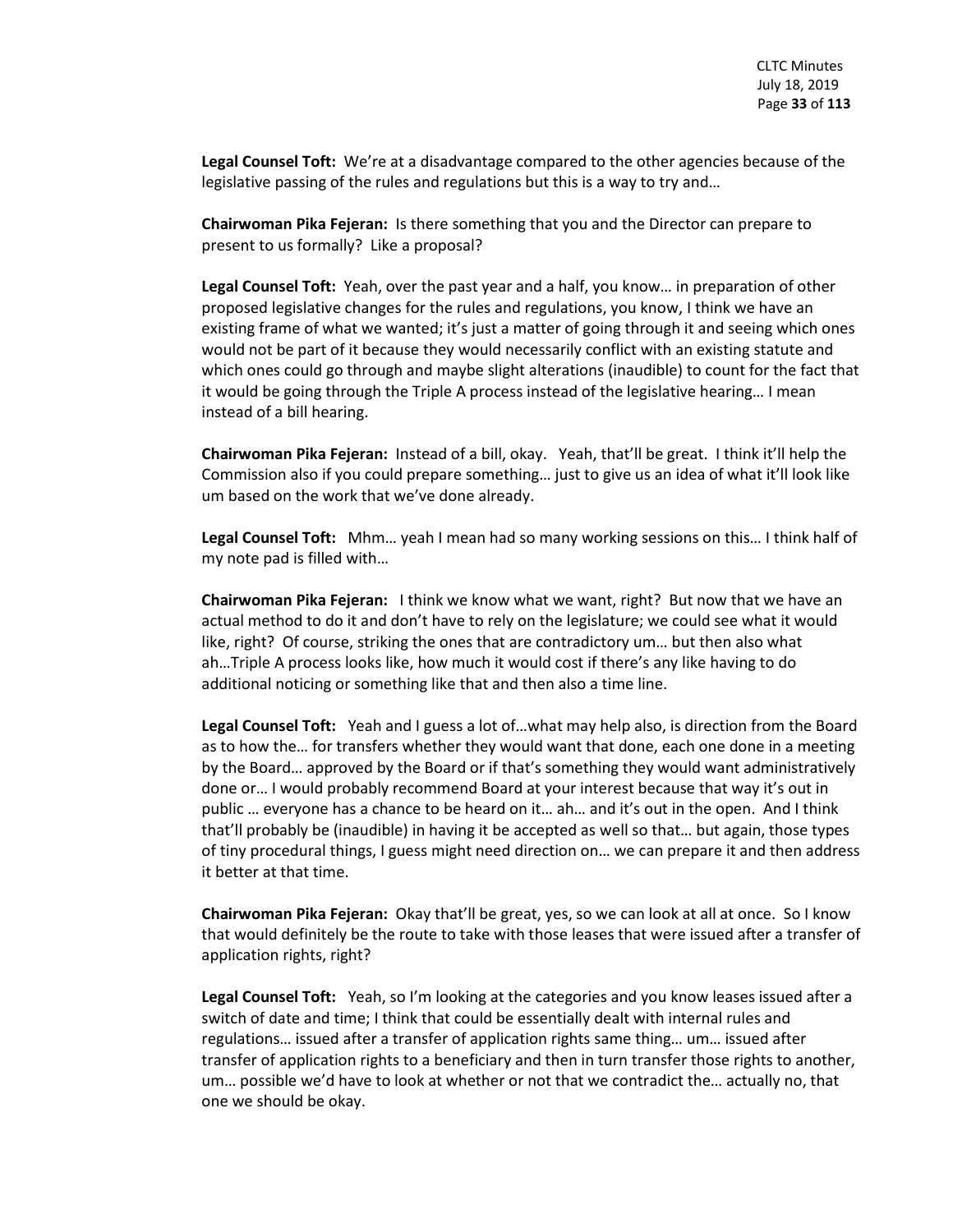**Chairwoman Pika Fejeran:** That one we can hear and decide, right?

**Legal Counsel Toft:** Right. Um…the transfer of lease prior to the seven years without approval might be tricky because that seven years one was a statute; there's not a lot of those I think maybe a total of two out of the hundred and two (102)… um… leases issued after transfer of application rights in which the original applicant did not qualify under the CLTC (inaudible) that one might be tricky as well; there's I think one of those.

**Chairwoman Pika Fejeran:** I know we…there was one that we were able to resolve here because it turned out that the original applicant was eligible and qualified.

**Legal Counsel Toft:** Did actually qualify, right, so I wasn't counting that.

**Chairwoman Pika Fejeran:** Okay, so this list that we have…

**Legal Counsel Toft:** Yeah, I think up (inaudible) ninety something I could probably take care of, if this goes through and passes.

**Chairwoman Pika Fejeran:** Okay great, that would be wonderful. Okay. Thanks.

**Legal Counsel Toft:** Yeah. I just wanted that out there before we address the transferred because that is the possible secondary solution; if we're not able to deal with it with the existing….

**Chairwoman Pika Fejeran:** Yeah I think for those that fall into those categories that would be addressed with the Triple A process, I'd like to just set those cases aside and say we have another potential avenue for resolution… um, but I believe there are some categories for these where the um…

**Legal Counsel Toft:** Where it could be dealt with (inaudible)

**Chairwoman Pika Fejeran:** Where we can deal with it, right now right?

**Legal Counsel Toft:** Okay yes.

**Chairwoman Pika Fejeran:** Okay so the first one that you mentioned was the leases that were issued after a transfer of application rights to a beneficiary who then in turn transfer those rights to another; so that would be the original lessee or applicant is deceased, right? Then the beneficiary was um… had been identified and the beneficiary said, you know what, I don't want this give it to somebody else, right?

**Legal Counsel Toft:** Right, and that could be done by Board action.

**Chairwoman Pika Fejeran:** Board action, okay. Oh okay so are the cross outs on this table mean that it's been resolved? Oh good okay. Um do we have staff reports for those leases that we can um… I know that there was staff reports that have been provided but there was not very many and I wasn't sure why those versus others? So let me just see…Gisela R. C. Acfalle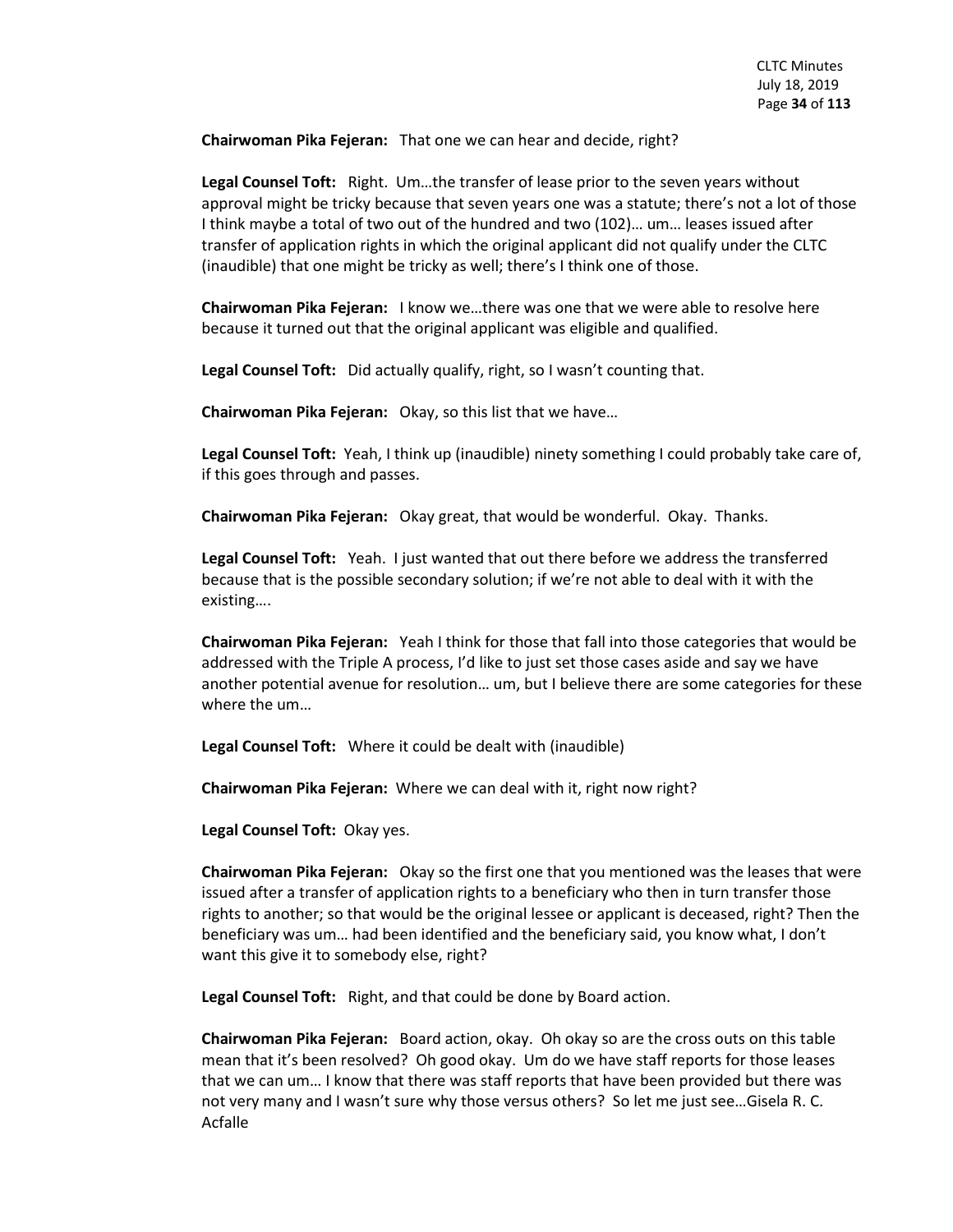#### **1. GISELA R.C. ACFALLE**

**Land Administrator Margarita Borja:** Gisela would fall under that same category.

**Chairwoman Pika Fejeran:** Okay great. So let's look at hers since we have a staff report. Um… Gisela is on the second page at the top and then we also have her staff report. Okay so the original applicant was a Joaquin A. U. Guzman, he was a December 7th...2<sup>nd</sup> 1995 applicant so Mr. Guzman, do we have his… oh here it is… did Mr. Guzman um… is he deceased? How did the…

**Land Agent II Jhoana Bragg:** I'm sorry, I believe the original applicant is a Rosita Camacho Vitug

**Chairwoman Pika Fejeran:** I think that's the original beneficiary? No?

**Legal Counsel Toft:** The original applicant.

**Chairwoman Pika Fejeran:** Applicant… oh…

**Multiple Responses:** 

**Commissioner Duenas:** So not Joaquin

**Legal Counsel Toft:** It's not Joaquin

**Land Agent II Jhoana Bragg:** It's Rosita Camacho Vitug

**Chairwoman Pika Fejeran:** Okay okay… not Joaquin. Rosita that would make more sense. So Ms. Rosita's death certificate, July 20<sup>th</sup> 2012 was submitted to us okay...

**Land Agent II Jhoana Bragg:** The original benefactor that was named was actually her son which was Scotty (inaudible) R. C. Aguon um and then the situation um…he relinquished his beneficiary rights or transferred it to Ms. Gisela R.C. Acfalle; however, he came back to the Trust to revoke that relinquishment and requested to the Deputy, Mr. Camacho and in turn he disapproved that request and on November 17, 2016, a staff report from Mr. Gumataotao requesting the Commission to override Deputy Director Camacho's disapproval regarding his request to revoke his August 19, 2016 letter of relinquishment to Ms. Gisela Acfalle however, the Board did not hear this case due to Mr. Aguon not being present at the Board.

**Chairwoman Pika Fejeran:** Wow okay. So Ms. Rosita passes away, her beneficiary was Mr. Aguon um…but in 2016, he said, I don't want the beneficiary rights, give it to Gisela. Do you know what is the relation is?

**Land Agent II Jhoana Bragg:** Um… from… I believe Mr. Gumataotao is more verse in this case so Mr. Gumataotao can further clarify.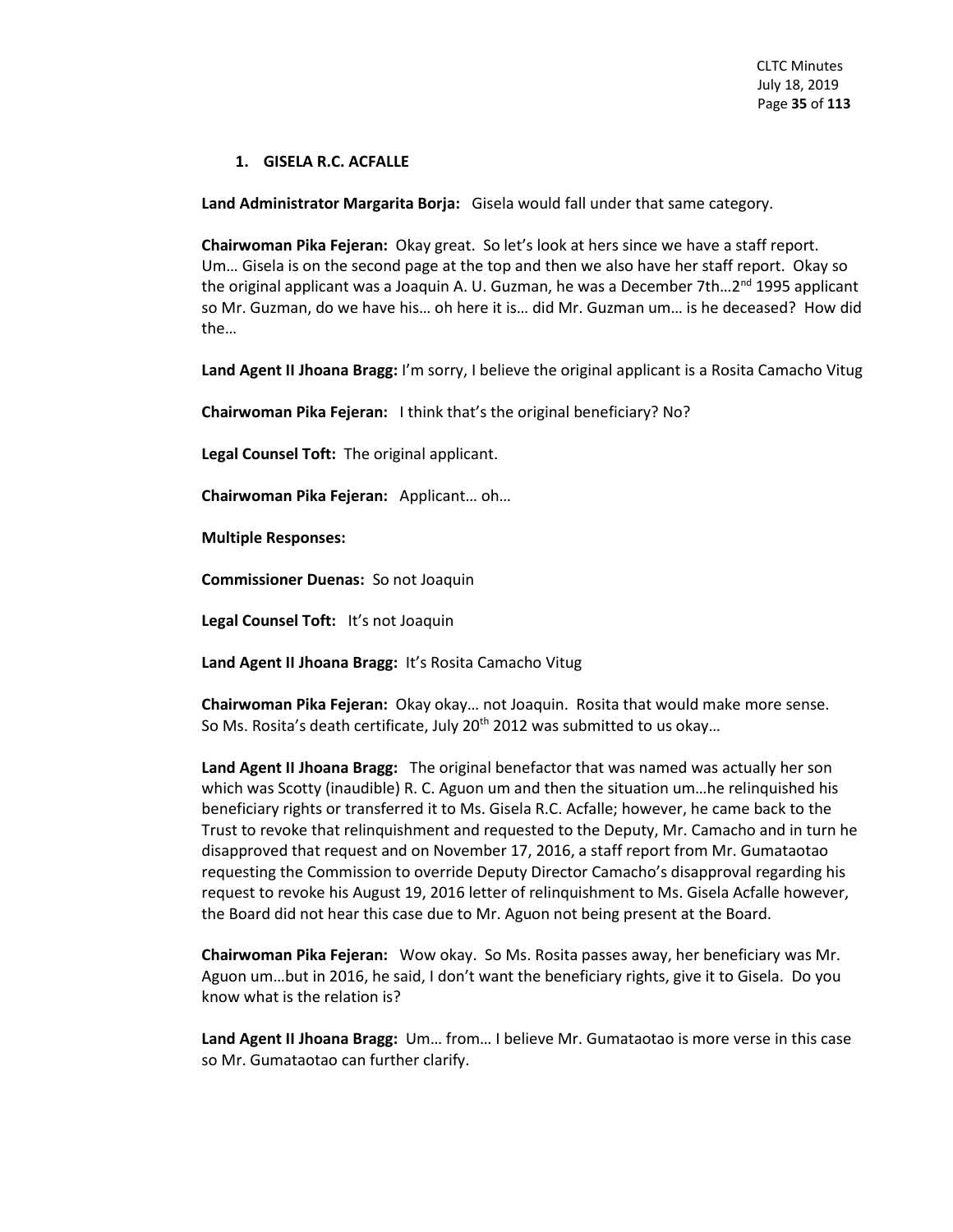**Land Agent I John Gumataotao:** She was the care taker for Scotty. Scotty was um… at the time when I was entertaining him, he had some personal medical issues and so at the time he had Ms. Aguon as his care taker.

**Chairwoman Pika Fejeran:** Okay so he wanted it to go to her but then came back… so August 19<sup>th</sup>, he relinquished it but then... a month... August 19<sup>th</sup> 2016 he relinquished it to Gisela but then October 21<sup>st</sup> 2016 he said, never mind give it back.

**Land Agent II Jhoana Bragg:** He wrote down something indicating through his medical situation.

**Chairwoman Pika Fejeran:** Oh…

**Land Agent II Jhoana Bragg:** So it could be one of those cases…

**Chairwoman Pika Fejeran:** Oh… oh my gosh okay I see it… it's a very sad letter. Oh my gosh.

**Land Agent I John Gumataotao:** Yeah… and (inaudible) maybe the past two years, I've been unsuccessful in trying to get in touch with him.

**Land Administrator Margarita Borja:** She's occupying.

**Chairwoman Pika Fejeran:** Is she occupying it?

**Land Agent I John Gumataotao:** They have a makeshift structure

**Chairwoman Pika Fejeran:** Oh geez. This is a very sad affidavit for Mr. Aguon. Um, you haven't been able to get a hold of Mr. Aguon?

**Land Agent I John Gumataotao:** No, the last known address I have on him was um I think down south, Umatac and that person I think he was staying with no longer deals with him I guess.

**Chairwoman Pika Fejeran:** How about um Gisela Acfalle?

**Land Agent I John Gumataotao:** I haven't…

**Chairwoman Pika Fejeran:** You haven't reached out to her?

**Land Agent I John Gumataotao:** Yeah no… only because it's Scotty Aguon that initiated the….

**Chairwoman Pika Fejeran:** And is there anybody here um… for this case, Gisela R.C. Acfalle or Scott…?

**Land Agent II Jhoana Bragg:** I don't think we were able to get in contact with Ms. Acfalle.

**Chairwoman Pika Fejeran:** Nobody… okay.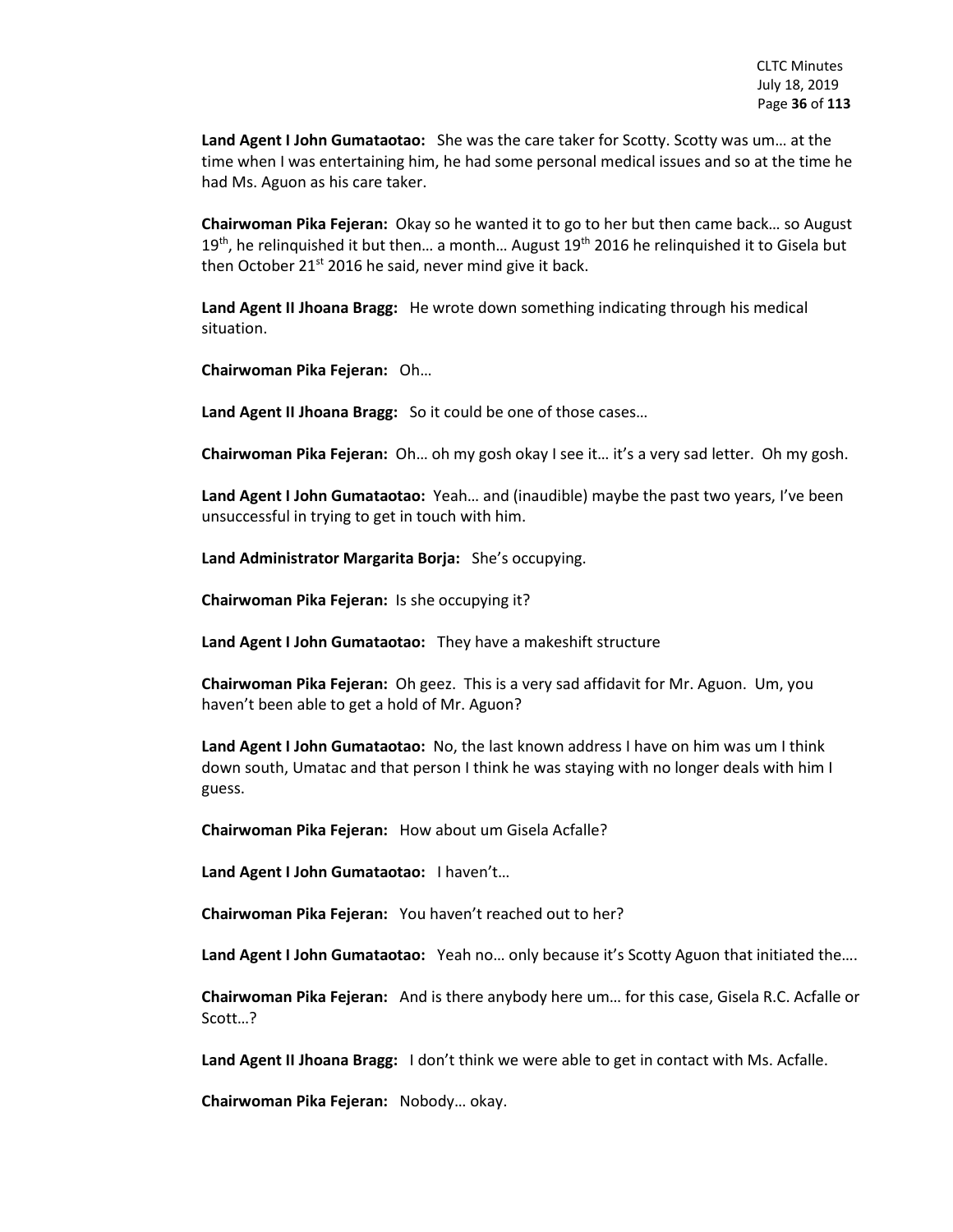**Legal Counsel Toft:** You might want to wait until we're able to contact her.

**Chairwoman Pika Fejeran:** Yeah, let's continue to try to contact both parties. Alright so…well that didn't go as I was expecting. That's okay. Alright so the next staff report that we have is a Maria Dolores Camacho-Gacgacao?

## **2. MARIA DOLORES CAMACHO-GACGACAO**

**Land Administrator Margarita Borja:** Gacgacao

**Maria Dolores Camacho-Gacgacao: Gacgacao**

**Chairwoman Pika Ferjeran:** Gacgacao, Thank you. Hi Hafa Adai thank you for your patience. If you could state your name for the record.

**Maria Dolores Camacho-Gacgacao:** Maria Dolores Camacho-Gacgacao

**Chairwoman Pika Fejeran:** Hafa Adai. Okay so it looks like you are um… the original applicant is a Juan A. Jr. Camacho, December 9<sup>th</sup> 1995 applicant um let's see...so Mr. Camacho is your father?

**Maria Dolores Camacho-Gacgacao:** Yes. He passed away.

**Chairwoman Pika Fejeran:** He's passed?

**Maria Dolores Camacho-Gacgacao:** Yes three years ago in 2016.

**Chairwoman Pika Fejeran:** Okay. So your father, he had a… oh no, it was a… so your father passed away and then who was the beneficiary? Original named beneficiary is Violeta Camacho?

**Maria Dolores Camacho-Gacgacao:** That's my mom

**Chairwoman Pika Fejeran:** That's you mom. Okay um she has a lease with the Trust already so she wants… was it her that requested…?

**Land Agent Supervisor Matt Leon Guerrero:** I'm sure it was her father.

**Chairwoman Pika Fejeran:** Before his passing?

**Land Agent Supervisor Matt Leon Guerrero:** Yeah. Her father came in and he passed not long after he requested to transfer to her.

**Chairwoman Pika Fejeran:** Oh I see. Did they… he did not… he never submitted though… okay so at that time it was practiced that he could transfer the application to her?

**Land Agent Supervisor Matt Leon Guerrero:** Mhmm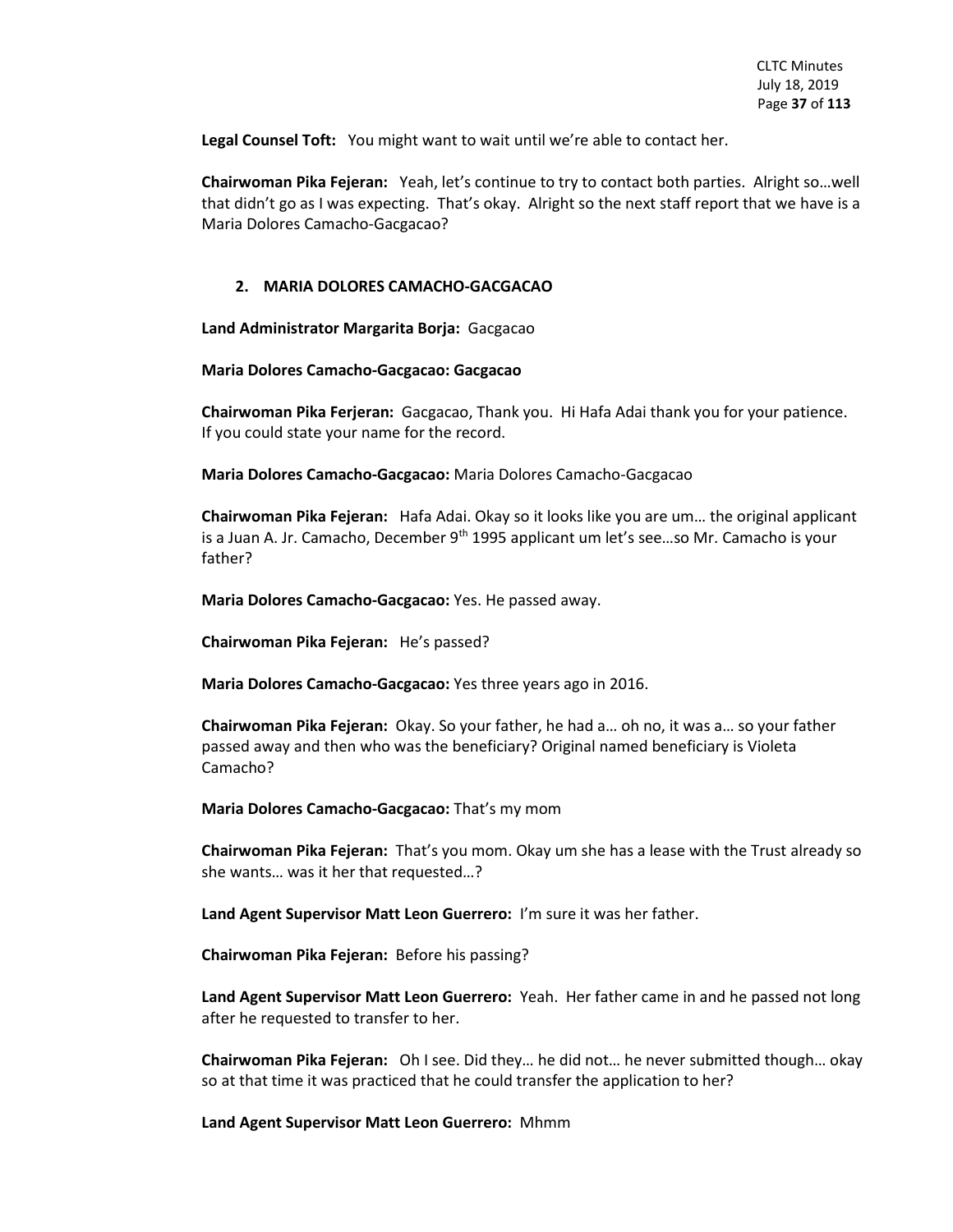**Chairwoman Pika Fejeran:** Okay rather than just putting her as a beneficiary, right? Okay so her mother is still the beneficiary? Or was the beneficiary?

**Land Agent Supervisor Matt Leon Guerrero:** Yeah until we transferred it to her because she ended up getting a lease. Her own lease.

**Land Agent II Jhoana Bragg:** In file though, there was an attempt to leave Maria as a benefactor however, it wasn't approved, so there was the intention to leave her.

**Chairwoman Pika Fejeran:** Ah okay. Okay. But then her father ends up passing away before that could be approved?

**Land Agent II Jhoana Bragg:** He put in a request to transfer his application rights to her, in turn.

**Chairwoman Pika Fejeran:** Okay but because none of that went through, it's still a… his file still list her mother as the benefactor?

**Land Agent II Jhoana Bragg:** Um yes, the original named benefactor was Ms. Violeta Camacho.

**Chairwoman Pika Fejeran:** Okay and then since the Commission cannot recognize that transfer of application rights then she, it was never transferred to her basically so it would just go to the original benefactor which is Violeta? And then has Violeta submitted anything requesting that Maria assumed the application?

**Land Agent II Jhoana Bragg:** There was only a written request from Mr. Juan Camacho.

**Chairwoman Pika Fejeran:** Okay

**Land Agent II Jhoana Bragg:** To transfer his application rights to Maria.

**Land Agent Supervisor Matt Guerrero:** Madam Chair

**Chairwoman Pika Fejeran:** Yes

**Land Agent Supervisor Matt Leon Guerrero:** Her mother works downstairs, she's been up to the office a few times and she verbally indicated that (inaudible) she wanted to ensure that it stayed with her daughter.

**Chairwoman Pika Fejeran:** Okay it looks like at the time the transfer was approved, right? In 2015 and then the lease was issued in 2017… okay and then we had the Attorney General's opinion. So am I interpreting this right, since the father passed away it would go to the original benefactor, Violeta? And Violeta can request that we designate Ms. Maria as the new benefactor?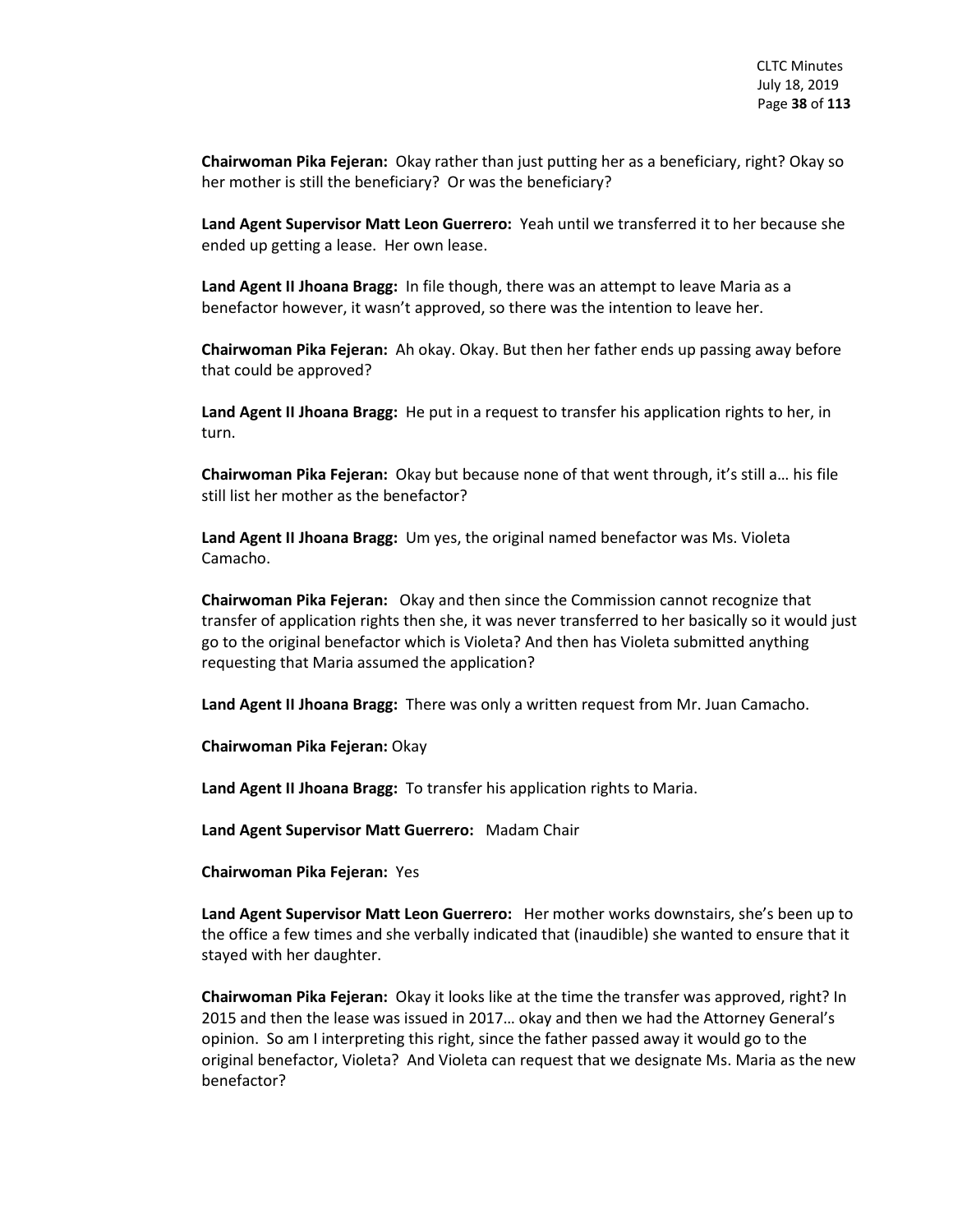**Legal Counsel Toft:** Right. So it would be a new lease based of that reversion in the (inaudible) Commission to choose the successor.

**Chairwoman Pika Fejeran:** Okay I think I guess it was a verbal thing, um…but we should probably get an affidavit from her just so we can put it in the file. Um, okay. I don't have any questions. Are you currently occupying the property?

**Maria Dolores Camacho-Gacgacao:** No because I'm still waiting for the surveyor to survey. The last time I checked, they said he wasn't able to because everything was put on hold. (inaudible)

**Chairwoman Pika Fejeran:** Oh okay. So you're waiting on us to move forward, hopefully, right? And then you'll reengage with the surveyor and get that going, okay. So if the Commission wanted to resolve this, what would our… the first step would be to um pending the receipt of the affidavit approved designating Ms. Maria Dolores Camacho-Gacgacao as the benefactor for Mr. Juan A Junior Camacho's application and then the second motion would be to issue a lease to Ms. Maria based on that inherited application. **Legal Counsel Toft:** Yes

**Chairwoman Pika Fejeran:** Okay. Okay, so the first would be designate Maria as the benefactor for her father's application upon receipt of an affidavit from her mother or is conditional upon receipt?

**Legal Counsel Toft:** (inaudible)

**Chairwoman Pika Fejeran:** Okay.

**Commissioner Duenas:** Would the second motion also require be conditional upon receipt of that affidavit?

**Chairwoman Pika Fejeran:** Mhmm

**Commissioner Duenas:** Yes?

**Chairwoman Pika Fejeran:** Mhmm

**Commissioner Duenas:** Um Ms. Maria I'm going to do my best to not mispronounce your last name.

**Maria Dolores Camacho-Gacgacao:** Don't worry.

**Commissioner Duenas:** Motion to approve Ms. Maria Dolores Camacho-Gacgacao as the benefactor of Juan A. Camacho Jr. pending I'm sorry condition upon receipt of the affidavit from Ms. Violeta Camacho.

**Chairwoman Pika Fejeran:** Okay a motion has been made.

**Commissioner Santos:** I second it.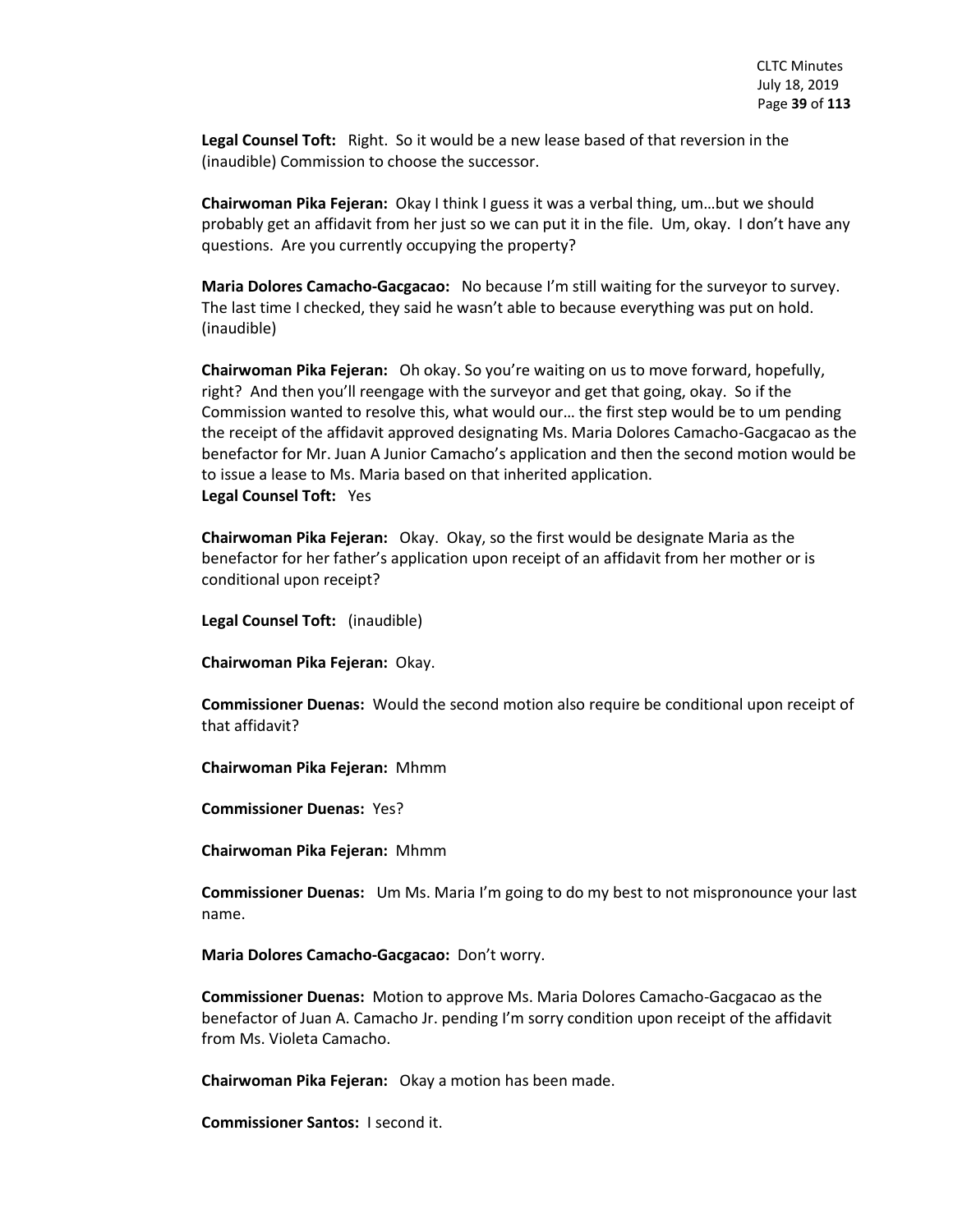**Chairwoman Pika Fejeran:** Seconded by Tan Amanda. Further discussion?

**Commissioners:** None

**Chairwoman Pika Fejeran:** All those in favor?

**Commissioners:** Aye

**Chairwoman Pika Fejeran:** Ayes have it. Okay. So as soon as we get that affidavit from your mom relinquishing her beneficiary rights to you then you will assume your father's December 9<sup>th</sup> 1995 application rights. Okay.

**Maria Dolores Camachao-Gacgacao:** Is that when I guess like start with the survey and everything?

**Chairwoman Pika Fejeran:** Um… almost almost. We need one more motion.

**Commissioner Duenas:** Motion to approve lease for Ms. Maria Dolores Camacho-Gacgacao pending via signed affidavit from her mother relinquishing her rights to Maria.

**Commissioner Santos:** I second it.

**Chairwoman Pika Fejeran:** Okay motion made and seconded.

**Legal Counsel Toft:** You might want to name the lot.

**Commissioner Duenas:** Oh I'm sorry, Lot 5382N-21 BA

**Chairwoman Pika Fejeran:** Is that Barrigada?

**Commissioner Duenas:** Barrigada

**Chairwoman Pika Fejeran:** Okay motion made and seconded already right? Okay further discussion?

**Commissioners:** None

**Chairwoman Pika Fejeran:** All those in favor?

**Commissioners:** Aye

**Chairwoman Pika Fejeran:** Okay the ayes have it. Okay so as soon as we get that affidavit those two motions will be finalized and they'll prepare your lease and once that lease is prepared and signed and recorded then you can move forward with the surveyor.

**Maria Dolores Camacho-Gacgacao:** Thank you.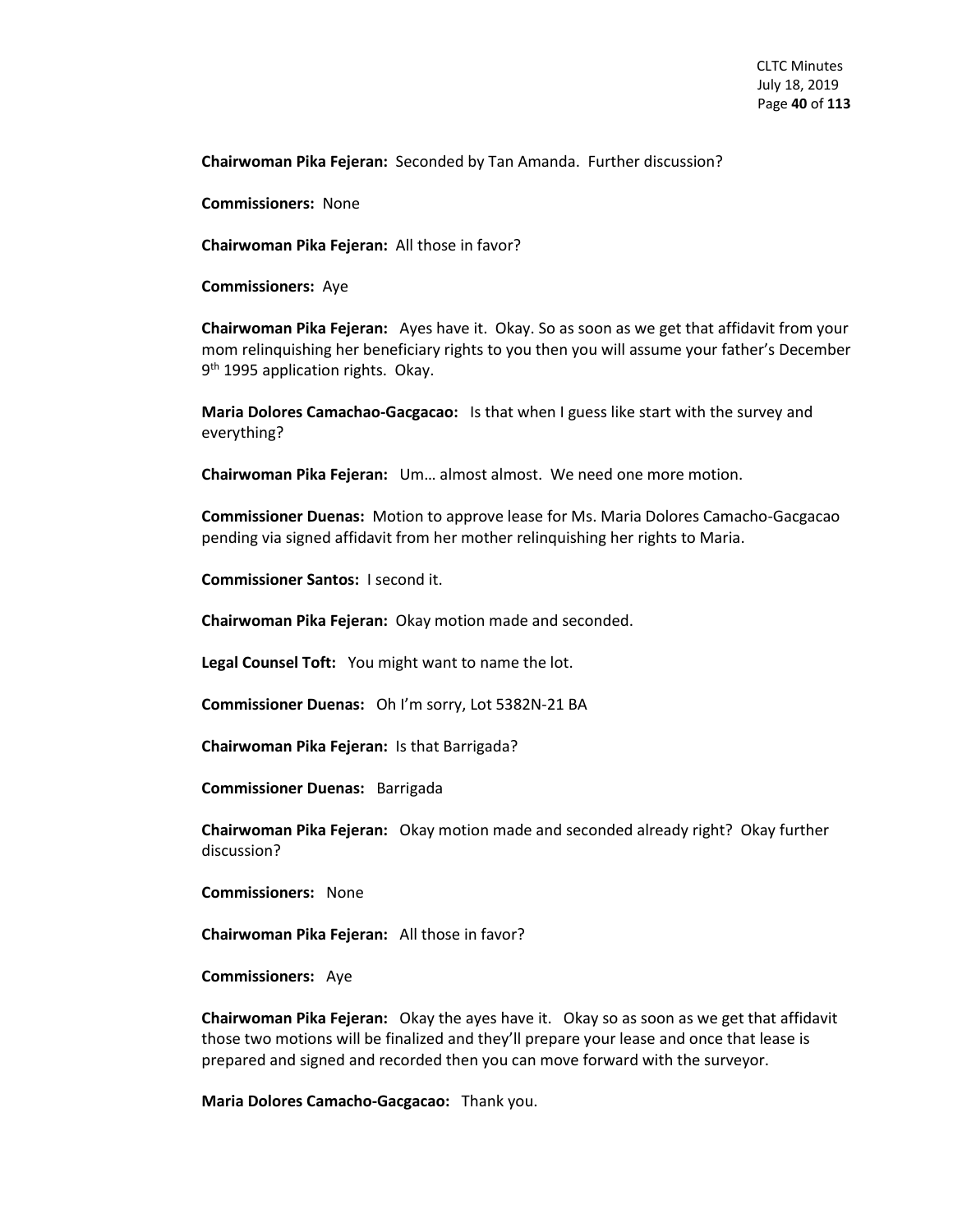**Chairwoman Pika Fejeran:** Thank you Maria thank you for coming.

**ALL:** Clapping

**Chairwoman Pika Fejeran:** Alright so the next is a Juan Diaz Muna. Hafa Adai, Sir thank you for your patience. If you can state your name for the record sir.

## **3. JUAN DIAZ MUNA**

**Juan Diaz Muna:** Juan Diaz Muna.

**Chairwoman Pika Fejeran:** So okay the original applicant was a Moses Diaz Muna. What is the relation?

**Juan Diaz Muna:** My dad

**Chairwoman Pika Fejeran:** Oh that's your father, okay. Okay and it looks like he was a preoccupier in Agat under Land Use Permit No. 26. Moises? Is it Moises?

**Juan Diaz Muna:** Yes Moises.

**Chairwoman Pika Fejeran:** Okay well it looks like your father… as a pre-occupier; Legal Counsel, his father is a pre-occupier the CLTC has to issue a lease to him as long as he qualifies under the act, I believe that's the law.

**Legal Counsel Toft:** (inaudible)

**Chairwoman Pika Fejeran:** Okay. So that section applies to those who qualify under the act, but then I'm looking at the report; it says, the father was found not to qualify based on submitted documents, Juan Diaz…who worked on his staff report?

**Land Agent II Jhoana Bragg:** I did.

**Chairwoman Pika Fejeran:** Okay can you just walk us through? I'm trying…

**Land Agent II Jhoana Bragg:** So um the original applicant is Mr. Moises Diaz Muna based on the submitted documents, he does not qualify; therefore, we qualified Mr. Juan under his mother. So we have the submitted documents in file and a letter of relinquishment was submitted July 26, 2012, from Mr. Moises to his son Mr. Juan Muna and approved by Deputy Director July 30 2012.

**Chairwoman Pika Fejeran:** Okay, thank you. Is your father still with us?

**Juan Diaz Muna:** No he passed away six years ago.

**Chairwoman Pika Fejeran:** Okay he's passed away.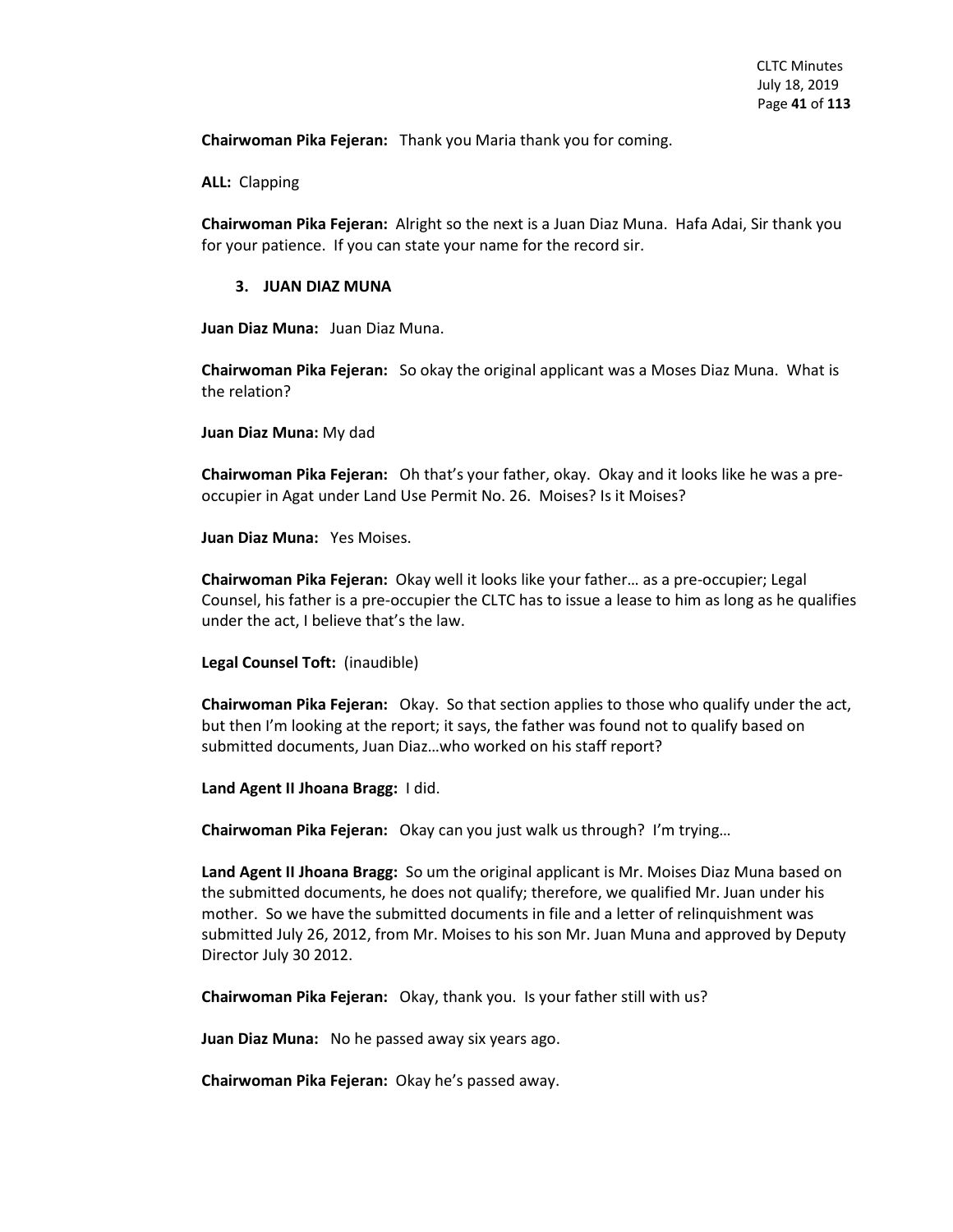**Legal Counsel Toft:** So in that case, the Board can approve the transfer of application rights under 5.8.

**Chairwoman Pika Fejeran:** Okay but if the original applicant is not qualified, does that mean he still has a place in line?

**Legal Counsel Toft:** I believe it does, one of the ambiguities in the original rules says that was something (inaudible) by the legislature at the time.

**Chairwoman Pika Fejeran:** And I think also the fact that his father did have a Land Use Permit and was…

**Legal Counsel Toft:** Right and 5.8; (2) talks about allowing unqualified spouses to designate qualified children to succeed to the application (inaudible) it was something they vaguely considered but didn't fully flesh out all the possibilities on…

**Chairwoman Pika Fejeran:** Okay well I think um since um Mr. Muna has passed away and like Legal Counsel said, we can apply 5.8.

**Legal Counsel Toft:** 5.8a (1)

**Chairwoman Pika Fejeran:** Okay

**Legal Counsel Toft:** In combination with the Pre-Occupier status as well. In theory it can be done with either one of those.

**Chairwoman Pika Fejeran:** Okay. Got it. Oh, Ms. Pat is your wife?

**Juan Diaz Muna:** Yes ma'am.

**Chairwoman Pika Fejeran:** Oh hi, nice to meet you. I know your son. John right? John Galo…

**Juan Diaz Muna:** Yeah.

**Chairwoman Pika Fejeran:** Okay. Okay

**Commissioner Duenas:** Motion to approve lease for Mr. Juan Diaz Muna for L480-71 in Agat.

**Commissioner Santos:** I second it.

**Chairwoman Pika Fejeran:** Okay motion made and seconded. This is an approval of the lease or is it… do we approve him as a beneficiary to the application and then we approve the lease? Kind of a twostep motion right?

**Legal Counsel Toft:** Yes, that would be a better way to do it.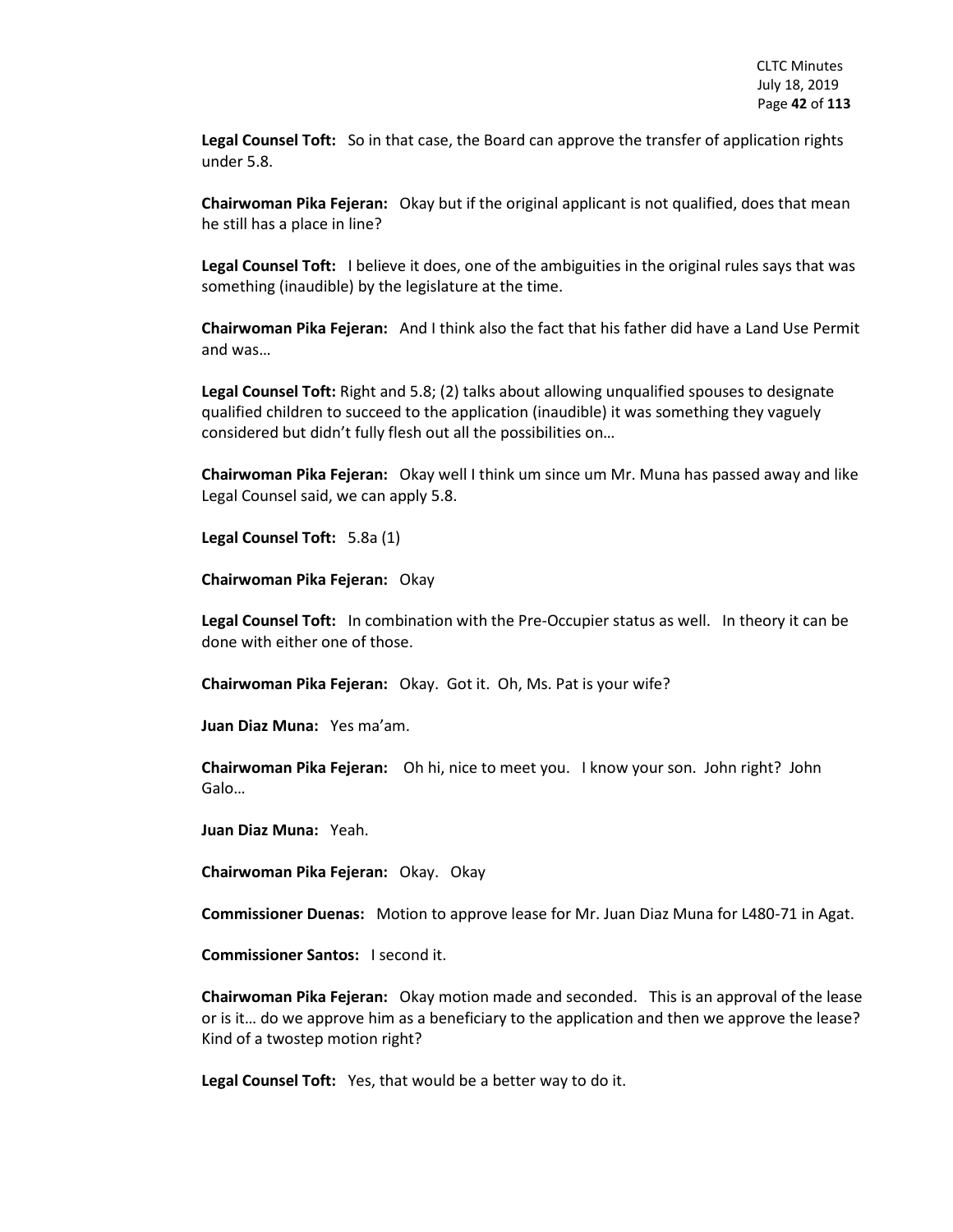**Commissioner Duenas:** Okay let me correct my motion then. Motion to approve Mr. Juan Diaz Muna as the benefactor of the application of Mr. Moises Diaz Muna.

**Chairwoman Pika Fejeran:** Motion made

**Commissioner Santos:** I second it.

**Chairwoman Pika Fejeran:** Seconded by Tan Amanda. Further discussion?

**Commissioners:** None

**Chairwoman Pika Fejeran:** Okay all those in favor?

**Commissioners:** Aye

**Chairwoman Pika Fejeran:** Ayes have it. Okay.

**Commissioner Duenas:** Motion to approve lease for Mr. Juan Diaz Muna for L480-71 in Agat.

**Chairwoman Pika Fejeran:** Motion made

**Commissioner Santos:** I second it.

**Chairwoman Pika Fejeran:** Seconded by Tan Amanda. Further discussion?

**Commissioners:** None

**Chairwoman Pika Fejeran:** All those in favor?

**Commissioners:** Aye

**Chairwoman Pika Fejeran:** Okay ayes have it. Okay Mr. Muna, thank you for patience with us.

**ALL:** Clapping

**Chairwoman Pika Fejeran:** Alright. Next is Mavreen Jean Muna, do we have anyone for Ms. Muna here today? Mavreen or is it Maureen? It's Mavreen okay. Is she also in this category that we're going through?

#### **4. MAVREEN JEAN MUNA**

**Land Agent II Jhoana Bragg:** Yes. So in Ms. Mavreen's case, it was the original applicant Mr. Juan SA Mendiola and the takeover applicant is Ms. Mavreen Jean Muna, however, in January 15, 2003, the grandchildren were named benefactors to the Agriculture Lease to include Mavreen Muna, Lawrence Muna, Melinda Taitano and Brandon Mendiola, therefore the other benefactors relinquished their beneficiary rights to Ms. Mavreen Jean Muna and a written letter was submitted by the other benefactors approved by Mr. Camacho in 2013.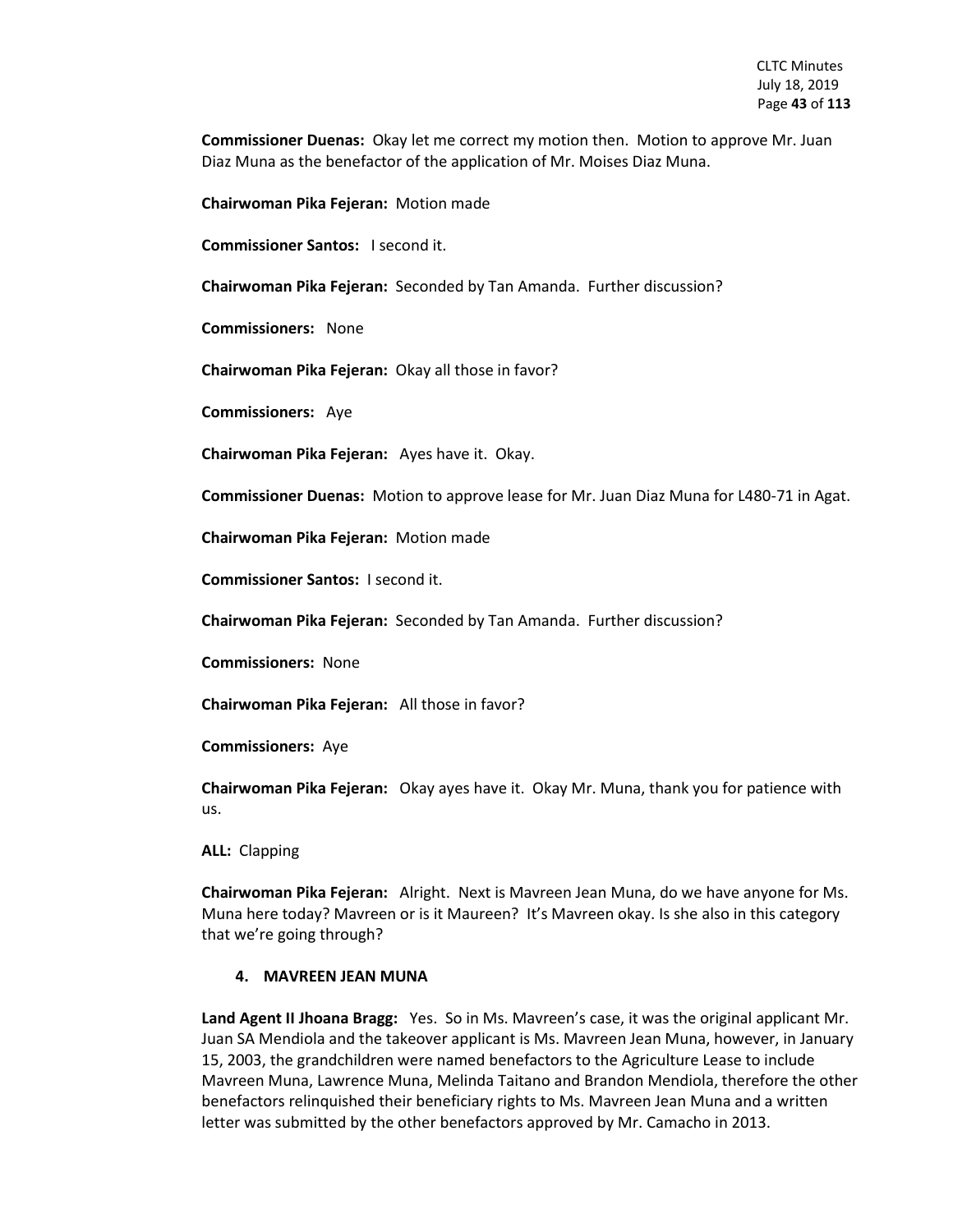**Chairwoman Pika Fejeran:** Okay so…again at the passing of the original applicant, Juan SA Mendiola that's when the benefactors came forward and relinquished it.

**Land Agent II Jhoana Bragg:** Yes. All the grandchildren were named and then…

**Chairwoman Pika Fejeran:** Okay. Pursuant to Lawrence and then he relinquished to Mavreen?

**Land Agent II Jhoana Bragg:** Yes.

**Chairwoman Pika Fejeran:** Okay.

**Land Agent II Jhoana Bragg:** And they are occupying on the property.

**Chairwoman Pika Fejeran:** And this is an Agricultural Lease at Lot 10125-11-39 in Dededo?

**Land Agent II Jhoana Bragg:** Yes, the Swamp Road area.

**Chairwoman Pika Fejeran:** Mr. Mendiola's date and time was September 23rd 1997.

**Land Agent II Jhoana Bragg:** They were pre-occupier status.

**Chairwoman Pika Fejeran:** Ah I see… pre-occupiers, which is why we are outside of 1995.

**Land Agent II Jhoana Bragg:** Yes Ma'am.

**Chairwoman Pika Fejeran:** So again, this looks like one of those that got roped in with the switch and transfers because the relinquishment of beneficiary rights, the approval should have been done here at the Commission level but they were done at the Administrative level so now it's our chance to kind of um formally approve those beneficiary relinquishments to designate Mavreen Jean Muna as the beneficiary to Juan SA Mendiola and then we would issue a new lease.

**Land Agent II Jhoana Bragg:** Yes

**Acting Admin. Director Joseph B. Cruz Jr.:** Ma'am if I may.

**Chairwoman Pika Fejeran:** Yes

**Acting Admin. Director Joseph B. Cruz Jr.**Since the initial lease was recorded, we would need to terminate the initial lease because when the abstract is done on the Land Management side it's going to pick up so there's going to be two leases on the same…

**Legal Counsel Toft:** (inaudible)

**Chairwoman Pika Fejeran:** So um… I don't think we need that in our motion. Do we need that in our motion to terminate?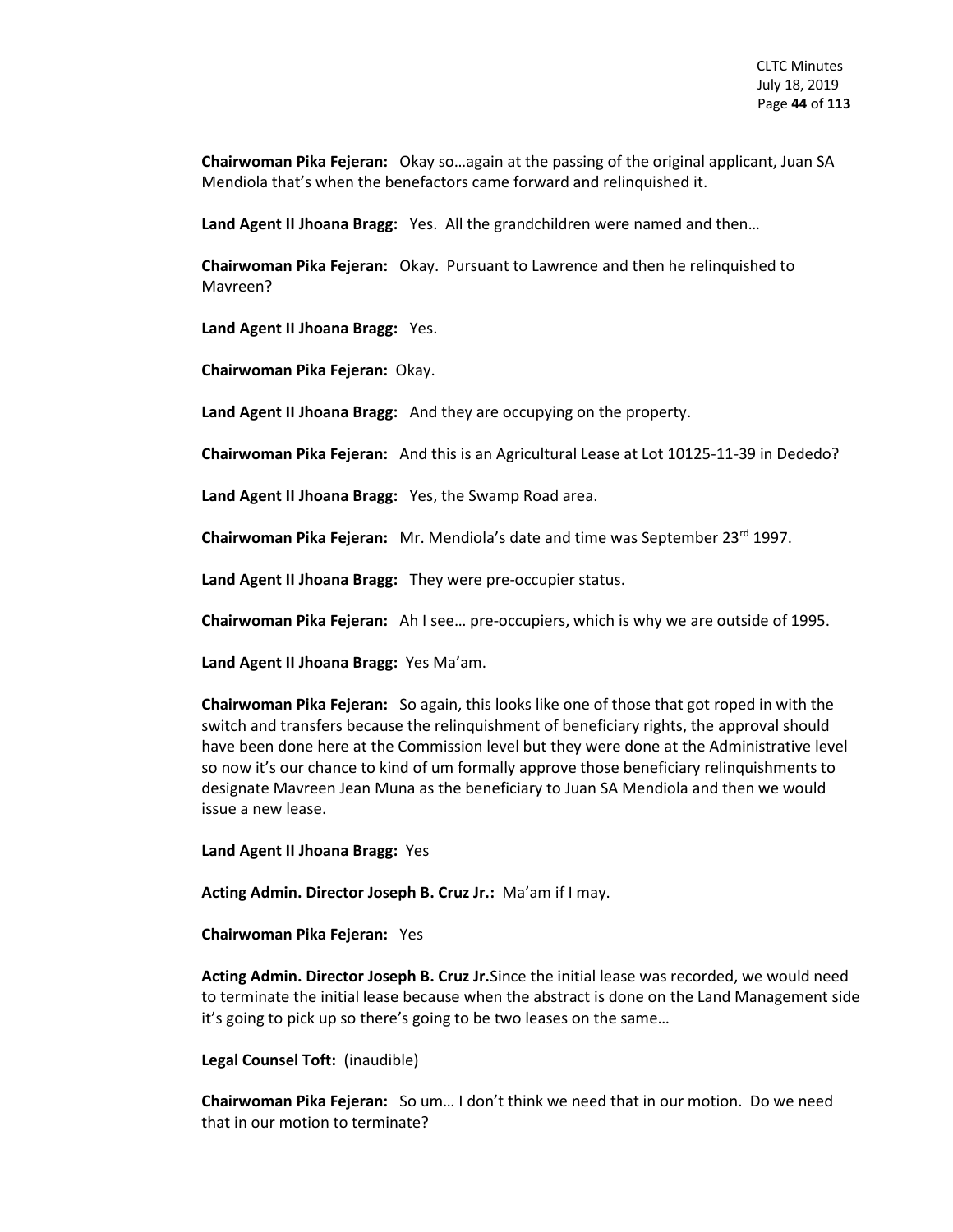**Legal Counsel Toft:** (inaudible)

**Acting Admin. Director Joseph B. Cruz Jr.:** (inaudible)

**Chairwoman Pika Fejeran:** Okay. So the first would be the beneficiary approval and then the approval of the lease and termination of the lease instrument no. 859496.

**Acting Admin. Director Joseph B. Cruz Jr.**I think the termination should come first, then the designation of the beneficiary then the issuance of the lease.

**Legal Counsel Toft:** Yes

**Chairwoman Pika Fejeran:** Ah got it. Termination of existing lease, designate beneficiary and then the lease, thank you.

**Commissioner Duenas:** Motion to terminate lease under L10125-11-39 in Dededo, Instrument No. 859496.

**Chairwoman Pika Fejeran:** Okay motion made.

**Commissioner Santos:** I second it.

**Chairwoman Pika Fejeran:** Seconded by Tan Amanda. Further discussion

**Commissioners:** None

**Chairwoman Pika Fejeran:** All those in favor?

**Commissioners:** Aye

**Chairwoman Pika Fejeran:** Okay ayes have it.

**Commissioner Duenas:** Motion to approve Ms. Mavreen Jean Muna as beneficiary to Juan SA Mendiola.

**Chairwoman Pika Fejeran:** Motion made.

**Commissioner Santos:** I second it

**Chairwoman Pika Fejeran:** Seconded by Tan Amanda. Further discussion?

**Commissioners:** None

**Chairwoman Pika Fejeran:** All those in favor?

**Commissioners:** Aye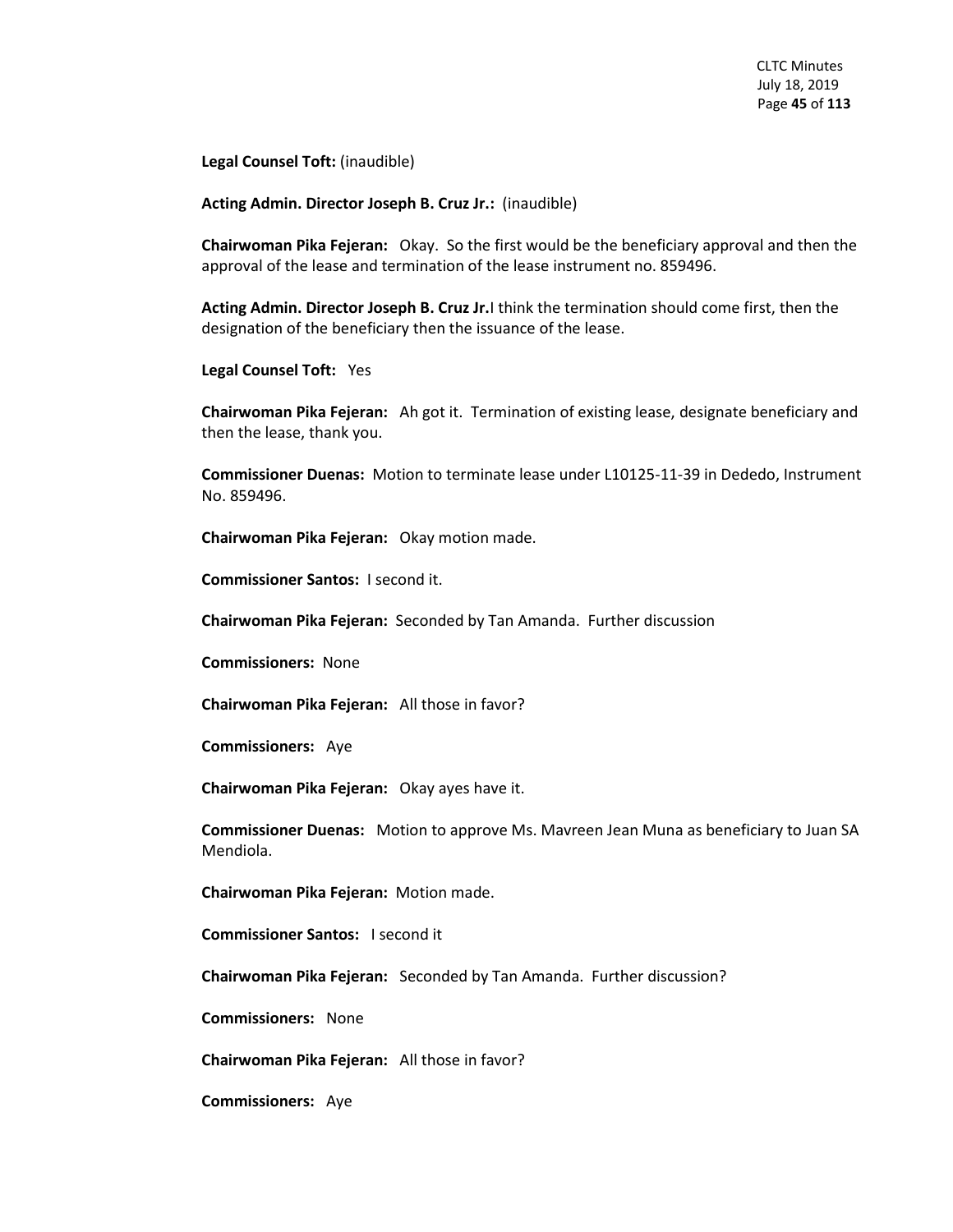**Chairwoman Pika Fejeran:** Ayes have it.

**Commissioner Duenas:** Motion to approve lease for Mavreen Jean Muna on L10125-11-39 in Dededo

**Chairwoman Pika Fejeran:** Okay motion made.

**Commissioner Santos:** Seconded by Tan Amanda. Further discussion?

**Commissioners:** None

**Chairwoman Pika Fejeran:** All those in favor?

**Commissioners:** Aye

**Chairwoman Pika Fejeran:** Ayes have it. Motion carries. Alright, thank you.

**Chairwoman Pika Fejeran:** okay next

**5. John Christopher Unpingco, Mark Andrew Unpingco and Meg-Anne Cecila Unpingco.** 

**Chairwoman Pika Fejeran:** Do we have any representatives with us here today? Okay.

**Land Agent II Jhoana Bragg:** We weren't able to get in contact.

**Chairwoman Pika Fejeran:** No able to contact? Okay. So can you walk us through this?

**Land Agent II Jhoana Bragg:** So the original applicant here is Mr. Pedro Guerrero Sablan and he is a… based on pre-occupier status with the application date and time of August 14, 2001 at 10:12AM, here the takeover applicants are John, Mark and Meg-Anne Unpingco, here we have Mr. John Joseph Atoigue Sablan designating benefactor of Pedro Guerrero Sablan. In 2006 the original benefactor designated that his son and then changed it to his nephew John Sablan Unpingco.

**Chairwoman Pika Fejeran:** Sorry, hold on…back up… so the…who's John Joseph Atoigue Sablan?

**Unknown:** The son

**Land Agent II Jhoana Bragg:** The son

**Chairwoman Pika Fejeran:** Oh okay sorry so Pedro is the applicant and John Joseph is the son that was the designated beneficiary?

**Land Agent II Jhoana Bragg:** Yes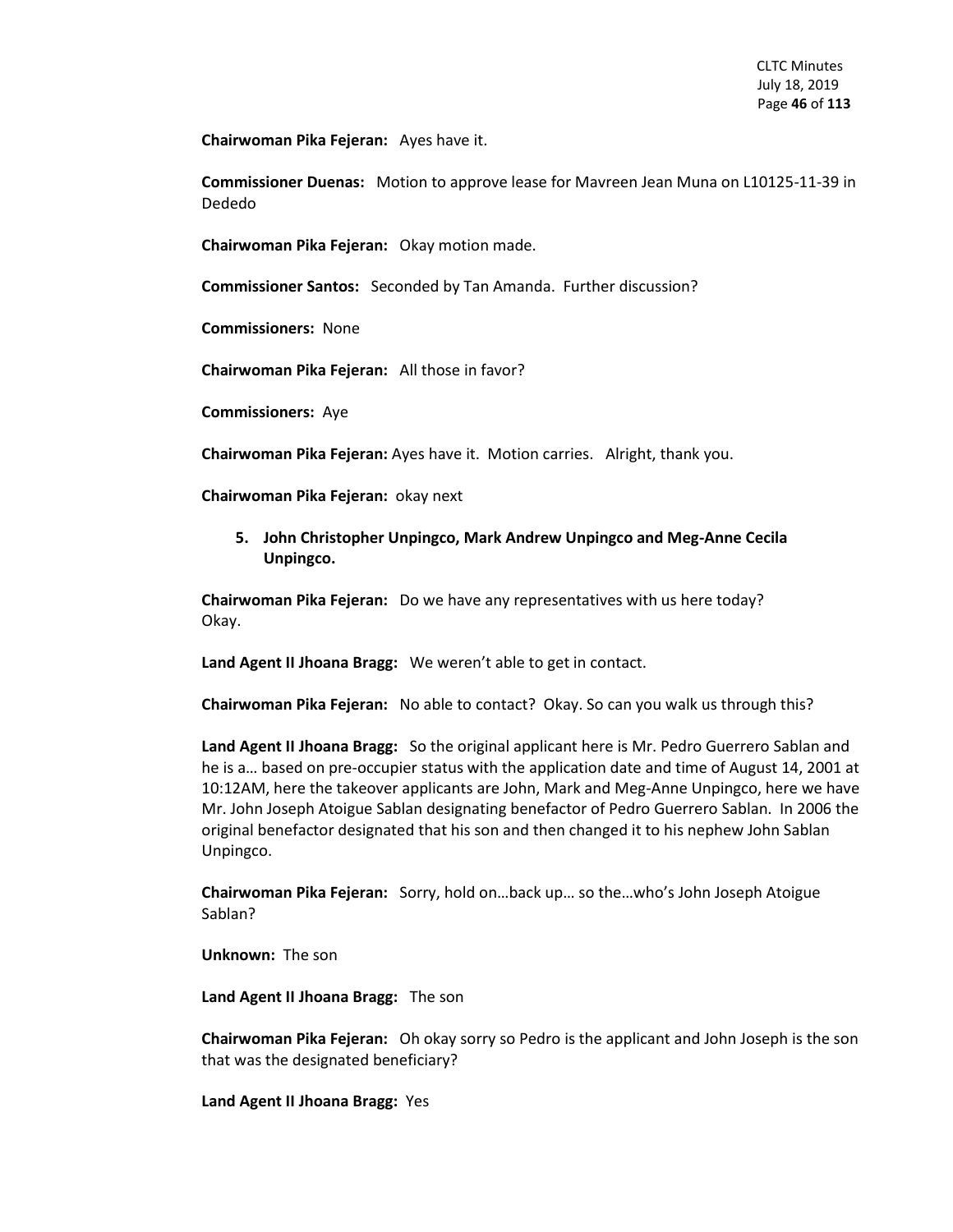**Chairwoman Pika Fejeran:** Okay sorry, continue.

**Land Agent II Jhoana Bragg:** And then in turn he designated his nephew; he made a change of beneficiary to name John Sablan Unpingco, his nephew.

**Chairwoman Pika Fejeran:** So did Mr. Pedro Guerrero Sablan pass away in that time.

**Land Agent II Jhoana Bragg:** Ah no…if the applicant is still alive, they can make changes to their beneficiary so he made a change to his original beneficiary.

**Chairwoman Pika Fejeran:** Okay so it wasn't the benefactor changing it, it was the applicant.

**Land Agent II Jhoana Bragg:** Okay so from there, Mr. John Sablan Unpingco addressed the letter indicating that he would like to designate his children as the beneficiaries, instead of himself.

**Chairwoman Pika Fejeran:** Oh okay… so he didn't want to be the benefactor in that time Mr. Sablan had passed away?

**Land Agent II Jhoana Bragg:** Yes.

**Chairwoman Pika Fejeran:** Oh okay so Mr. Sablan passed away his nephew, John Sablan Unpingco was going to inherit the application…

**Land Agent II Jhoana Bragg:** Submitted the death certificate and everything and

**Chairwoman Pika Fejeran:** And then he said, I don't want it because I already have something, give it to my children.

**Land Agent II Jhoana Bragg:** Yes and he went through the director at that time, getting the approval from him; so he named his three children as the benefactors.

**Chairwoman Pika Fejeran:** Okay, and when was the lease issued?

**Legal Counsel Toft:** 2002

**Land Agent II Jhoana Bragg:** I believe 2002 and it was recorded for one acre.

**Legal Counsel Toft: (inaudible)** Who is the lease issued to?

**Land Agent II Jhoana Bragg:** The lease is under all three.

**Chairwoman Pika Fejeran:** Oh… I know we were doing that before. What do we do with that now, do we just leave it?

**Legal Counsel Toft:** Wait in 2002 the lease is to all three?

**Land Agent II Jhoana Bragg:** Yes.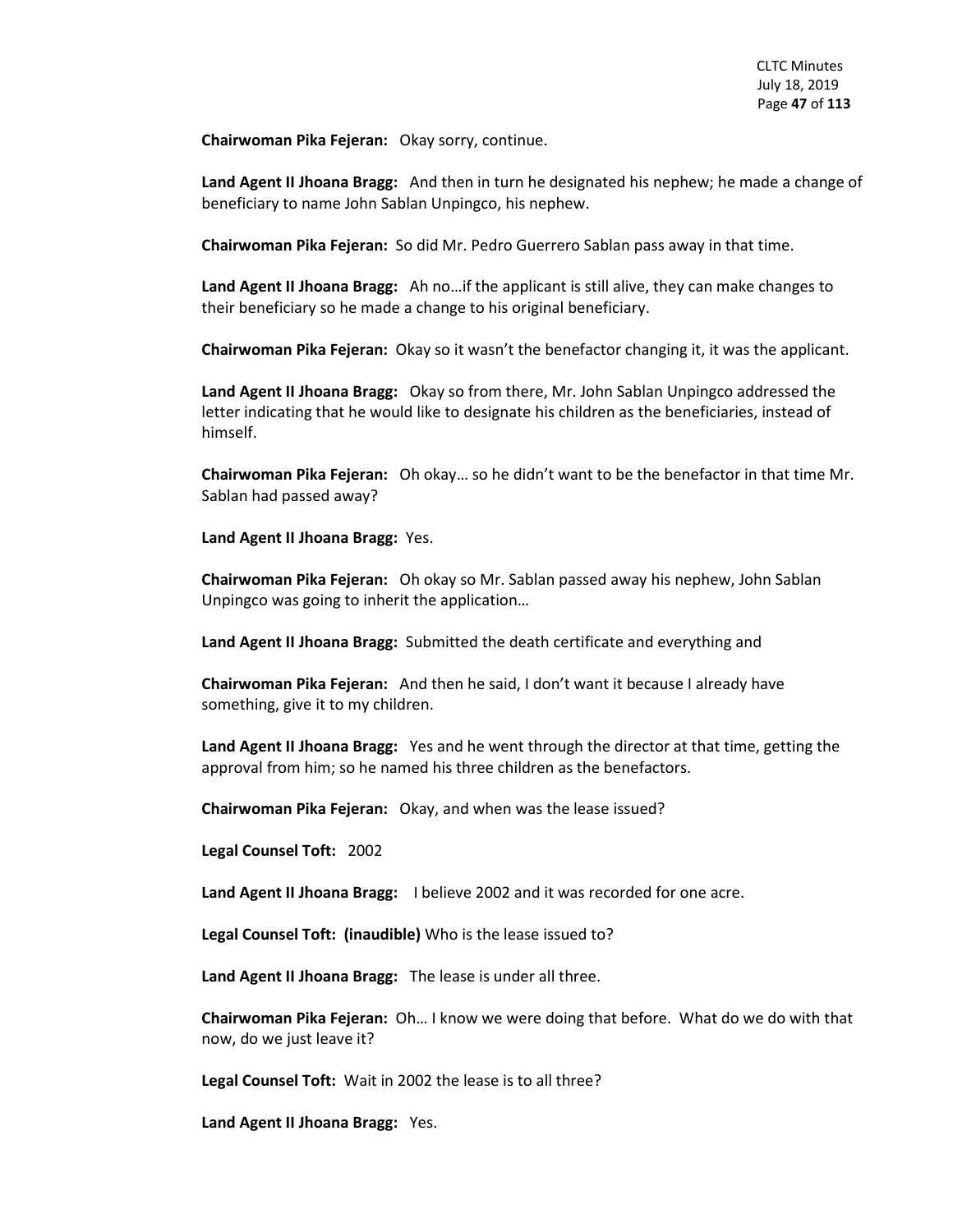**Legal Counsel Toft:** It doesn't look like they were in consideration

**Chairwoman Pika Fejeran:** No in 2008.

**Land Agent II Jhoana Bragg:** 2008

**Chairwoman Pika Fejeran:** Okay so when was the original lease issued?

**Land Agent II Jhoana Bragg:** 2002

**Chairwoman Pika Fejeran:** So 2002 the original lease was issued…

**Legal Counsel Toft:** To Pedro right?

**Chairwoman Pika Fejeran:** To Pedro

**Land Agent II Jhoana Bragg:** Pedro Guerrero Sablan recorded under 767021 and then requested in 2007 for a takeover of the three children to the lease.

**Chairwoman Pika Fejeran:** Because Mr. Pedro Sablan had passed away?

**Land Agent II Jhoana Bragg:** Yes so Mr. Sablan passed away designating Mr. Unpingco as his benefactor, Mr. Unpingco then designated his three children to take over.

**Chairwoman Pika Fejeran:** So I also see the three individuals that were identified in taking over the lease; they don't have an application in file.

**Land Agent II Jhoana Bragg:** Yes, um there are some files that we have seen where a takeover happens but there was no application that was you know um… basically drawn in so this is one of those cases where the three children never filled out an application but take over. Um so um…

**Chairwoman Pika Fejeran:** Oh okay. Have we determined that they're qualified?

**Legal Counsel Toft:** That's what I was about to ask.

**Chairwoman Pika Fejeran:** Yeah… because I know that we use the application as the method to confirm the qualification.

**Land Agent II Jhoana Bragg:** I believe their qualifying documents are in file but it's just that there is no application for them and you know in the event the Commission does decide to move forward with them being designated as the benefactors then in turn we'll have them fill out the application um so that you know it can be in the file for record.

**Chairwoman Pika Fejeran:** Yeah. Okay I think it's our practice now to only put one name on the lease, right?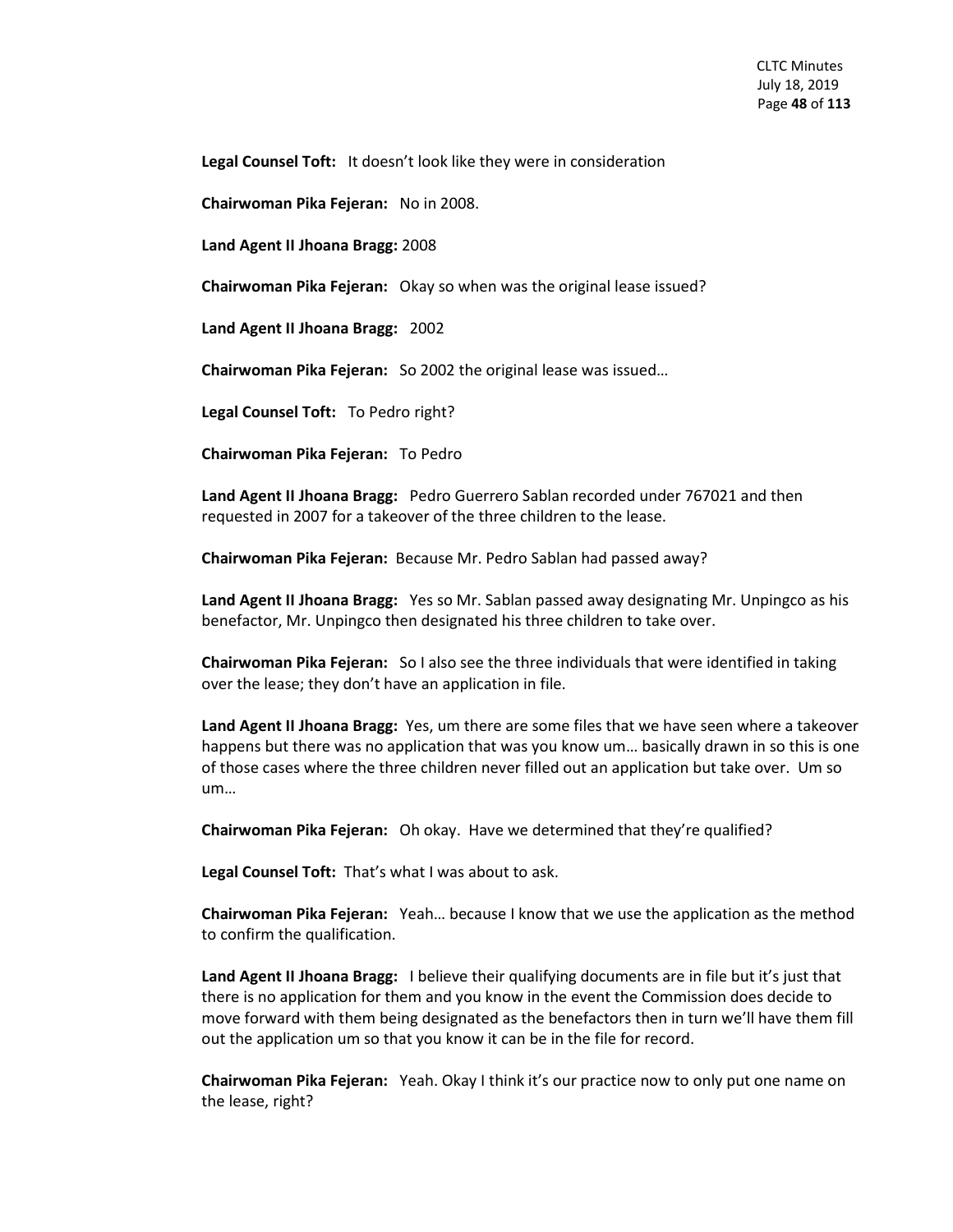**Land Agent II Jhoana Bragg:** I believe that was a decision by the previous legal counsel, however, in our law it doesn't specify that only one name because we do have quite a few still in our inventory with husband and wife or we had one in previous meeting with mother and daughter um….

**Chairwoman Pika Fejeran:** And I don't think we ever issued new leases with multiple names it's always been one name. I recognized that there's passed leases that are current and existing with multiple names, right? Is there um, can we get some clarification on that?

**Legal Counsel Toft:** I mean the rules use the work individual a lot. There's… it's not exclusively spelled out anywhere that there can only be one person on the lease so I'm guessing that's why it was (inaudible) but yeah, it was kind of an unofficial policy where the last few years (inaudible) individuals so that we don't have any issues of problems with succession.

**Chairwoman Pika Fejeran:** Mhmm I agree. Okay, well…

**Legal Counsel Toft:** I mean we could, if the Board wants to could make a motion to request the three individuals to decide among themselves as to who would succeed.

**Chairwoman Pika Fejeran:** Yeah I think I would be more comfortable because we would have to issue a new lease in this case anyway.

**Legal Counsel Toft:** Right

**Chairwoman Pika Fejeran:** Rectify it. One of the individuals take on the lease or volunteer to take the lease.

**Legal Counsel Toft:** And file an application

**Chairwoman Pika Fejeran:** And file and application and then it can be represented to us again.

**Legal Counsel Toft:** That would be my suggestion.

**Chairwoman Pika Fejeran:** Um should we make a motion approving the benefactors… all three of the beneficiaries? No because even the beneficiaries (inaudible)

**Legal Counsel Toft:** I think not at this time. I would say wait until they make a decision.

**Chairwoman Pika Fejeran:** Okay. What do you think is the… do we just wait and have the staff contact them?

**Commissioner Duenas:** Are all three of them being contacted to submit an application? Or…

**Land Agent II Jhoana Bragg:** I believe we were going through the father as the person who was (inaudible) contact but you know we could go ahead and engage again and possibly contact the father (inaudible)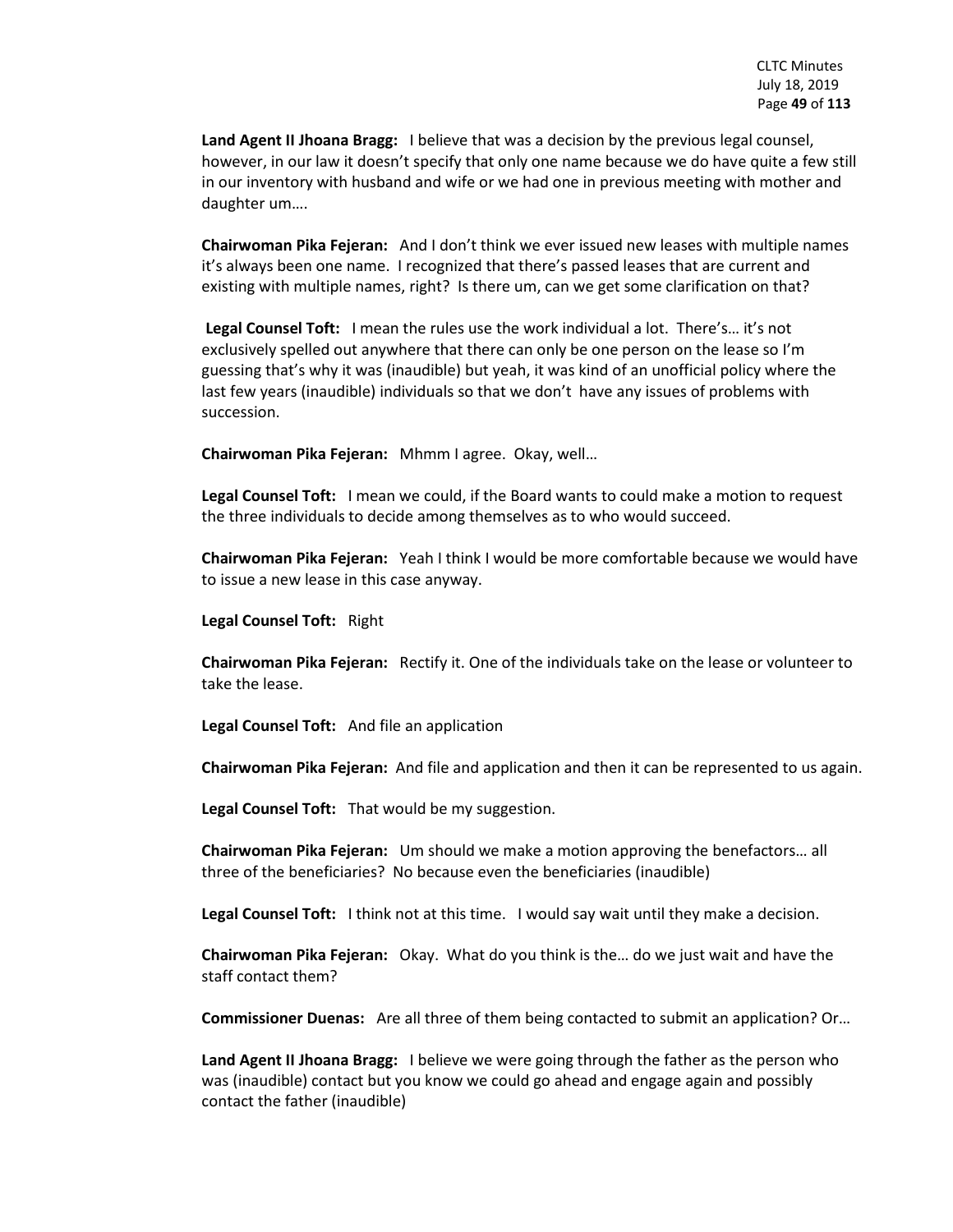**Commissioner Duenas:** Okay

**Chairwoman Pika Fejeran:** Okay so for this case, we would

**Legal Counsel Toft:** (inaudible) for the staff to contact the three names successors to have them decide amongst each other submit documentation as to which one of them wants to succeed at… I don't think we need to make a motion on it yet… until the staff.

**Chairwoman Pika Fejeran:** Okay…alright. Did you catch that? Alright thank you… That's the last one. So that's it for our Switch and Transfer List, but I know that (inaudible) but can we look again at these categories to determine what cases can be presented to us for resolution. So the first category was leases that were issued after transfer of application rights to a beneficiary who then in turn transferred those rights to another. I think we can resolve those. I see a Natasha Nicole Duenas Cruz listed here, can we have that presented at the next meeting? Christopher James Fejeran okay that is my brother in law, full disclosure. I need a form. We already heard Gisela Acfalle, we just need to contact (inaudible) right? Okay and next is Benny Unsiog Guzman, we can hear that one next time. Allan Michael Jose Mateo would be the next one in that category. So the next category is leases that were issued after transfer of application rights to an ineligible beneficiary. Oh so that's if somebody's beneficiary was named but they were ineligible and then they said okay, I can't get it so give it to somebody else; is that what those are? Can we have….

**Land Administrator Margarita Borja:** No what it is, is the person that was named or issued a lease is not eligible under the 5.8., 5.8 (2).

**Chairwoman Pika Fejeran:** Qualified as Native CHamoru.

**Land Administrator Margarita Borja:** Right. No not necessarily that, it's certain individual that can be named as beneficiaries, your nieces, your nephews, your… so the individuals that were named…

**Chairwoman Pika Fejeran:** Ah that were outside of those relations? Okay so I think the Commission may have the power to designate that person as the beneficiary, right? Yeah…right?

**Acting Admin. Director Joseph B. Cruz Jr. Administrative Director Joseph B. Cruz Jr.:** In the law it identifies who should be the beneficiary (inaudible) named someone outside of those (inaudible)

**Legal Counsel Toft:** (inaudible)

**Chairwoman Pika Fejeran:** Mhm I think we can. Outside of those certain relations rights?

**Legal Counsel Toft:** Let me look at that while we go through the agenda because that's been a reoccurring issue that we've had… we've been talking about. Because there's like a discrepancy (inaudible)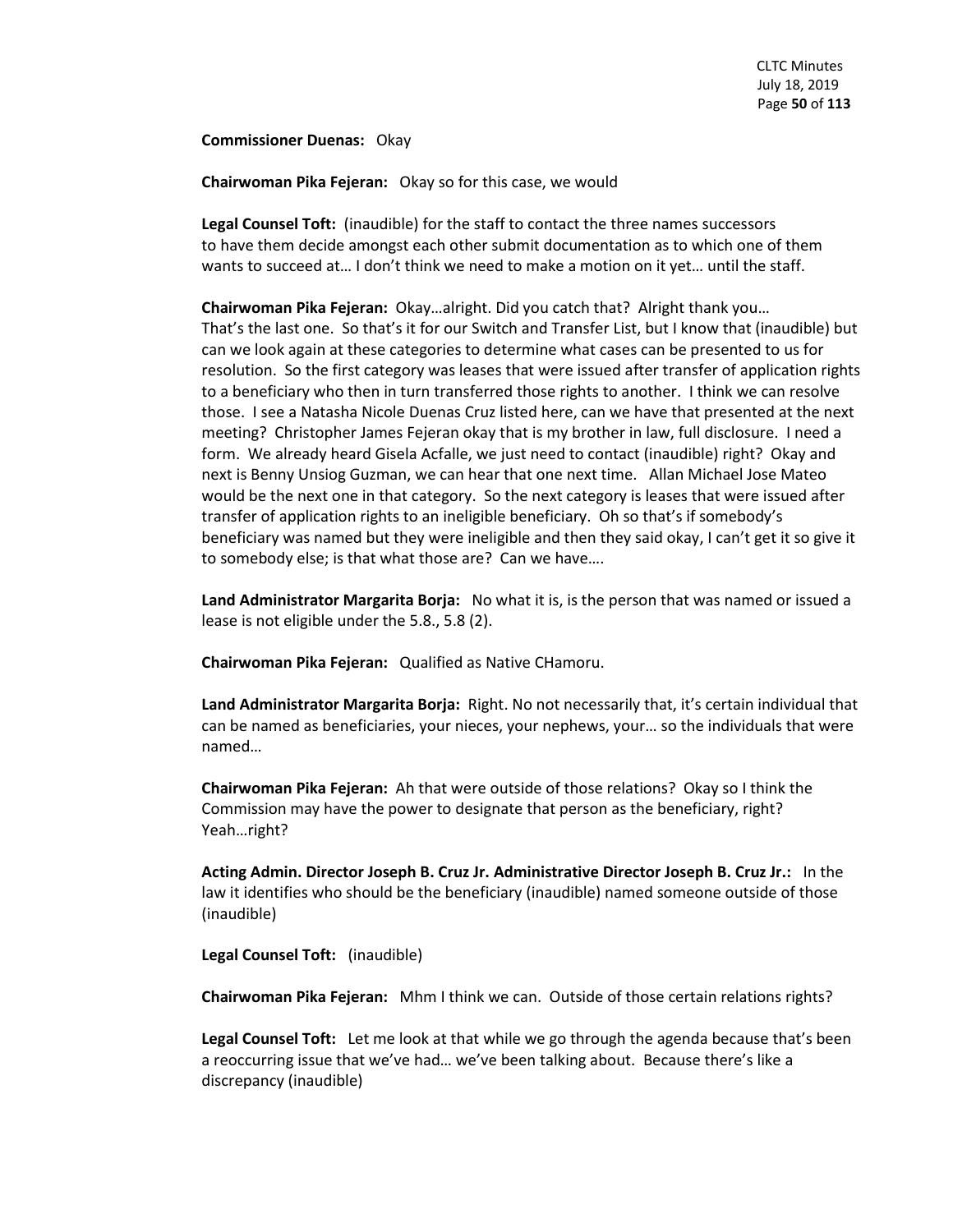**Acting Admin. Director Joseph B. Cruz Jr. Adminsitrative Director Joseph B. Cruz Jr.:** And also in the Chapter 75 (inaudible)

**Legal Counsel Toft:** Yeah and also in the Chapter 75.

**Chairwoman Pika Fejeran:** Ah okay so more research, right?

**Legal Counsel Toft:** Yes.

**Chairwoman Pika Fejeran:** Okay leases that were issued after transfer of application rights in which a beneficiary was not designated; what are those? There's one, Ronald James Remotigue.

**Land Agent II Jhoana Bragg:** I believe the mom was the beneficiary and then transferred it to him and the father does not qualify under the Trust.

**Chairwoman Pika Fejeran:** Okay can we have this one (inaudible) to see if it is within our purview and then the next one is leases that were issued after transfer of application rights in which the original applicant did not qualify under the CHamoru Land Trust Act. I see one, Tomas Cruz Reyes Jr. I know the Aldon was the one that we did, right?

**Land Administrator Margarita Borja:** Yeah.

**Chairwoman Pika Fejeran:** Can we look at that one too? And then leases that were issued after transfer of lease prior to the seven years without approval. Um, I think we can look at those too because there have been like emergency circumstances, right that we could decide on? So that's Mark Anthony Perez Cruz, Josephine Pangelinan Aguon… that's it… And then transfers in accordance with the law. Why are they here? Okay so perhaps those present (inaudible) right? We might be able to just ratify it, right? Rather than just issuing a new lease.

**Legal Counsel Toft:** Well that's some movement.

**Chairwoman Pika Fejeran:** Okay any other questions for the staff. Yes, one more?

**Land Administrator Margarita Borja:** Can we also just look at Fred Quintanilla? He's actually a red mark. He was red marked on that list, so he did come and (inaudible) transfer, he is the original applicant, I'm not sure… in the file it indicated that he switched his lot so it's just a switch of lot not a switch of… so that's how he fell on the list…

**Chairwoman Pika Fejeran:** Ah I see.

**Land Administrator Margarita Borja:** So do we need to make a motion to remove him or do…

**Chairwoman Pika Fejeran:** No.

**Legal Counsel Toft:** No (inaudible)

**Chairwoman Pika Fejeran:** Well remove him from the list and then present it, request…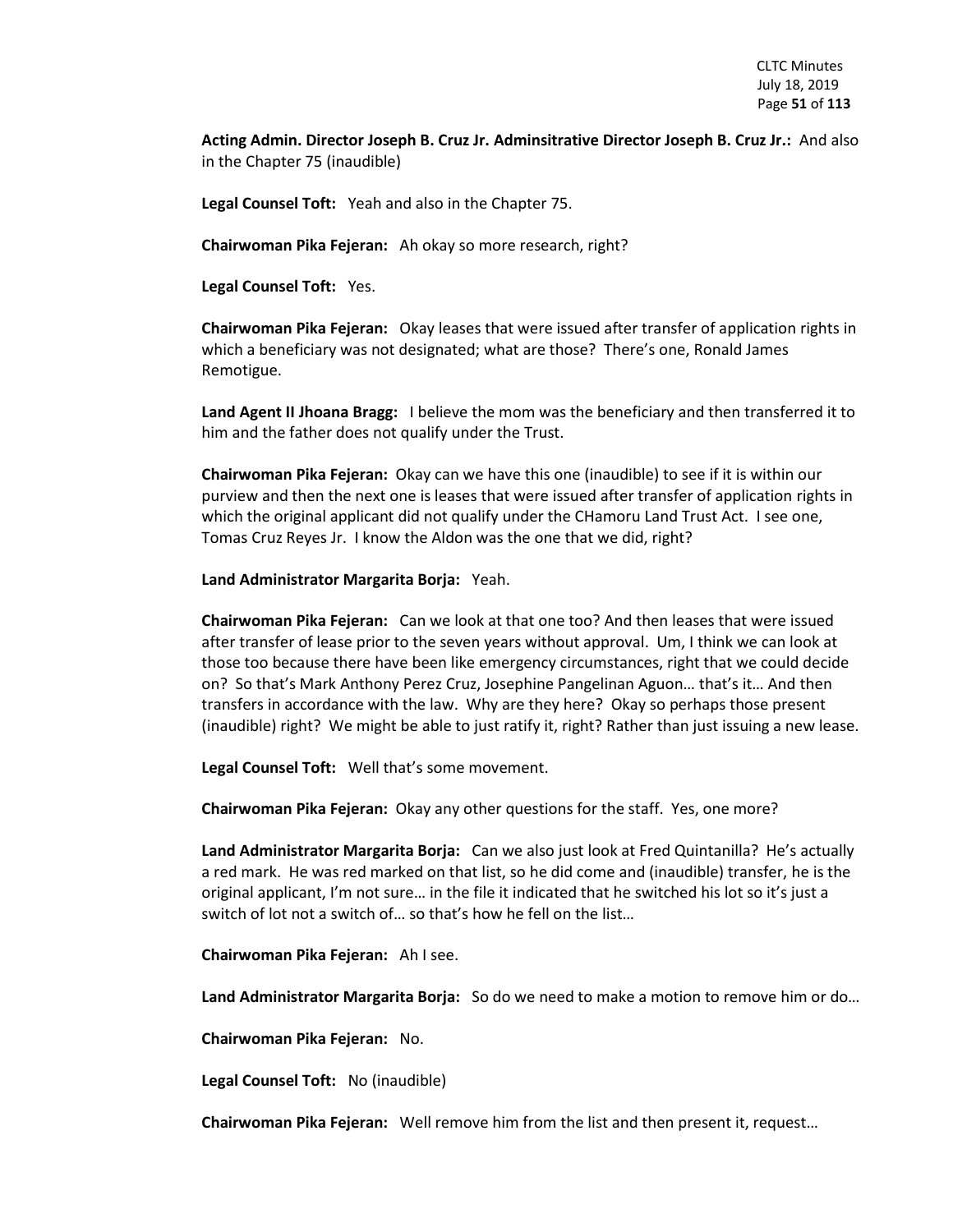# **Multiple Conversation**

**Chairwoman Pika Fejeran:** Well present it, yeah. Remove him from the list and then present it. Ah no just remove him or keep it how it is and then in the notes say, yeah…so just leave it as is but then please present it if he's not on our ratified list.

# **Land Administrator Margarita Borja:** Oh okay.

**Chairwoman Pika Fejeran:** Did… Jho you still have one more? Okay. We're running a little bit behind.

# **GUAM RACEWAY**

**Legal Counsel Toft:** If you want to skip to the Raceway, real quick and I can talk about that.

**Chairwoman Pika Fejeran:** Yeah, let's do that. Thank you. Okay we'll move on to the Raceway until Ms. Jhoana comes back.

**Legal Counsel Toft:** So the original bill for the Raceway at the time (inaudible) could proceed with a long term lease authorization (inaudible) under Public Law 34-142 that was not accomplished within the time (inaudible) so the question was, where do we go from here? And talking with the Administrative Director and the past Administrative Director the thought was that, we're basically back to working within the existing Commercial Rules and Regs (inaudible) currently, we are in a month to month situation and I think what we should do is contact Mr. Simpson on this and tell him what we can work within the existing rules and regs and for a lease not to exceed five years or he can go back to the legislature and try and get another bill passed. The benefit that it may have for him to work with the five year lease on this is that it wouldn't be subject to those same restrictions as the legislature placed on it as far as the extraction and things like that that are kind of deal breakers for him and when they get… basically impossible for him to financially sustain on that… um… again the downside is that it's only up to five years because of the existing cap on the commercial leases.

**Chairwoman Pika Fejeran:** Okay so does the bill…does the bill knowing that we passed deadline…

**Legal Counsel Toft:** It's basically expired.

**Chairwoman Pika Fejeran:** Yeah right but because of the bill it allows us to um… because I know with our Commercial Rules and Regs. in order for a property to be leased (inaudible) commercial property we have to go through various steps.

**Legal Counsel Toft:** Right we would have to go back to…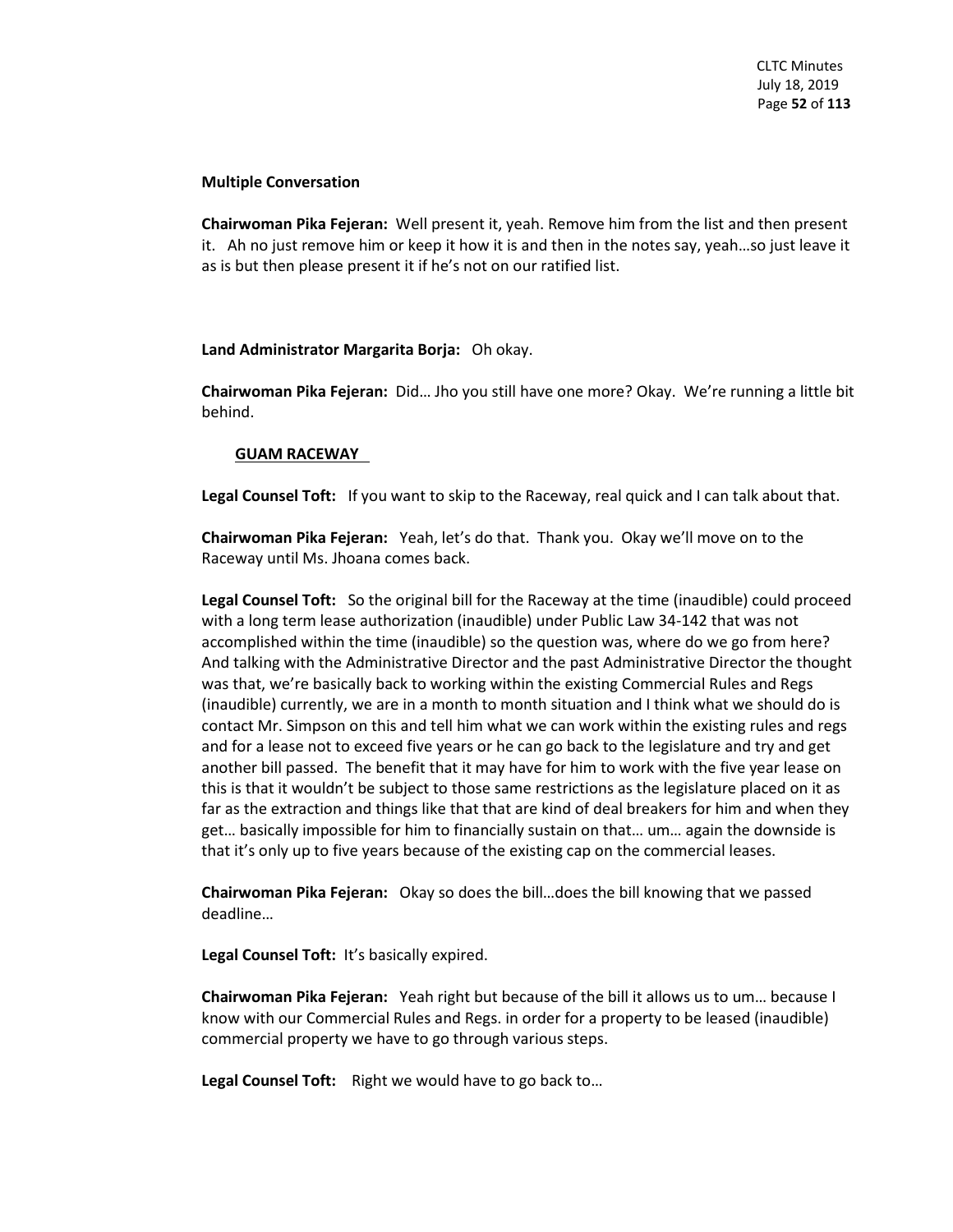**Chairwoman Pika Fejeran:** So we would have to go through all of that, designate it as commercial, have a public hearing um… okay.

**Legal Counsel Toft:** So present those options to Henry Simpson and say here's where we're at which one do you want to try to go with and then (inaudible) the next move is then...

**Chairwoman Pika Fejeran:** So basically our only channel here is to follow the Commercial Rules and Regs that now apply?

**Legal Counsel Toft:** Right, unless there is another public law passed to… **Chairwoman Pika Fejeran:** Right that he will pursuit. Okay. Okay and because the Commercial Rules and Regs. apply, we have to follow all of that but it's also open to RFP so it's not just him anymore?

**Legal Counsel Toft:** Correct.

**Chairwoman Pika Fejeran:** Okay got it.

**Acting Admin. Director Joseph B. Cruz Jr.**Madam Chair if I may, if we at least… can we at least consider we send him our proposed draft so we can receive his decline, a response from him so can just document it, documentation, we haven't sent him our proposed draft….

**Chairwoman Pika Fejeran:** I don't think we can.

**Legal Counsel Toft:** Yeah, at this point no because the time frame has passed.

**Chairwoman Pika Fejeran:** Yeah. Yeah…cus it would seem like ah…

**Legal Counsel Toft:** Like that's another offer

**Chairwoman Pika Fejeran:** Right like another offer but we are not allowed to offer it to him. Okay so if I could just have the director get in touch with Mr. Simpson and just tell him, you know, I passed.

**Legal Counsel Toft:** (inaudible)

**Acting Admin. Director Joseph B. Cruz Jr.**Should we send him a letter formally or just discuss it with him first.

**Legal Counsel Toft:** I would say prepare a letter and (inaudible) so that we're not

**Commissioner Duenas:** (inaudible)

**Legal Counsel Toft:** Yeah, make sure we're not making any offers that we can't unnecessarily follow up on.

**Chairwoman Pika Fejeran:** Yeah, I know the last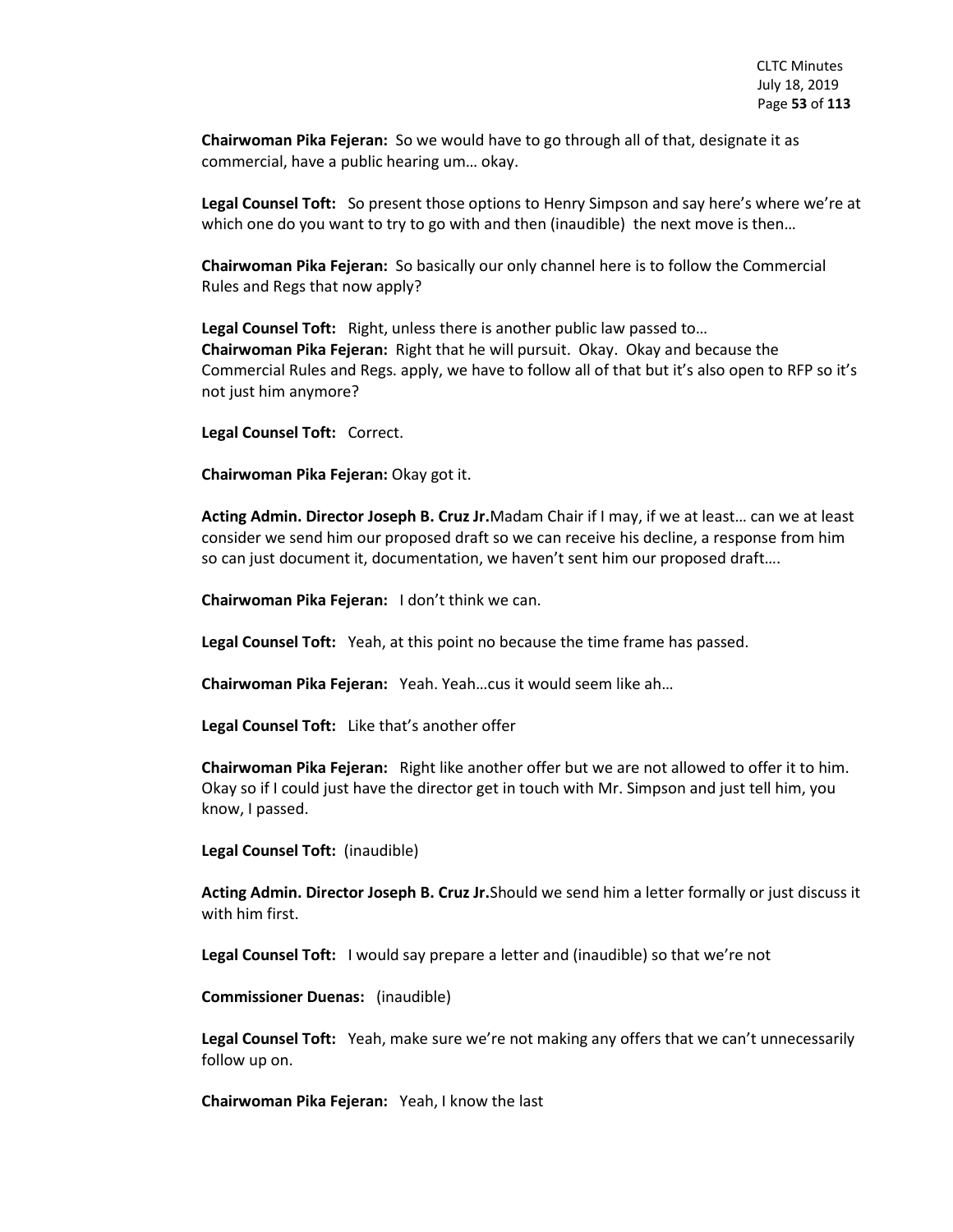**Legal Counsel Toft:** And Cc the Chairwoman on it.

**Chairwoman Pika Fejeran:** And I know the last time Mr. Simpson was here he was talking about a new bill anyway, right? Or trying to pursue it.

**Legal Counsel Toft:** Right so that maybe the direction he wants to go and if he gets that great and if not, we can go back to the commercial lease.

**Chairwoman Pika Fejeran:** Yeah. I mean my only hesitation is that it's a very huge property to be designated commercial which might…

**Legal Counsel Toft:** Affects the existing (inaudible)

**Chairwoman Pika Fejeran:** Yeah…affects our whole inventory so… okay, thanks for that update. Um just to confirm, Mr. Simpson has been granted a Right of Entry for the… or is a month to month? He's still on a month to month?

**Legal Counsel Toft:** A month to month hold over tenancy.

**Chairwoman Pika Fejeran:** Okay hold over tenancy, is there a…

**Acting Admin. Director Joseph B. Cruz Jr.**Is there a six month cap?

**Legal Counsel Toft:** Nope, I think we had… we had made a motion, I forget which year it was as far as how long we were going to extend the month to month; so we may want to check on that make sure it's…

**Chairwoman Pika Fejeran:** Yeah and let's mention that to Mr. Simpson in the letter too. Just make sure that he's up to date with all of his lease payments and….

**Acting Admin. Director Joseph B. Cruz Jr.:** Already Mr. Simpson has a (inaudible) he has a credit of a thousand (\$1000.)

**Chairwoman Pika Fejeran:** Oh good on him.

**Acting Admin. Director Joseph B. Cruz Jr.**But we're still trying to substantiate his admission fees.

**Chairwoman Pika Fejeran:** Yeah.

**Acting Admin. Director Joseph B. Cruz Jr.:** (inaudible) that because of proper documentation.

**Chairwoman Pika Fejeran:** Doesn't he need to give a report?

**Acting Admin. Director Joseph B. Cruz Jr.**He's supposed to but unfortunately we haven't received but we'll go through all of that in the letter.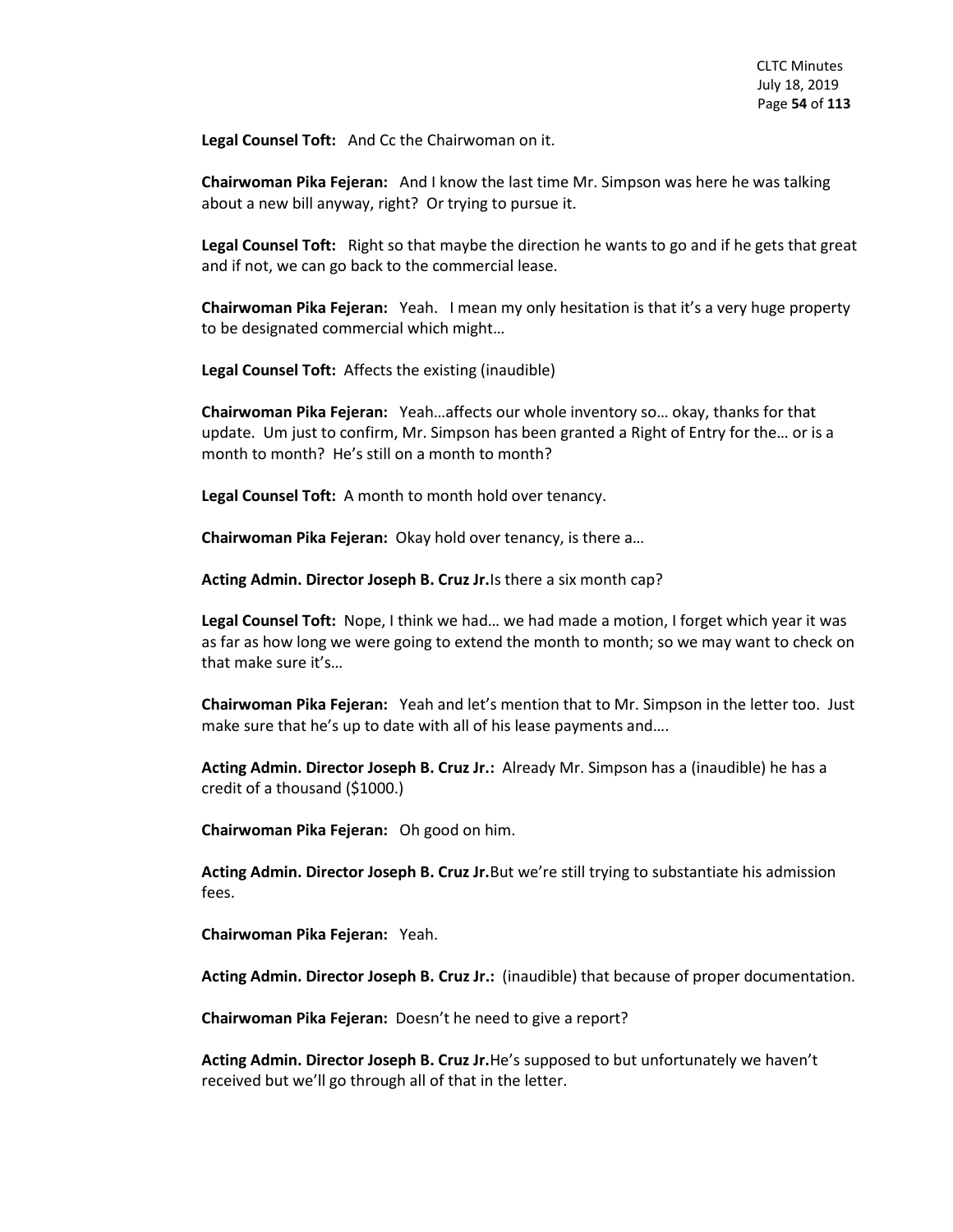**Chairwoman Pika Fejeran:** Yes please. Okay thanks for the update. Okay so the next… so what are these? Oh, this is just one last one? Matilde Castro Mercado. Oh yes hello. Um she is on our 102?

### **6. Maltilde Castro Mercado**

**Legal Counsel Toft:** Yes, number 64

**Chairwoman Pika Fejeran:** 64? Thank you. Buenas hafa adai.

**Matilde's Family:** Buenas hafa adai.

**Chairwoman Pika Fejeran:** Hi nice to see you again, thank you for coming. Okay let's see um… okay the original applicant is a Lola Wusstig Agero?

**Matilde's Family:** Yes.

**Chairwoman Pika Fejeran:** She requested to relinquish application rights to Ms. Matilde Castro Mercado?

**Unknown:** Right

**Chairwoman Pika Fejeran:** Okay is there somebody on the team that can speak to the case?

**Land Agent II Jhoana Bragg:** Jessica

**Chairwoman Pika Fejeran:** Jessica, Ms. Dayday. Okay so because of the Attorney General's opinion right we have to treat all of these transfer of application rights when the original applicant is still living we have to put you both back in line right. Okay Jessica.

**Land Agent I Jessica Dayday:** Okay so with this one the requesting if we can transfer to or revert the application back to Ms. Wusstig and she also can designate Ms. Mercado as the beneficiary which is her niece. Ms. Mercado is her niece.

**Chairwoman Pika Fejeran:** Okay so I don't think that we need a motion to revert back the application back to Ms. Agero.

**Legal Counsel Toft:** It automatically does. The only thing that (inaudible) is the lease itself. Terminate the lease and then issue that lot to Ms. Agero.

**Chairwoman Pika Fejeran:** Okay so first we terminate the lease of Ms. Mercado and then issue new lease to Ms. Wusstig Agero and then once that's done the beneficiary designated can be approved administratively?

### **Legal Counsel Toft:** Yes.

**Chairwoman Pika Fejeran:** Okay so thank you for coming you can state your name for the record if you have some comments or questions for us.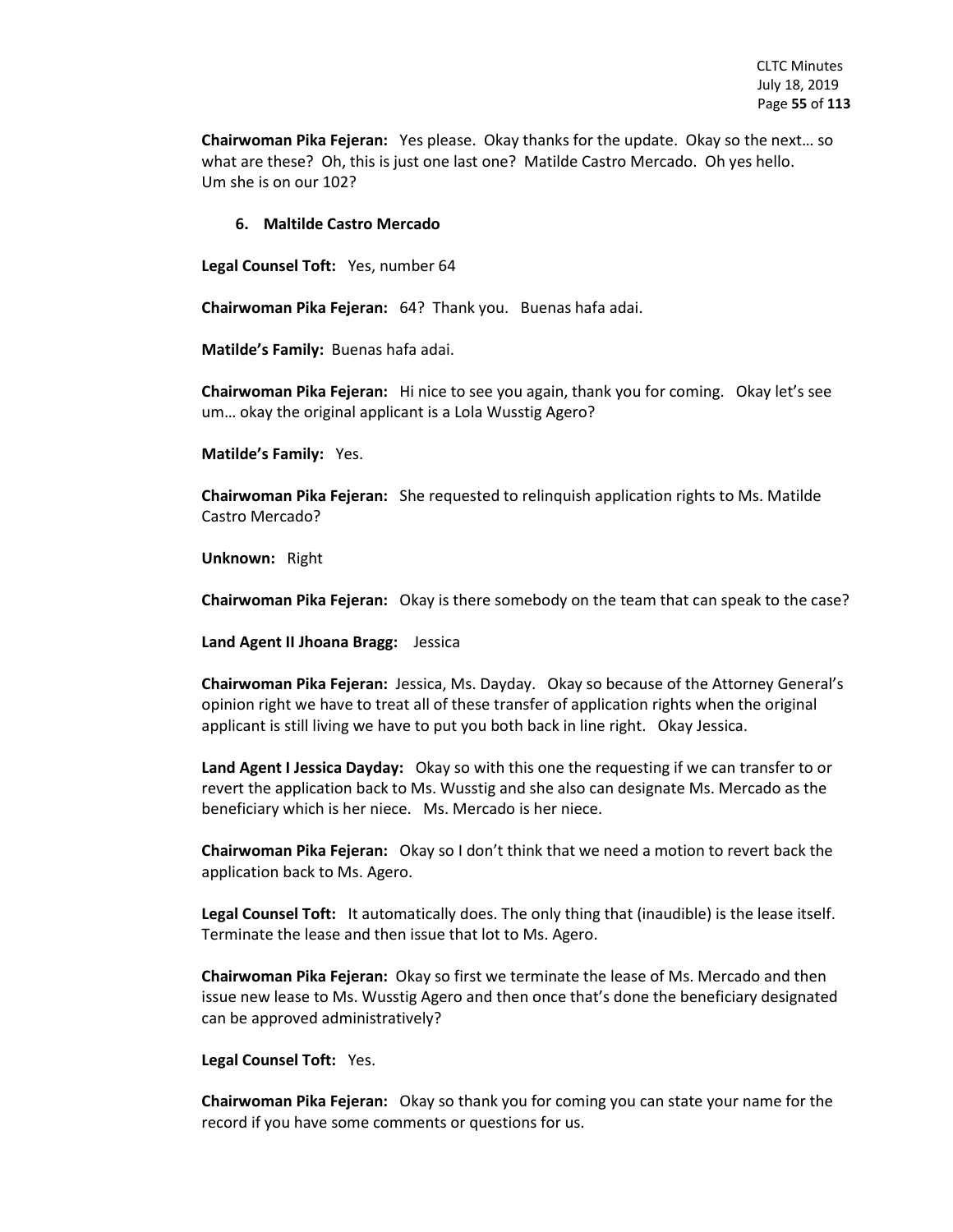**Matilde Mercado:** My name is Matilde Mercado… Castro Mercado

**Isauro Mercado:** I'm Isauro Castro Mercado

**John Castro Mercado:** And I'm John Castro Mercado

**Chairwoman Pika Fejeran:** Buenas thank you for coming.

**Isauro Mercado:** Okay the question is we had recently notarized the relinquishment paperwork for (inaudible) makes my mom the beneficiary (inaudible) the fact that Auntie Lola's (inaudible) days I mean at the hospital now so we were able to get that done just avert any legalities should they come up. Um what kind of time line are we looking at as far as I guess what I'm getting at here is the common phrase I've been hearing here is most of the benefactors are literally just sad, they are the ones that are living or enjoying the privilege of taking this land um… some but not a whole lot from what I'm hearing from the recent meetings are the original land applicants. So I was hoping you can speed it up so my mom can be amongst those that originally applied and can actually enjoy in her lifetime and not ours, we'll pick up from there when it's her time.

**Chairwoman Pika Fejeran:** Okay thank you. Um I think what the first step would be right um since they're both back in line where they originally applied would be to terminated the lease found to be null and void (inaudible) that's just a… we just have to do that in a motion right.

**Legal Counsel Toft:** Yeah so (inaudible) terminate the original lease approve a lease to the original applicant although (inaudible) and then if necessary she'll be up to (inaudible) we could consider an emergency transfer of lease under 7.5 as well.

**Chairwoman Pika Fejeran:** Okay. Yeah

**Legal Counsel Toft:** (inaudible)

**Chairwoman Pika Fejeran:** Mhm… do we need any

**Legal Counsel Toft:** But I would wait on that third one until the lease is signed and issued.

**Chairwoman Pika Fejeran:** Okay got it.

**Legal Counsel Toft:** yeah for now two different motions, one terminating the original lease and the second one to issue the lease in the name of Lola Wusstig Agero make sure that the Administrative Director approves the change of beneficiary form and then you can transfer after that.

**Acting Admin. Director Joseph B. Cruz Jr.:** (inaudible) All the terminations are going to be fair? Just wanted to ask. So just the Chairwoman would be sufficient to sign at the end…

**Commissioner Duenas:** Motion to terminate lease for L10122-R6 in Dededo Instrument No. 889546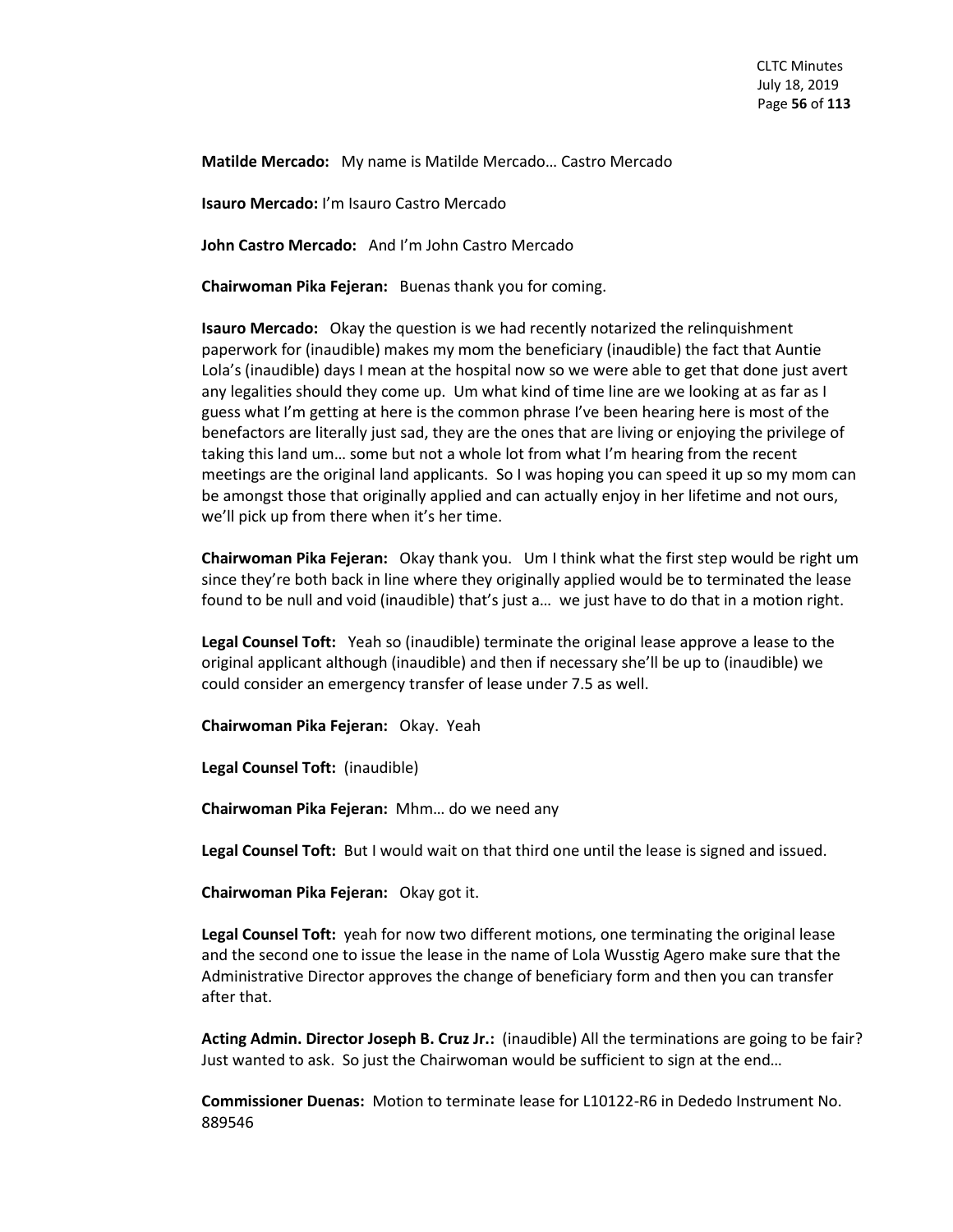**Commissioner Santos:** I second it.

**Legal Counsel Toft:** I think it's a different instrument no.

**Commissioner Duenas:** Oh is it? Oh interesting. I'm sorry Instrument No.

**Legal Counsel Toft:** Yeah that's the map.

**Commissioner Duenas:** Instrument no. 900608

**Chairwoman Pika Fejeran:** Motion made and corrected.

**Commissioner Santos:** I second it

**Chairwoman Pika Fejeran:** Seconded by Tan Amanda. Further discussion?

**Commissioners:** None

**Chairwoman Pika Fejeran:** All those in favor?

**Commissioners:** Aye

**Chairwoman Pika Fejeran:** Okay ayes have it

**Commissioner Duenas:** Motion to approve lease for Ms. Lola Wusstig Agero for Lot 10122-56 Dededo

**Chairwoman Pika Fejeran:** Motion made

**Commissioner Santos:** I second it

**Chairwoman Pika Fejeran:** Seconded by Tan Amanda. Further discussion?

**Commissioners:** None

**Chairwoman Pika Fejeran:** None okay. All those in favor?

**Chairwoman Pika Fejeran:** All those in favor?

**Commissioners:** Aye

**Chairwoman Pika Fejeran:** Okay motion carries. Okay so a new lease will be prepared in your aunt, Auntie Lola's name and then I do see there's a paperwork here ready to be approved by the director once that lease is issued then Ms. Mercado will be the benefactor and then if you'd like, you can come before us again once all of that is (inaudible) and then um we can make a determination to issue the lease to her as an emergency transfer. What would we need from Ms. Agero?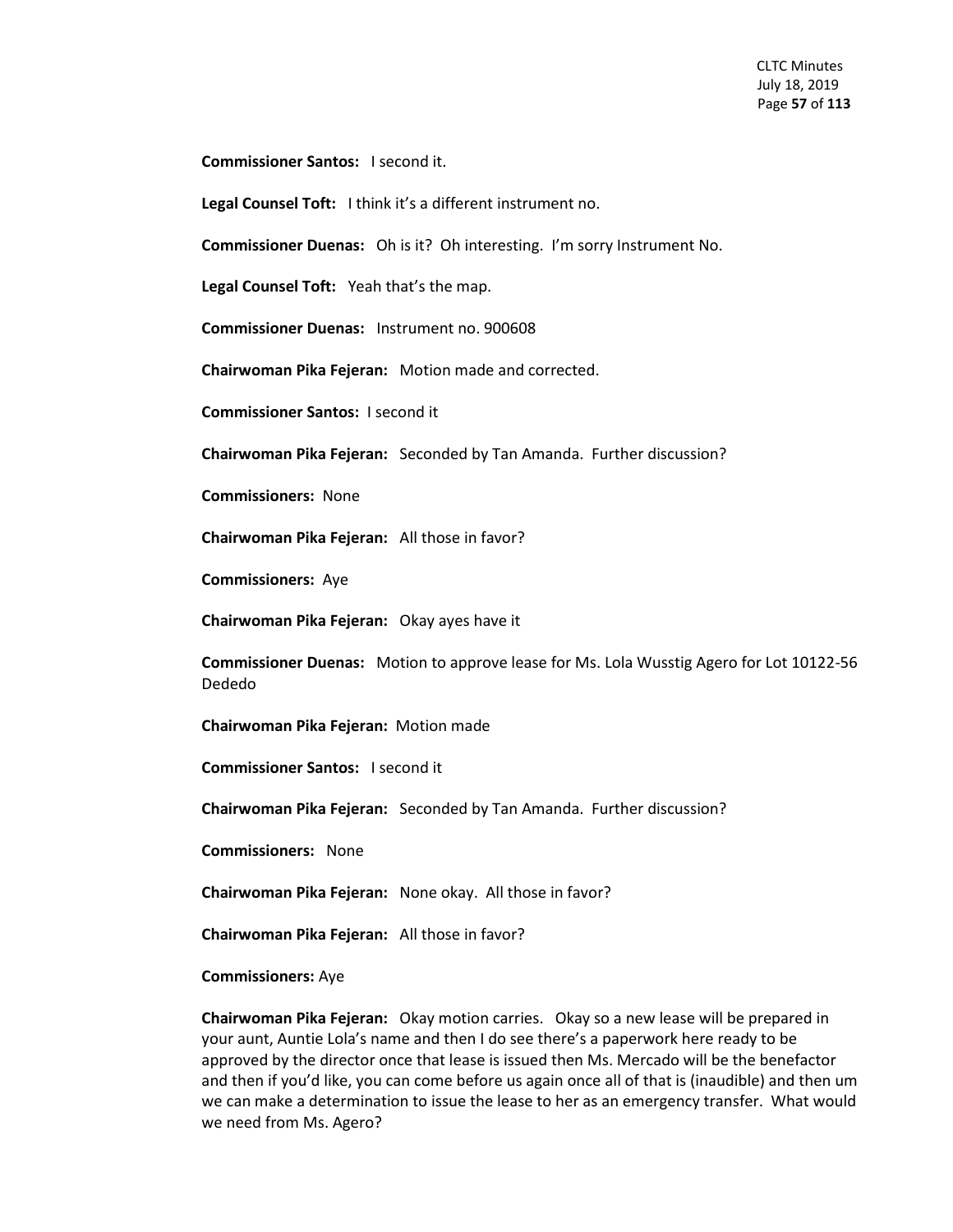**Legal Counsel Toft:** I would say just a letter from (inaudible)

**Isauro Mercado:** What kind of letter? Like I said earlier we just recently notarized that she concurred as to what took place, you know, what kind of letter?

**Legal Counsel Toft:** That might (inaudible) if it's notarized.

**Isauro Mercado:** It's notarized by your people.

**Chairwoman Pika Fejeran:** Is it this one?

**Land Agent I Jessica Dayday:** He's talking about the beneficiary designation form but there was well the relinquishment was one prior to the application.

**Isauro Mercado:** Which you have in file.

**Acting Admin. Director Joseph B. Cruz Jr.**Just have her prepare another relinquishment letter like she did initially to state (inaudible)

**Legal Counsel Toft:** Well request to transfer.

### **Multiple conversation**

**Acting Admin. Director Joseph B. Cruz Jr.**Request for transfer and then state the reason so they're aware of (inaudible)

**Chairwoman Pika Fejeran:** And then we can make it as an emergency.

**Isauro Mercado:** Well in my previous statement, I don't want to take away that you guys are doing are a tremendous job, okay? We applaud not just the recipients but also all your hard work.

**Chairwoman Pika Fejeran:** Thank you too.

**ALL: Clapping**

**Matilde Mercado:** speaking the CHamorU language: Un dankulu na si yu'us ma'ase para todus hamyu (A big thank you to all of you).

**Commissioner Santos:** Enjoy

**Chairwoman Pika Fejeran:** Okay. Alright um we already talked about the Raceway… UOG Hatchery. Is that you Joe…Joey?

#### **UOG HATCHERY**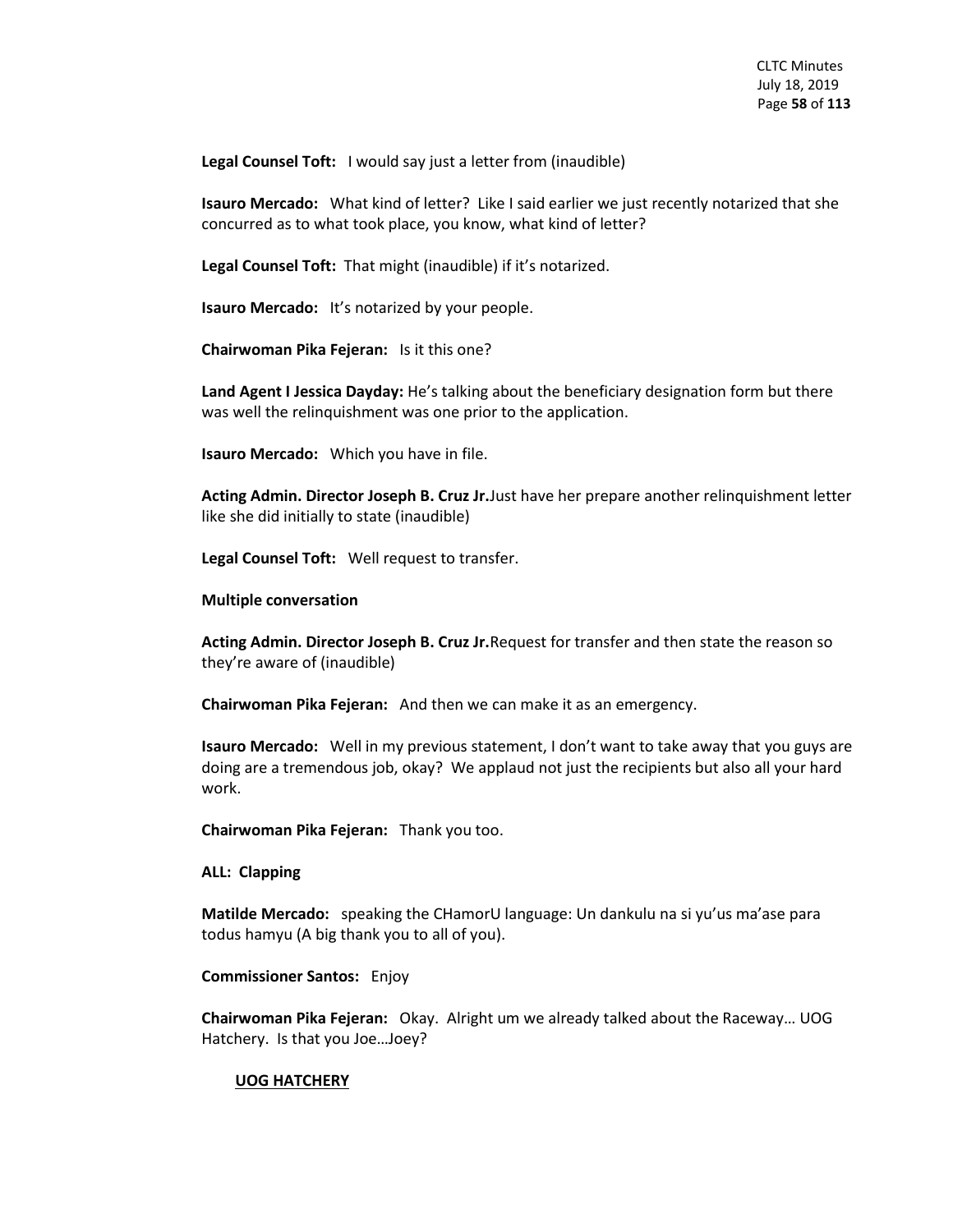**Acting Admin. Director Joseph B. Cruz Jr. Admin. Director Joseph B. Cruz Jr.:** We have no updates regarding the (inaudible)

**Chairwoman Pika Fejeran:** I have been… I have a meeting with Therese Terlaje, Senator Terlaje's staff member about this, the bill is currently in committee and she was requesting feedback, I wanted to ask the Commissioner um, our last go at this with the Hatchery you know was, you gotta pay us and all of that and I believe that UOG is open to doing some in kind services for the property but I did want to ask the Commission to…it was actually made clear to me that the property down where they're encroaching on, it actually goes back further and it's cliff line and if we give them that property we really have no access or use for the rest… it's almost like a triangle because it's at the bottom of the cliff that's only accessible for their property. So I wanted to see if the Commission would be amendable to actually transferring that entire property to the UOG Hatchery because it would be otherwise unusable for our purposes. Can we pull it up on the…?

**Land Administrator Margarita Borja:** So we had the Survey Division prepare a map for you guys. What it is, is the whole lot contain…5412 basic lot contains ninety-eight point seven acres (98.7) acres; the transfer to the CHamoru Land Trust was only sixty-one point seven (61.7) so um, we had the Survey Division identify where exactly the 61.7 acres would be, so this is a design that we came up with, we don't know whether or not you wanted the line to include the Hatchery area or not include; this is just a scheme, we just tried to identify where is the 61.7.

**Chairwoman Pika Fejeran:** It's floating

**Land Administrator Margarita Borja:** Yeah, so…

**Chairwoman Pika Fejeran:** Sorry…because we (inaudible) from Mr. Borja at that meeting so this Lot 5412 is actually… what's the total acreage?

## **Land Administrator Margarita Borja:** 98.7

**Chairwoman Pika Fejeran:** The total acreage is 98.7 acres but then when you follow the land documents for the land that was transferred into the Trust inventory only 61.7 acres was transferred but it never said which part of this huge lot, so it's almost like floating. So what's your proposal?

**Land Administrator Margarita Borja:** So we recognized, we recognized Public Law 22-18 where agencies came in to reserve certain acreage in the area, so we recognized 17 acres from GWA, GPA and then the 2 acres that was requested by Guam Energy; so we took those out and we came in to whatever the remainder was and we carved out the 61.7 to include the parceling that we did here because these are ours.

**Chairwoman Pika Fejeran:** Um I think what I'd like to see which would be more applicable is based on the contours of it

**Land Administrator Margarita Borja:** Okay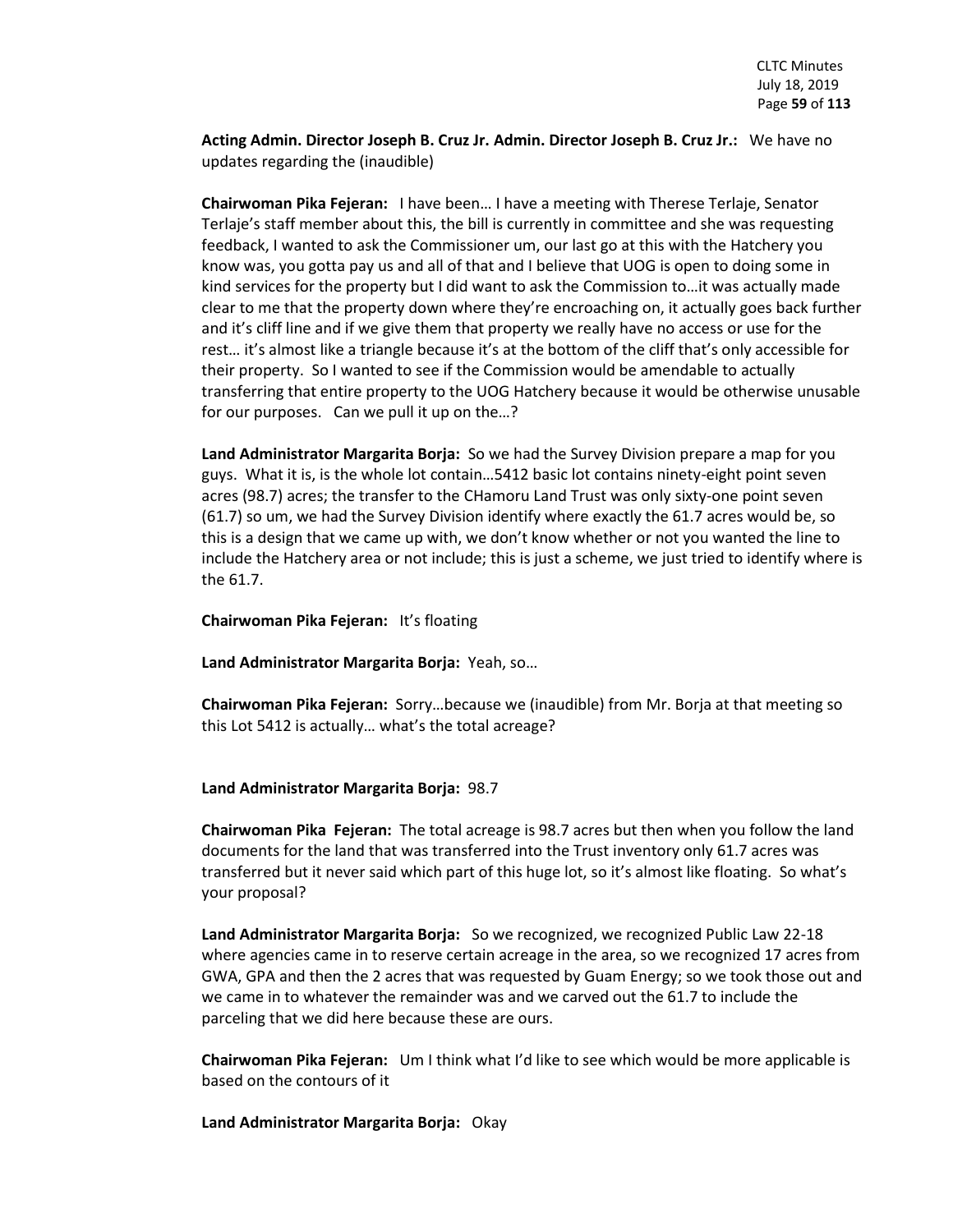**Chairwoman Pika Fejeran:** Because I think that line would just be (inaudible)

**Land Administrator Margarita Borja:** On what's usable

**Chairwoman Pika Fejeran:** yeah… yeah… I think if we would know what's usable based on the um…

#### **Multiple Conversations**

**Land Administrator Margarita Borja:** Did you take that into consideration? **Pierce Castro:** No

**Land Administrator Margarita Borja:** When you did this?

**Pierce Castro:** No

**Land Administrator Margarita Borja:** So just looking at this, are you able to say that majority of this down here is not usable?

**Chairwoman Pika Fejeran:** Here I have (inaudible)

**Land Administrator Margarita Borja:** So I'm not sure whether you want…

**Chairwoman Pika Fejeran:** I mean I don't really want to see that all because I'm (inaudible) as CHamoru Land Trust Property. But my proposal is… so if you look here right, this is the hatchery and this is the part they want... that we're like, okay, we'll give it to you if you give us in kind services but if you look here, this is a huge cliff that goes all the way pretty much to the water; so I was thinking you know what let's just give that whole piece to them… we would never be able to access it or use it anyway… and that way all of this really actually just this up here is property that would be usable by the Trust, okay? What do you think? Um, my concern is that I just want to make sure that when property is taken outside of the Trust it's not just taken and we're left with nothing that we have some kind of compensation and I believe that UOG and their extension services can provide us a whole wealth of resources and man power to help us to achieve with some of the goals we have. You know one of the things that they can do and they've offered is a farmers program, which I think can be helpful but I also think that they probably have resources that could actually help the Trust better than just providing farmers training for some people. But I think I feel comfortable, it sounds like that understand that there will be some kind of exchange here, maybe not money exchange for the land but in kind services that we can actually sit down with then and discuss. What does the… yeah, I just want to know, does the Commission comfortable with this or I guess what would happen is that the bill will be revised and then represented.

**Legal Counsel Toft:** Yeah.

**Chairwoman Pika Fejeran:** Okay

**Commissioner Duenas:** They're asking for that, the rest of that?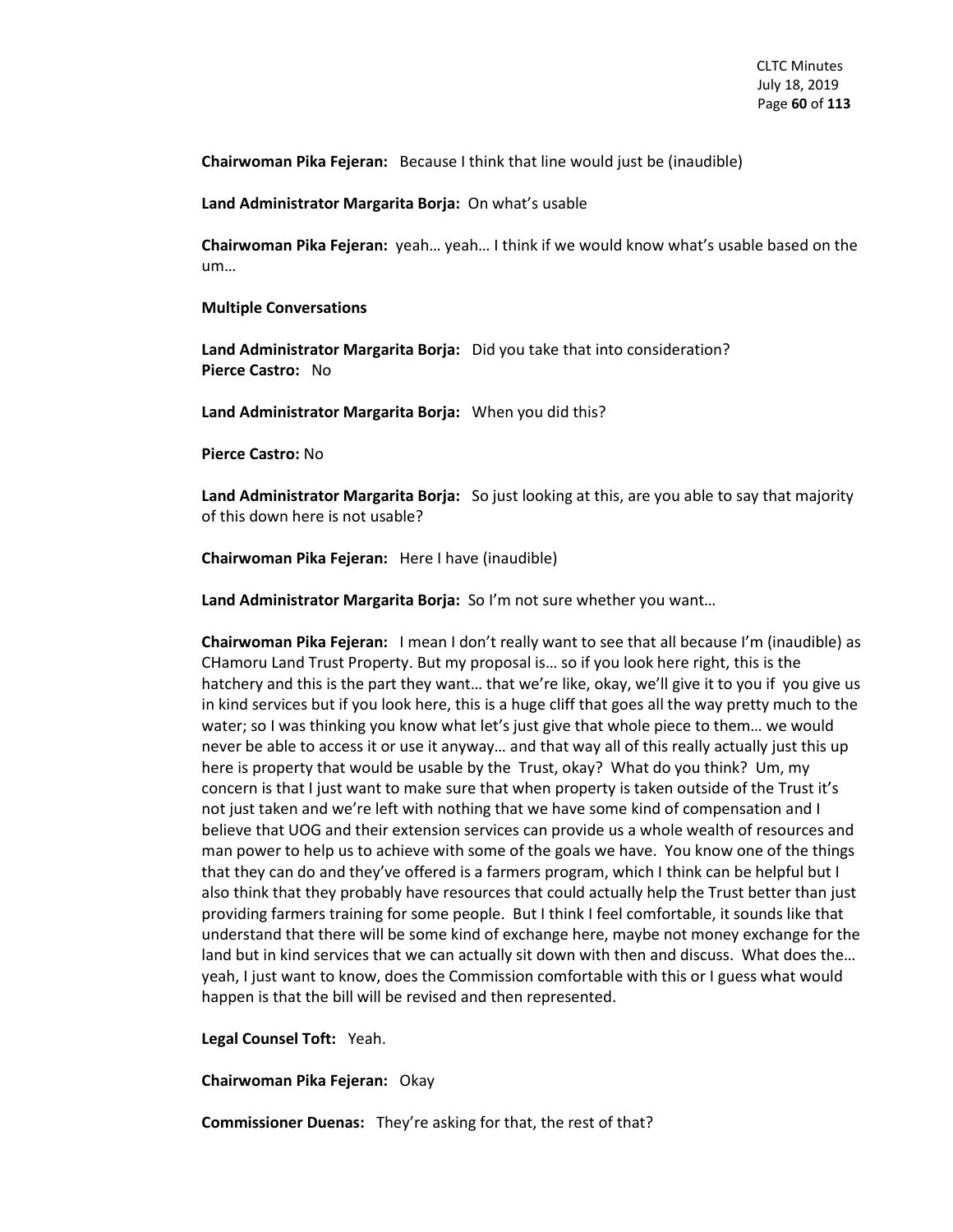**Chairwoman Pika Fejeran:** They… I think they had asked. I think that they only asked for this because (inaudible) but better understanding of the site that's (inaudible) you know inaccessible anyway.

**Commissioner Duenas:** If we let them use that one, would they actually do something with it or are they only going do what they have to do with it that would (inaudible)

**Chairwoman Pika Fejeran:** I think they're just using that one. But them, transferring it all of it to them would be mean that they can fully and completely control that whole area.

**Legal Counsel Toft:** Their concern was contamination (inaudible) area because it's delicate (inaudible) operation as far as…

**Chairwoman Pika Fejeran:** Yeah, sensitive. I'm sure that they would be very happy that would have full… full control of the property that's behind them. Okay so should we um…I mean I can present that to Therese and then they can revise the bill and then represent it to the Commission.

**Legal Counsel Toft:** Yeah, that would be (inaudible)

**Chairwoman Pika Fejeran:** Okay alright. Um Mr. Cruz can you maybe remind me or something?

**Acting Admin. Director Joseph B. Cruz Jr.**Should we request the survey guys to prepare a drawing that would (inaudible)

**Chairwoman Pika Fejeran:** Yeah let's do that.

**Acting Admin. Director Joseph B. Cruz Jr.**So for my understanding it's from this point down to (inaudible)

**Chairwoman Pika Fejeran:** Ah yeah, I think you can look at the contour map, 'cus yeah I guess that corner is basically on the cliff anyway. Okay sorry, I just want to finish up with this old business. (inaudible) number 3 um, it looks like there was so much work done and there was a lot of property that was assessed for leasing for the Land for the Landless, I think this is, I don't… yeah, I love this, I like the summary page, it tells us how many developable lots that we have, how much is undevelopable, how many have no access so on and so forth… this is definitely going help us moving forward but I would like to get a little more time to kind of look at this and um… when you say developable does that mean utilities, access and utilities?

**Pierce Castro:** Um in certain, in Tract in Talofofo and in Merizo, there's already paved road and there are existing houses so yes there is.

**Chairwoman Pika Fejeran:** So there's road and…

**Pierce Castro:** And it's also in the beginning of the check list, just got to go back to the check list.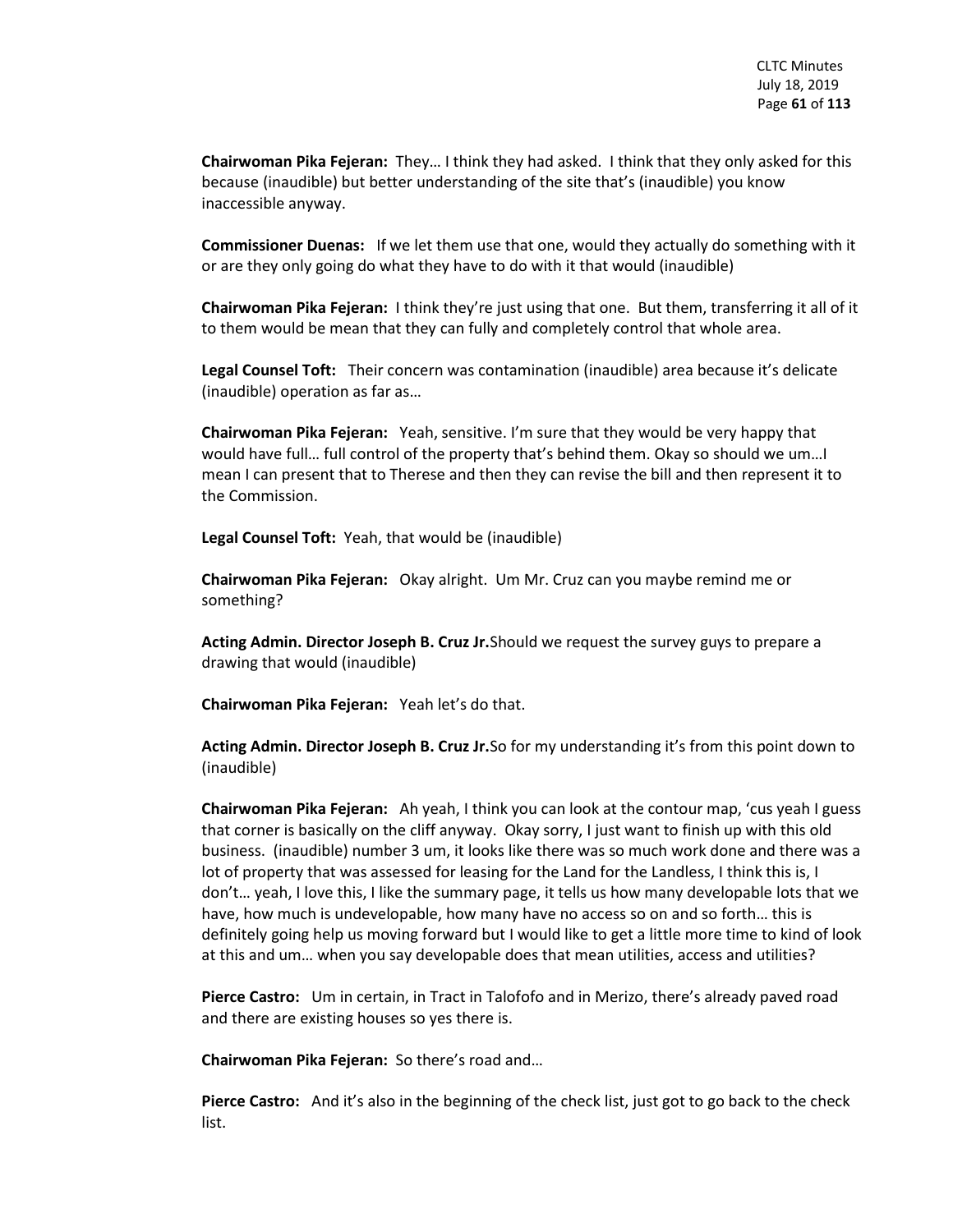**Chairwoman Pika Fejeran:** Yeah so if you can give it to us. So what would qualify it as developable?

**Pierce Castro:** Nice and flat… um you know, to me, anything can be developed but it depends on but… we put undevelopable for the ones that were ridiculously sloped or (inaudible) or swamped or whatever.

**Chairwoman Pika Fejeran:** Okay great. So if we can some more information for those identified as developable whether there's infrastructure and access and part of this endeavor also would include the standard operating procedures, right? I didn't see anything yet, so I assume that you guys are still working on that. Okay. What I'd like to see for the SOP, I know that there's a lot of details and weeds that you can get into right based on like what an actual land agent has to do to complete it. But what I'd like to see first is a big picture view okay before getting down to the nitty gritty.

# **Acting Admin. Director Joseph B. Cruz Jr.:** Broad (inaudible) detail

**Chairwoman Pika Fejeran:** Yeah…mhm. So that can be presented at another meeting, I'm hoping. I really want to get moved forward and start the process to start leasing these properties. Okay and finally Inadahen I Linala I kotturan I CHamoru, do we have a representative here today? From Inadahen I Linala? Okay um I saw a lease in here but I think I spoke with Mr. Cruz about it was obviously based of our Commercial Rules and Regs and I wanted to um just ask that you revisit the case to see what type of community, facility community center lease can be drafted because we cannot… because we can't ask them to pay the ten percent (10%) of the Fair Market Value because they are a nonprofit, right? So we'll revisit this at a later date. Okay and we are passed our public comment period but if I could just ask for a five minute recess. Thank you everybody, we'll resume in five minutes.

## **FIVE MINUTE RECESS**

**Chairwoman Pika Fejeran:** Okay I'd like to call this CHamoru Land Trust Meeting back to order. Okay thank you everybody for your patience, we've completed our old business agenda item but we're pretty much behind so I'd like to jump down on under New Business, number 3, Constituent Matters, which what I assume is what everybody is here for um since you're still here so I'd like to get to this. So um, first person is Francisco Leon Guerrero Castro, is that right? Mr. Castro?

## **NEW BUSINESS**

## **CONSITUENT MATTERS**

**1. Frank L.G. Castro**

**Chairwoman Pika Fejeran:** Hafa Adai Sir, hi if you could both state your name for the record.

Unknown: My karaoke days are over.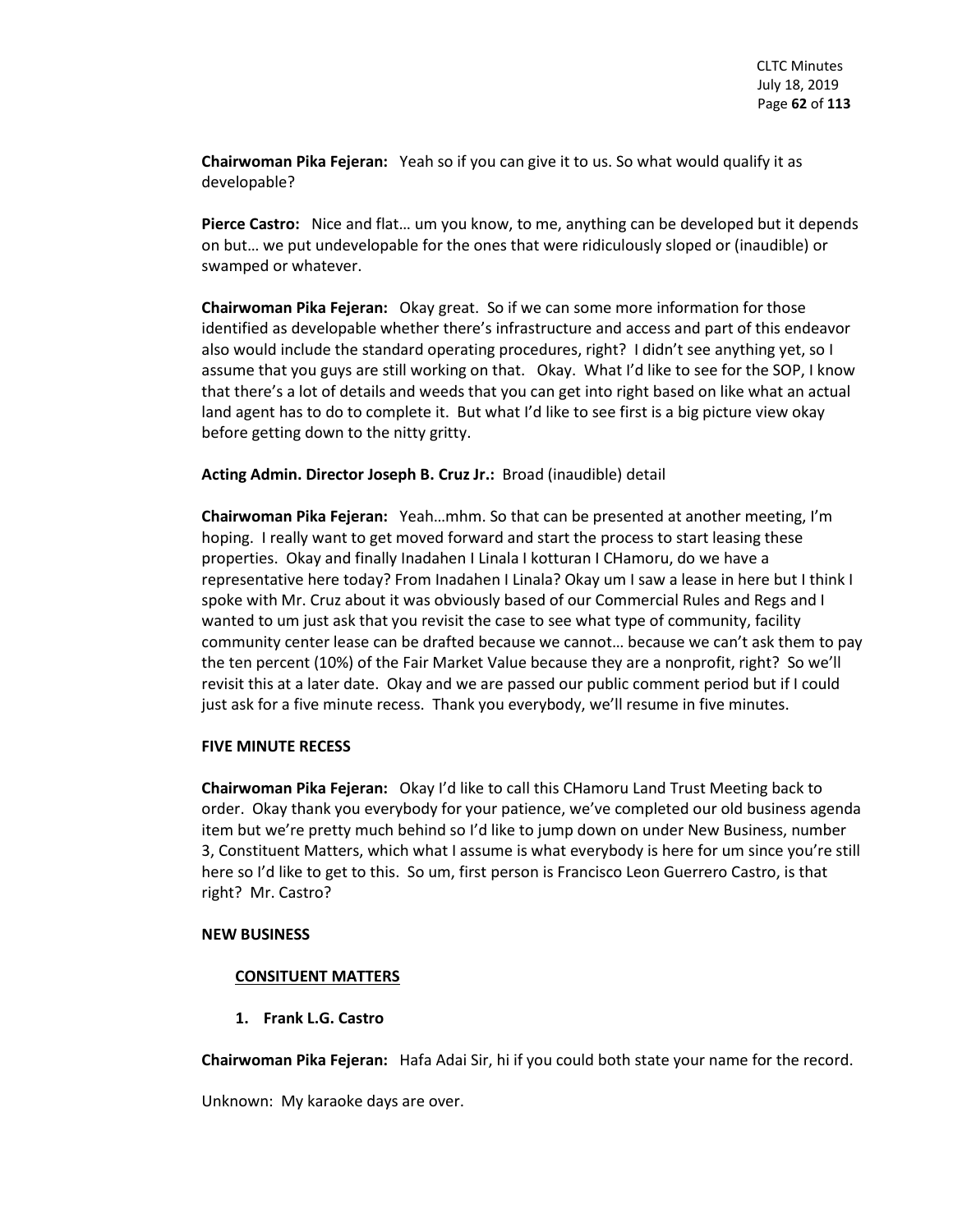**Marvin Aguilar**: Hello everybody, my name is Marvin Aguilar to my left is Mr. Frank LG Castro if you folks don't know who he is, he is one of the Island's few registered land surveyors, he comes before the Commission to request the opportunity to apply for a building permit; at this time Mr. Castro has a lease, an existing lease for Lot 7055-6 if I'm not mistaken. Alright it's been a while for me for us, in Yigo and what he proposes to do is to construct a single bedroom, single story (inaudible) structure on the property. So we're (inaudible) so my understanding, the policy of the Commission is that you do have to go before the Commission but I think in this case we were or he received approval to apply for a clearing and grading permit at one time and I'm not sure if he received an approval to apply for utilities, water power and sewer. So basically this is what the request, whatever procedures or paperwork is necessary to build this. (Inaudible) I'm his representative at this point only because his actual representative is off island (inaudible) there was a letter that was submitted on July  $15^{th}$  2019 so…

**Acting Admin. Director Joseph B. Cruz Jr.**Madam Chair I think the constituent would just need an approval for building permit authorization because he's already been issued a clearing and grading, utilities…he's just pending a building permit.

**Chairwoman Pika Fejeran:** Okay and in order for DPW for the building permit, they would require and an approval, an authorization from the Commission?

**Acting Admin. Director Joseph B. Cruz Jr.**Yes Ma'am.

**Chairwoman Pika Fejeran:** Okay thank you for coming Mr. Castro and thank you Mr. Aguilar for presenting for him. You know I was looking at, there's some photos of you in file, um… your lot is very well maintained, you have many fruit trees um…quite beautiful. Thank you for your work on the property and using it for its intended purpose.

**Frank Castro:** I had problems initially. When I got the lease, I immediately planted over three hundred (300) banana trees and over three hundred (300) coconut trees because I thought I found a way to try and get around to the coconut beetle, unfortunately, just before… I mean right after I planted it they weren't really two and half feet high, the pigs are so aggressive, they wiped me out and only a few evidence and the breadfruit trees that I planted seven years ago are all bearing of course I haven't picked on it yet because the other owner or the other lessee has been coming over and I'm giving it. Again but really that's beside the point, I don't want to fence it in so that (inaudible) build a one bedroom house and being alone and if I move to the place and fence it in to keep the pigs out, I think that's the solution to my problem. I also wanted to plant Japanese grass or seedlings to whoever wants it can come and get it, I think that would work too.

**Chairwoman Pika Fejeran:** Well um… you know he does have a lease that was ratified last year so everything in his file looks great and I would say that this is a I'm sorry a residential lease? Oh and Agriculture lease, so um…for agricultural leases, the lessee is authorized or is allowed to build one structure so that would be the one bedroom home that he would like to build. I think that this is right in line with our land trust mission so I have no further questions or concerns.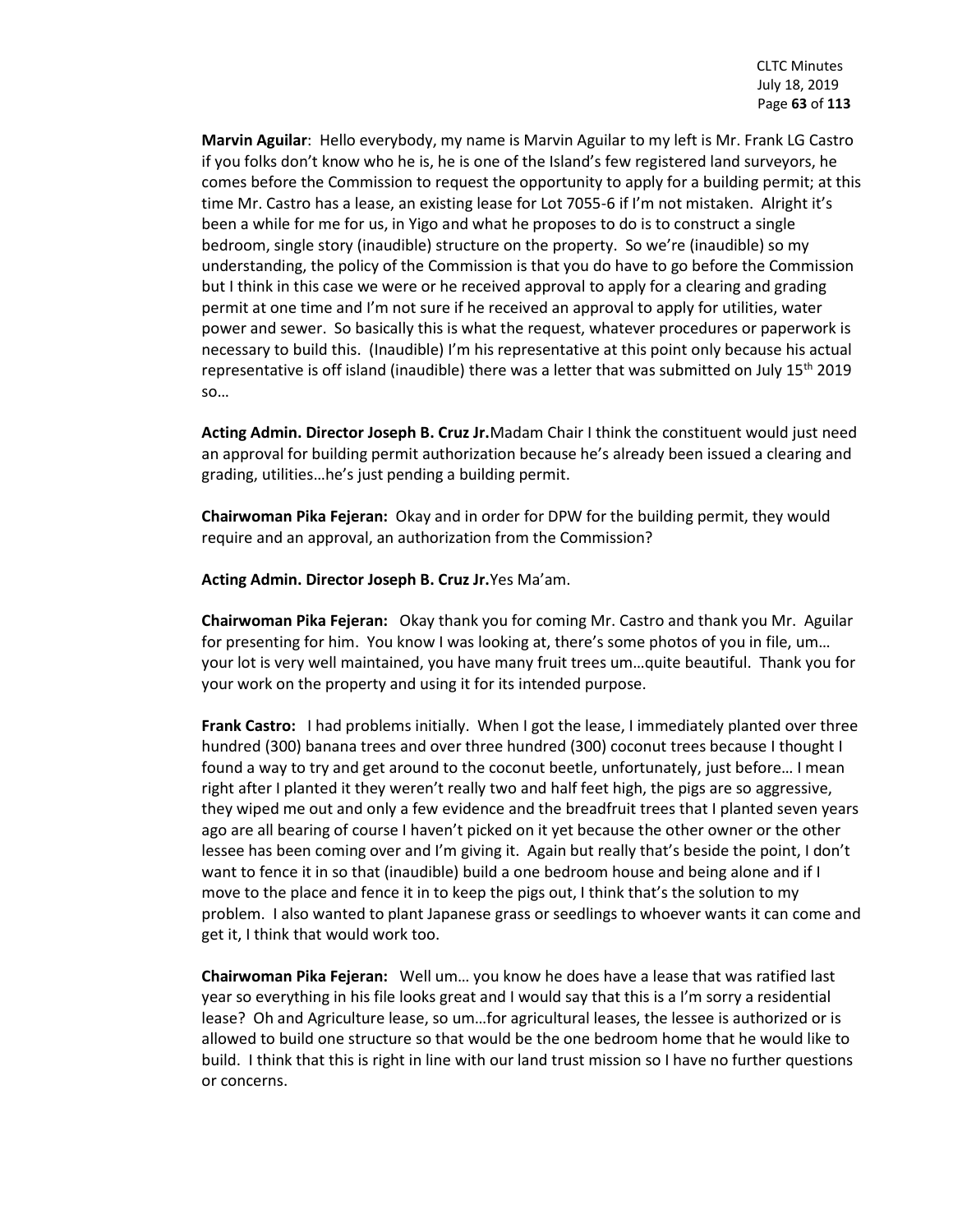**Commissioner Duenas:** So just (inaudible) we're doing the authorization for the building permit.

### **Multiple response**

**Commissioner Duenas:** Alright. Motion to approve a building permit authorization for Francisco Leon Guerrero Castro on Lot 7066-5 in Yigo.

**Commissioner Santos:** I second it

**Chairwoman Pika Fejeran:** Okay a motion made and second it. Further discussion?

**Commissioners:** None

**Chairwoman Pika Fejeran:** None okay all those in favor?

**Commissioners:** Aye

**Chairwoman Pika Fejeran:** Okay ayes have it. Alright Mr. Castro

**ALL:** Clapping

**Francisco LG Castro:** Si yu'us Ma'ase'. Thank you very much.

**Chairwoman Pika Fejeran:** Thank you too. Thank you for your patience today.

**Commissioner Santos:** Plant more coconuts and the bananas.

## **2. Valerie Tenorio**

**Chairwoman Pika Fejera:** Yeah… Okay next, staff report we have is for Valerie Tenorio Guerrero. Hafa Adai. Is there somebody that can present her case? Hi Ms. Valerie, welcome back.

Land Agent II Jhoana Bragg: Um we have Ms. Valerie Tenorio Guerrero on March 21<sup>st</sup> 2019, the motion was made to approve a residential lease for Lot 5-2, Block 9, Tract 15213 Mangilao on May 14th 2019, Ms. Guerrero in a meeting requested for a relocation to Lot 18, Block 9, Tract 15213, Mangilao due to the lot having close proximity to utilities. Ms. Guerrero is a December 7 1995 applicant, in here upon the review the applicant's request to relocate and the assessment of both lots was conducted and our findings on Lot 18, Block 9, Tract 15213 Mangilao is vacant and is accessible to utilities within 100 feet.

**Chairwoman Pika Fejeran:** Wow, how was that property identified?

**Land Agent II Jhoana Bragg:** So through the Master Plan there were names that were put on these lots, however, on Lot 18, we discovered that the person that was placed there is actually on a different lot within the same tract area so therefore that lot became available.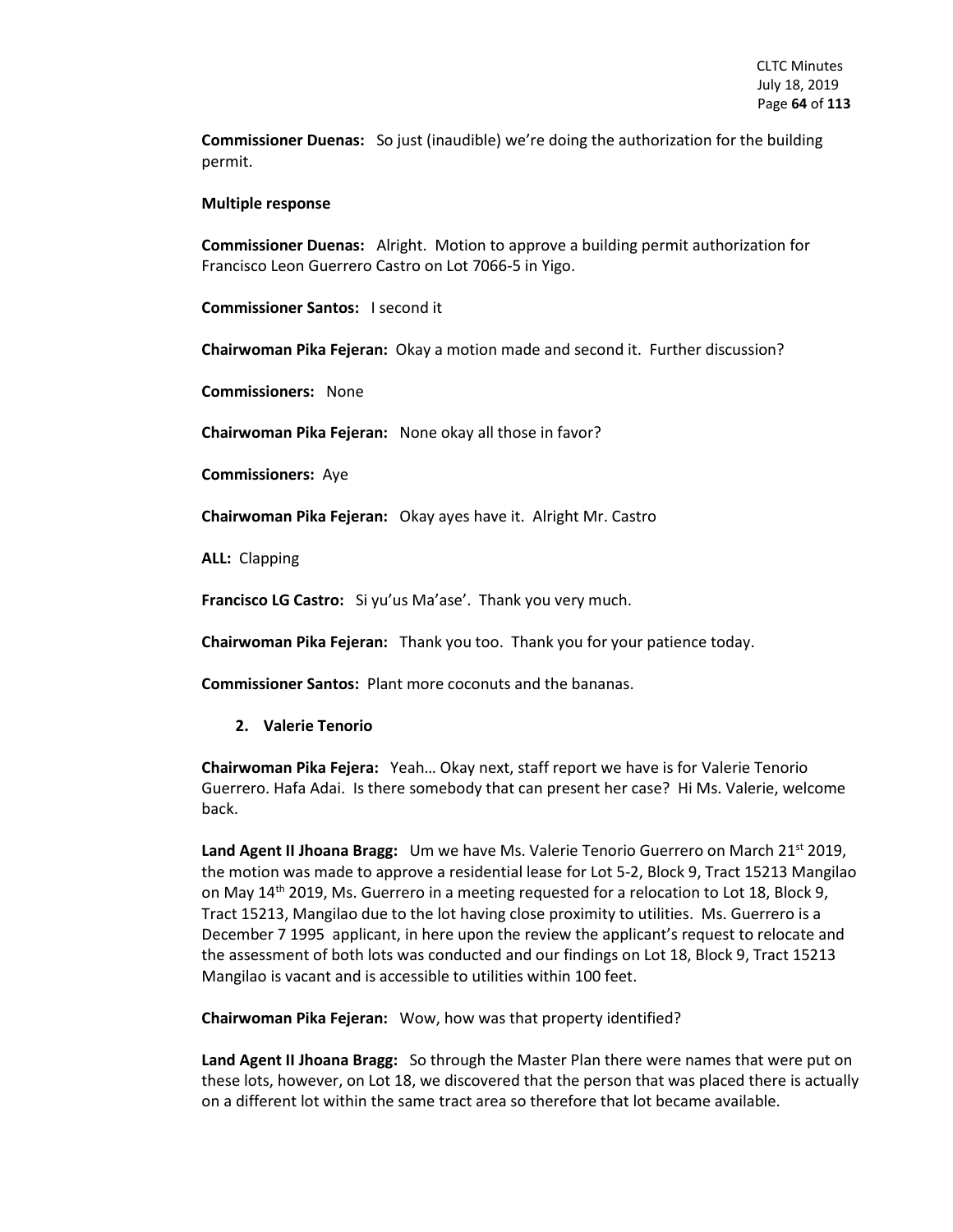**Chairwoman Pika Fejeran:** So if I remember correctly, is this near your grandfather?

**Valerie T. Guerrero:** Yes

**Inaudible responses**

**Chairwoman Pika Fejeran:** The one she wants to move out of? Or the one she wants to move into?

### **Inaudible response**

**Chairwoman Pika Fejeran:** Where she wants to move out of? So she's currently at Lot 5-1? **Chairwoman Pika Fejeran:** Okay so currently she's at 5-1?

**Land Administrator Margarita Borja:** Yeah 5-1 and she's requesting to be relocated to Lot 18.

**Chairwoman Pika Fejeran:** Oh oh okay.

**Land Administrator Margarita Borja:** Her father is currently on 5402-R5A-26 Lorette Guerrero was given lot 19 and now Val is requesting to (inaudible) to 18.

**Chairwoman Pika Fejeran:** Okay. Um I'm glad that there was a property identified that you found from there that you could use. You know my concern of this is when… you know we have such limited resources right and I remember we visited your case like several times and it was part of a larger discussion for this whole area um and you accepted the lease up there, right. And then now we're having to revisit your case because although you accepted the lease now you want to move to another location and it's…

**Valerie T. Guerrero:** Only because that 18 wasn't identified at the time of (inaudible) until we did research and no one was actually on 18.

**Chairwoman Pika Fejeran:** Okay my only concern and thoughts with this is um with the limited resources we have to be continuously servicing one of our applicants and moving around and you know there's so many people waiting that don't even have a property yet. That's my concern. I just needed to get that off my chest. But because what if you get that property and then two months you come back and say, you know I changed my mind move me over here… you know where it's like we're…we move forward a step thinking okay we're great she's set and then we have to move back a step. And then everybody else is still out there waiting. Um but if we were to issue this property to you, are you ready to build on it?

**Valerie T. Guerrero:** Yes.

**Chairwoman Pika Fejeran:** Have you talked to um Guam Housing to get qualified for a loan?

**Valerie T. Guerrero:** No 'because I'm waiting on all this

**Chairwoman Pika Fejeran:** Okay. Okay but you're prepared to move forward and really use the property.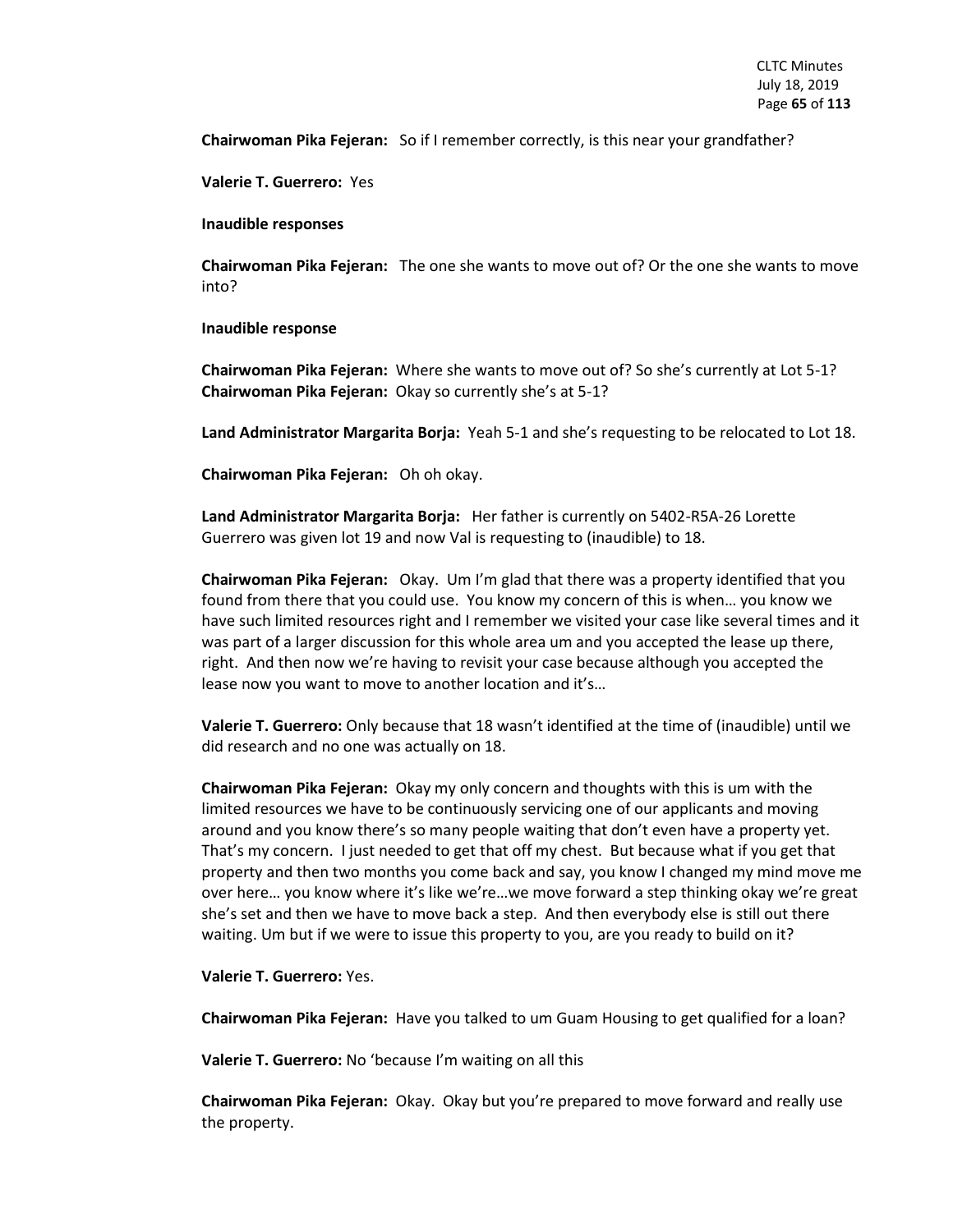**Valerie T. Guerrero:** Yes

**Chairwoman Pika Fejeran:** Okay so would this be a decline then? Be considered a decline of the lease?

**Acting Admin. Director Joseph B. Cruz Jr. Administrative Director Joseph B. Cruz Jr.:** Initial lot yeah.

**Chairwoman Pika Fejeran:** Okay and then um…a

**Acting Admin. Director Joseph B. Cruz Jr. Administrative Director Joseph B. Cruz Jr.:** An issuance on this location, relocation

**Chairwoman Pika Fejeran:** Issuance on a different lot? Okay. You guys have any questions?

**Commissioner Duenas:** Motion to approve relocation of Ms. Valerie Tenorio Guerrero to Lot 18, Block 9, Tract 15213, Mangilao from Lot 5-1, Block 9, Tract 15213

**Chairwoman Pika Fejeran:** Okay a motion has been made

**Commissioner Santos:** I second it.

**Chairwoman Pika Fejeran:** Motion made and seconded. Further discussion?

**Commissioners:** None

**Chairwoman Pika Fejeran:** Okay all those in favor?

#### **Commissioners:** Aye

**Chairwoman Pika Fejeran:** Ayes. Okay motion carries. Okay. Okay so the first lease would be terminated and um you'll have new lease for this property. Okay thank you.

You know I'm sorry that Ms. Guerrero had to be the subject of my concerns, right because it's concern that I have for the whole program and it's a concern that was brought up last year you know like, one of the huge issues was like; you guys told me that this was the only property available so I took it and then two months later, I find out that you're leasing Barrigada. You know, someone could say, what if somebody had come to us a month ago or when we approve Ms. Guerrero at that first location when we didn't know lot 18 was available and they came to us and said, hey I want to go to Mangilao and oh, it's like there's nothing available but then fast-forward and we did the research and found out there is a lot available. You know, we're giving it to her when someone else might have asked for the same thing. So my question and my concern and I'm going put it on this Acting Admin. Director Joseph B. Cruz Jr. Director, you know to work with the staff, you know to put that on our SOPs, so that we have a very clear idea of when properties come available for leasing because you know…I know that chronologically it makes sense to us but anybody from the outside can say; hey, we're being shady here when really the truth is we're not it's just things happen so…. Thank you.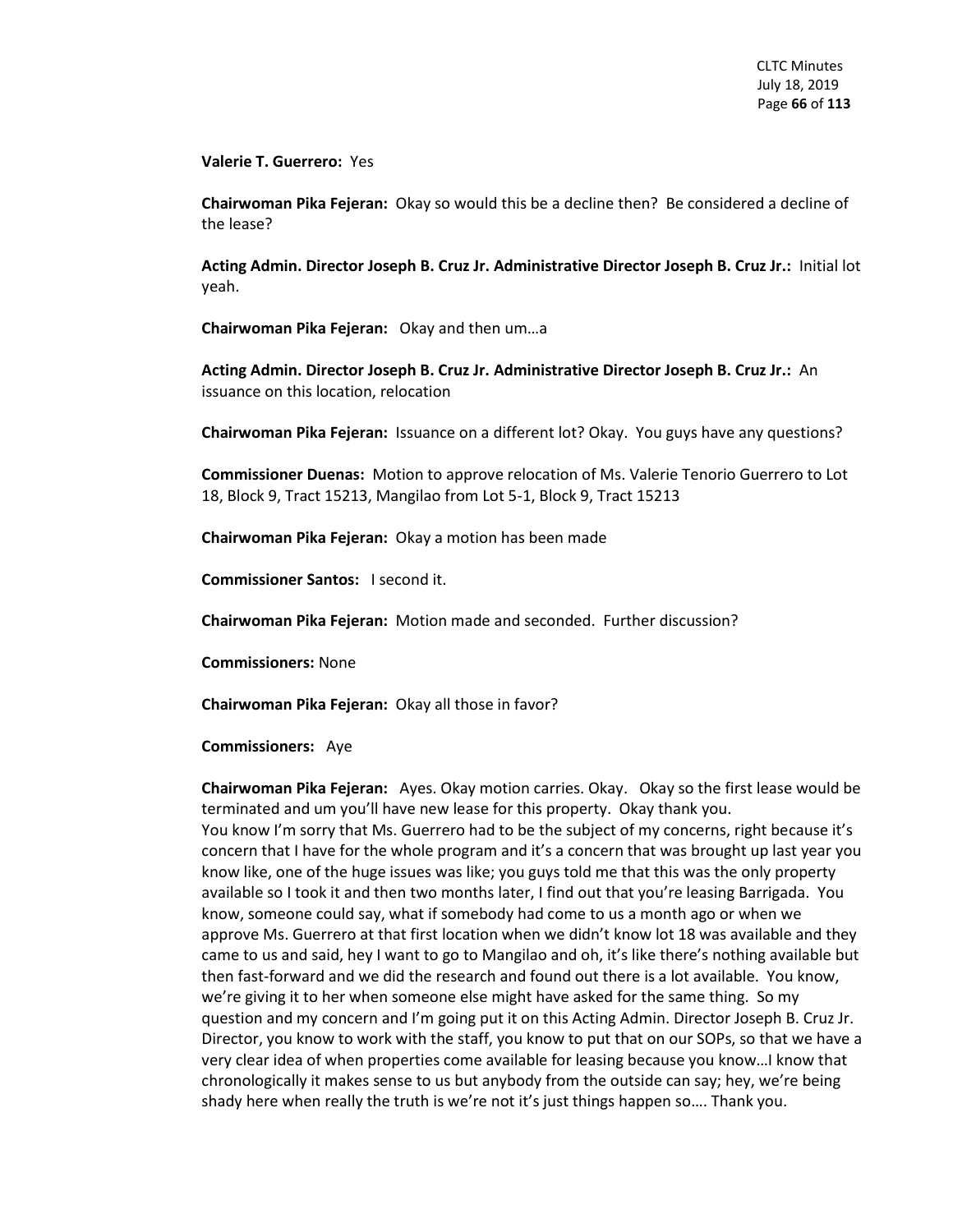**Commissioner Duenas:** Can you also verify that no one else currently interested in the area as well besides (inaudible) location?

**Chairwoman Pika Fejeran:** Right like have like a… that could be a almost like a waiting list or something… like you know…

**Commissioner Duenas:** Just to make sure we don't have another person come in and say that they were actually interested in the property…. Just to avoid any conflict especially if the lease was already (inaudible)

**Chairwoman Pika Fejeran:** Mhmm…yeah…

**Legal Counsel Toft:** I think that we can (inaudible) under the additional rules that…(inaudible) create a new policy on that and just (inaudible)

**Chairwoman Pika Fejeran:** Mhmm yeah. You know at my restaurant, we have a reservation, and when they get full we start a waiting list, right… so maybe if someone is like no, I want to be in Mangilao, but at the time that they asked for it and there's nothing available in Mangilao we put them on a waiting list so that if something is in Mangilao, we make sure we start at the top of the list on who wanted Mangilao first… maybe something like that.

**Unknown Individual:** A lot of waiting list.

**All: Laughing** 

**Chairwoman Pika Fejeran:** Bula waiting list. Okay thank you so next is Albert Jesus Lizama.

## **3. Albert Jesus Lizama**

**Chairwoman Pika Fejeran:** Hi a Jessica…? Hafa Adai.

**Land Agent I Jessica Dayday:** So Mr. Albert Jesus Lizama um is deceased he has been deceased since 2000, um he had named his spouse, his legal spouse as beneficiary however she was unqualified he was issued a lease and at that time when her… I'm sorry…at the time Mr. Lizama had passed away his spouse had submitted the death certificate, requested from Chamoru Land Trust to have her be named as trustee over her kids at that time were minors.

**Chairwoman Pika Fejeran:** Yeah okay.

**Land Agent I Jessica Dayday:** She was aware that she was unqualified or she was unqualified at the time but there was no action then… at that time.

**Chairwoman Pika Fejeran:** To have her be the trustee or guardian of the children?

**Land Agent I Jessica Dayday:** Yes. And so now, today, this um Mr. Lizama's daughter.

**Chairwoman Pika Fejeran:** Hello can you state your name for the record?

**Christy-Lynn Nicole Lizama Cepeda: Christy-Lynn Nicole Lizama Cepeda**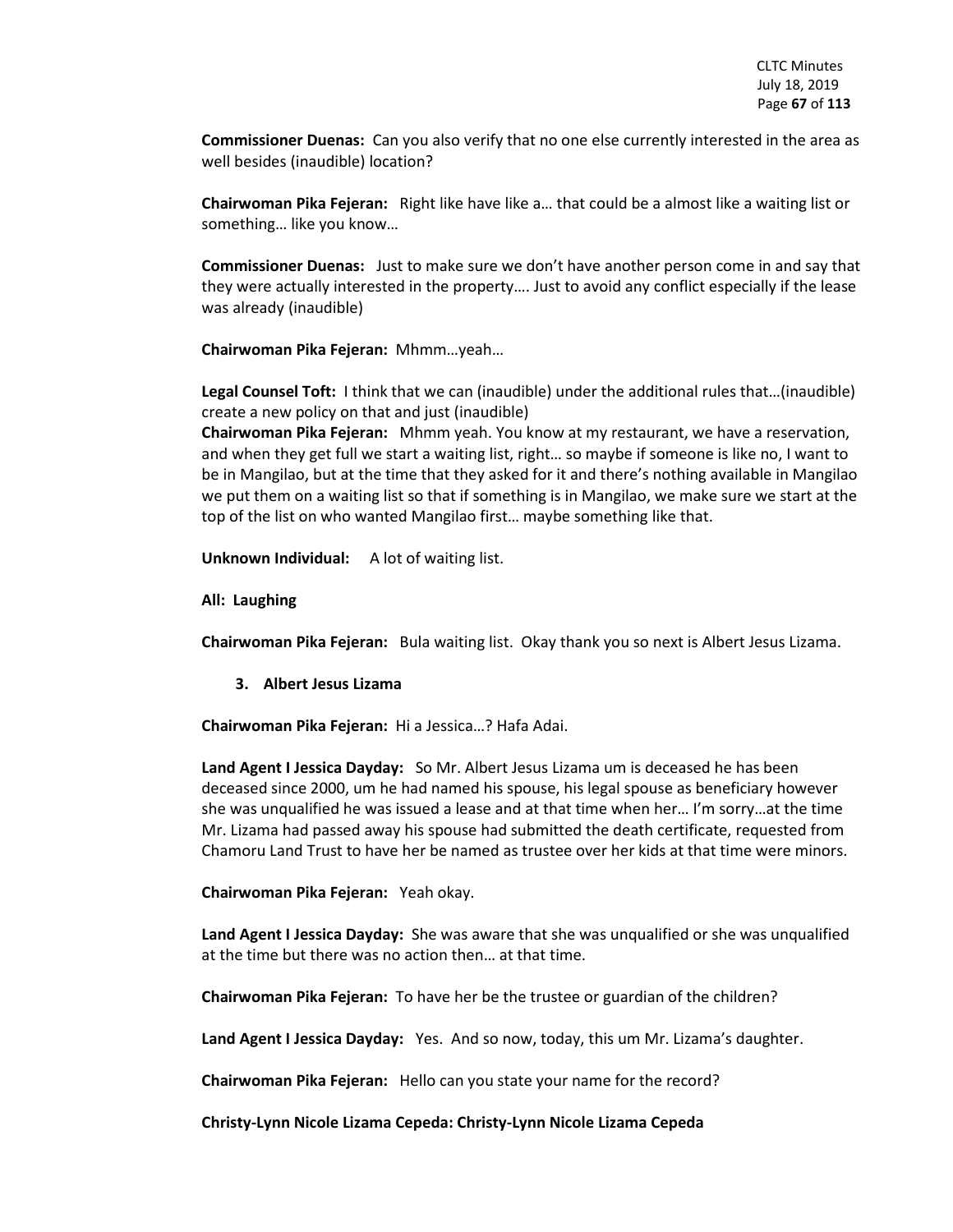**Chairwoman Pika Fejeran:** Okay so um Ms. Cepeda… okay so now that Ms. Cepeda is over 18 and adult now…now she can assume the lease? Is that what the question is?

**Land Agent I Jessica Dayday:** Yes…well we're here to request for her to be designated um… successor or beneficiary to her dad.

**Chairwoman Pika Fejeran:** Okay and this is for the application or the lease?

**Land Agent I Jessica Dayday:** The lease.

**Chairwoman Pika Fejeran:** There is an actual lease?

**Land Agent I Jessica Dayday:** There is an actual lease. **Chairwoman Pika Fejeran:** Um and I see that there is three other children?

**Land Agent I Jessica Dayday:** Yes.

**Chairwoman Pika Fejeran:** Oh okay. Um I think the usual way we do that is we get affidavits from all the children, right? Designating a single beneficiary.

**Christy-Lynn Nicole Lizama Cepeda:** But it's hard to get um… from my brother.

**Chairwoman Pika Fejeran:** Okay

**Christy-Lynn Nicole Lizama Cepeda:** He hasn't been here since 19 years after my dad passed away and he's in Washington under parole so I don't have contact with him.

**Chairwoman Pika Fejeran:** Oh okay… okay um…how would we do this? That's your one bother and is then is there another…

**Christy-Lynn Nicole Lizama Cepeda:** Yes, the other one is in the Philippines, that's my biological brother and then the other one is here but we barely talk so it's hard to get in contact with my half-brother on my dad's side.

**Chairwoman Pika Fejeran:** Oh I see.

**Commissioner Duenas:** Has any of them ever voiced any interest in this property at (inaudible)

**Christy-Lynn Nicole Lizama Cepeda:** Um my dad got that when my mom and dad were together. But the first (inaudible)

**Chairwoman Pika Fejeran:** Mmm.. so there's children from the first marriage?

**Christy-Lynn Nicole Lizama Cepeda:** Yes and we mentioned it to them but they never… cared.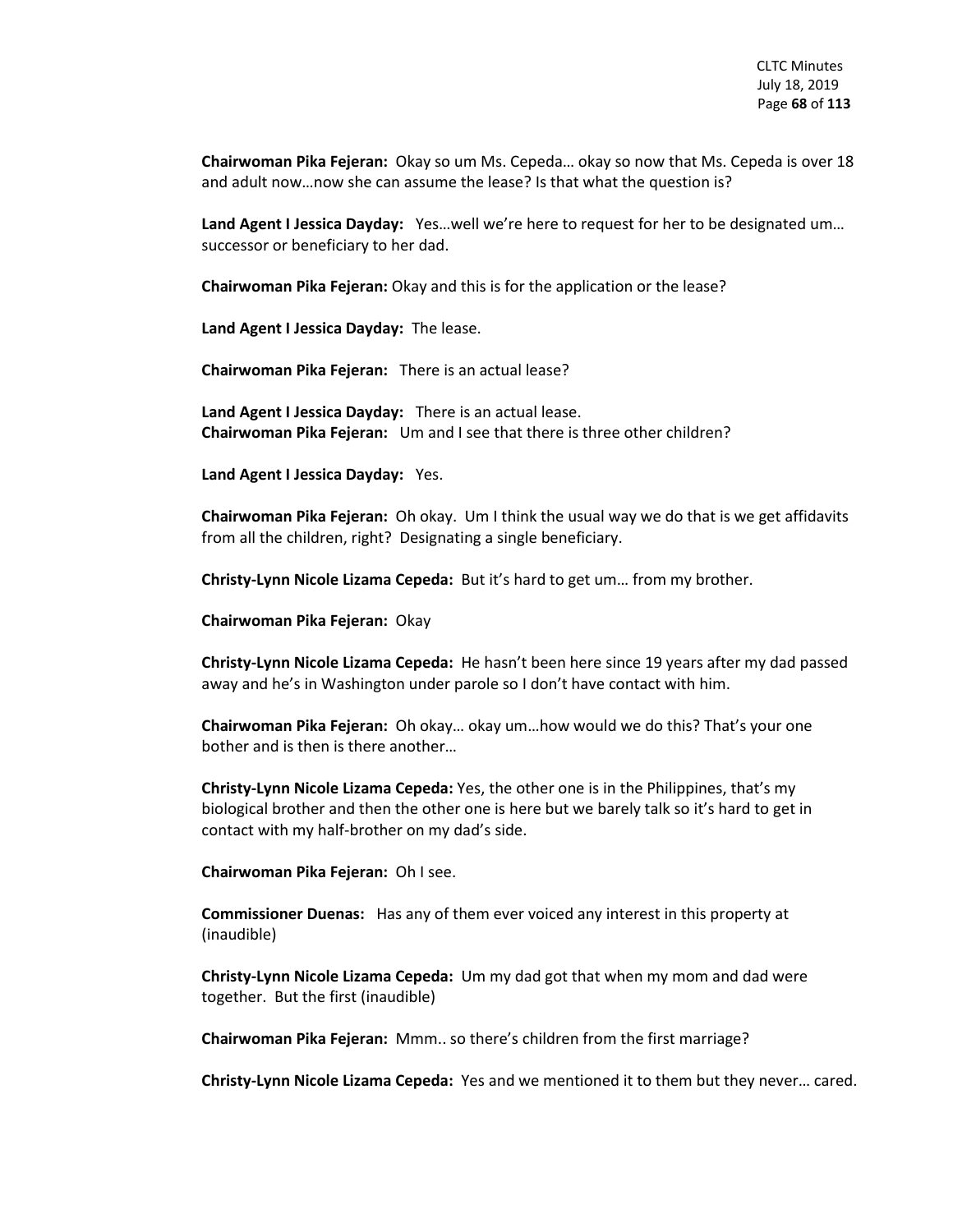**Legal Counsel Toft:** We could… under 5.8; a (2); the Commission can allowed the unqualified spouse to designate a qualified child to succeed in the deceased application rights.

**Chairwoman Pika Fejeran:** Oh okay which she has?

**Land Agent I Jessica Dayday:** Yes, there is a relinquishment letter.

**Chairwoman Pika Fejeran:** There's a lease?

**Legal Counsel Toft:** There is a lease.

**Chairwoman Pika Fejeran:** Okay yeah, the lease was from '97.

**Legal Counsel Toft:** But under 9.2 that the Commission can select a successor provided that (inaudible) the fact (inaudible) if we want to move forward with designation as presented or if we want to do more investigation.

**Chairwoman Pika Fejeran:** mm okay. Well I can imagine the predicament she's in trying to get ahold of half siblings or other siblings that don't even live here in Guam. Okay so you mentioned Patrick, that's your um…

**Legal Counsel Toft:** Maybe just a simple affidavit stating the reason why it would be…

**Chairwoman Pika Fejeran:** Yeah… and then if anyone comes forward at a later date then we can look at it at that point.

**Legal Counsel Toft:** Right.

**Chairwoman Pika Fejeran:** Um Ms. Cepeda, if you're granted beneficiary rights to the lease and you take over the lease, does that mean that you're ready to use the property?

**Christy-Lynn Nicole Lizama Cepeda:** Yes

**Chairwoman Pika Fejeran:** Yeah? But what would you do? You'd built a home on it?

**Christy-Lynn Nicole Lizama Cepeda:** Yes

**Chairwoman Pika Fejeran:** Okay. Okay Christopher Lizama is?

**Christy-Lynn Nicole Lizama Cepeda:** (inaudible)

**Chairwoman Pika Fejeran:** Okay and where is he?

**Christy-Lynn Nicole Lizama Cepeda:** He's in prison

**Chairwoman Pika Fejeran:** Oh he's the one (inaudible) okay um would you be able to get a… get a… something in writing from him?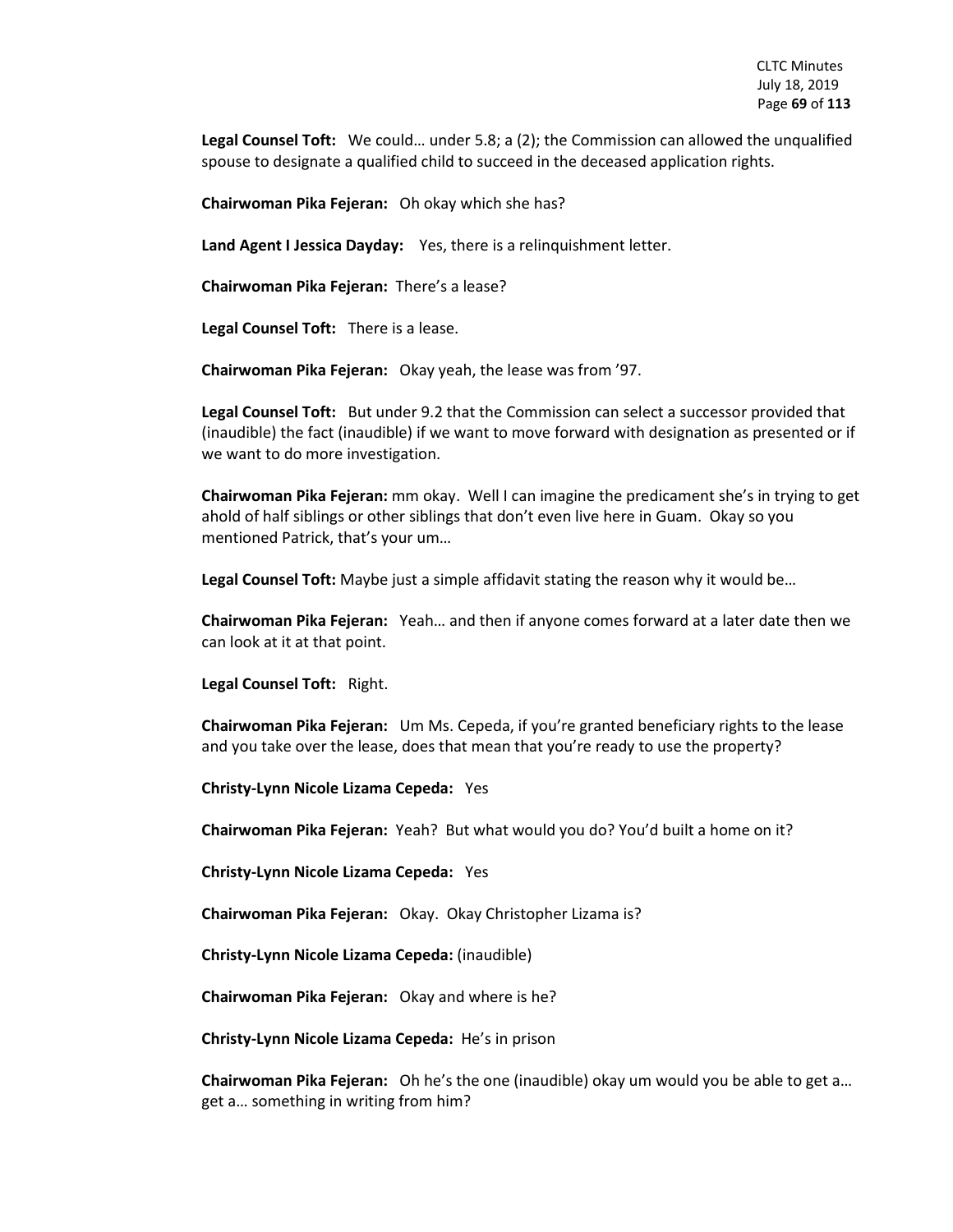**Christy-Lynn Nicole Lizama Cepeda:** Yes

**Chairwoman Pika Fejeran:** Yeah. Okay I think if we can get an affidavit 'because I'm looking at um a letter from your mother and she lists just the two of you and so as for the spouse of the lessee, she named the two of you so if you can get something from your brother, Christopher…

Okay.

**Acting Admin. Director Joseph B. Cruz Jr.:** Madam Chair, if I may, on item F, I'm reading that there's an SBA, do you know if your father had an SBA loan?

**Christy-Lynn Nicole Lizama Cepeda:** I'm not too sure.

**Acting Admin. Director Joseph B. Cruz Jr.:** Okay. Only because if the decision is to decide to transfer to have her be the beneficiary and if she assumes the lease she is also going to assume the indebtedness of loan… just so you know. So we need to verify whether your dad has an SBA loan.

**Christy-Lynn Nicole Lizama Cepeda:** I can as my mom.

**Acting Admin. Director Joseph B. Cruz Jr. Admin Director Joseph B. Cruz Jr.:** We have records, we can verify.

**Chairwoman Pika Fejeran:** Okay.

**Acting Admin. Director Joseph B. Cruz Jr.**Just so it's disclosed and that's what it entails also.

**Chairwoman Pika Fejeran:** Okay so it wouldn't just be the lease that she'd be receiving?

**Acting Admin. Director Joseph B. Cruz Jr.:** Also the debt, if there's a loan. (inaudible) has to make payments and stuff like that.

**Chairwoman Pika Fejeran:** Okay. Thanks for pointing that out. So I guess um pending submittal of the affidavit from her brother. Should we wait for the affidavit or could we do like a conditional approval?

**Legal Counsel Toft:** Conditional approval.

**Chairwoman Pika Fejeran:** Conditional approval okay.

**Commissioner Duenas:** Um motion to approve **Christy-Lynn Nicole Lizama Cepeda** as the beneficiary to the lease of Mr. Albert Jesus Lizama, Lot 10, Block 13, Tract 9210, Phase I in Yigo Conditional that we receive the affidavit from the other sibling mentioned for beneficiary.

**Commissioner Santos:** I second it.

**Chairwoman Pika Fejeran:** Okay motion made and seconded. Further discussion?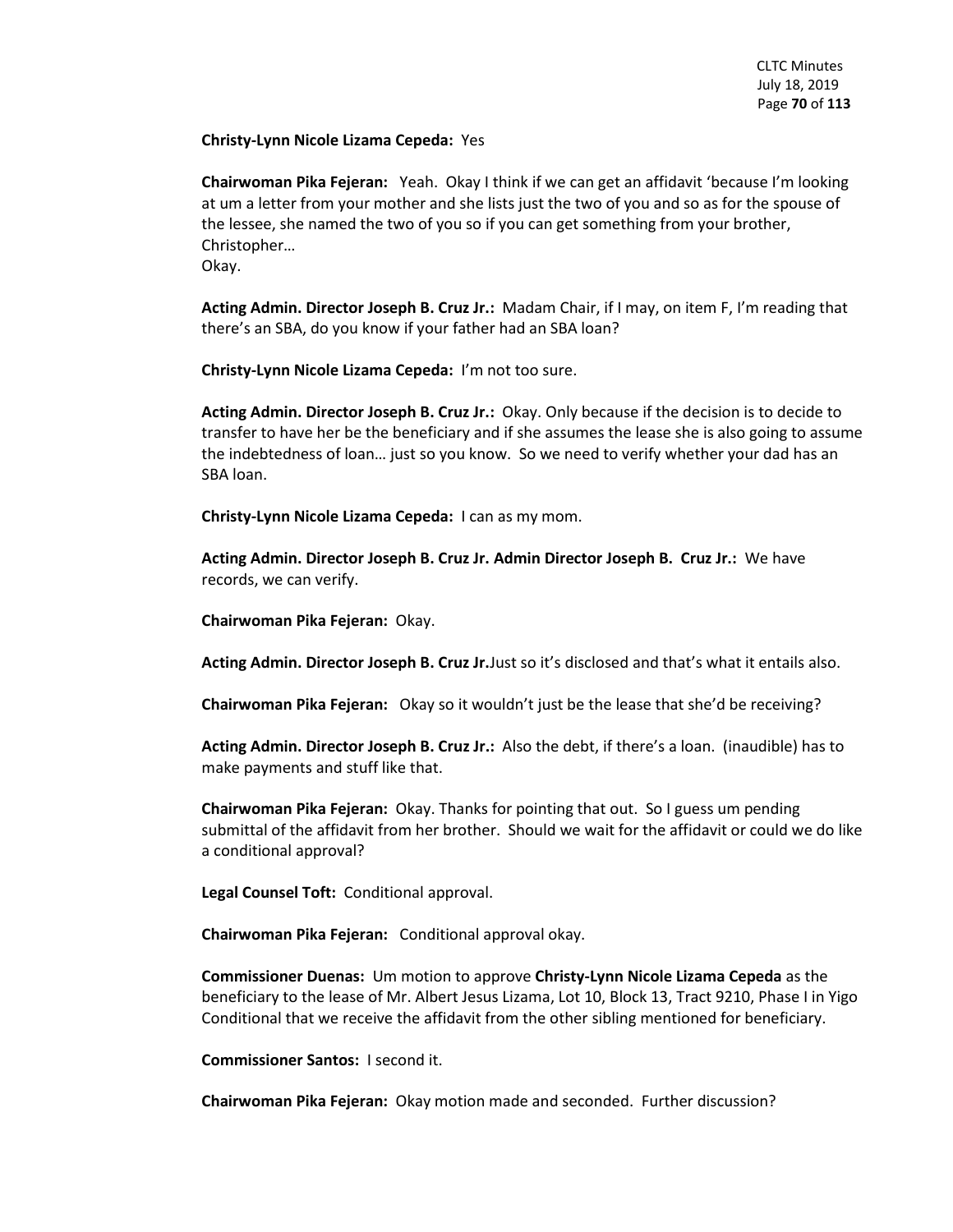**Commissioners:** None

**Chairwoman Pika Fejeran:** None. All those in favor?

**Commissioners:** Aye

**Chairwoman Pika Fejeran:** Okay motion carries. Okay so get that affidavit from your brother come and then we'll have your lease put on your name and at the same time they'll also be looking to see if your dad owes anything for the SBA loan of which you would have to take. Okay. Any questions? No okay thank you.

**ALL:** Clapping

Inaudible discussion

**Chairwoman Pika Fejeran:** Okay. Alright. Moving on next Constituent Matters, Sanonie Salas Melia.

### **4. Sanonie Salas Melia – Not present**

**Land Agent II Jhoana Bragg:** I'm sorry Chairwoman we were not able to contact her.

**Chairwoman Pika Fejeran:** Okay. Did you want us to… or do we...?

**Land Agent II Jhoana Bragg:** Table

**Chairwoman Pika Fejeran:** Table it? Okay so we'll table Ms. Melia so she can be here (inaudible)

**Commissioner Santos:** She's not here today?

**Chairwoman Pika Fejeran:** Not here. Does she need to be here? She wants to be here?

**Land Agent II Jhoana Bragg:** Yeah. They were the family that was here with um… the young gentleman that was speaking CHamoru, do you recall?

**Chairwoman Pika Fejeran:** Oh yes, I remember. (inaudible) Alright. Okay Ms. Chrissy Jean Quinata is our next.

## **5. Chrissy Jean Quinata**

**Chrissy Jean Quinata:** Yeey finally.

**Chairwoman Pika Fejeran:** Alright… welcome! Thank you for your patience.

**Chrissy Jean Quinata:** I've been very patient

**Chairwoman Pika Fejeran:** Alright, Ms. Jhoana can you walk us through.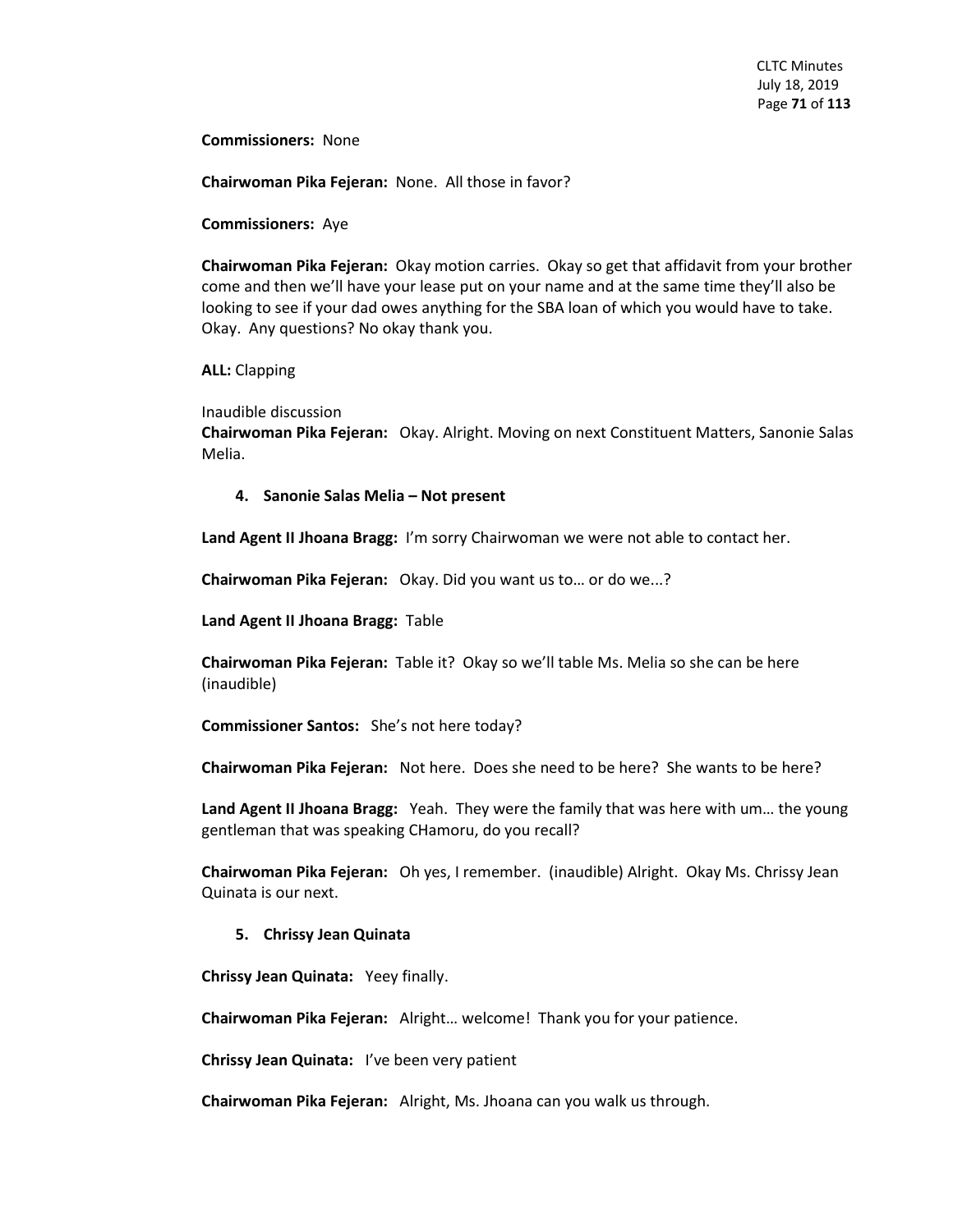**Land Agent II Jhoana Bragg:** Okay, here we have Ms. Chrissy Jean Quinata um she's here to do a request of change of application type also a survey retracement and an issuance of residential lease. She came before the Board in February  $7<sup>th</sup>$  of 2019 and to do a request as beneficiary transfer from her grandmother who was the original benefactor to Mr. Antonio Aguon Quinata. So based on our findings, we have found Ms. Quinata a lot within Tract 2831, Block 9, Lot 1 in Talofofo so from there, we are requesting for a survey retracement and a lease issuance and also a change of application type from agriculture to residential as this area is a residential subdivision.

**Chairwoman Pika Fejeran:** Okay. Thank you. I see the original applicant's date and time is June 8, 1998.

**Land Agent II Jhoana Bragg:** Ah yes. Mr. Quinata was actually occupying on an unregistered as a pre-occupier therefore we did do an advisement that based on the fact that it's unregistered if they were to move forward with a map, they wouldn't be approved so it was a decision to move Ms. Quinata to a registered property.

**Chairwoman Pika Fejeran:** Okay. Alright um…for the approval for the application type from agricultural to residential, I know that was always done administratively and that's not one of those um… approvals that we have granted the director authority, right? Which is why it's being presented here?

**Land Agent II Jhoana Bragg:** Yes Ma'am.

**Chairwoman Pika Fejeran:** Thank you. And then the Survey Retracement?

**Land Agent II Jhoana Bragg:** The area is actually already surveyed so um…because one of the older subdivisions that were surveyed if um… you know for Ms. Chrissy to know her markers then she would need to hire a surveyor to show her where the correct markers are.

**Chairwoman Pika Fejeran:** Okay. Um I think at one of our last one…maybe the last one, we gave approval for this retracement… oh but that was only if there was a lease (inaudible)

**Land Agent II Jhoana Bragg:** Only for the Ratified.

**Chairwoman Pika Fejeran:** Oh which is why you're asking us. Okay.

**Acting Admin. Director Joseph B. Cruz Jr.**Did you also consider and (inaudible)

**Land Agent II Jhoana Bragg:** Um… actually yes if we… well the utilities would be at the Director's approval. There are utilities within the area as there are already houses built.

**Chairwoman Pika Fejeran:** Oh okay. So um Ms. Quinata, I'm glad that the property was identified for you and you plan to build a home?

**Chrissy Jean Quinata:** Yes. Right away.

**Acting Admin. Director Joseph B. Cruz Jr.**(inaudible) building permit just so that (inaudible)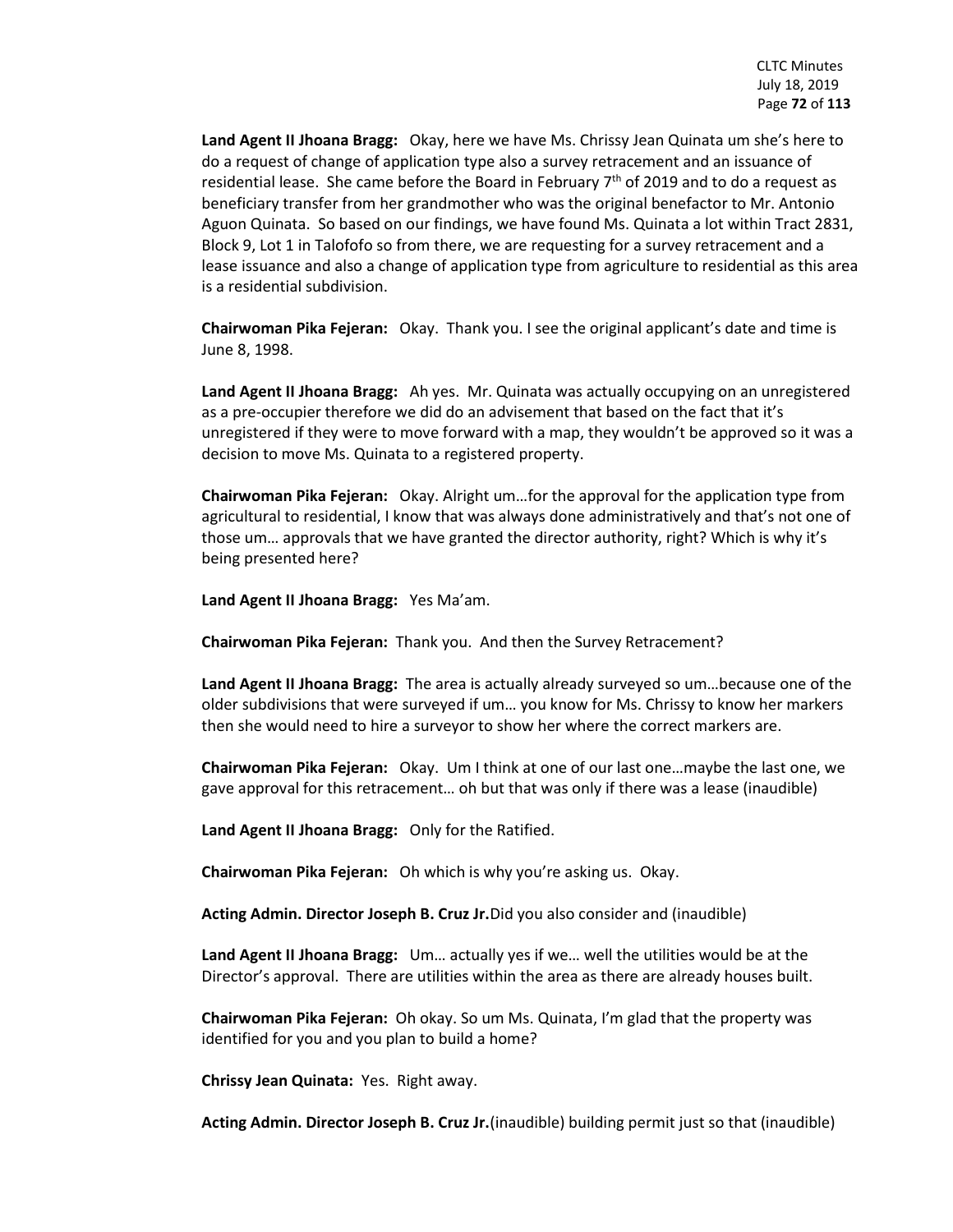**Chairwoman Pika Fejeran:** All at once?

**Acting Admin. Director Joseph B. Cruz Jr.**Yeah because I don't think there's an expiration on that. She said she's ready to build a home so she's going to need something.

**Chrissy Jean Quinata:** Yes ready in like two years not like tomorrow ready.

**Land Agent II Jhoana Bragg:** I think in the past meetings you requested first for like a building plan before the building (inaudible)

**Chairwoman Pika Fejeran:** Yeah and the last one that we gave authorization for is for agricultural and it was the one story home… so yeah I think maybe when you're ready um and you have building plans, you may even need us to guarantee a loan from Guam Housing 'because Guam Housing can provide you a home loan um… you have to come back to us anyway and (inaudible) Okay so there's two um three approvals here that we're considering.

**Commissioner Duenas:** Motion to change application type for Ms. Chrissy Jean Quinata from Agricultural to Residential.

**Chairwoman Pika Fejeran:** Motion made

**Commissioner Santos:** I second it.

**Chairwoman Pika Fejeran:** Seconded. Further discussion?

**Commissioners:** None

**Chairwoman Pika Fejeran:** All those in favor?

**Commissioners:** Aye.

**Chairwoman Pika Fejeran:** Okay motion carries.

**Commissioner Duenas:** Motion to grant survey retracement for Tract 2831, Block 9, Lot 1 in Talolofofo for Ms. Chrissy Jean Quinata.

**Chairwoman Pika Fejeran:** Motion made.

**Commissioner Santos:** I second it.

**Chairwoman Pika Fejeran:** Ah further discussion?

**Commissioners:** None

**Chairwoman Pika Fejeran:** All those in favor?

**Commissioners:** Aye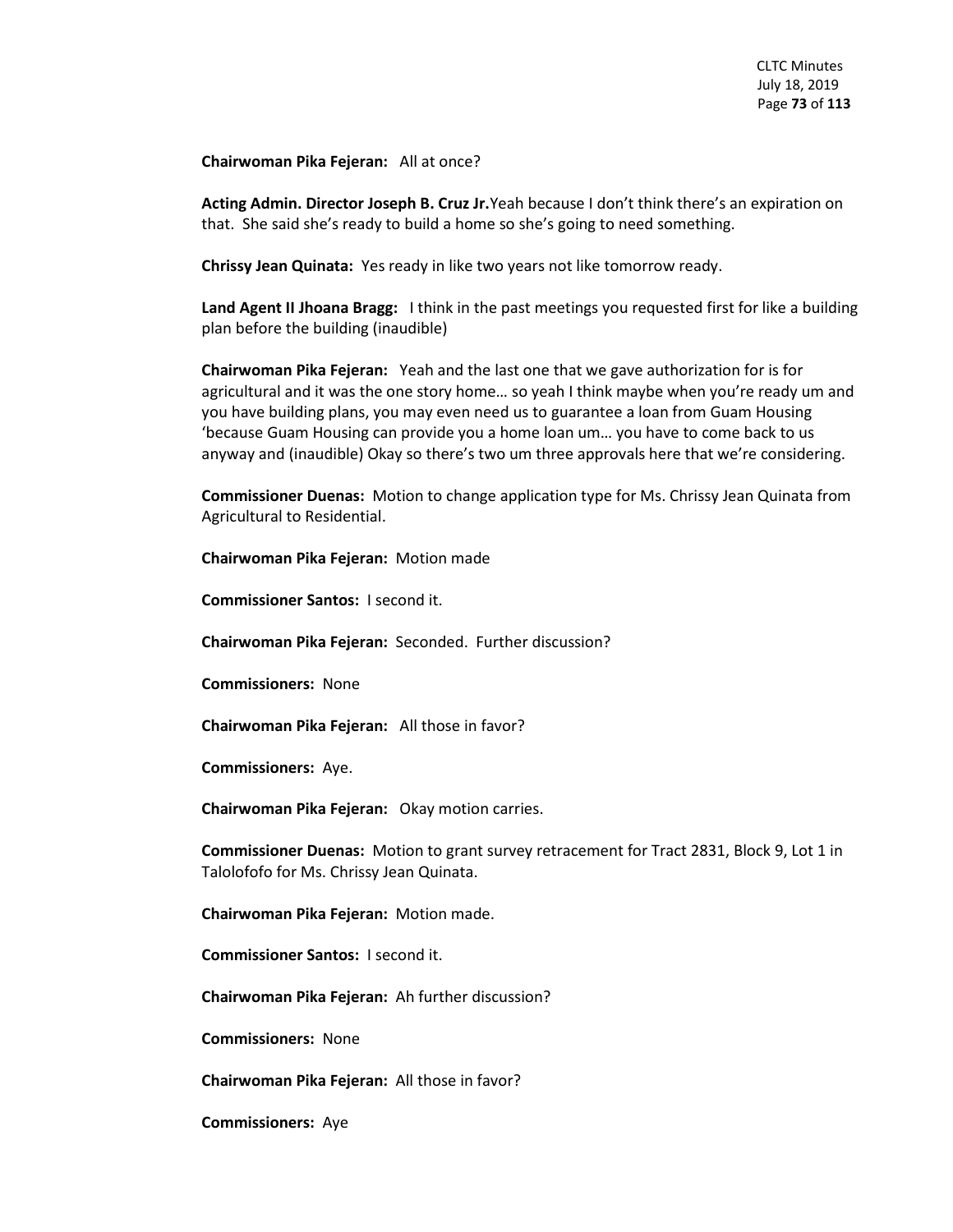**Chairwoman Pika Fejeran:** Okay ayes have it. Motion carries.

**Commissioner Duenas:** Motion to approve lease for Ms. Chrissy Jean Quinata upon completion of survey retracement for Tract 2831, Block 9, Lot 1 in Talofofo.

**Chairwoman Pika Fejeran:** Motion made

**Commissioner Santos:** I second it

**Chairwoman Pika Fejeran:** Seconded by Tan Amanda. Further discussion?

**Commissioners:** None

**Chairwoman Pika Fejeran:** Okay all those in favor?

**Commissioners:** Aye

**Chairwoman Pika Fejeran:** Okay motion carries.

**Chrissy Jean Quinata:** Thank you

**All:** Clapping

**Chairwoman Pika Fejeran:** Thank you Ms. Quinata. Okay next um… Christine Diane Roberto

#### **6. Christine Diane Roberto**

**Chairwoman Pika Fejeran:** Anyone for Ms. Roberto?

**Land Agent II Jhoana Bragg:** She was contacted um…I don't know.

**Chairwoman Pika Fejeran:** Let's see, request for takeover, lot reduction, change of application type, survey authorization, addendum request.

**Land Agent II Jhoana Bragg:** Well she's actually been coming into our office, she's occupying on a portion of Lot 10154-R5, Dededo which has been registered um within the last recent year or two years. So here, there was already a… well there's a couple of requests, well number 1; is a request for takeover, number 2; request for lot reduction, number 3; request for change of application type, number 4; request for survey authorization and number 5; an addendum request. So the original applicant is Mr. Jesus C. Peredo who is deceased, he is the pre-occupier in the Agafagumas Area under December 2, 1995 application date and time… in April of 1997 the staff interviewed Mr. Peredo and named four beneficiaries to include Ms. Christine D. Roberto, in November 12, 2014, the request of relinquishment from the other beneficiaries to transfer to Christine D. Roberto, all documents were submitted and it was approved by Deputy Director David Camacho in 2015.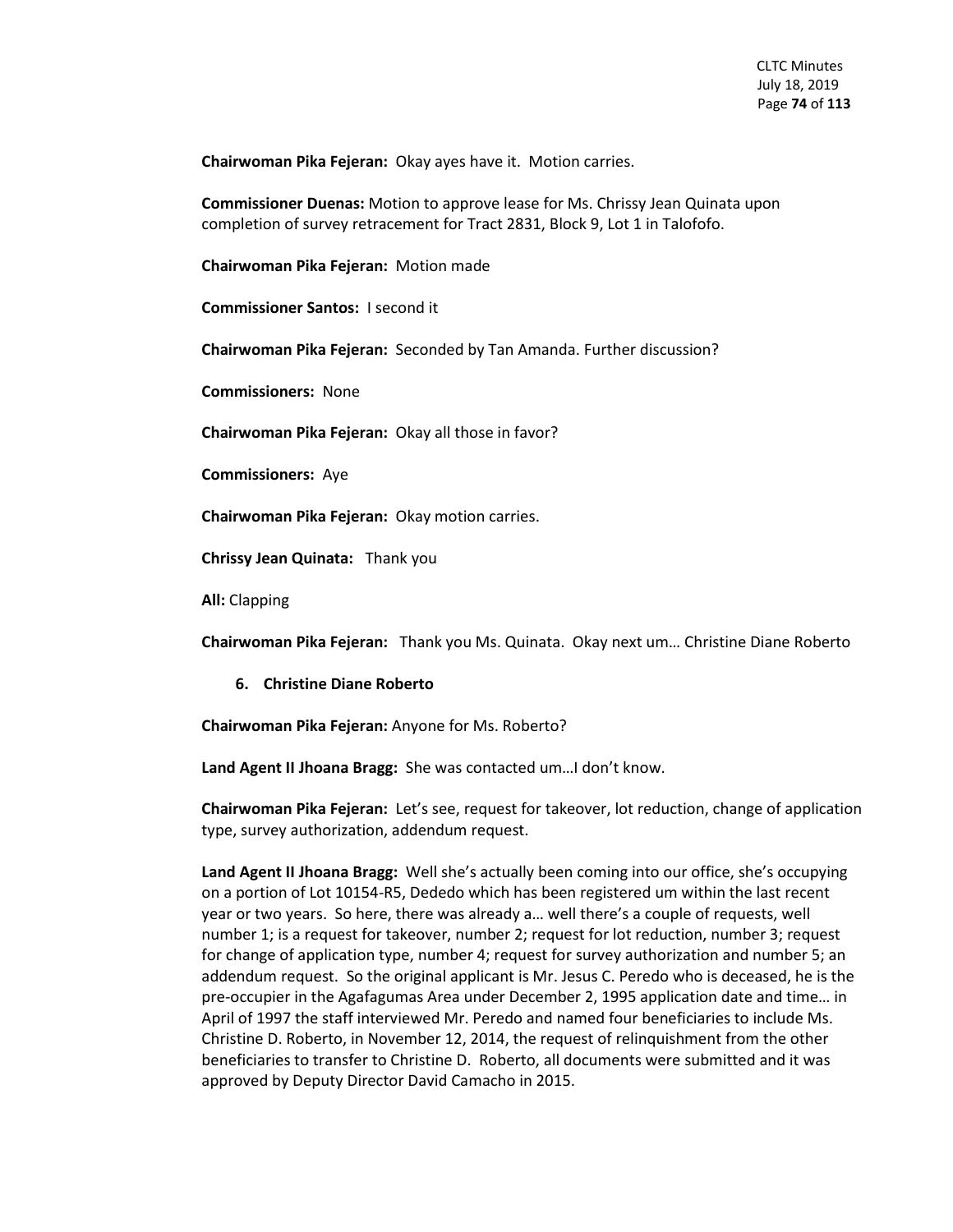**Chairwoman Pika Fejeran:** Okay so um because that was done at the administrative level, it's being brought to us now for Commission approval.

**Land Agent II Jhoana Bragg:** Yes

**Chairwoman Pika Fejeran:** And the requesting of the lot reduction, why?

**Land Agent II Jhoana Bragg:** He has a lease for one acre, however, I believe she just decided that it would be best for the half acre as she's clearing half of it… so that's why there's a request for the lot reduction, from one acre to a half acre.

**Chairwoman Pika Fejeran:** Okay

**Commissioner Santos:** Is this residential?

**Land Agent II Jhoana Bragg:** This is an agriculture, that's why she is requesting to transfer to residential as a residential applicant as she has the intention to finish building or completing what they currently have on the property and we did advise her that she can go through with Guam Housing if she were to go ahead and build a concrete home if you know… for future.

**Chairwoman Pika Fejeran:** Okay. Do we have Ms. Roberto's file?

**Commissioner Duenas:** Were you able to contact her though?

**Land Agent II Jhoana Bragg:** Yes. She came in about a couple of weeks ago, we did advise her that it will be best if she did come in and she did advise that she was going to be here… but I don't know, maybe an emergency.

**Acting Admin. Director Joseph B. Cruz Jr.:** Did she submit a letter to request for a decrease (inaudible)?

**Land Agent II Jhoana Bragg:** She did request for it, verbally request… I could advise her to go ahead and submit that.

**Acting Admin. Director Joseph B. Cruz Jr. Administrative Director Joseph B. Cruz Jr.:** Just so that there's something documented because any (inaudible) reduction would require if there (inaudible)

**Commissioner Duenas:** Madam Chair, would you know how long (inaudible) as much as I want us to get to this one, I think we should we table until (inaudible)

**Chairwoman Pika Fejeran:** Yeah. Can we get the letter from her requesting the lot reduction and until we get that documentation then it can be presented.

**Land Agent II Jhoana Bragg:** Okay.

**Chairwoman Pika Fejeran:** Thanks. Okay… who's next? Annie L.G. Santos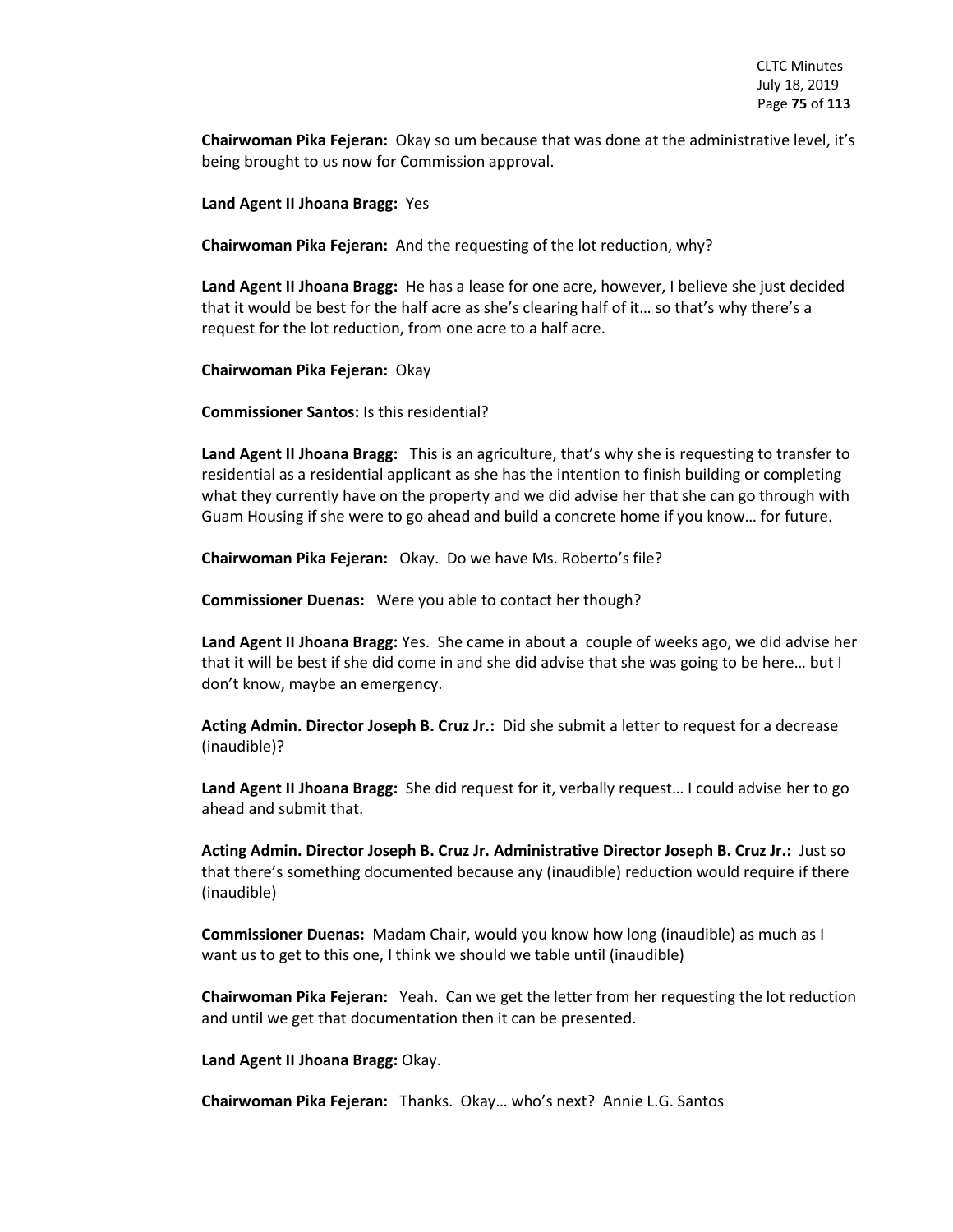# **7. Annie L.G. Santos**

**Chairwoman Pika Fejeran:** Do we have a representative? Hafa Adai. Okay so Ms. Santos is deceased, she was the original applicant, December 2<sup>nd</sup> 1995 she was identified as a preoccupier with a Land Use Permit… so it looks like Mr. Patrick James Santos… is that you, Sir?

**Patrick James Santos:** Yes.

**Chairwoman Pika Fejeran:** Okay. Has been identified as the successor to your mother's application rights, right? Okay… there's no lease so it's an application but it is, they are preoccupiers so we would have to find an appropriate property for them? So the request right now… and you are one of six children?

**Patrick James Santos:** Yes Ma'am.

**Chairwoman Pika Fejeran:** Okay and all your siblings said…

**Patrick James Santos:** I submitted the documents that was required by me, all the notarized documents, the death certificates of my mother and father and also informed the Commission or the agency that in the beginning, my grandfather originally opened up that area in the '50s and we've been occupying that property up to current… so…

**Chairwoman Pika Fejeran:** Is his lot 439-1

**Patrick James Santos:** Yes Ma'am.

**Commissioner Santos:** Arruendo?

**Patrick James Santos:** Yes Ma'am. In regards to my mother and my father, we just wanted to maintain occupancy.

**Chairwoman Pika Fejeran:** Right okay. But from the notes here, it looks like the property…

**Patrick James Santos:** water storage

**Chairwoman Pika Fejeran:** Is it water storage re…

**Patrick James Santos:** That's what I was told…and a portion of it was deeded to (inaudible) the neighbor.

**Land Agent I Jessica Dayday:** Who is also a pre-occupier.

**Chairwoman Pika Fejeran:** Who deeded it to him?

**Patrick James Santos:** I really don't know Ma'am…I did a research with the Land Management Records Division, and their maps are very vague… it's just two big squares on a big lot that's marked 439R1 and I'm not a scholar of Land Management or survey but looking at the map there, it looks like Ms. (inaudible) three quarters of her house is on the property, was built on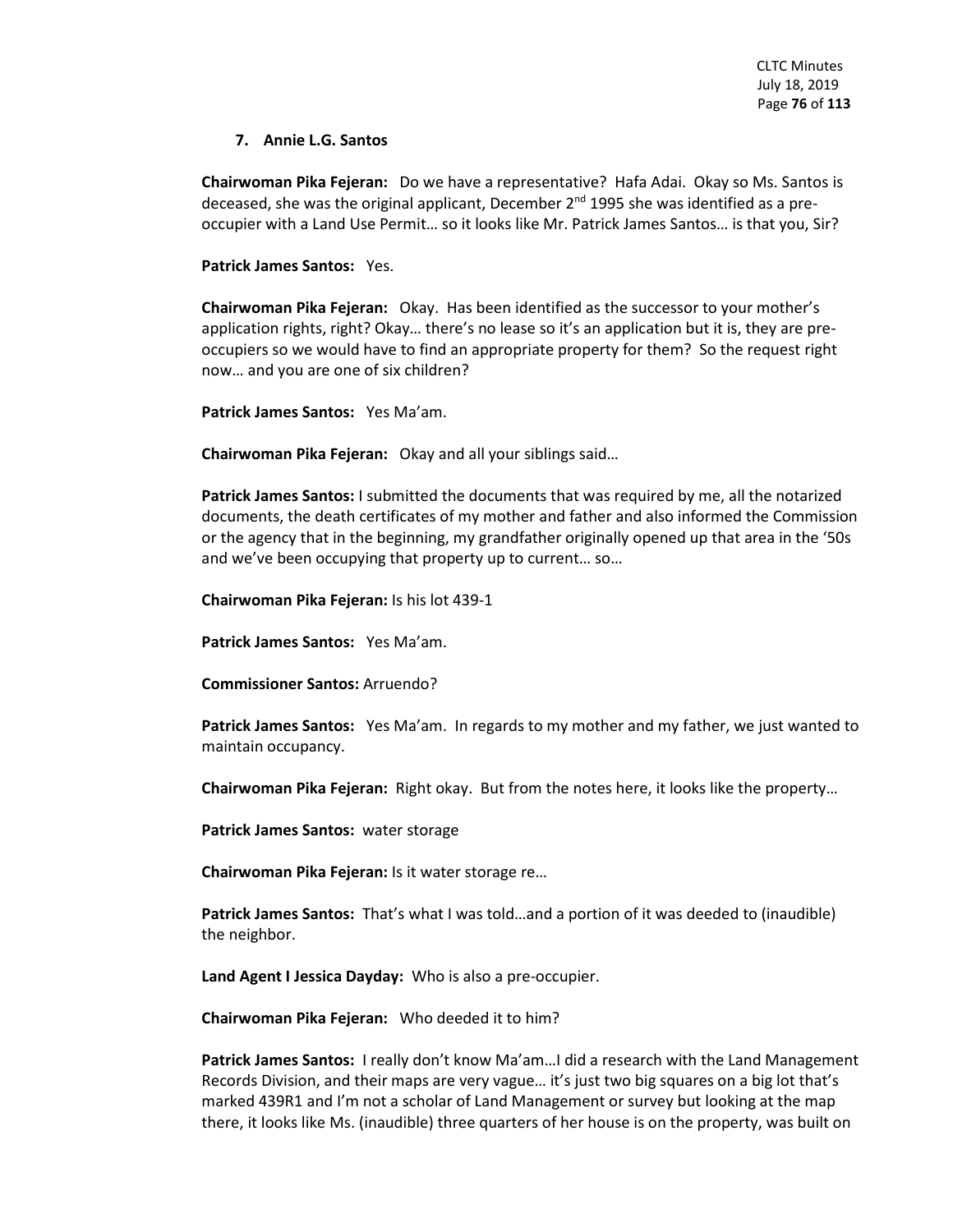CHamoru Land Trust property… and I'm just inquiring because even if my parents were contacted and the phone didn't work, why wasn't there any other sort of communication made to them… through a letter or something. I had a hard time trying to apply of this, I went through a lot of labor to get documents, notarized documents then all of a sudden Ms. Diras's own is a part of it… and we've been there over sixty some years.

**Commissioner Santos:** Where's this place?

**Patrick James Santos:** On Felix Roberto or Felix C. Babauta St. off of Cross Island Road in Santa Rita. My grandfather actually was the first one to open that area because of his family relationship of the Chargualaf's and Mama Sandy family.

**Commissioner Santos:** Is Annie your mom?

**Patrick James Santos:** Yes Ma'am, chaka from Toto…

**Commissioner Santos:** I got the same name.

**Patrick James Santos:** I know that.

**Chairwoman Pika Fejeran:** This is in Agat, right?

**Land Agent I Lorraine Nededog:** Santa Rita

**Patrick James Santos:** Did I make a mistake or does that map show that Diras' house is built on the property?

**Chairwoman Pika Fejeran:** I'm not sure what I'm looking at up there. Can you…

**Acting Admin. Director Joseph B. Cruz Jr.:** I think that rectangle… the small rectangle is the subject lot so it does look like there's a…

**Patrick James Santos:** It's like three fourths of their house is built on the CHamoru Land Trust Commission property and if I had hard time trying to get my siblings to notarize documents, how is it that all of a sudden without any notification from my parents she was an applicant and got granted?

**Chairwoman Pika Fejeran:** Well that wouldn't come from the Trust.

**Patrick James Santos:** I understand, I'm just raising questions here that I want answered... and even if you gave me a ten by ten as long as I get there with my family and…(inaudible), that's all I'm asking. I'm not trying to get an acre or anything bigger than that… you know, we've been there for sixty some years… ten by ten for me and my kids is good. I'm not asking for anything else.

**Chairwoman Pika Fejeran:** So do we have property there or is all GWA?

**Land Agent II Jhoana Bragg:** It's been um… there is a map (inaudible)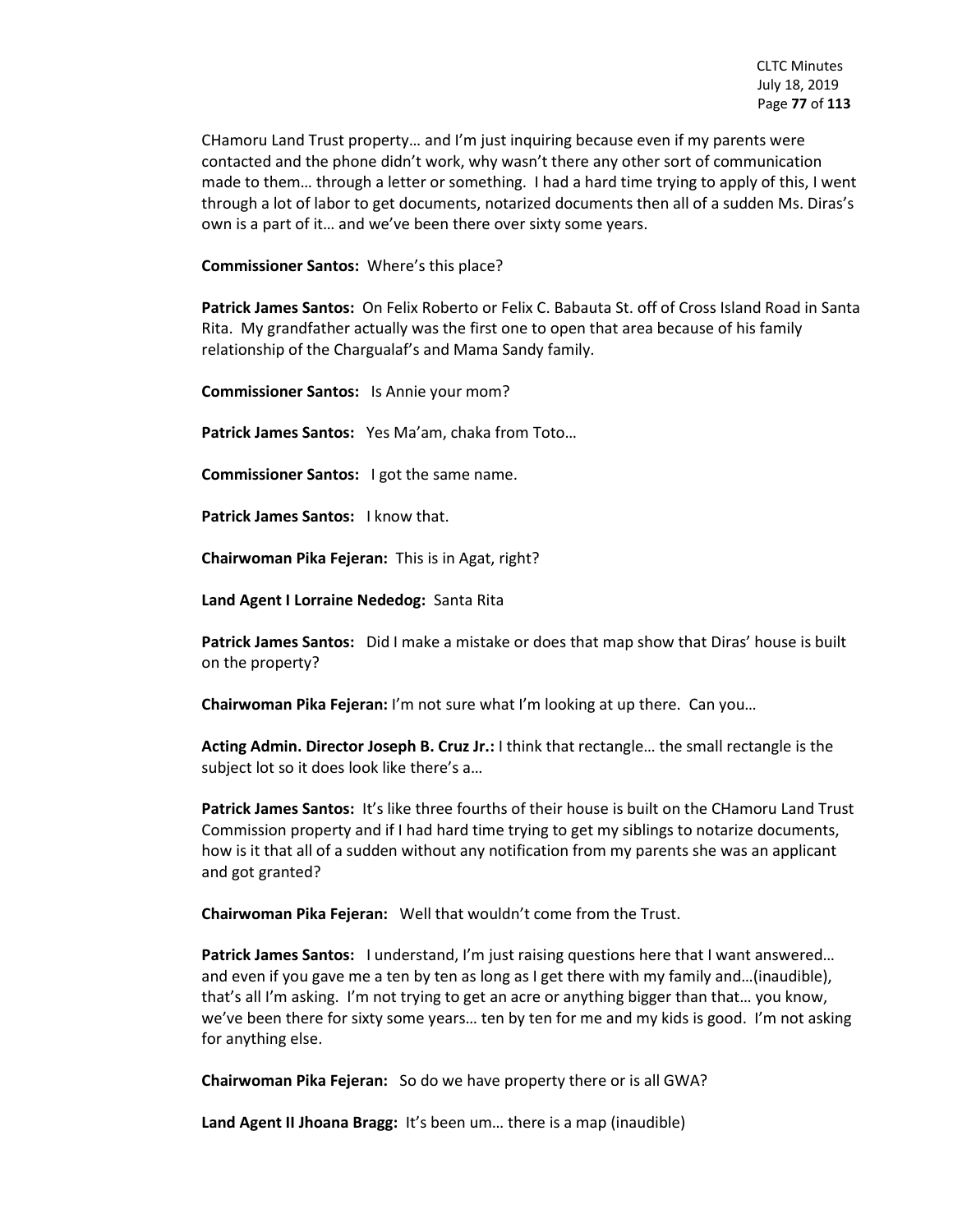**Patrick James Santos:** GWA put on an acre where the pole side right there…in the front side…Ms. Fejeran the front is an acre that was the property deeded to my parents, it was a surveyed but come to find out that that area was given to GWA… there was actually three or two other properties in the back that were surveyed, there's markers there in existence and even if it's in the back, I don't care as long as we're there, that's all I'm asking.

**Chairwoman Pika Fejeran:** Okay. Go ahead John.

**Land Agent I John Gumataotao:** I believe this area right here, the former (inaudible) refinery… this property actually use to belong to my great grandfather's family, the Limtiaco's

**Patrick James Santos:** And my grandfather is a Limtiaco from Asan also.

**Land Agent I John Gumataotao:** So this property is designated under the Land Registration as deemed Government of Guam… anyways so there's some questions regarding the return of federal lands to my ancestors, the Limtiaco's and this question of the areas is still questionable.

**Chairwoman Pika Fejeran:** So that big chunk of area… the big one right, you see where that small rectangle is cut out, that's the one that is owned by his neighbor?

**Land Agent II Jhoana Bragg:** The Diras'

**Chairwoman Pika Fejeran:** So that's private property?

**Land Agent II Jhoana Bragg:** No that's CHamoru Land Trust

**Chairwoman Pika Fejeran:** That's CHamoru Land Trust? So there's a lease?

**Land Agent II Jhoana Bragg:** Yes.

**Chairwoman Pika Fejeran:** Okay

**Land Agent II Jhoana Bragg:** And it's pending survey. So she is one of the ones that had a lease um… ratified. She's a ratified lessee.

**Chairwoman Pika Fejeran:** Okay so she has a sound lease there…the property outside of her box; that is also CHamoru Land Trust Property?

**Land Agent II Jhoana Bragg:** Yes. But GWA has also come in and the adjacent right beside it where I believe (inaudible) the family is claiming area GWA came into survey an acre of it.

**Chairwoman Pika Fejeran:** Okay so if it's still CHamoru Land Trust Property; how could GWA come in and claim it?

**Engineering Tech Pierce Castro:** Because it's a part of the Grant Deed.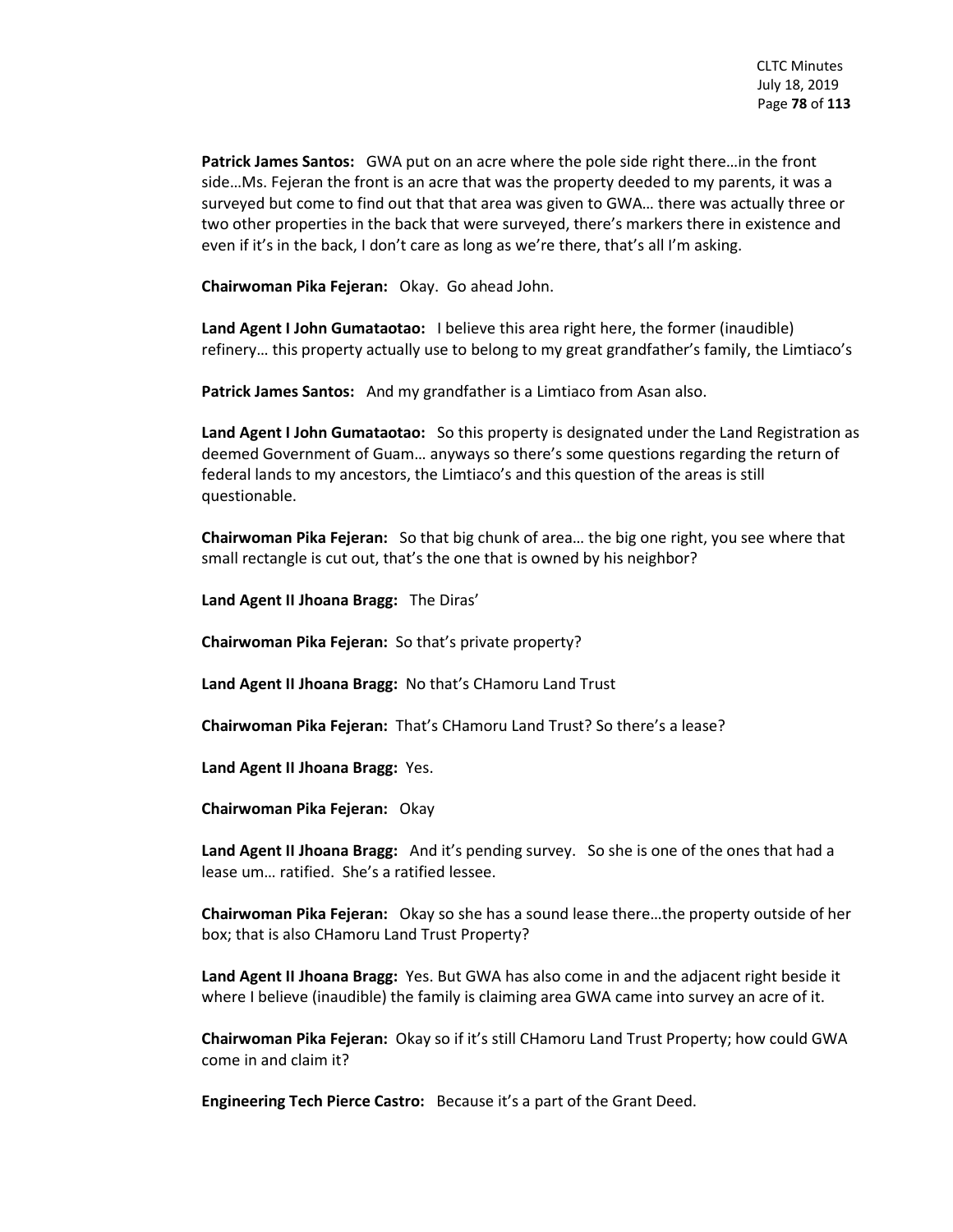**Land Administrator Margarita Borja:** There's a Grant Deed for Government of Guam properties and was through public law when they became an autonomous agency, Government of Guam came in and deeded them parcels and it deeded the whole property.

**Chairwoman Pika Fejeran:** Okay the whole outside of that lease?

**Land Administrator Margarita Borja:** Yes and it indicated in there that… it was indicated in the deed that after… they would have first rights to it to determine the area that they need once the survey is completed, the remainder gets

**Chairwoman Pika Fejeran:** Is available… it gets reverted back to the Land Trust.

**Land Administrator Margarita Borja:** Yes.

**Chairwoman Pika Fejeran:** Okay and so you said, they came in they surveyed a certain area.

**Engineering Tech II Pierce Castro:** They submitted the map for approval but it's not approved yet.

**Chairwoman Pika Fejeran:** Okay so they just want that acre and they understand that outside of that acre the property is coming back to the Trust.

**Land Administrator Margarita Borja:** Oh yeah… yeah.

**Chairwoman Pika Fejeran:** But it just so happens that the part that they surveyed is the part that he wants to occupy or does it… or can we possibly place you…

**Patrick James Santos:** You can place me in the back. It doesn't matter Ma'am as long as we're there. We actually have trees that we planted there over 20 years ago. All the bearing fruit trees. You know just to be in the area is good enough, that's why I'm not asking for anything big. I understand the frustration that the committee is going through but I'm begging you, ten by ten is all I ask. I don't care, you know. That's all I ask and my family is really rooting for me on this and I'm trying my best but I see and hear the frustrations that everybody is going through I don't want to be a burden to your committee but if you can consider and let me know I'm fine.

**Chairwoman Pika Fejeran:** I appreciate that. I'm glad that you are here um…

**Patrick James Santos:** And you know, if I can just occupy it until GWA says get out of here then you know, I'll do that.

**Chairwoman Pika Fejeran:** Well first, I think what was wrong was that your family had been occupying but then the land was deeded to GWA and so you know…

**Patrick James Santos:** That's what we were discussing nai… I feel like we've been railroaded. My mom and dad missed two calls because of a disconnected phone but there's no other means of a transmittal to them… then all of a sudden after our mourning and everything else,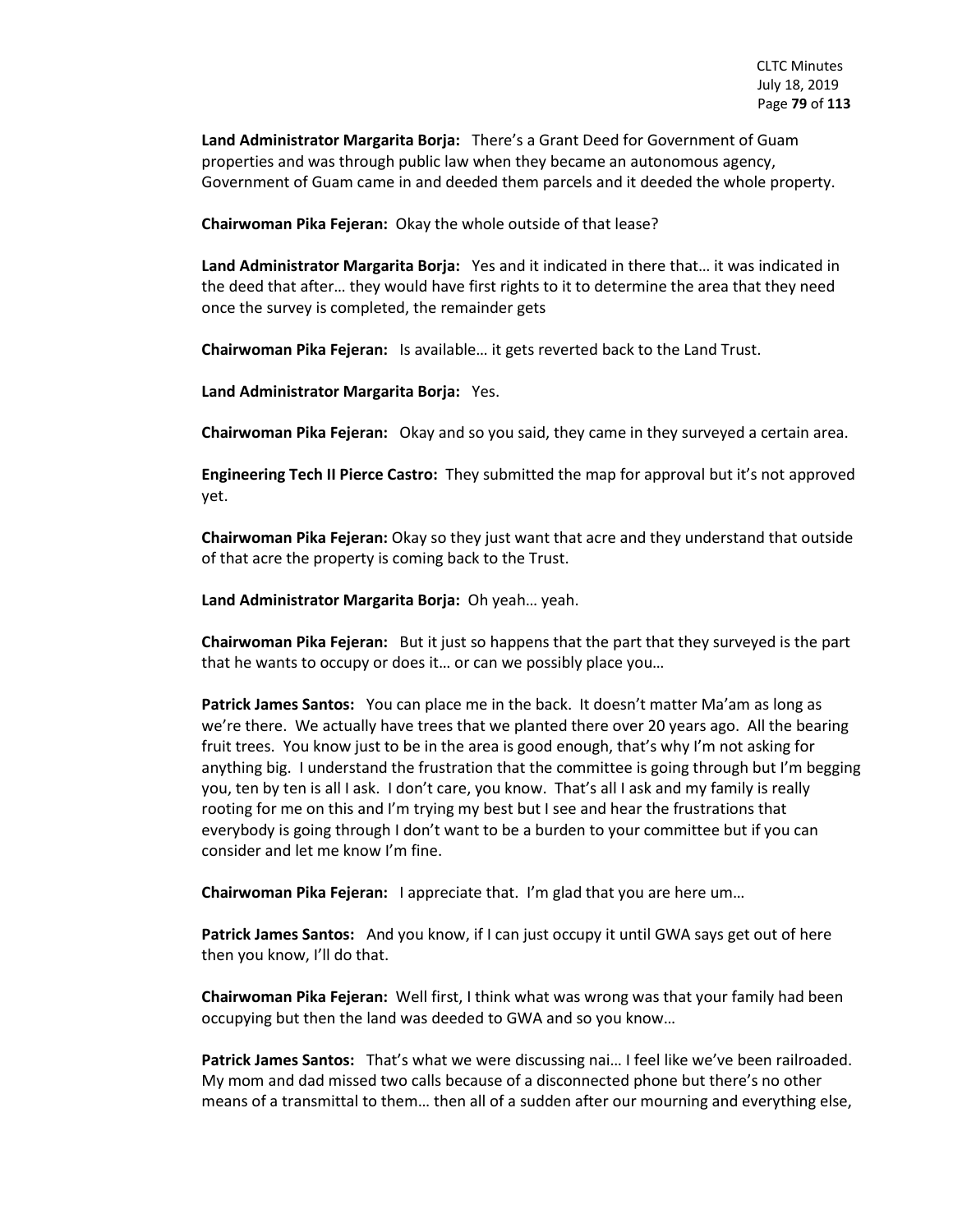we're told different regulations that we were not aware about. I'm sorry, I apologize I wasn't the applicant and we're only learning this through the steps that I'm going through right now.

**Chairwoman Pika Fejeran:** Okay well I think the first thing that the Commission has in its power today, is to designate you as the successor for your mother's application.

**Patrick James Santos:** Thank you very much Ma'am.

**Chairwoman Pika Fejeran:** Okay so that would be a motion that's needed.

**Commissioner Duenas:** Motion to designate Patrick James Santos a successor to Annie LG Santos (inaudible) application rights.

**Commissioner Santos:** I second it.

**Chairwoman Pika Fejeran:** Motion made and seconded. Further discussion?

**Commissioners:** None

**Chairwoman Pika Fejeran:** None okay all those in favor?

**Commissioners:** Aye

**Chairwoman Pika Fejeran:** Okay motion carries. Okay so now you've taken over your mother's application rights and it seems like we're not at the point yet where we can say, okay let's put you there and let's get you a lease issued right away; it sounds like first we have to um… we have to scheme it.

**Engineering Tech II Pierce Castro:** We'll inspect it first.

**Chairwoman Pika Fejeran:** What is it?

**Engineering Tech II Pierce Castro:** We'll inspect it just to make sure it's….

**Chairwoman Pika Fejeran:** Oh okay, we'll do a site inspection

**Patrick James Santos:** I'm willing to pay for a surveyor to come out there map out the place. My only interest right now is just to be in that area, that's it.

**Chairwoman Pika Fejeran:** Okay so it sounds like staff's next steps is they're going come out, they're going do a site visit um figure out where to place you and they're going come back and map it out but um if the property is still owned by GWA...like what… how do we get it back under CLTC?

**Land Administrator Margarita Borja:** I know what they're doing, they haven't done it but they've already completed maybe like… how many maps?

**Engineering Tech II Pierce Castro:** Um gosh…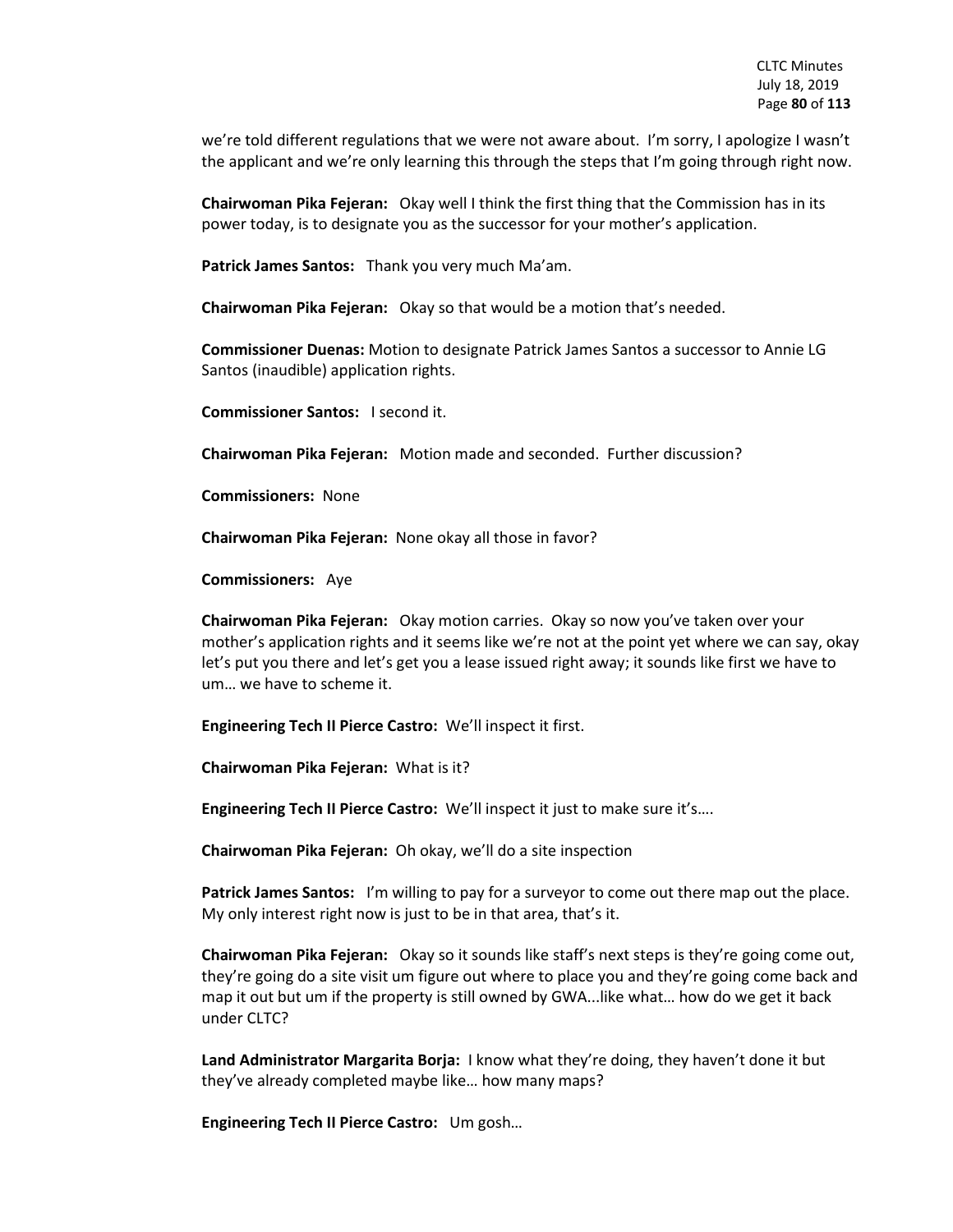**Land Administrator Margarita Borja:** Maybe like about 30 to 40 maps and according to them as the maps get recorded they were supposed to deed the portions that were not ah…

**Chairwoman Pika Fejeran:** Not…(inaudible)

**Land Administrator Margarita Borja:** Yeah so I think now they're working on it and they're going to include all the maps that were completed and just do one deed and transfer it all back.

**Chairwoman Pika Fejeran:** Okay can we inform them of Mr. Santos' predicament that he was pre-occupying and we're waiting for them to issue back to us so we can issue him a lease. So maybe they can pull that one out if it's done already and not wait for everything else.

**Land Administrator Margarita Borja:** I think that's one of the recent maps that came in already right?

**Engineering Tech II Pierce Castro:** Yes

**Land Administrator Margarita Borja:** So it's still going through the process so I'm not sure where it's at right now, if it's in the final stages or but it's still going through that process. But they're already working on the deed.

**Chairwoman Pika Fejeran:** Okay

**Land Administrator Margarita Borja:** Yeah because there was a concern on another lot and that's what prompted them to pursue the deed because we needed it. So we'll go ahead and let them know to pull it.

**Chairwoman Pika Fejeran:** Okay so as GWA and our staff work together to get the property under CLTC, are you currently occupying there?

**Patrick James Santos:** Yes Ma'am.

**Chairwoman Pika Fejeran:** You are, okay. Okay so they'll do a site inspection and hopefully everything from there…kind of follows up really quickly um but our intent is to allow you to stay where you're family has stayed for a long time…

**Land Agent I Jessica Dayday:** Okay so when I conducted the site inspection, the areas that were…that had farm activity is the Diras'. They're the ones that are… that's the only farm activity so I'm not quite sure from that is Mr. Santos' own or Ms. Diras'.

**Patrick James Santos:** I forwarded you a photo right Ms. Lorraine?

**Land Agent I Lorraine Nededog:** That's the same photo that she has.

**Land Agent I Jessica Dayday:** The photos are in the file of what I took and at the time when I went there, Mr. Diras was farming as well. He was there (inaudible)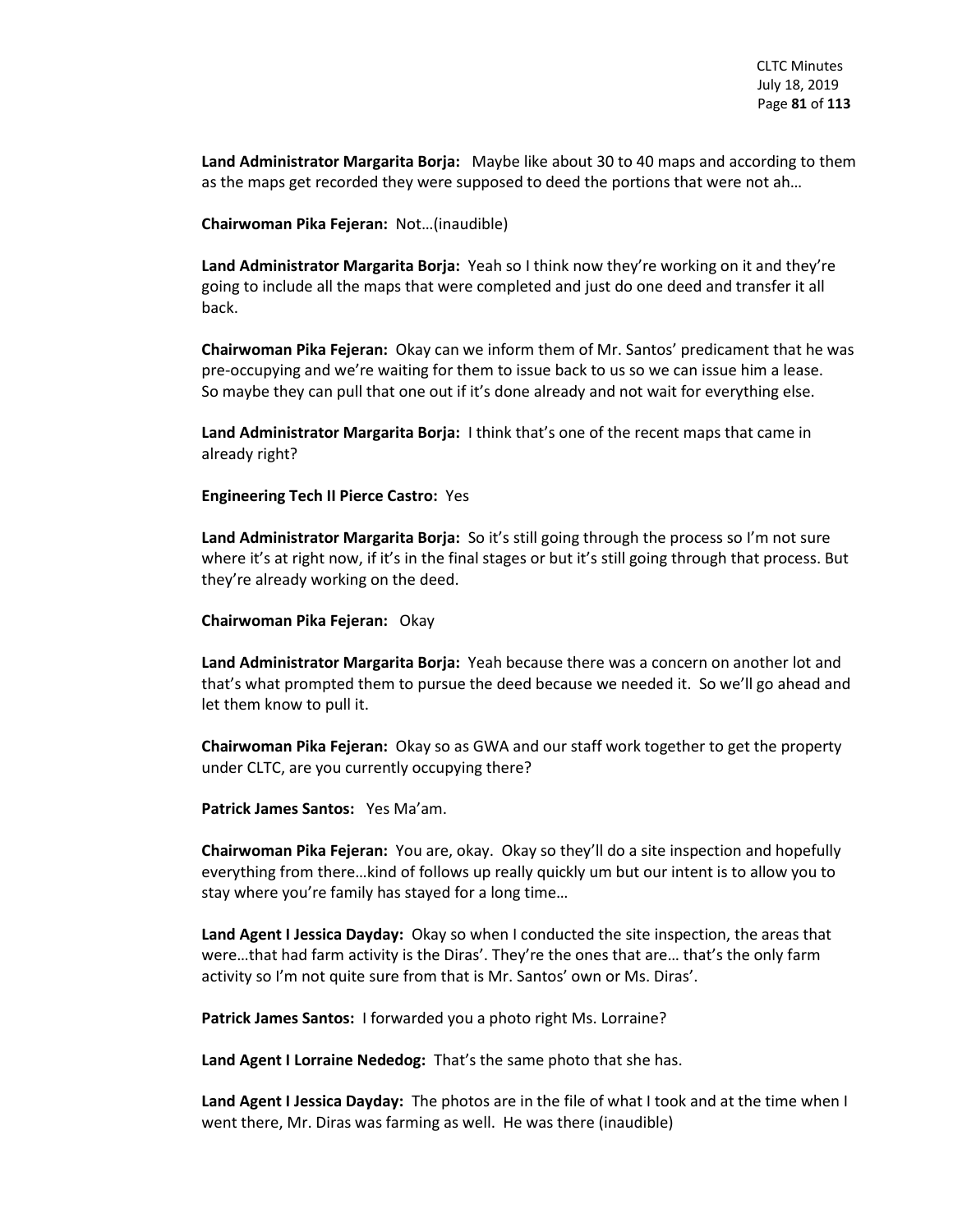**Chairwoman Pika Fejeran:** Okay well…I think in either case…

**Land Agent I Jessica Dayday:** Just see which one, which area?

**Chairwoman Pika Fejeran:** Yeah yeah yeah.

**Patrick James Santos:** You know prior to all of this confusion, when I went back to the ranch to do a side survey I never knew and I was never told by Mr. Diras that he applied and he got awarded right so I actually felt stupid because he put several abandon vehicles on the property where the ranch is at and I told him to remove it. So if he's planting anything, it's metal. You know you have to understand and I'm not trying to get him in trouble I actually asked him to remove it and had it removed by the people who remove junk but I sort of felt stupid after knowing all of this and I apologize but Ma'am like I said, my only concern is even if you give me a ten by ten where I can park myself with my kids, I'm cool. You know, I'm not asking for much. I don't want to build anything on it, I just want to continue farming and I don't want to own it I'll just rent it or whatever.

**Chairwoman Pika Fejeran:** Yeah yeah well it's a lease…

**Patrick James Santos:** I'm not going ask… if somebody needs it more than me, please god, give it to them. But for now, I just want to occupy it and tell my grandchildren, this is the tree the Papa planted, this is the tree that that I planted you know… nothing more.

**Chairwoman Pika Fejeran:** Okay well, this is a good first step for you now that you have taken over the application.

**Patrick James Santos:** Thank you very much Ma'am. Thank you everbody.

**Chairwoman Pika Fejeran:** Okay alright. Thank you Mr. Santos.

**Patrick James Santos:** You guys have a good day and be safe.

**Chairwoman Pika Fejeran:** Thank you, you too.

**ALL: Clapping** 

**Chairwoman Pika Fejeran:** Okay. Next Elizabeth Ann Unchangco formerly Elizabeth Ann Cruz, is there somebody here to represent.

## **8. Elizabeth Ann Unchangco**

**Chairwoman Pika Fejeran:** Okay Ms. Unchangco you are a December 2nd 1995 applicant. In 2003 a lease was signed by the director but not signed by you… okay so there was a lease… last year you asked to terminate your application with us and now you're asking to have the board terminate your lease and that you won't be assessed any taxes is that right? Request for tax reversion? Okay um… could you state your name for the record?

**Elizabeth Ann Unchango:** Elizabeth Ann Unchango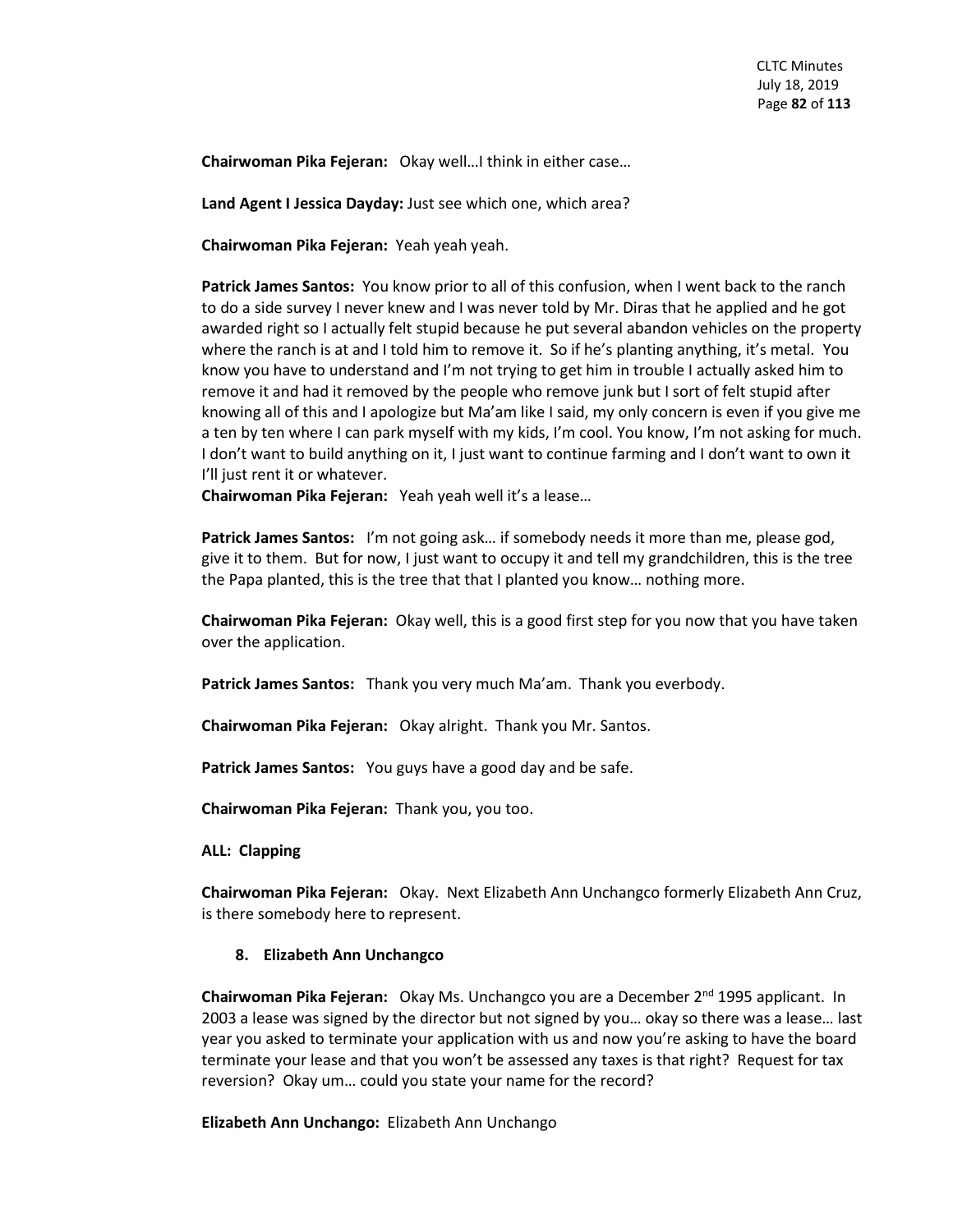**Chairwoman Pika Fejeran:** Okay so have you ever occupied the property?

**Elizabeth Ann Unchango:** No.

**Chairwoman Pika Fejeran:** Oh no…

**Elizabeth Ann Unchangco:** I don't even know where the place is at.

**Chairwoman Pika Fejeran:** Wow so you're asking today if we can terminate the lease and then umm…

**Commissioner Santos:** If she never occupy it, they won't give you… charge her tax… what's the deal?

**Elizabeth Ann Unchangco:** They won't even tell me where the place is at.

**Chairwoman Pika Fejeran:** Yeah and you never signed the lease either so it's pretty much a not executed, right?

**Commissioner Santos:** We don't agree on that, you don't occupy the place.

**Chairwoman Pika Fejeran:** Okay

**Commissioner Santos:** That's ridiculous.

**Elizabeth Ann Unchangco:** It is.

**Chairwoman Pika Fejeran:** Okay, was there anything else John?

**Land Agent I John Gumataotao:** Yeah and also the way that um… I don't know if you want... (inaudible) but we gave Revenue and Tax a list of leases and that's how they were able to access the tax against the CHamoru Land Trust. Unfortunately, she was a part of that list when she shouldn't have been but ah…moving forward, we need to try and correct it so um… you know, she going request that the Board I guess make a motion to terminate the lease because it does exist and issue a kind of like a memorandum to Revenue and Tax to request an abatement of tax that's to zero out the tax. But I'm not sure if Ms. Uncangco wants to pursue a lease in the future.

**Elizabeth Ann Unchangco:** I don't know Sir. I… (inaudible)

**Chairwoman Pika Fejeran:** Okay. Okay so you'd like us to terminate the lease and your application?

**Elizabeth Ann Unchangco:** Mhmm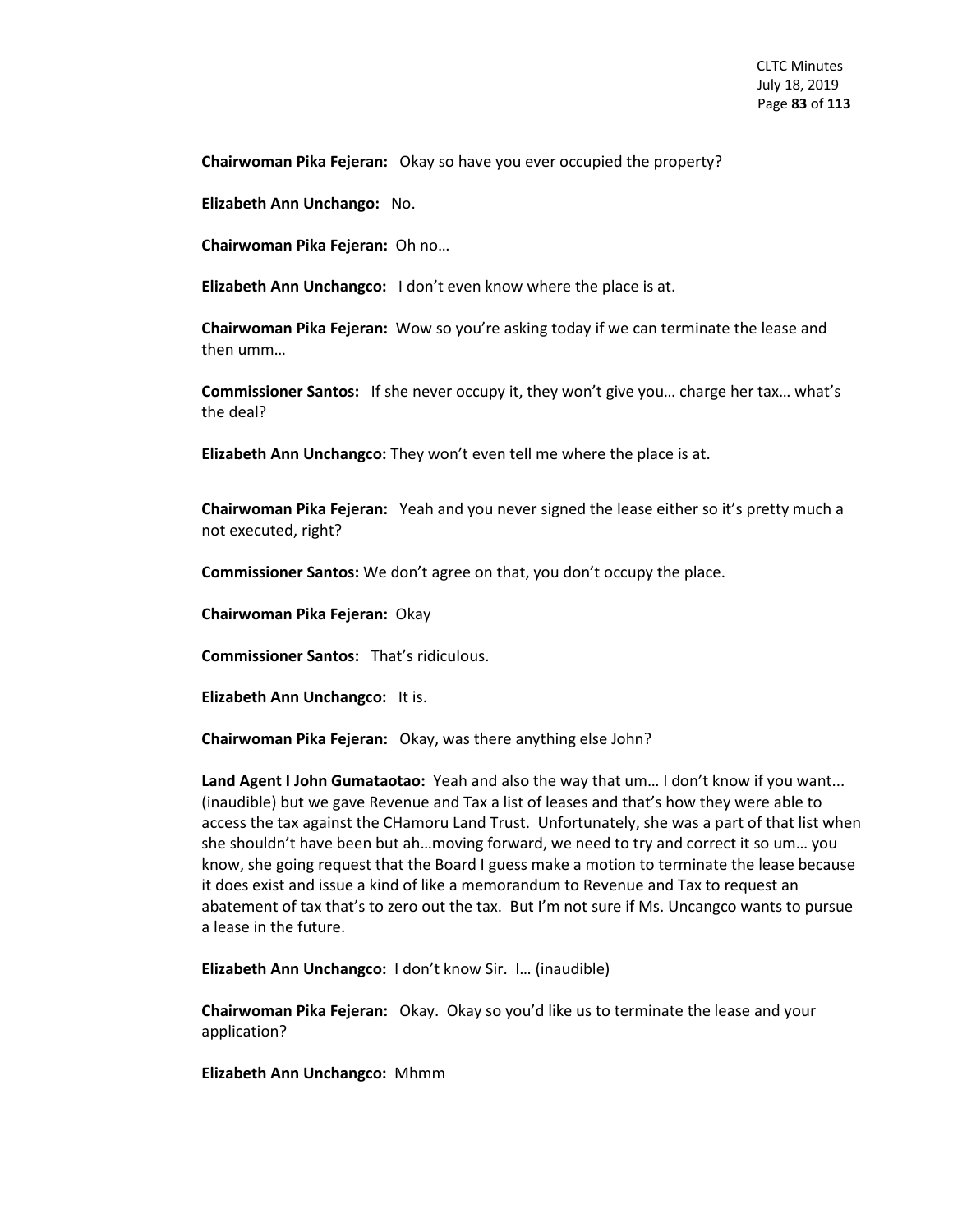**Chairwoman Pika Fejeran:** So you will be removed from our waiting list, okay. And then you're also, finally you're asking for a um… a request from the CLTC to DRT for tax abatement. Any taxes that were levied in relation to this leased property.

**Land Agent I John Gumataotao:** It's unfortunate that um… you know the law doesn't allow for Ms. Unchangco to transfer her application, right? Because basically she'll loose that privilege of leasing government land but if they had a law that allowed for her to transfer that application…

**Chairwoman Pika Fejeran:** So you're sure you want to terminate your application?

**Elizabeth Ann Unchangco:** (inaudible)

**Chairwoman Pika Fejeran:** Okay.

**Commissioner Santos:** How much are they charging you for tax?

**Elizabeth Ann Unchangco:** (inaudible) **Land Agent I John Gumataotao:** Like in the thousands.

**Commissioners: (inaudible discussion)**

**Chairwoman Pika Fejeran:** Yeah… do we need to terminate the lease? For all intents and purposes it's not executed, it's an unexecuted lease. So maybe just deny the lease?

**Land Agent I John Gumataotao:** Well maybe for formality because it is unsigned but in record somewhere in the Government of Guam it's…

**Chairwoman Pika Fejeran:** It says that it's hers.

**Land Agent I John Gumataotao:** Correct yeah so maybe just to…

**Chairwoman Pika Fejeran:** We'll just terminate it… terminate it but then in the letter to Revenue and Tax we'll explain to them what happened, right?

**Land Agent I John Gumataotao:** Yeah. Real Property has the authority to abate or amend the tax roll.

**Chairwoman Pika Fejeran:** How did you…was your name as someone that was due taxes or something?

**Elizabeth Ann Unchangco:** (inaudible)

**Chairwoman Pika Fejeran:** Oh man, that must have been scary. Like what? Oh my gosh, okay. Well um… oh wait let me just look at this… yeah lease and application.

**Land Agent I John Gumataotao:** Unless, the Board wants to give her some hope for the future that we're going request for the law to be amended to do the application transfers.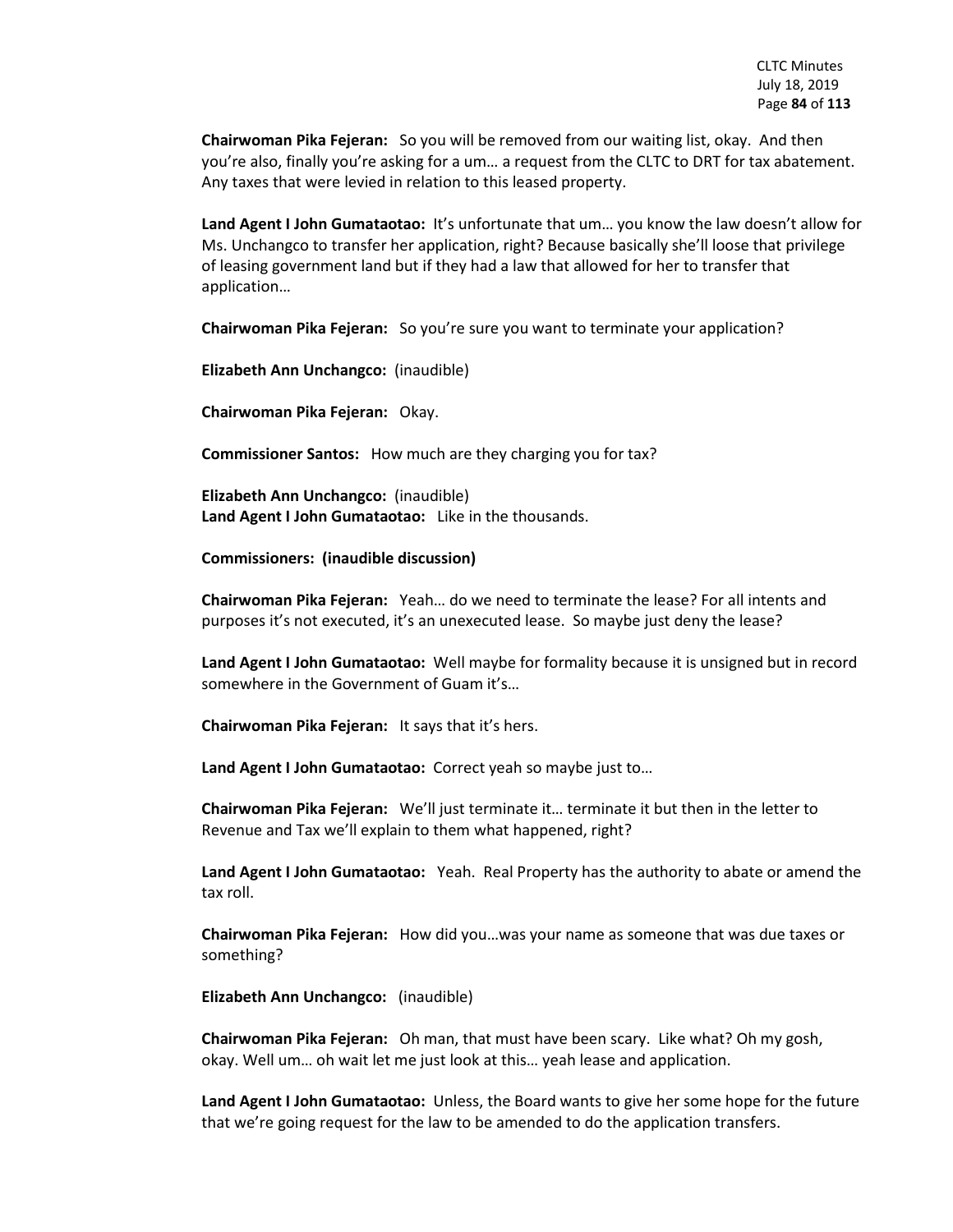**Chairwoman Pika Fejeran:** Yeah, I think so. I mean you would be giving up your place in line but that's your right to but if in the future if that is allowed keeping your place in line would allow you to pass it to your children…

**Elizabeth Ann Unchangco:** I have them (inaudible)

**Chairwoman Pika Fejeran:** Not interested, okay.

**Elizabeth Ann Unchangco:** No, I have my own land so I can transfer it to them…

**Chairwoman Pika Fejeran:** Oh okay, well thank you for stepping out of line to let those behind you.

**Commissioner Duenas:** Motion to terminate the lease and application of Ms. Elizabeth Ann Unchangco and provide a tax abatement letter to DRT.

**Commissioner Santos:** I second it.

**Chairwoman Pika Fejeran:** Seconded it by Tan Amanda. All those in favor?

**Commissioners:** Aye

**Chairwoman Pika Fejeran:** Ayes have it. Motion carries. Okay.

**Elizabeth Ann Unchangco:** Thank you.

**Chairwoman Pika Fejeran:** Thank you too.

**Elizabeth Ann Unchangco:** Can I get the letter?

**Chairwoman Pika Fejeran:** They'll prepare it and they'll give you a copy and then DRT should act on it, right?

## **ALL: Clapping**

**Chairwoman Pika Fejeran:** Next and final Constituent Matter is Felix S. Muna. Mr. Muna and Ms. Tomasa Aguon. Okay last time that we visited this case it got a little heated in here; can I please ask that we remain respectful no talking out from the audience when it's… when you're called to speak, that's your turn to speak, okay?

## **9. Felix Muna and Tomasa Aguon**

**Chairwoman Pika Fejeran:** Hafa Adai.

**Tomasa Aguon:** Hafa Adai, good afternoon Ma' dam Chair and Board members. I'm here again to request that the Commission reconsider my request to be prioritized to return to my land in… I don't know the lot number off hand because it was changed when it was transferred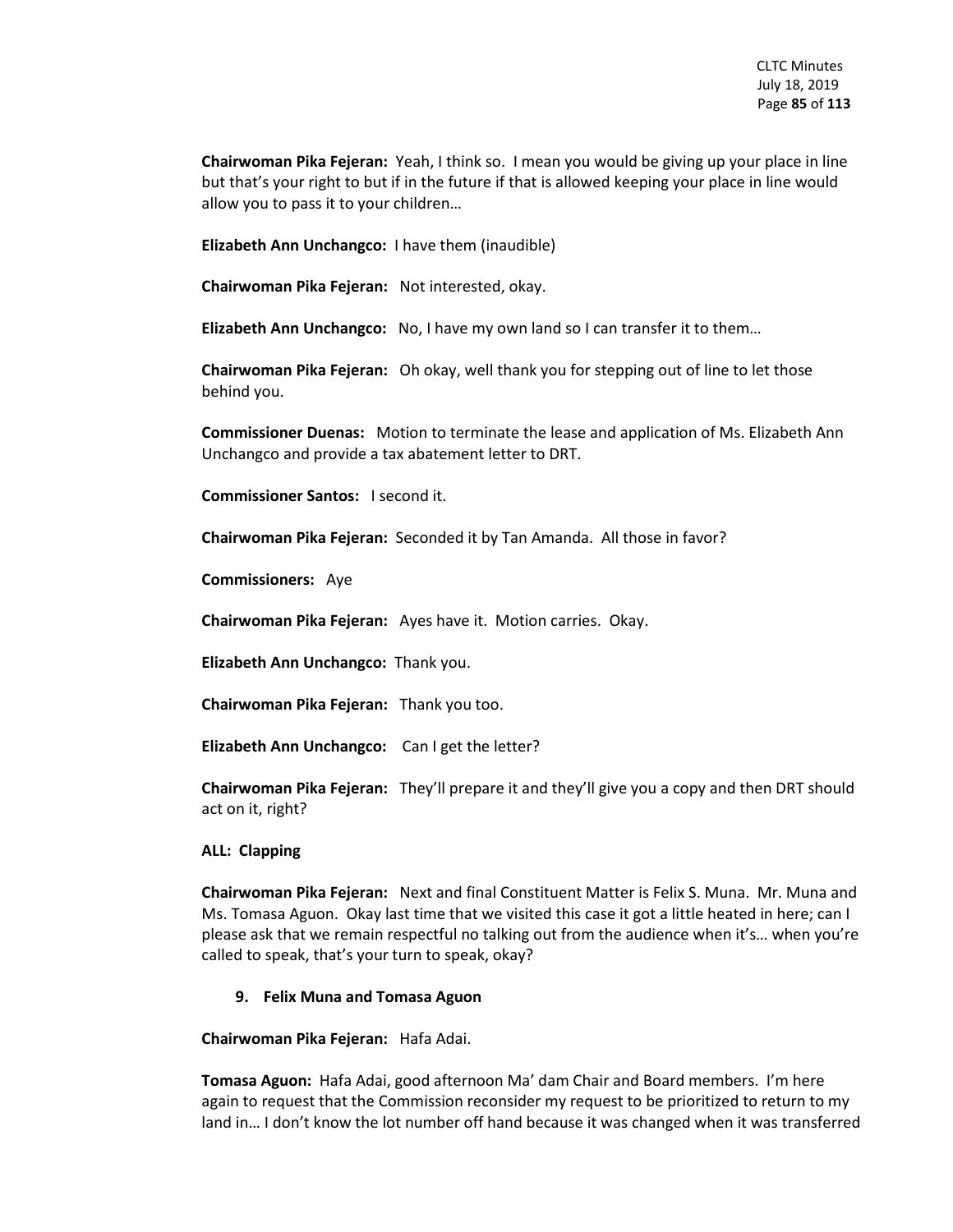to Land Trust. Ah… whether or not I left Guam I still did not authorize, I did give special power of attorney to my brother at the time and I did not authorize any of his kids to move in there but unfortunately the minute I left Guam they flocked… I found out when I returned in March of '96 that there were two structures already that sprouted and my nephew Gregory has an interest right now to that portion of land. He came in a school bus, okay? Number one, I did not authorize anybody to move there, it was only supposed to be my brother. I gave my bother special power of attorney to handle any and all transactions pertaining to the land. Unfortunately, he had an accident that left him partially paralyzed, he could not speak, no one even found…(inaudible) I found out a year later that you know, he was sick and all that. So now um and based on all the ongoing incidences of (inaudible) disrespect to human life and property; I am requesting the Commission to relocate my nephew Gregory Aguon and his family out of Pagat and move them somewhere else. And I be considered to relocate back to the land, the house that I built. I paid for a power pole, a power pole that is right in between Robert Pangelinan and my sister, I laid all the water pipes, conduits, everything needed, I even got a building permit for that house and that the application for Gregory Aguon be considered null and void because he… I don't know where I got all those pigs, picked up a house, went to the Mangilao Mayor and he gave his house a number 312A just to get a Mayor's Verification to apply for that part of the land.

**Chairwoman Pika Fejeran:** Okay. Um Ms. Tomasa Aguon, um... you are speaking on behalf of your husband, Felix S. Muna?

**Tomasa Aguon:** Yes. We're both on that Land Use Permit that was then issued by Governor Joseph Ada in February of '97.

**Chairwoman Pika Fejeran:** Okay and your husband is the applicant?

**Tomasa Aguon:** Yes Ma'am.

**Chairwoman Pika Fejeran:** Okay. Um I'm very familiar with your case. I know you and I have spoken at length about it. My question, I'm going ask Legal Counsel, what is our interpretation of a pre-occupier and how does it apply here?

**Legal Counsel Toft:** So 6.4, the language of it says; the Commission shall not serve eviction notices to individuals who presently reside and have continuously resided on CHamoru homelands prior to July 12<sup>th</sup> 1995 and qualify under the act. So, this was passed in September of 1995 under Public Law 23-38. So, it's not really a mandate to grant leases to those people who were pre-occupying; it's that, the Commission did not have the power to evict those people who happen to be on the land at the time this Bill was passed. So…

**Commissioner Santos:** What if their name is not on the application?

**Legal Counsel Toft:** For the?

**Commissioner Santos:** Farm, the land?

**Legal Counsel Toft:** If the pre-occupier's name isn't?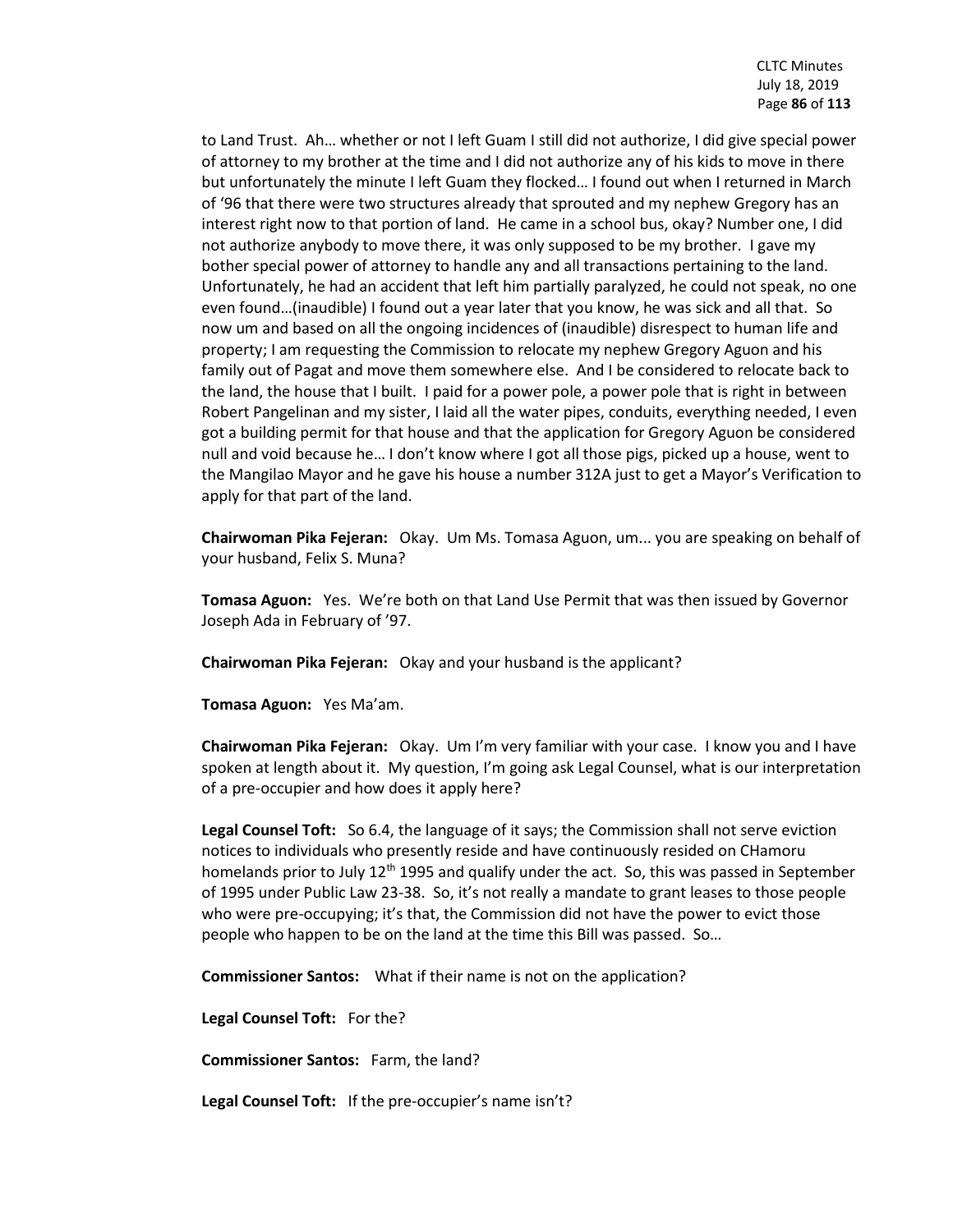**Commissioner Santos:** In 1995, she applied, her name is on the list.

**Legal Counsel Toft:** No, so Gregory applied in 1995 and claimed he was the pre-occupier.

**Tomasa Aguon:** No correction Sir. He just applied in 2016 and the recommendation of one of the Land Agents here at Land Management who is related to Gregory Aguon's daughter in law.

**Commissioner Santos:** Who's the one that died?

**Tomasa Aguon:** My brother died, unfortunately. But see, I gave him special power of attorney to act on any and all affairs pertaining to that land use, the Arruendo program. I've been paying every year for my land lease and Land Management has (inaudible)

**Commissioner Santos:** Maybe you can relocate…

**Tomasa Aguon:** My other question, I'm sorry, Ms. Tan Amanda my other question was; when the Land Trust Act was enacted in September of 1995, okay, there was no notification on my part and I did not know or see or hear of any research done by Land Management to ascertain whose the original land use permit holder, they just went in converted the Arruendo Program into Land Trust property and my nephew and his siblings, they were not allowed, I did not authorize them to move there; it was specifically for my brother his second wife and at the time his second wife had little children. I considered them needing a place to stay because they got evicted from some place that they were renting in Dededo so I always have a heart for everybody that needs help. And I had a heart all these years allowing my brother's kids to live there even if he passed away already, god bless his soul. And Ma' dam Chair, I have my niece Jocelyn Pangelinan here and if you can afford her to the opportunity to speak.

**Jocelyn Pangelinan:** Do I need to say my name for the record?

**Chairwoman Pika Fejeran:** Yes please.

**Jocelyn Pangelinan:** The lessee is my mom Julia A. Pangelinan she occupies the land adjacent to Tomasa Aguon so in January of 2018 I had closed the side portion of my mom's property. So I'm pretty sure the Commission is aware of that, so entitled of that, we had been just underlying just problematic problems from aggravated assault, terrorizing, family violence that's just to name of few and it's (inaudible) where people are occupying whether or not they have a lease or not but my main objective here is to try and find some sort of resolution because we have been living nineteen months on a (inaudible) pressure. The law is not helping, nine people had just jumped my common law husband on June 6, 2019, and one of them that was arrested was Gregory Aguon's son Randy Aguon out of nine people so in return we were told that we have no business on the land. It made it seem like… I don't know… it's just unruly I just don't know how to describe it. So on top of that, daily harassment… you know it's really something that my mom is really stressed out on… broken windows, my family getting assaulted for no reason. GPD has failed… you know, nine months of terror.

**Chairwoman Pika Fejeran:** And has this all been documented?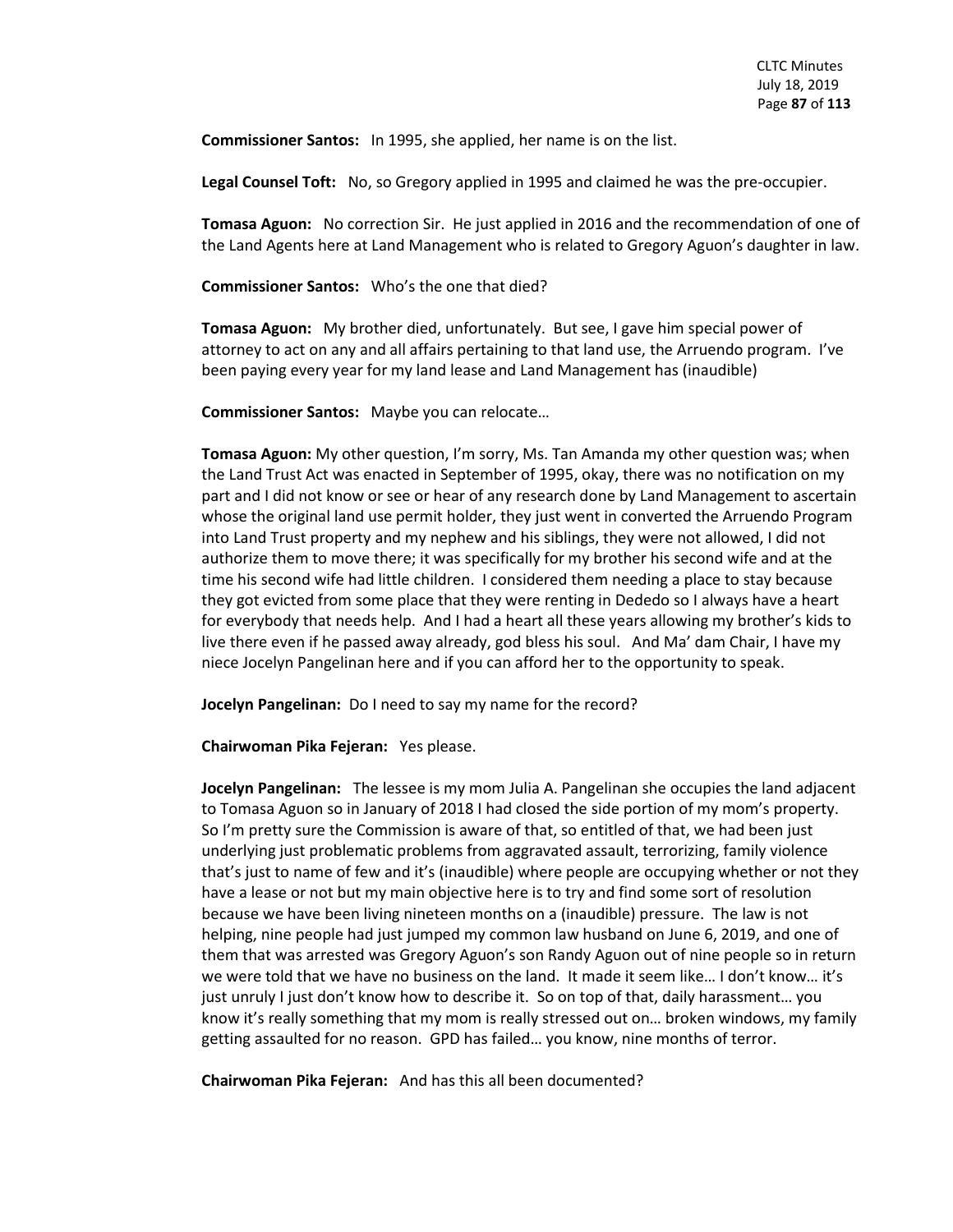**Jocelyn Pangelinan:** Yes, I do. It's going right now through a process where permanent stay away order for one of their visitors. Even as far as when we're having a gathering, they're allowing that specific visitor to torment, harass, assault to name a few… throw rocks and whatever… and they're allowing that to happen on Land Trust property, knowingly that that's their visitor in general.

**Chairwoman Pika Fejeran:** Okay… I hear you and I'm so sorry that you're going through this. Have you submitted the documents to Land Trust?

**Jocelyn Pangelinan:** I'm going to Guam Legal Service right now, um we're still in the process of meeting with the prosecutor.

**Chairwoman Pika Fejeran:** Do you have a police report that you can turn in?

**Jocelyn Pangelinan:** Yes um… there is.

**Chairwoman Pika Fejeran:** If your mother is a lessee and if she's and if there's some activities that are obviously what you're describing, I think you need to turn it into to the Trust so that we can determine…

**Jocelyn Pangelinan:** Yes this is why like I said, I've been here since 12:30 p.m. and I really want… you know, my mom is fighting for her life right now. She has double pneumonia you know and she's slowly recovering but I do a have a durable power of attorney on hand so I'm her representative but on top of that, I want to find out how can the Commission grant whoever is going to be granted for that lot, regulation (inaudible) in compliance because we can't live like this. And you know and there was a Facebook post and Ms. Anjolisha had posted and somebody had sent it to me and it says, land will be taken it's going go down dirty and so my family has been tormented by just that posting… you know being assaulted. My husband has four broken ribs, he has a metal object in his arm which he had to have an operation. He has 24 screws inside his arm.

**Commissioner Santos:** Who did that?

**Jocelyn Pangelinan:** Their visitor because of a road closing and I don't know what to do.

**Commissioner Santos:** No police assistance?

**Jocelyn Pangelinan:** No GPD has you know… failed us but I'm not stopping here and this is where the Commission needs to hear us. They're not being compliant… we this you know… to be on the record. She is a legit lessee but to their knowledge, they're saying that my mom is trying to get that land which in return I (inaudible) in 2004 that my mom's name was placed in that land… if I hadn't come here to the CHamoru Land Trust and to see that on that map, my mom would have known so she released all interest into that land which is what is supposedly now you heard to begin with but her name was placed when CHamoru Land Trust and Land Management consolidated when your surveyors came out, her name was placed there.

**Chairwoman Pika Fejeran:** On the back property?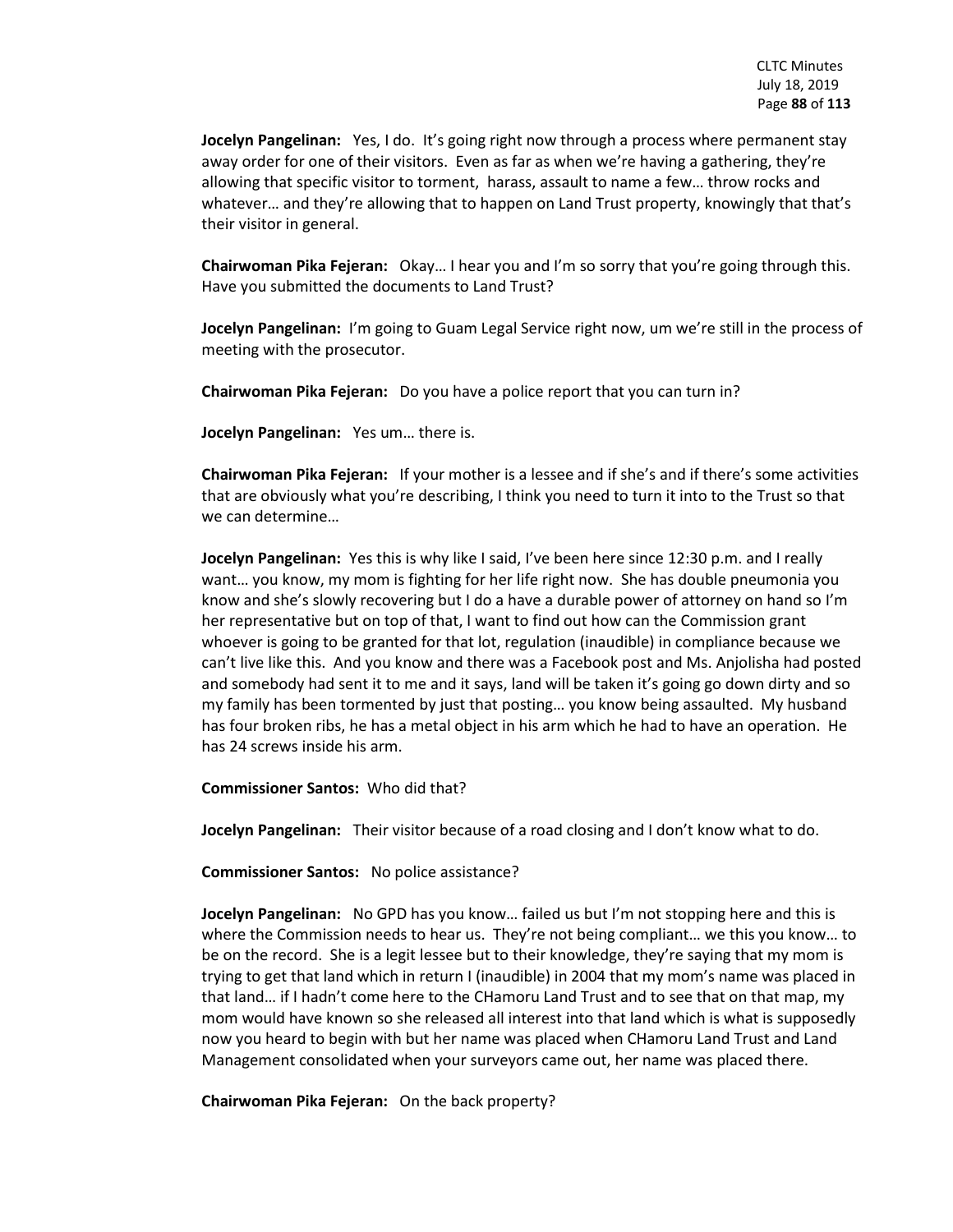**Jocelyn Pangelinan:** Yes, if I hadn't come here in 2004 she wouldn't have known so you know in return, that's what they need to know is that my momma has no interest in that land alone but get our families subjected to just about every little thing and I… I…can actually bring everything to you guys that you're requiring because it's really…

**Chairwoman Pika Fejeran:** It's public record.

**Jocelyn Pangelinan:** Yeah. I'm already up to my wits already. I'm stressed out as it is… you know… this is just the beginning of it but if you're going allow Gregory Aguon, Bernice Aguon and whoever is staying in that blue house to occupy it then you should allow everyone else (inaudible) and not be in compliant.

**Commissioner Santos:** We should evict them out.

**Jocelyn Pangelinan:** Yeah you just need to relocate them because they're being very unruly. Regardless if we call GPD you know… they could get it down on record come next week, next month, next day, they'll do the same thing over and over again. And every time we call GPD they do not respond.

**Commissioner Santos:** Oh my goodness.

**Jocelyn Pangelinan:** And I even met up with the Chief of Police and he knows me by heart, and he promised to me… we're going get that guy… we're going get him…

**Commissioner Santos:** The Attorney General is listening so report it.

**Jocelyn Pangelinan:** Yes one week, it was Monday morning when I called him; I said, and now you're going act on it when that perpetrator had broken my husband's arm.

**Commissioner Santos:** Oh my goodness.

**Jocelyn Pangelinan:** And now he's left with everything you know… but he has no involvement because of the fact that you know… like I said, we are involved by staying there.

**Chairwoman Pika Fejeran:** At your mom's property?

**Jocelyn Pangelinan:** Yeah at my mom's property.

**Chairwoman Pika Fejeran:** And all of this is done on your mom's property?

**Jocelyn Pangelinan:** Yes. It's by their own visitor. And Mr. Glenn Eay, Mr. Matt Leon Guerrero and everybody that… your CHamoru Land Trust has entity it's already… you know… they know what's going on even as far as the road closed that individual has threatened your employees.

**Chairwoman Pika Fejeran:** Who is this?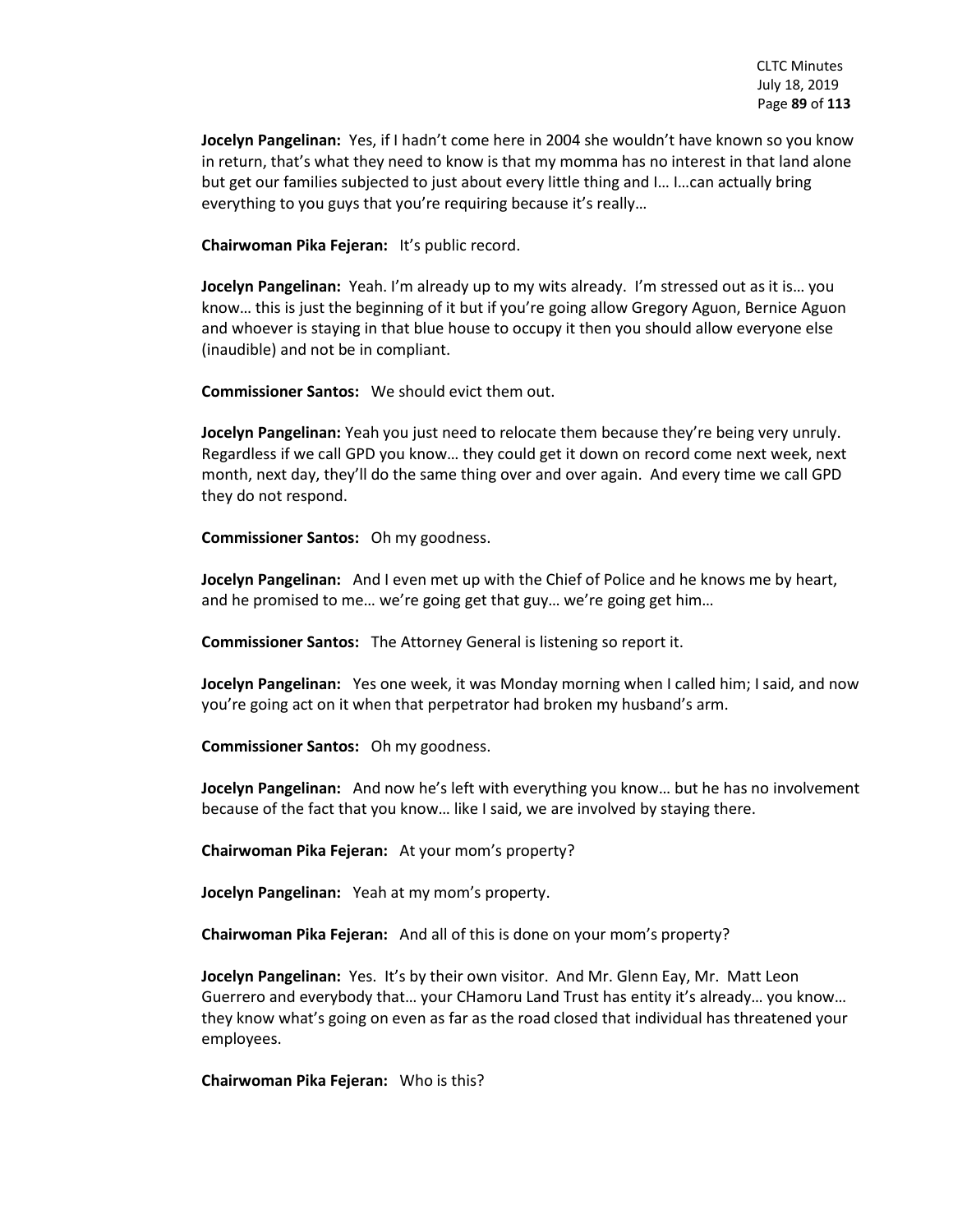**Jocelyn Pangelinan:** Drake Fejeran. He has no interest on the land but he is a visitor of Mr. Gregory Aguon, Bernice Aguon… Anjolisha… I don't even know what's her last name and (inaudible) allowing him to continuously harass, assault… and they're not doing nothing about it and they think they can allow it to you know to happen.

**Chairwoman Pika Fejeran:** Okay well you know…this is very serious.

**Jocelyn Pangelinan:** Yes it is.

**Chairwoman Pika Fejeran:** I mean the um… Gregory Aguon behind you does not have a lease, right? There's no lease. It was one that was going to be contemplated, okay. Um… but we do recognize that they are occupying it and then Ms. Tomasa who is before us...asking to recognize her as the pre-occupier and there's some technical things that we need to look at but really I want to ask Legal Counsel what do we do here?

**Tomasa Aguon:** Actually Ma'am, I'm sorry, Gregory Aguon is a pre-occupier but he was not authorized to be there in the first place so was Bernice and Joseph… Joseph left, Stephanie left but every time the power bill comes out and they try to collect from the others, they become physical over…

**Chairwoman Pika Fejeran:** Okay I'm sorry… I need to… I hear you and I want to resolve this but like everything we do, we have to make sure that we're following the law and making sure things are done right. Ah… Legal Counsel, what do we do here?

**Legal Counsel Toft:** So the problem is because 6.4 (a) as far as what it says, if they resided there and continue to reside prior to July 12, 1995 so it doesn't even say that (inaudible) authorize there either. And we had issues (inaudible) squatting there, we can even verify whether or not they have authorization and all but they applied… you know… because we're not allowed to evict them off of it that we just grant the leases (inaudible) be resolved.

**Chairwoman Pika Fejeran:** Okay.

**Legal Counsel Toft:** Again we're not bound to issue leases to them (inaudible) 6.4 regardless but we cannot evict them just because um… they'd probably need (inaudible)

**Chairwoman Pika Fejeran:** Okay so what you're saying is that based on 6.4 the law, because they were presently residing and have continuously resided on that property on July 12, 1995, even though they were not authorized to that, the law recognizes that they were there and does not authorize the Commission to evict them.

**Legal Counsel Toft:** Right.

**Chairwoman Pika Fejeran:** Okay.

**Commissioner Duenas:** Ma' dam Chair, if I can just inquire, I know I wasn't at the previous meetings but on April 18, Anjolisha Aguon had spoken on behalf of Gregory Aguon stating that they'll relocate.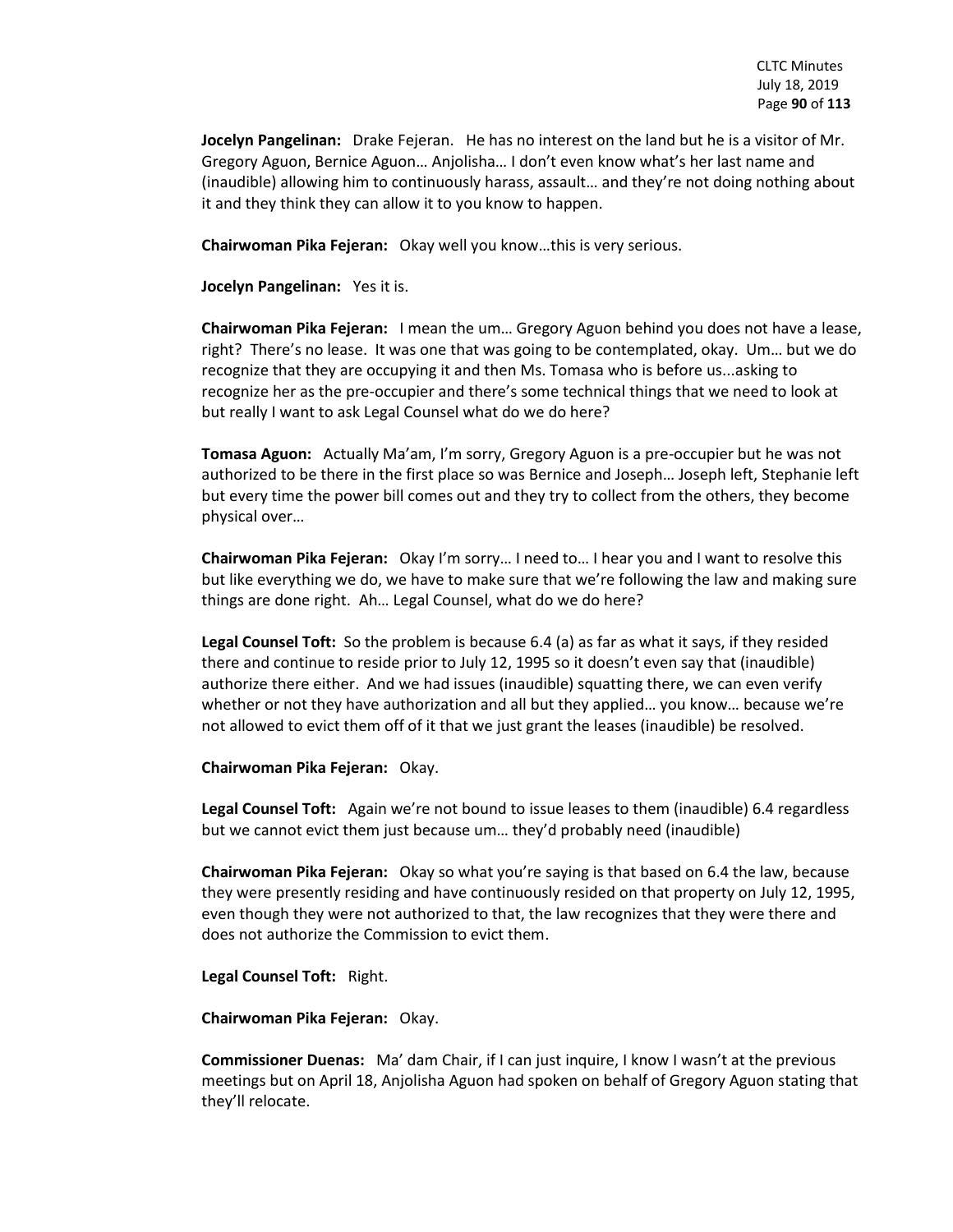**Chairwoman Pika Fejeran:** She withdrew that and said… she withdrew that. Okay so we cannot evict them because they're identified as a pre-occupier so does that mean Ms. Tomasa Aguon cannot be identified as the pre-occupier as the original pre-occupier?

**Legal Counsel Toft:** As written yes.

**Chairwoman Pika Fejeran:** As written, that's what it means?

**Tomasa Aguon:** He just said that whatever statue he's citing, it cannot be recognized that Gregory is… he cannot be evicted but he cannot be considered to be the pre-occupier. So which is it? Occupier or cannot be?

**Chairwoman Pika Fejeran:** He has to be recognized as a pre-occupier, therefore; he cannot be evicted. Is that right?

**Legal Counsel Toft:** Yeah that's what I'm saying.

**Chairwoman Pika Fejeran:** Yeah that's what he is saying.

**Tomasa Aguon:** And to top it all of Ma'am, the… I mentioned this before, I think after Typhoon Paka, 1997… they approached me asking me authorization to allow them to claim for FEMA, Red Cross because the house had damages since Omar and we didn't patch it up good, that was my… we didn't do it good, it wasn't really finished so another typhoon came it did some damage… they were asking me for an authorization to apply for their FEMA or Red Cross or whatever. I did not issue one, so they went to my sister who lived in the front, Jocelyn's mother requesting and my sister said, I have nothing to do with that land back there. So I'm thinking, they must have forged an authorization… signed my name so they could… they did get assistance.

#### **Commissioner Santos:** FEMA

**Tomasa Aguon:** FEMA, in '97 or early '98 after Typhoon Paka because I was already here in Guam when that Typhoon.

**Chairwoman Pika Fejeran:** Yeah I don't know that that has any bearing on what we're deciding or what we have today.

**Tomasa Aguon:** But it seems like they're recognizing me as the original owner…

**Chairwoman Pika Fejeran:** It sound like they knew… yeah.

**Tomasa Aguon:** Because they're asking me permission and even my nephew Gregory went over to his mom one time and asked (inaudible) Auntie Lang, I only want the land where my house is at, where his bus stop…his school bus but my sister told him, she has no interest in that because it was mine. And then I don't know if he has any bearing on the case for the Board's information, I just received confirmation that Greogory Aguon and the common law wife or girlfriend relocated to Saipan last week or something like that so that Ms. Cepeda can qualify for some kind of assistance from the Saipan (inaudible) they have to establish residency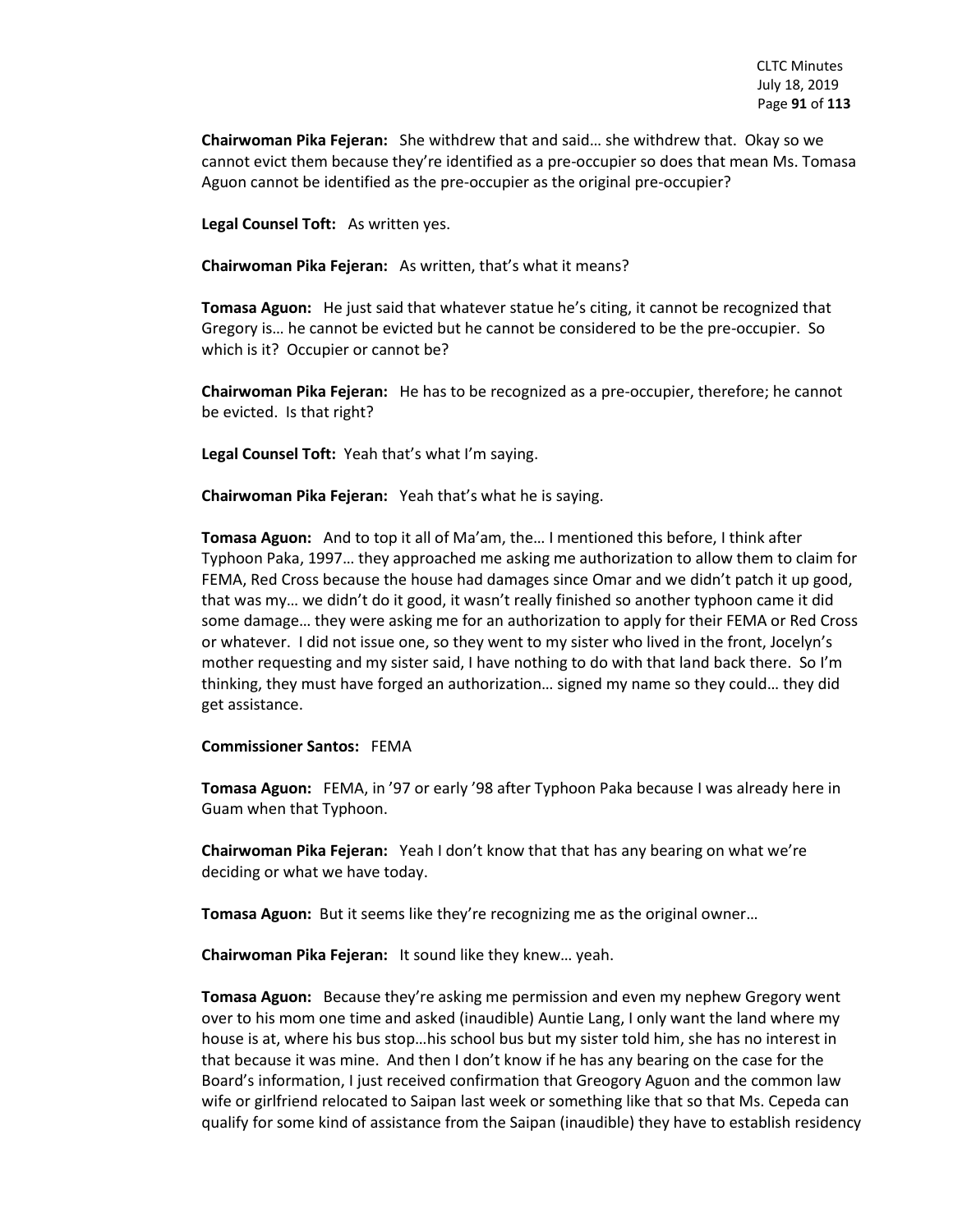so I don't know if that has any bearing to this case but I just think if they up and left to get more benefits from another place then that means that they're just trying to get this land because they think it's theirs.

**Chairwoman Pika Fejeran:** Okay well I'm sorry Ms. Aguon um… the Legal Counsel has advised that we basically must recognized Gregory Aguon as the pre-occupier, is that right? And cannot evict him based on his pre-occupier status but that has nothing to do with the situation today with what's happening on the property and the fact they're having on the neighbors, okay? That's a completely separate thing, what the law is saying; is it was protecting those people who was Gregory Aguon, your brother, right, who was there but living as a preoccupier, it protected them so that the Commission could not come in when the Act was passed and evict them, okay?

**Tomasa Aguon:** I understand Ma' dam Chair, but when the Land Trust was enacted in September my brother was partially paralyzed, he could not speak the only thing that he was able to do is walk a little bit, eat and cry. I started lecturing his kids that first day I visited that place, March of 1996, they were not taking care of him and now after all this now they want to benefit at the expense of me and my brother.

**Chairwoman Pika Fejeran:** It sounds awful.

**Tomasa Aguon:** It is unfortunate.

**Chairwoman Pika Fejeran:** It's awful. Um… but again, the Commission cannot arbitrarily decide when to… we have to work within the law and the law tells us that we have to recognize him as the pre-occupier. With that aside, I think the larger issue is um, everything that was brought up today.

**Tomasa Aguon:** The violence.

**Chairwoman Pika Fejeran:** The violence, I think it needs to be documented. This is the first time I think I've heard that one of our own staff has been assaulted.

**Jocelyn Pangelinan:** Yeah I have one more thing to bring up Ma' dam Chair. Since the road is opening on the side, the easement, Bernice Aguon and people on the back had encroached on my mom's property zooming down the you know… tearing down the sakåte (sord grass) without my mom's knowledge even to access her property. So um, in terms of that how can the Board stress or even to go out to tell these unruly people to stop their nonsense already. This is already one to many I mean even if I call GPD, they tell me all we can do is talk to them, all we can do is this all we can do is that.

**Chairwoman Pika Fejeran:** Well as the Commission and as the authority that manages the properties, they don't have a lease um but we have the power right and we've done it before where we've gone out and told people to cease and desist, you need to leave this property, you're not authorized to be here etc...etc.. we have those powers, right but again we need a bit more documentation and presented it to us.

**Jocelyn Pangelinan:** If your officials come out even tomorrow…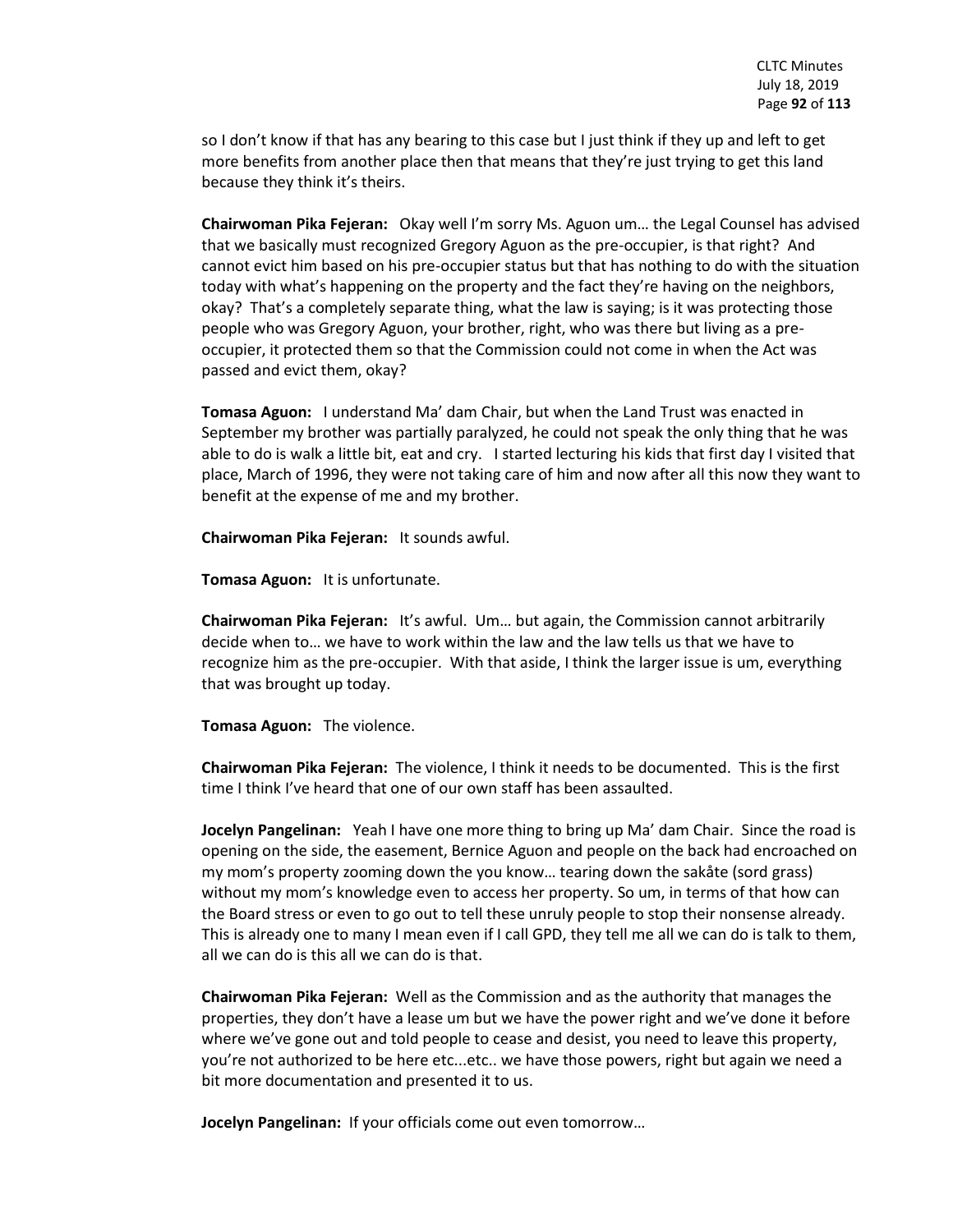## **Chairwoman Pika Fejeran:** If what?

**Jocelyn Pangelinan:** If they come out and assess the situation, supposedly they need to get them out. You're going to see on the side of the road that they put a barrier and it's a broken gate, a broken tree and two tires that's how unruly they are. They have no respect no respect for anybody you know not even for the Commission, I tell you. And they're just doing what they want to do and they could care less if they hurt and they could care less if they're going to land in jail.

# **Commissioner Santos:** Even if they arrest them?

**Joecelyn Pangelinan:** Yes. They don't care. There is a house that used to exist on that property that was burned down because of a beer incident. The Commission is not aware of this but if you look into the PDN files, that area has been problematic and you know it's sad that nobody is you know… they cannot occupy that actual structure because they were arguing over a can of beer. How sad is that? You know… and to top it off, there's no running water, there's no running power, I don't even know where they use the restroom now a days. I don't there's a dump in back of their house. There's a lot of junk cars you know…

**Chairwoman Pika Fejeran:** Okay. I'm sorry to cut you off, I hear you and I know that you are pleading with us as Tomasa Aguon and I understand the situation that we are in but I don't believe the Commission is ready at this point to issue a decision in either way. And also this also just um… I've only been able to afford you the opportunity to speak and not the other side so at this point I'd like to ask if we can… looking at the time, it's 5:30 p.m. um we were supposed to be completed at 5:00 p.m. but what I'd like, I'd like to ask you to please bare with us and I'm going work closely with the Director with our Director and our Legal Counsel to see what kind of authority we have to move forward what kind of documentation we need um…but I'm sorry we can't do anything today for you. We hear you and we want this to be resovled and we don't want to issue leases to individuals that spoil the land and harass their neighbors. That is not what… that is not what the CHamoru Land Trust is for… you know.

**Jocelyn Pangelinan:** I think the whole part of this is that they lost respect for just about everybody. I mean, I'm not here to say, don't give them or give them but you need to look at the underline matters. I think that they're affecting us as general. I mean… I don't even know…I'm just here today because you guys deserve to hear what's going on and my mom is the unfortunate because she is not here but I'm speaking on he behalf and like I said, I'm just stressed out to the max

**Chairwoman Pika Fejeran:** I hear you and I understand it's safety you know and I don't want to ask you to wait longer but unfortunately, I have to at this point. I don't see anything presented before us that we can use to act on but I think that it's something….

**Commissioner Santos:** It sound like they're using that place for boxing rign or whatever to start creating trouble.

**Tomasa Aguon:** You know Ms. Fejeran I've been listening all these hours you know when you grant people leases and the first question you ask them is; are they able to build? Are they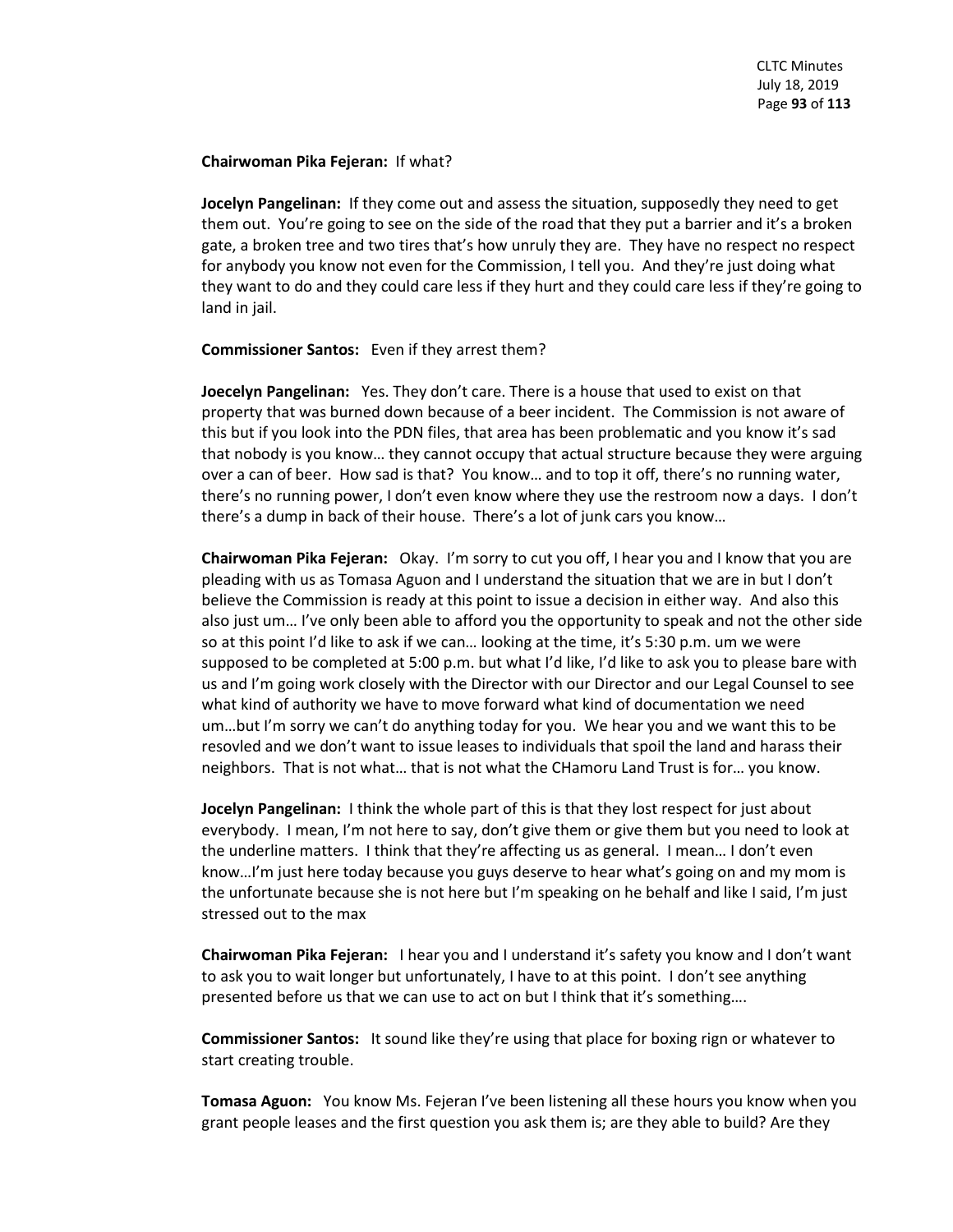able to use the land? And I'm sorry to say, eleven years, that house, my house has had no power, no water, no running water, there were babies born in that kind of environment so if my nephew and his family and even my niece, Bernice who lives I think I heard she applied also for the part where her structure is at. If those people, eleven years and they still haven't done anything to better their lives, at lease apply for running water. What makes the Commission sure that they'll be able to, when they're granted a lease? Are they able to build and maintain? They're piggy backing, that's how they survived this far in life, they piggy back on people, they're getting power from the neighbor down the other side of the street. I guess just for fan or plug their cell phone.

**Chairwoman Pika Fejeran:** Okay Ms. Aguon um…we need to do some work. I feel for you and I'm sorry that all of the families that we're talking about are in this situation. You know because if they're that angry they're also suffering too.

**Jocelyn Pangelinan:** I believe that we need to come to a mediation.

**Chairwoman Pika Fejeran:** Yeah.

**Jocelyn Pangelinan:** At least to get back to a norm… you know, because right now, we have all the lights on because that's how scared.

**Commissioner Santos:** How many people staying in that place? A hundred?

**Jocelyn Pangelinan:** Where? No maybe twenty seven people. No water no power. But you know Ma' dam Chair, come to some sort of resolution.

**Chairowman Pika Fejeran:** Yeah and we do to. We have to figure out a way to resolve this you know but we also have to remember that we have to take care those that need the help and support but if um…

**Tomasa Aguon:** He still my nephew, my blood runs through his veins but I don't think he realizes that. You know.

**Jocelyn Pangelinan:** Like I said, we're not here to displace anybody I just don't want that.

**Chairwoman Pika Fejeran:** Well I think you both brought very valid issues and concerns that the Commission will take under advisement and figure out a way forward for all involved. Okay. Thank you.

**Jocelyn Pangelinan and Tomasa Aguon:** Thank you. Thank you very much.

**Commissioner Santos:** Stay away from there. Why are you staying with them?

**Tomasa Aguon:** We're not staying. She lives next door.

**Jocelyn Pangelinan:** I have no choice, they're my neighbor.

**Commissioner Santos:** Your husband has broken bones, get away from there.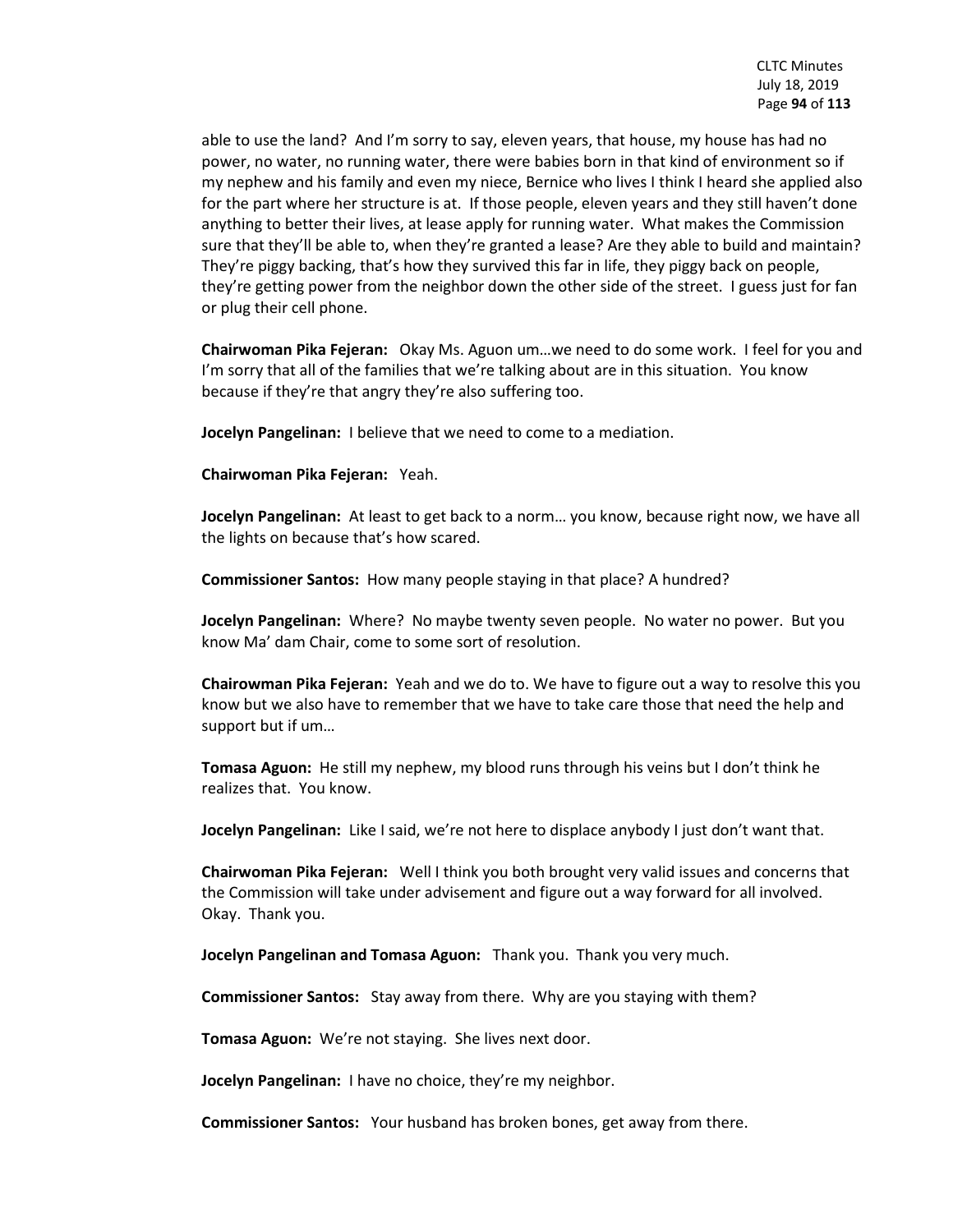**Commissioner Duenas:** We still have (inaudible) on the agenda.

**Chairwoman Pika Fejeran:** Oh we still have public comment.

**Chairwoman Pika Fejeran:** Ms. Anjolisha Aguon. We're going to do public comment right after. I'm sorry you're the first on the agenda and now you're the last.

**Anjolisha Aguon:** It's alright.

**Chairwoman Pika Fejeran:** Thank you for your patience. I hope you understand we had to allow them.

**Anjolisha Aguon:** Yeah it's alright. It'll be quick. Anyway my father in law didn't relocate to Saipan, my mother in did. But they are not married so they didn't relocate, she did.

**Chairwoman Pika Fejeran:** Okay.

**Anjolisha Aguon:** He is there though, right now but not relocated. So anyways, aside from that visitor that terrorizes all our neighbors there, we tell him constantly don't come… don't come but it's hard to tell him not to come around. He will bash anyone, he will bash anyone's car even GPD he aint afraid of… he runs. So really even if we tell him don't come, he will still come, he will find his way through jungles, barefoot whatever.

**Commissioner Santos:** Oh my goodness.

**Anjolisha Aguon:** But right now, we're at a little peace because he's not out.

**Chairwoman Pika Fejeran:** He's in jail right now?

**Anjolisha Aguon:** As soon as he does get out though, he's back in it again. Doing the same things. But other than accessing through um Pangelinan's property, that was none of mine nor Gregory's but it was people there though that live in the opposite side. Aside from that though, I'm here today to see if my um… you know my notarized document was uplifted or you know…

**Land Agent II Jhoana Bragg:** She came in to request to…

**Commissioner Santos:** You never apply for Land Trust?

**Anjolisha Aguon:** No I'm here to speak… oh yes I did apply, I applied separately.

**Commissioners and Land Agent II Jhoana Bragg (In audible discussion)**

**Chairwoman Pika Fejeran:** Yeah supersede that, yeah we're aware.

**Anjolisha Aguon:** I did apply on my own but (inaudible) you know, I just decided to help out for now that that's where we live and you know aside from all the problems there, it's hard for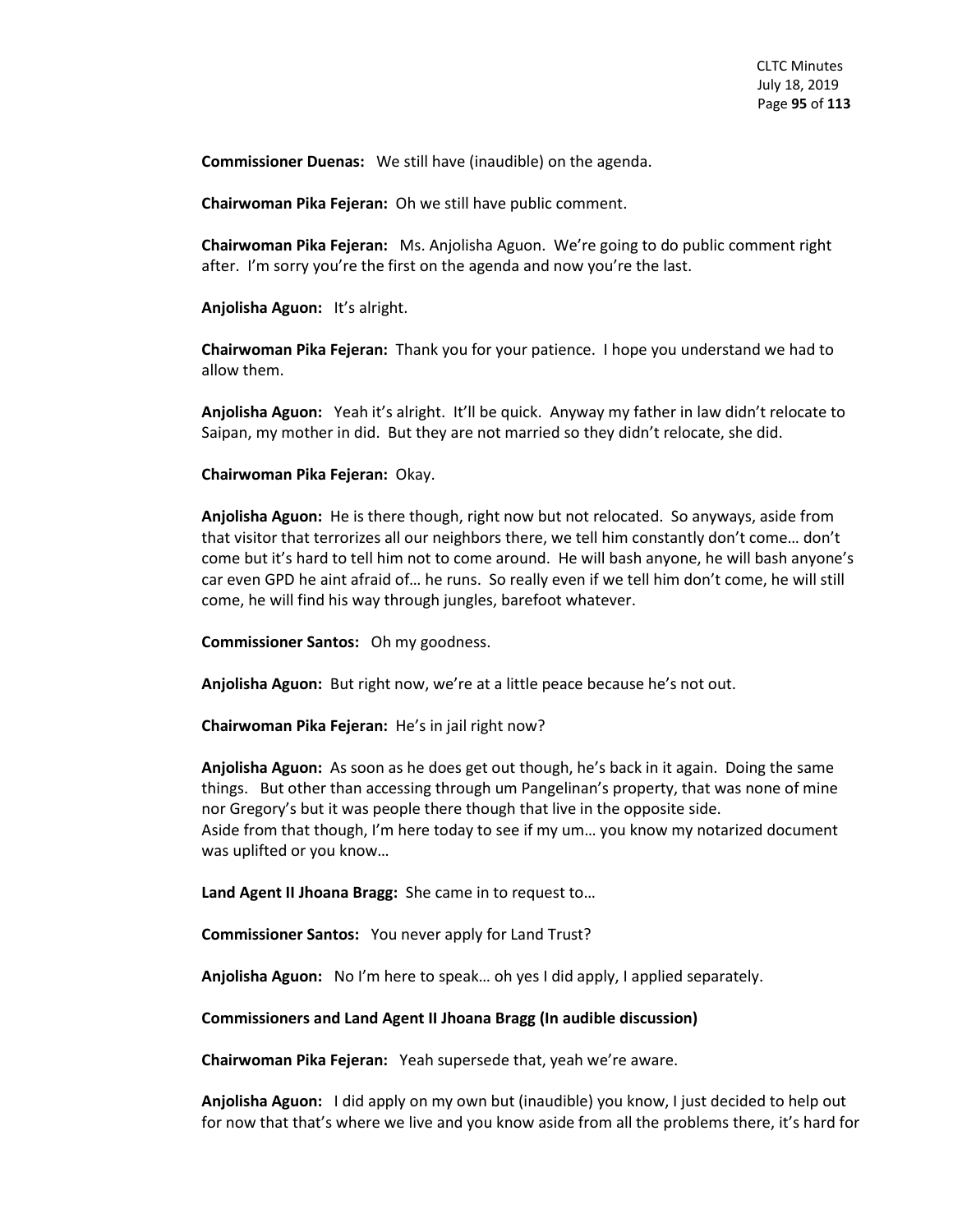us to you know what can we do… we live right smacked in the middle. We're literally locked in like an animal. I mean, I know people around there act like animals and yes they are drunkies, they're alchies they're whatever….

**Chairwoman Pika Fejeran:** So there's multiple dwellings on the property?

**Anjolisha Aguon:** What do you mean? Oh you mean like problems?

**Chairwoman Pika Fejeran:** Multiple… multiple…homes

**Anjolisha Aguon:** There's two homes. There's one… the blue house in the front

**Chairwoman Pika Fejeran:** That's the one… that Ms. Aguon built with her husband?

**Anjolisha Aguon:** That's the main. Yes.

**Chairwoman Pika Fejeran:** Okay

**Anjolisha Aguon:** And there's one in the back is what my father in law and I guess his spouse built. Then Bernice has her own place but that's on a separate lot. That' the red house.

**Chairwoman Pika Fejeran:** Is that...?

**Anjolisha Aguon:** That's the red house

**Chairwoman Pika Fejeran:** Encroaching?

**Anjolisha Aguon:** Yeah

**Chairwoman Pika Fejeran:** On another property?

**Anjolisha Aguon:** Yeah that's on the opposite side, that one right there.

**Land Agent I John Gumataotao:** This has a Bernice, the one that she's referring to. This is her claim, she's claiming that she's…

**Chairwoman Pika Fejeran:** So she doesn't have a lease either?

**Land Agent I Johna Gumataotao:** No

**Land Agent II Jhoana Bragg:** She's claiming a pre-occupier.

**Anjolisha Aguon:** She's a pre-occupier also.

**Land Agent I John Gumataotao:** And this is the main house and this is the back house.

**Anjolisha Aguon:** And yes there is cars there that I guess they brought in and apparently think that they can mechanic on it and all that but as our road closed, we had no way of taking it out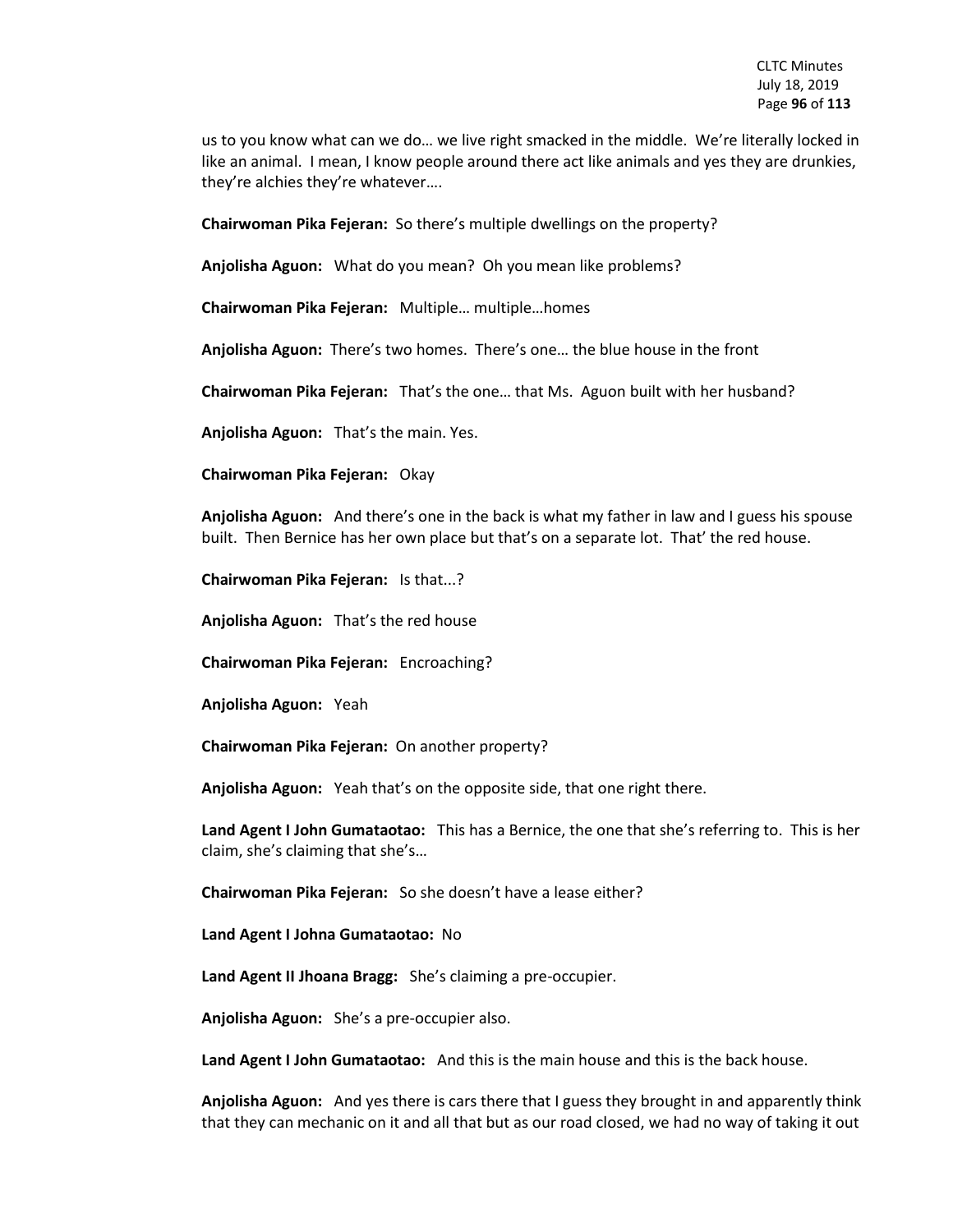as you know… when yes we did try to apply for water and power but we can't because that's why I'm still here today also is for power and water.

**Chairwoman Pika Fejeran:** And um is the the infrastructure there to apply for it or does…

**Anjolisha Aguon:** Everything needs to be um… rerouted like you stated because um we have a new road. That' what you stated… so DPW opened that fifty foot easement already we do have our road there we could clear it ourselves with our own hand it's just (inaudible) fence is still there. DPW is still working their way out to remove that fense.

**Land Agent II Glenn Eay:** Ma' dam Chair, DPW I'll be working with them um very soon and they're ready to open up the access (inaudible)

**Anjolisha Aguon:** Yeah she's been calling me and telling me that you know it's hard for us and you know we're even lucky that mother nature puts water in our tanki's (container drums) you know but… ay what can we do, there's nothing else we can do we don't get water from the neigbors. We probably get some power yeah but other than doing illegal, anything illegal I go by this.

**Chairwoman Pika Fejeran:** Um for the property that their… you know I'd like to look at everything comprehensively

**Anjolisha Aguon:** Yes and there isn't a dump back there… you know everyone here especially Lorraine they came through the back road… they see… they saw the back side there's not a dump back there… there's no trash build up there.

**Land Agent II Jhoana Bragg:** It's just junk cars.

**Anjolisha Aguon:** There is junk cars, yes and I do intend to drag all that out as soon as our road is open. I do intend to be incompliance with whatever… other than the problems it's hard to keep him away… it's hard to keep Drake away… doesn't matter if you have a restraining order… it doesn't matter what kind of documents you have he thinks he's stronger than everyone. I'm telling you, he's like…

**Chairwoman Pika Fejeran:** Sounds like a scary individual.

**Anjolisha Aguon:** Yes.

**Commissioner Duenas:** What's the relationship?

**Anjolisha Aguon:** There's no relationship.

**Commissioner Duenas:** He just comes around?

**Anjolisha Aguon:** Yeah he's just a friend up the street and he just comes around… like they've known eachother for so many years you know because they'be been living in that area so you know he always comes down and he… you can tell he's coming because all the dogs would start barking… literally like from a distance like they can smell fear… that's how crazy it is. And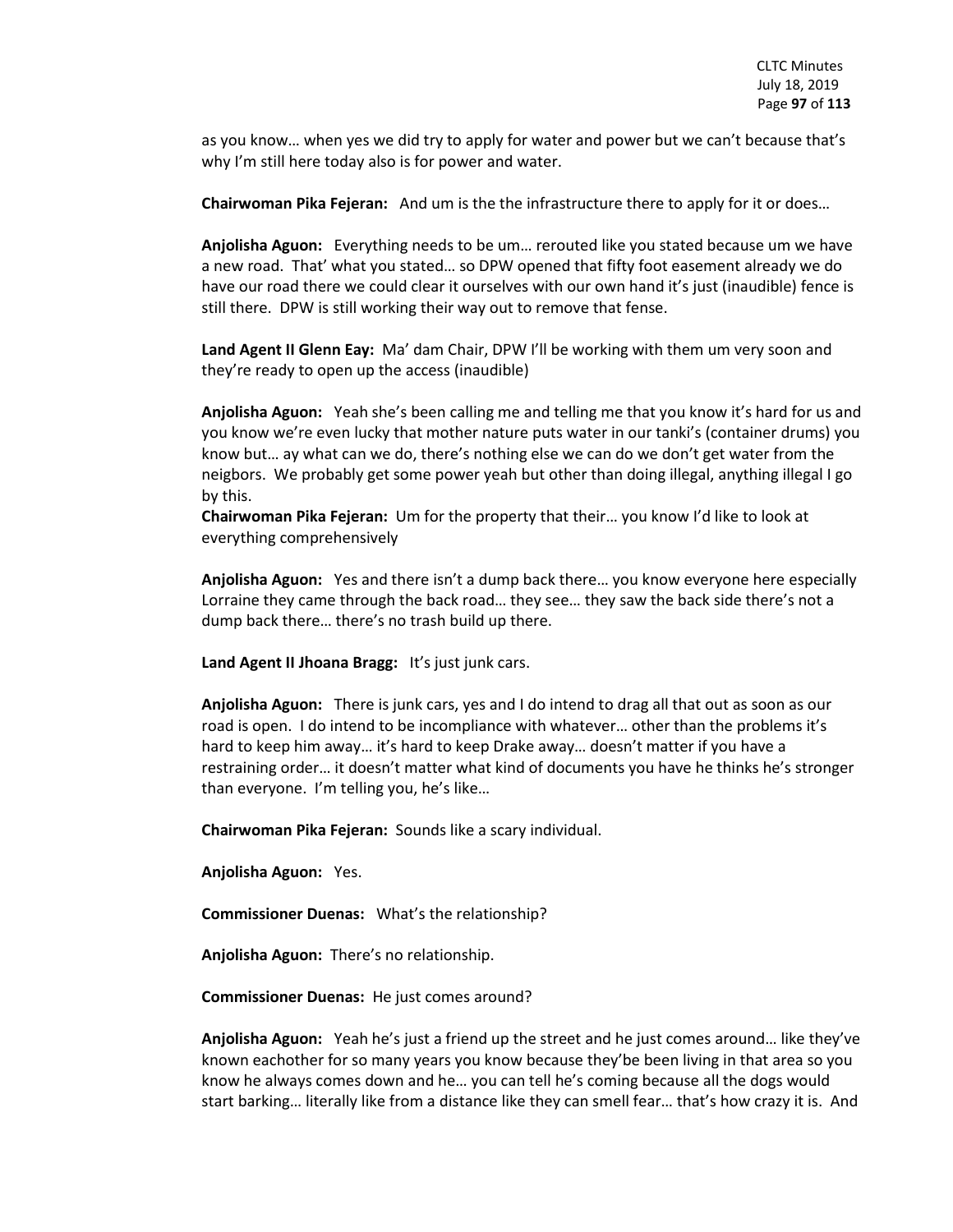he even tried to machete my husband but what can I do you know… if my husband tried to machete him, he would get arrested too.

**Commissoner Santos:** Are you neighbors with Mr. Benavente?

**Anjolisha Aguon:** Yes.

**(Inaudible discussion)**

**Chairwoman Pika Fejeran:** Okay well so you know, if it's your unwanted visitor that's harassing you it's not your family?

**Anjolisha Aguon:** Sometimes yes. I mean you know with what Ms. Pangelinan was sharing earlier some were true but Bernice Aguon does not live on our lot, Randy Aguon yes he does, he does live there but I don't know what his intentions was… you know.

**Chairwoman Pika Fejeran:** Causing trouble

**Anjolisha Aguon:** I have kid of my own, I stayed in my house when all the incidents were going on I have kids too you know, I fear for my life too. I have little kids so of course I'm not going to bring them outside while all that is going on so I'm inside my house while all that is going on.

**Commissioner Santos:** Do you have a vacant in a dollar home? Can we look in here?

**Chairwoman Pika Fejeran:** I know.

**Anjolisha Aguon:** We don't want to…

**Chairwoman Pika Fejeran:** Like I told Ms. Aguon we need to figure out a resolution that takes into account all of the fact. We can't do that right now okay so thanks for coming.

**Anjolisha Aguon:** Okay so road is okay, right? We can still go through our road.

**Land Agent II Glenn Eay:** Yeah I made arragements already… the (inaudible) but (inaudible) has to be there when they open the road.

**Anjolisha Aguon:** Yeah yeah yeah that's what they said. So we can still go through that road though?

**Land Agent II Glenn Eay:** The fifty foot easement

**Anjolisha Aguon:** No the flagged lot

**Land Agent II Glenn Eay:** That's where they're going to open up the fence.

**Anjolisha Aguon:** But we can still go through?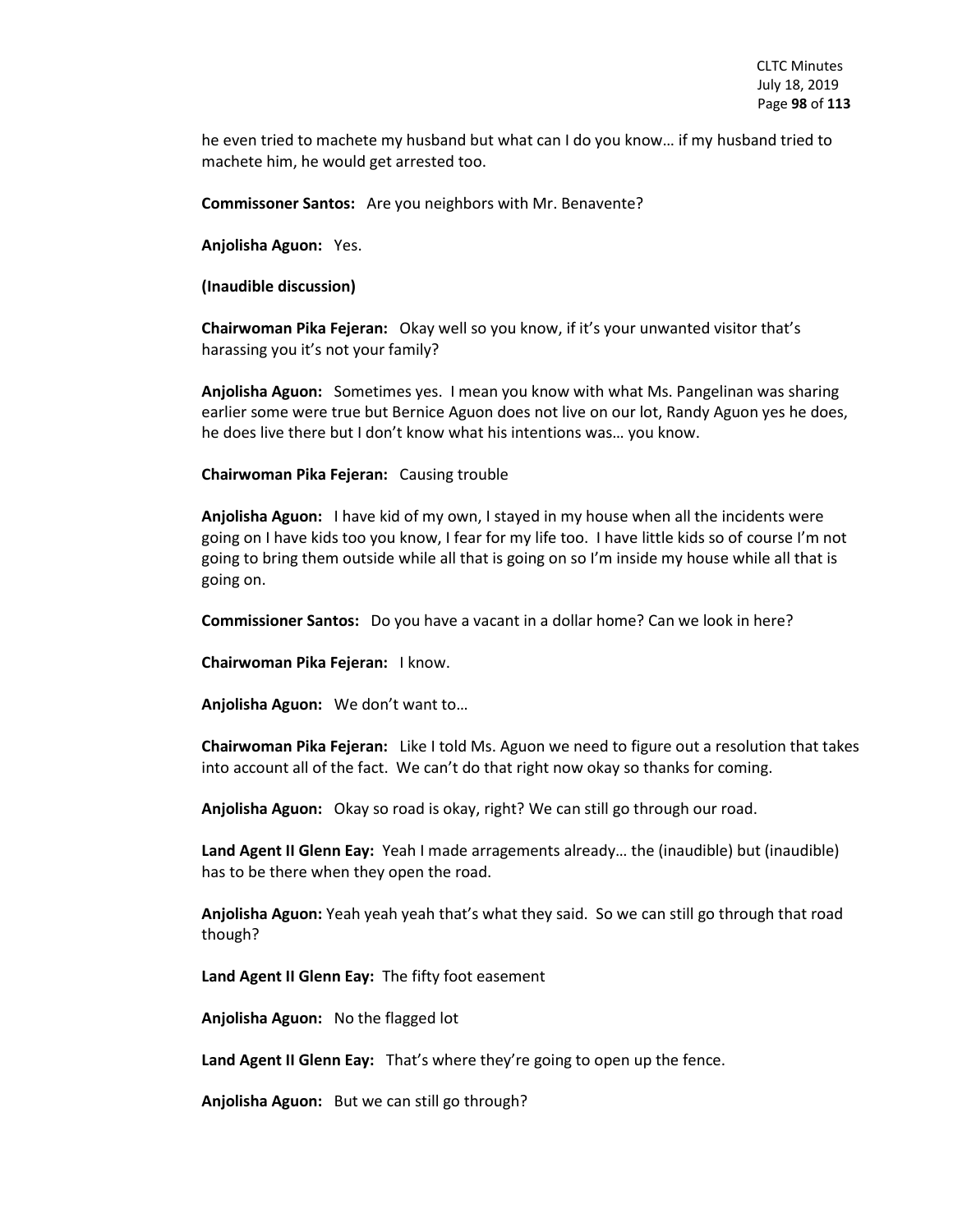Land Agent II Glenn Eay: Actually it's not a road it's part of your lot.

**Anjolisha Aguon:** Yeah it's apart of the property I know. It's apart of the property I know so it's okay we can go through it even if we're walking through it?

**Land Agent II Glenn Eay:** Yes.

**Anjolisha Aguon:** And we don't need to have any type of document stating that we can walk through it.

**Land Agent II Glenn Eay:** Once we open up the…

**Anjolisha Aguon:** Because we're still getting harassed by Benavente saying that it's private property we need to stop walking through it and all that. That's how we get like on the outside you know.

**Chairwoman Pika Fejeran:** Yeah if you look the property, it's not private property it's CHamoru Land Trust property.

**Anjolisha Aguon:** No I know but he doesn't understand that or even if he does understand he just can't accept it.

**Chairwoman Pika Fejeran:** Okay well he…

**Anjolisha Aguon:** I mean I know he's worried for his pigs but we're worried for his pigs too because it has a smell but we're not complaining for that. He doesn't like the fact that people are going through it.

**Chairwoman Pika Fejeran:** Okay well unfortunately you don't really have a choice because that is the property… it's CHamoru Land Trust property. Do you have a map?

**Anjolisha Aguon:** Yeah

**Chairwoman Pika Fejeran:** Okay I mean if he's harassing you go again I mean we already went through the whole court system.

**Anjolisha Aguon:** Yeah I know with a restraining order.

**Chairwoman Pika Fejeran:** The restraining order, the cease and desist and um if we have to do it again then we have to do it again. If he continues to give you problems.

**Anjolisha Aguon:** Yeah not constant… he just like…he'll keep telling my husband, it's private property and he'll walk away and my husband would be like, I don't understand what you're saying you know like look at me and tell me so I understand what your saying but you know my husband just wants to know if like we're able to at least walk through with like water if we need to get or…

**Chairwoman Pika Fejeran:** Yes yeah. Have your map…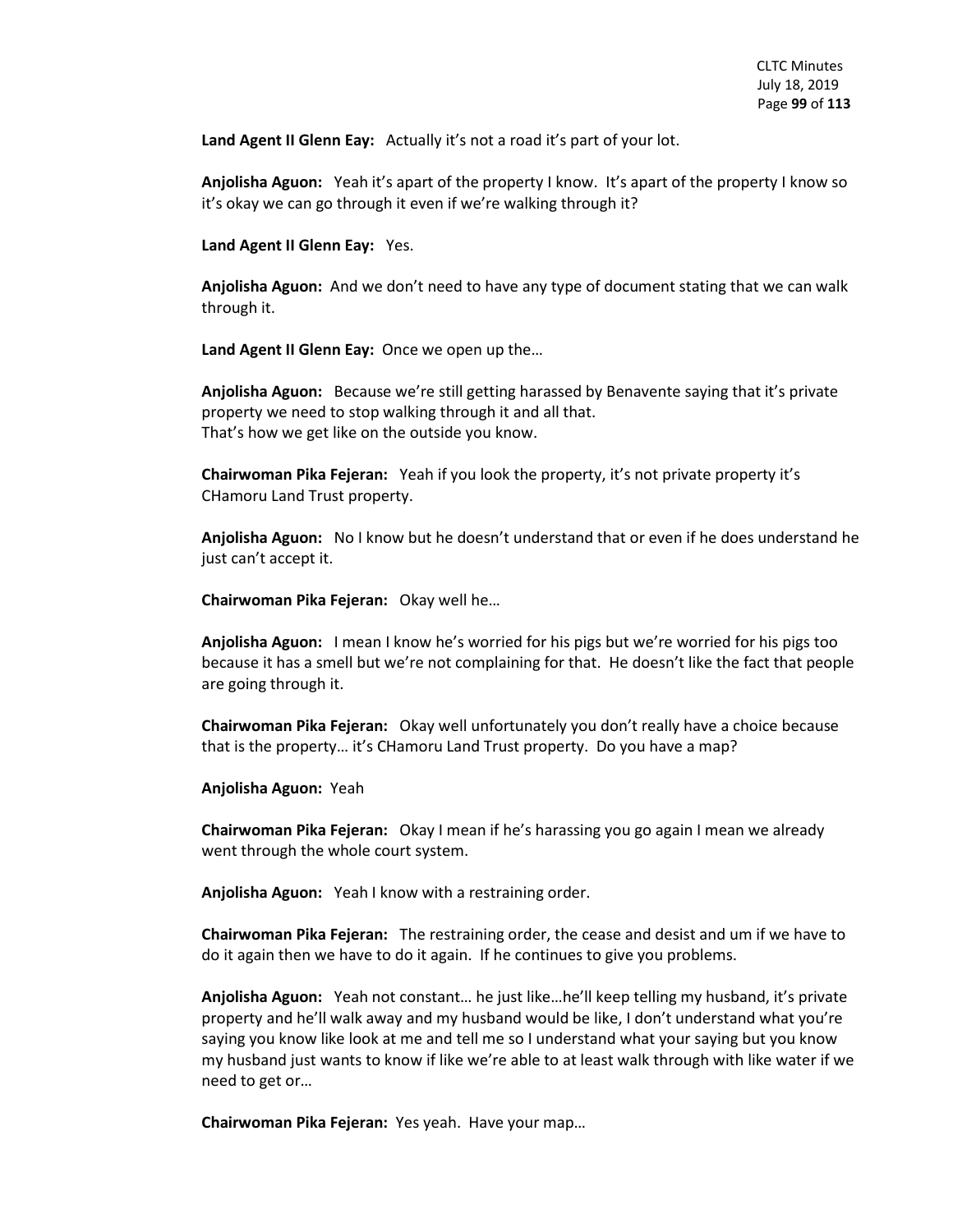**Anjolisha Aguon:** Man we have a lot of different colored maps with different roads that we had there but thanks to you know the Trust they helped us find a way out.

**Commissioner Santos:** Oh my goodness.

**Chairwoman Pika Fejeran:** Okay thank you. Thank you Ms. Anjolisha. Okay thank you everybody, I know we are way late um but it looks like there are some individuals in the… for public comment so if I call your name, please come forward. Patrick J. Santos

#### **PUBLIC COMMENTS**

**1. Patrick J. Santos Land Agent I Lorraine Nededog**: That's done already.

**2. Kenneth Guerrero Kenneth Guerrero:** Here

**Chairwoman Pika Fejeran:** Okay Sir I'm sorry you were the second one to sign in.

**Kenneth Guerrero:** My hats off to you guys… you guys are doing a great jobs. Carry on.

**Chairwoman Pika Fejeran:** Thank you.

**Kenneth Guerrero:** Good afternoon, good evening um… ladies and gentleman of the Board I'm here on behalf of my son, Gabriel Guerrero okay… located in Pagat, Lot 5402 and I see you guys got a map here and I'm asking the Board's leniency to get a lease on 5-R2 for my son Gabriel Guerrero I have a legal documents giving me general power of attorney to speak for my son and I'm that's why I'm here to see if I can get things settled and moving on so I can get the mahons (markers)

**Commissioner Santos:** Did he apply already?

**Kenneth Guerrero:** Yes Ma'am. He's currently off island seeking his major in physcology and as so in the future he wants to come when he's done soon he used to work in the Sanctuary and how do you say it, instead of committing suicide he's (inaudible) so that's what I'm here for Ma'am.

**Chairwoman Pika Fejeran:** Okay have you met with any of our land agents?

**Kenneth Guerrero:** Yes Ma'am. I talked to a lot of people. I talked to Lorraine, I talked to Mr. Hattig just wanted to be here to talk to you guys you know… I talked to Margarita back there, I just wanted to see an outcome because I'm getting older and my son… he's not in great health too, he has a bad heart but I'm trying to help him so less stress for him. He went an got all his paperwork done to be a legal spokes person for him, everything is documentd Ma'am I've given everything.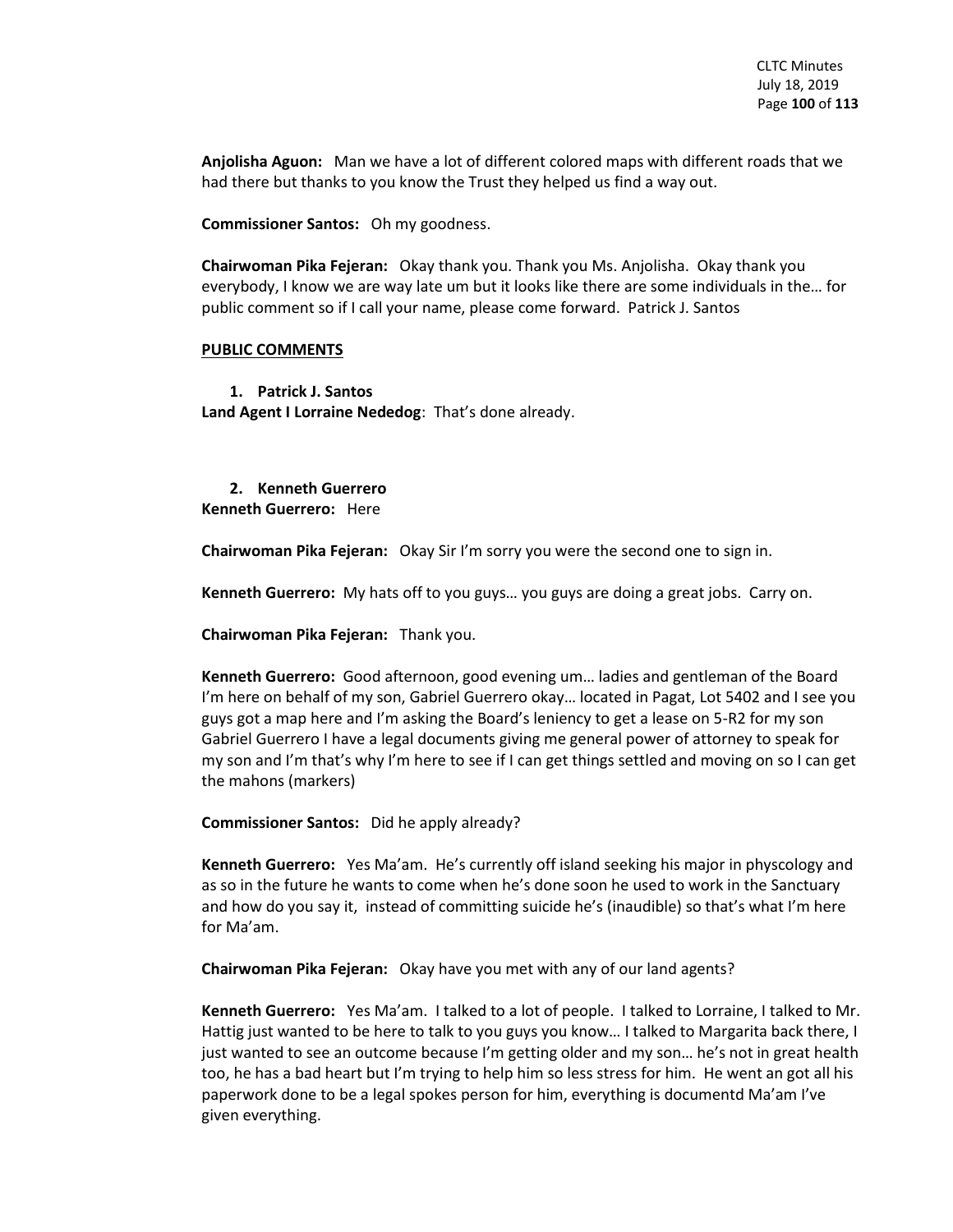**Commissioner Santos:** How old is he? How old is your son?

**Kenneth Guerrero:** He is 27 now… he was born in '93 and he only build the house where we're occupying right now.

**Chairwoman Pika Fejeran:** So are you a current lessee, Land Trust?

**Kenneth Guerrero:** Yes Ma'am.

**Chairwoman Pika Fejeran:** And you're occupying it as your residence?

**Kenneth Guerrero:** Yeah (inaudible)

**Chairwoman Pika Fejeran:** And your… your…

**Land Agent II Jhoana Bragg:** He has a lease for um a 9210. However, he is occupying here in Mangilao and he came here as stated in '96 so he met with us and Mr. Hattig and he did explain to him that we can move his lease here but he would have to get rid of the lease in 9210 to decline 9210 to move here because this is his main residency.

**Chairwoman Pika Fejeran:** Oh.

**Land Agent II Jhoana Bragg:** So he's coming requesting for his son however his son's date and time is not up um you know.

**Kenneth Guerrero:** Excuse I hate to interrupt…a lot of people I've noticed, and (inaudible) and I'm not going to bring up dirt from the past right, and you guys (inaudible) good job… a lot of people in the past got passed over from the '95, 2006, 2008, and you're going to go by law and howcome those things still exist and if your saying it right now, that's no longer acceptable… good job, I appraise you for that, you know my son, I am a decendant of Tun Kiko Feja, Francisco Feja (inaudible) I am Feja, you know… my son is Feja I've picked pineapple on that place when I was a little boy my son wants to live on that history of the family, Feja. I'm Guerrero but my tata is Feja so that's why I'm here, to speak for my boy strictly for my boy, I'm only here for my boy not for me, for my boy. I just want to make sure you understand because some how some way it always gets mixed up, can't have to two, I'm not talking to me… I'm talking for Gabriel, Y lahihu (my son).

**Chairwoman Pika Fejeran:** Okay so your son, is not a 1995 applicant we can't… the Commission cannot entertain his application and give him a lease.

**Kenneth Guerrero:** Even though he's the one that helped me build the house ma'am? You know?

**Commissioner Santos:** Where did he apply?

**Chairwoman Pika Fejeran:** So what is your question? You want your son to have that lease?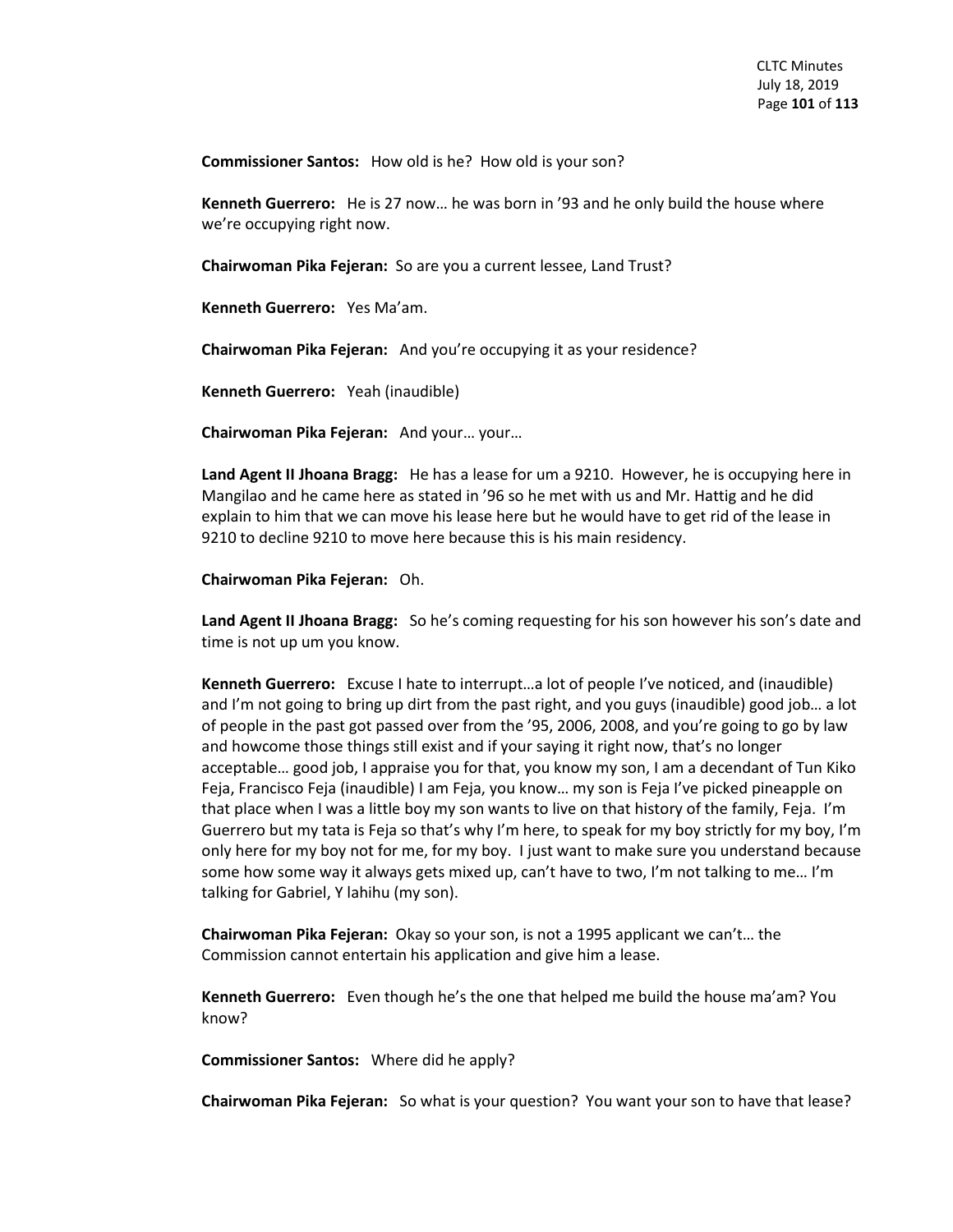**Kenneth Guerrero:** Well what I'm trying to basically say Ma' dam Chairman is as simple as this; I want to get the property surveyed which I'm planning and register it so we can do this right you know…. My hat's off to you guys where you have to deal with people for example, like me. I was told from my auntie, Auntie (inaudible) defunta (deceased) my tata has been there since nineteen tinake as the granfather's clause with me having Feja, I am entiled to that… to go back home to the ranch, you know… I kuttura umbre… un dalac I kuttura'ta (our culture, we follow our culture) eyigui bidata gi halom I korason ma'me (that's what we do in our hearts) pun saga ha gi lanchon ma'me ni hagas ha un poksa (we stay at our ranch where we were raised) ti'un saki ginen ut' tru taotao (we don't steal from what belongs to others) ginen hitta ha, I familiaku ha pun sagua gi gua'tu' (it has been our my family that's been staying there and we only want to stay on what is our families)

**Chairwoman Pika Fejeran:** Is this… this is a main Feja place?

**Kenneth Guerrero:** All my family is all over it, me, Lorette even Valerie

**Chairwoman Pika Fejeran:** Okay the one that Valerie just evicted, left was 5-1

**Land Agent I John Gumataotao:** Which is just this portion right here.

**Chairwoman Pika Fejeran:** So um I know you're saying; I'm not here for me, I'm here for my son um… but you are living here?

**Kenneth Guerrero:** Yes but the place that they gave me up in Yigo that's since Gutierrez's time, there's no water and you know what all the Governor's had told me Ma'am and straight up, they don't have money. I have seven poles to go to get water, I have to luffan ha I hanom (I have to carry / bring the water in) you know but if… ma'am.

**Chairwoman Pika Fejeran:** So you don't have a lease for this?

**Kenneth Guerrero:** No ma'am.

**Chairwoman Pika Fejeran:** Okay so that's the first thing we need to do, since you're occupying um you would have to decline the lease that was given to you 'because you can't have two leases right? Decline the lease up there, so we can legitimize your occupancy here.

**Kenneth Guerrero:** Eventhough my son is over 18 he can claim that property as a CHamoru… You understand what I'm saying?

**Chairwoman Pika Fejeran:** Not… no I don't think so… because you can list him as your beneficiary

**Commissioner Santos:** Yes you can name your son the beneficiary.

**Chairwoman Pika Fejeran:** Yeah you can name him as a beneficiary.

**Kenneth Guerrero:** I just wan to get the mahons down (survey markers) and get the land back (inaudible) and the lease issue I've been paying since… I got that property up there…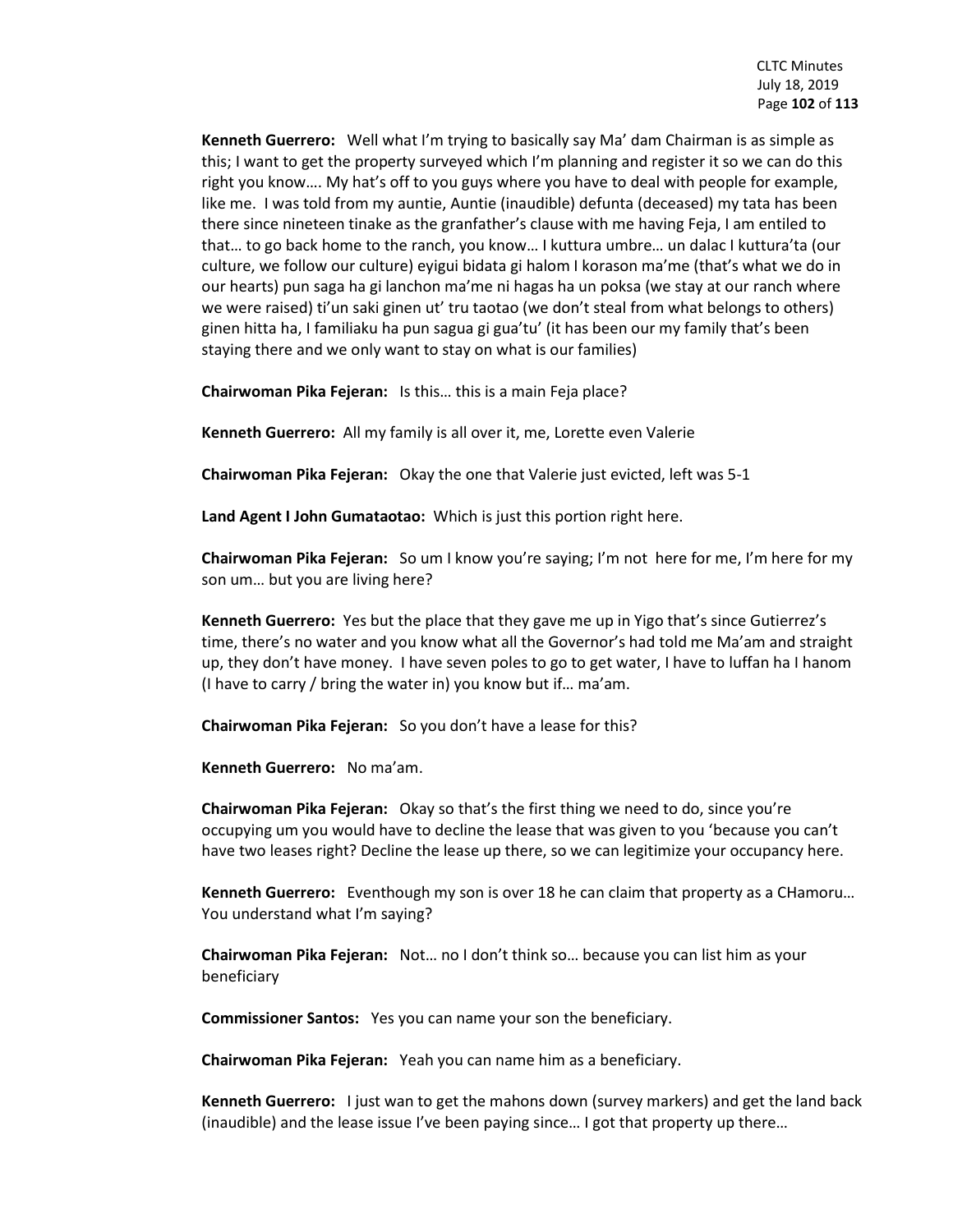(inaudible ranting)

**Chairwoman Pika Fejeran, Land Agent II Jhoana Bragg & Land Administrator Margarita Borja (inaudible discussion)**

**Chairwoman Pika Fejeran:** We already determined pre-occupier status right? Is there anyone on 5-2?

**Land Administrator Margarita Borja:** We already issued to Michael Bukikosa Arriola who is the brother in law of Valerie…(inaudible) went out and did an inspection and found out that the brother who is sitting in the back, he's coming in he was occupying that so now we're looking at transferring Michael to the front (inaudible)

**Chairwoman Pika Fejeran:** I see.

**Commissioner Santos:** Pika, sa there's another public comment.

**Chairwoman Pika Fejeran:** Yeah we have more public comments okay um… shees..

**Kenneth Guerrero:** I just want you to know what's my status… I had a stroke a couple of years ago, my body is not doing well, my son wants to come home soon and he's going to do good for Guam, he's going to be a great counselor.

**Acting Admin. Director Joseph B. Cruz Jr.**Ma' dam Chair, maybe you can afford us to review and package a staff report so we can get all the documents together just so at least (inaudible)

**Chairwoman Pika Fejeran:** Yeah. I agree. So Mr. Guerrero so I appreciate you came today to talk to us and let us know your concerns and your issues but what we're going have to do is we're going to instruct the Director and the staff to look into your case and your son's file and put together a staff report and we can put you on the agenda so we can actually spend some good time, have your folder here and work it out.

**Kenneth Guerrero:** (inaudible) This is all I want.

**Chairwoman Pika Fejeran:** Okay so the staff will call you um their going work on a staff report and whenever you make it on to the agena, they'll give you a couple days notice if you can reappear before us.

**Kenneth Guerrero:** I gave them my house number, my cell number, my work number and (inaudible)

**Chairwoman Pika Fejeran:** Okay thank you Mr. Guerrero.

**Kenneth Guerrero:** Thank you Ma' dam Chair, everybody… keep up the good work I salute you again I appreciate it.

**Chairwoman Pika Fejeran:** Okay August Guerrero alright… Mr. Guerrero.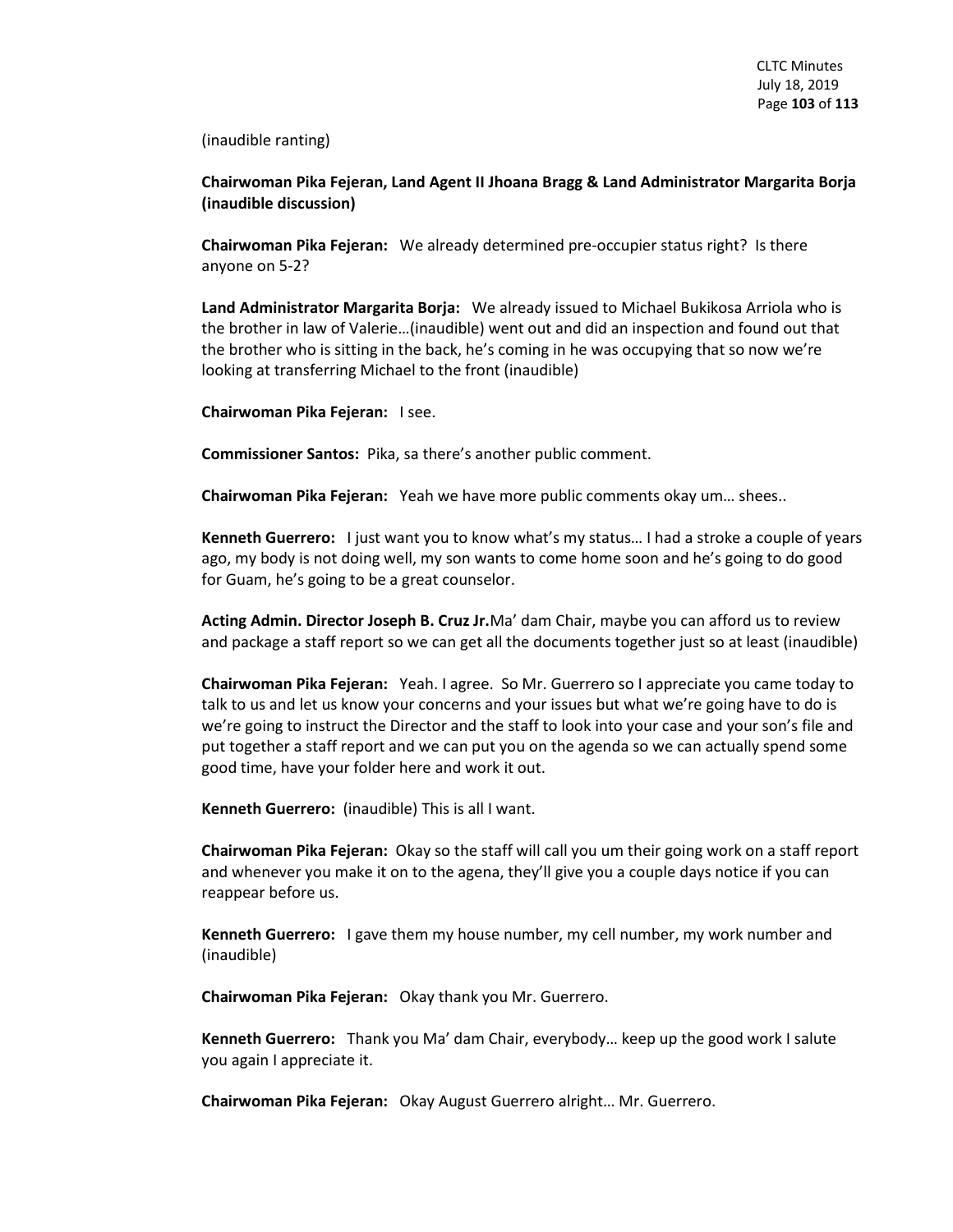**Kenneth Guerrero:** Hagu next partner.

**Chairwoman Pika Fejeran:** Hafa Adai Sir.

**August Guerrero:** Hi Hafa Adai! Ma' dam Chair, Commissioners thank you for (inaudible)

**Chairwoman Pika Fejeran:** Could you state your name for the record?

**August Guerrero:** Ah my name is August C. Guerrero and I have something… (inaudible) so I thought I'd keep it straight and get the point I want across. So my name is August Guerrero I'm a CHamoru Land Trust applicant I have been designated by the CHamoru Land Trust department and I'm a previous occupant…

**Commissioner Santos:** Did you apply?

**August Guerrero:** Look at that map on 5-2, um alright I had permission to stay there, I have permissions from previous Directors, Joseph Borja, Jesse Garcia, (inaudible) I'm sure they have it. And to hook up water and power and all that stuff…so I also have been working with John Gumataotao and Margarita Borja very closely and I come here before you today to request a lease on the property that I am currently on… to allow me to hook up the water because they really need a lease in order for us to give them Three Thousand Dollars (\$3,000.00) that (inaudible), right? So that's why I'm here, I talked to John yesterday, I told him I'm a very bad public speaker so at any time you can jump in… just want to fill you guys in on what I want to do.

**Chairwoman Pika Fejeran:** You're doing great, I hear you.

**August Guerrero:** Don't make me cry.

**Chairwoman Pika Fejeran:** Being that you're in that same subject area that um Mr. Kenneth Guerrero, is your brother?

**August Guerrero:** I'm Feja too.

**Chairwoman Pika Fejeran:** So you're a relative, a very close relative also neighbor…what we'll do is the staff will put staff reports together so we could look at it as a whole for an upcoming meeting.

**August Guerrero:** So you guys are aware of the history of the land right?

**Chairwoman Pika Fejeran:** Oh yeah, we had a very long meeting here with…

**August Guerrero:** Is that the one on March 21st?

**Chairwoman Pika Fejeran:** I think so.

**August Guerrero:** See the thing is the family told me about it but I thought it was the issue of the land swap then all of a sudden that just came out out of no where… not the land swap but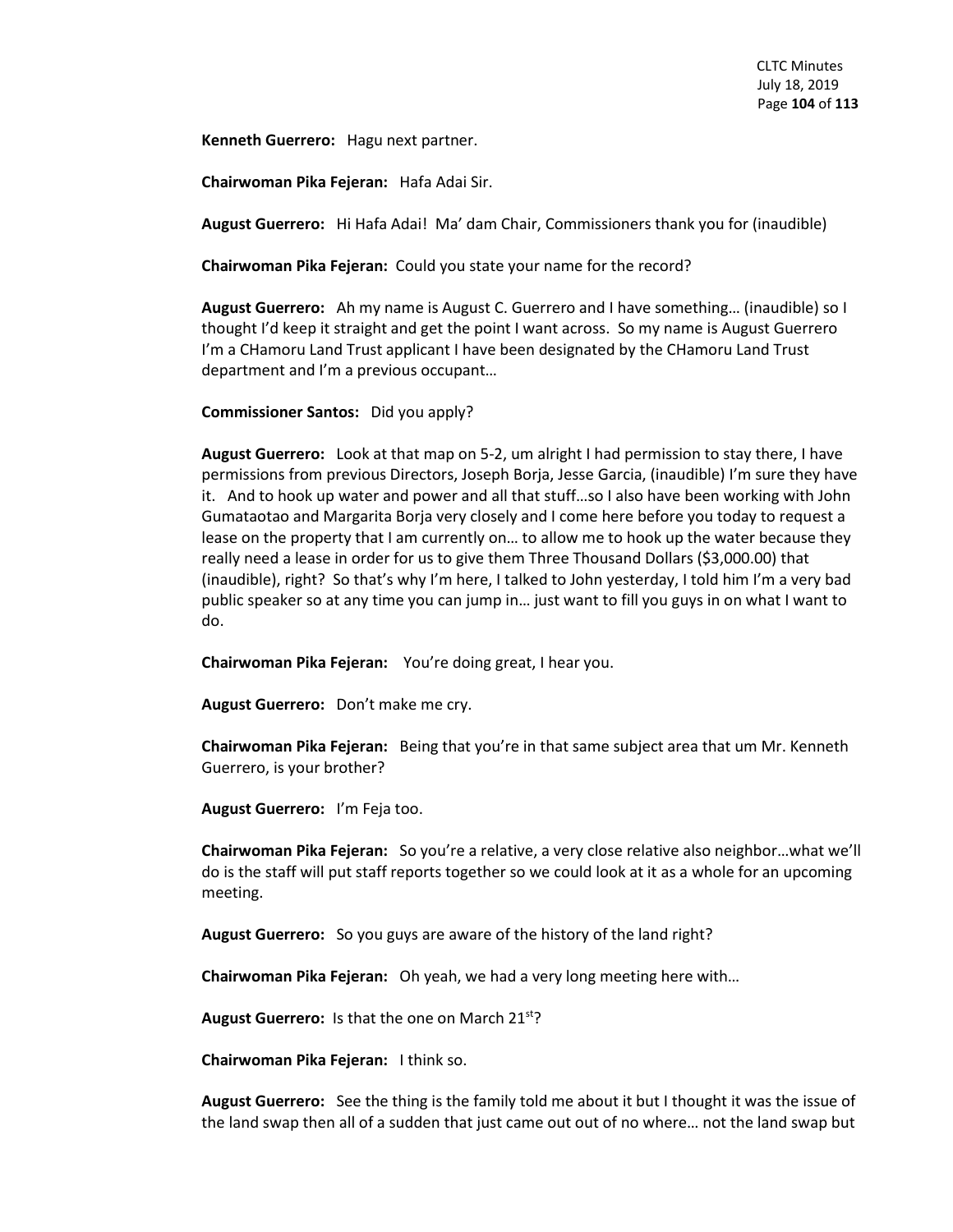the swapping of the lines… and then that thing just moved and then maybe a couple of days later that's when I was knocking on John Gumataotao's door and I was like, I'm here.

**Chairwoman Pika Fejeran:** We told them at the meeting too, like hey, there's gotta be more Feja's out there… they're going (inaudible) you know.

**August Guerrero:** We're first cousins… we're all first cousins.

**Chairwoman Pika Fejeran:** Well you guys are here, you appeared before us well we'll be sure to get to you on an upcoming meeting where we have the information we need to move forward.

**August Guerrero:** So I'll be on the agenda? I don't want to be on public comment.

**Chairwoman Pika Fejeran:** Yes you'll be on the agenda…

**August Guerrero:** Okay thank you very much. I appreciate your hard work.

**Chairwoman Pika Fejeran:** Awe thank you Mr. Guerrero.

**August Guerrero:** I'm looking forward to… let me know whenever you want, I'll be there.

**Chairwoman Pika Fejeran:** I think the practices is like they'll probably give you like two or three days notice before the meeting.

**August Guerrero:** Thank you for your help John. Thank you for your help Margarita.

**Chairwoman Pika Fejeran:** Okay um Patricia J. Santos. It's already okay… Is there someone here to provide public comment here today?

**Commissioner Santos:** Si Shiroma

**Chairwoman Pika Fejeran:** Okay come forward.

**Elizabeth Camacho:** Hafa Adai my name is Elizabeth Camacho and I am here requesting that I have an application that I applied in 1996 but apparently they could not find my receipt so I'm on the unpaid list. I'm requesting that I'm willing to pay that fifty dollars (\$50.00) and so my application can be entertained.

**Chairwoman Pika Fejeran:** Okay I think we can allow that, right?

**Legal Counsel Toft:** (inaudible)

**Chairwoman Pika Fejeran:** Yeah sure so go ahead and pay that submit your receipt and then we'll be sure to get you in line where you belong.

**Elizabeth Camacho:** Oh okay thank you.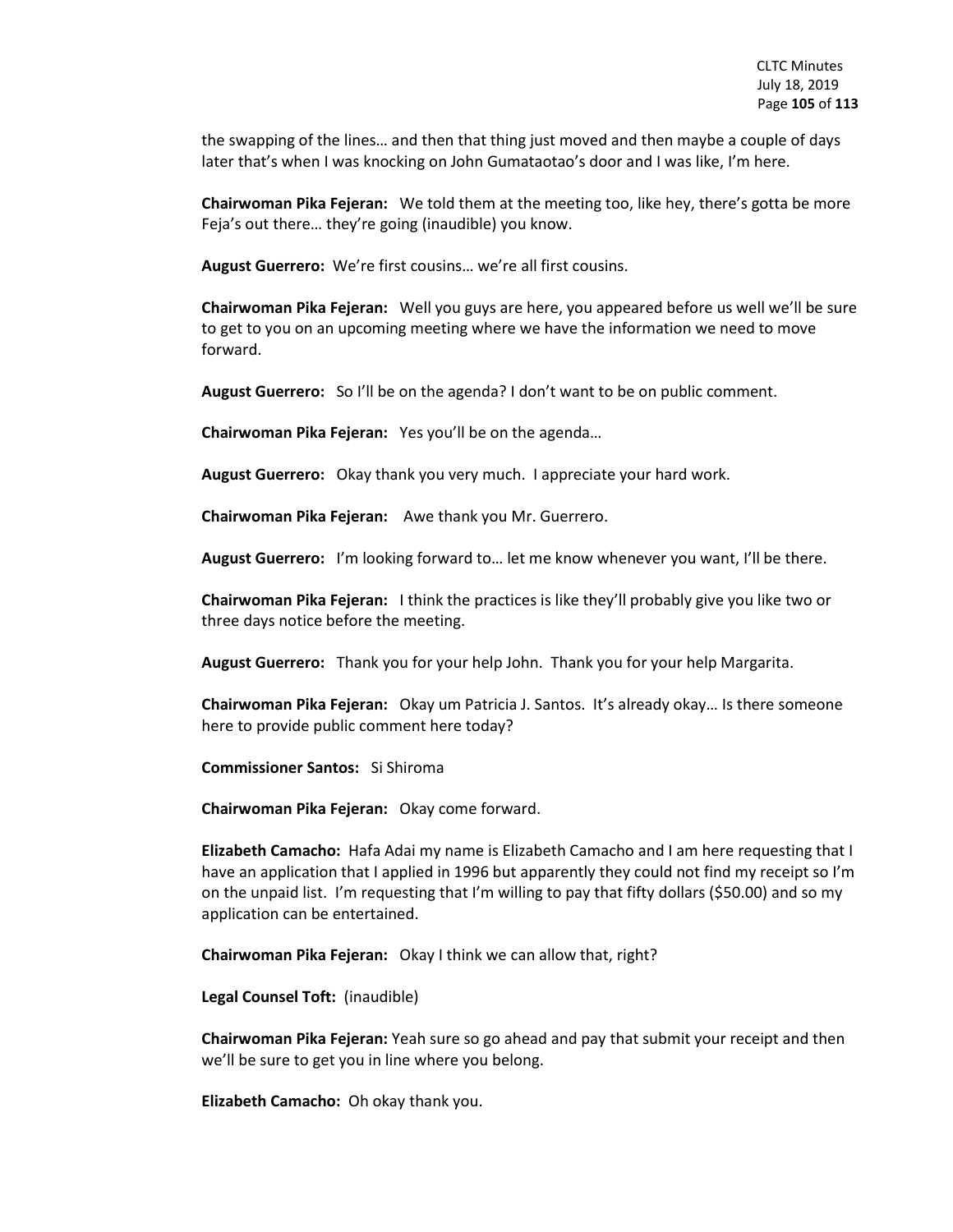**Legal Counsel Toft:** We should do a motion.

**Chairwoman Pika Fejeran:** A motion, we need a motion.

**Commissioner Duenas:** Motion to accept her payment? What is the name… Elizabeth?

**Chairwoman Pika Fejeran:** Elizabeth Camacho

**Elizabeth Camacho:** Elizabeth Manibusan Camacho

**Commissioner Duenas:** You applied in 1996?

**Elizabeth Camacho:** Yes. When will that… will I still be on a waiting list or something? For how long?

**Chairwoman Pika Fejeran:** Yeah. As soon as we can.

**Elizabeth Camacho:** Oh

**Land Agent I John Gumataotao:** Just to clarify, you're not pre-occupying on government land, right? Are you currently living on government land?

**Elizabeth Camacho:** No

**Acting Admin. Director Joseph B. Cruz Jr.**How did you research wheter you paid or not?

**Elizabeth Camacho:** I went to DOA

**Acting Admin. Director Joseph B. Cruz Jr.:** Treasure of Guam?

**Elizabeth Camacho:** They couldn't find anything they were just looking at all these receipts but they're not going research the whole '95 to '96. So I said that's okay, I'm willing to pay I have another fifty dollars (\$50.00) to get back on the list and anyways they're not even calling yet… so. I have another question, if I have a cousin that was awarded their land but is not on the land because she like relocated…so she has her brother, she's willing to transfer…is that allowable?

**Chairwoman Pika Fejeran:** If she's had the lease for seven years.

**Elizabeth Camacho:** She could okay. Okay.

**Chairwoman Pika Fejeran:** As long as whoever she transfers to is qualified under the act and as an applicant (inaudible)

**Elizabeth Camacho:** Okay great.

**Commissioner Duenas:** Motion to accept payment for Elizabeth Camacho's 1996 application.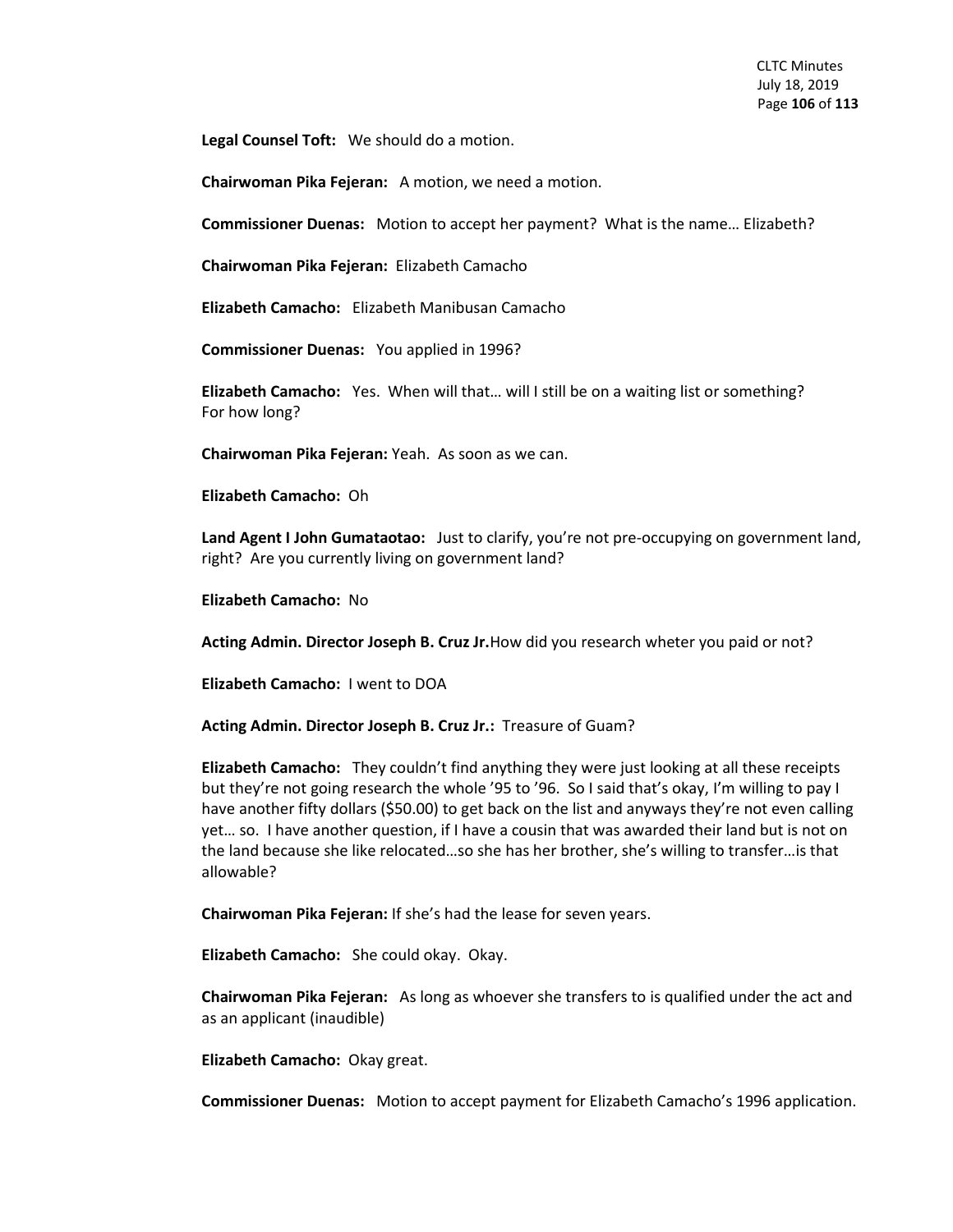**Chairwoman Pika Fejeran:** Motion made

**Commissioner Santos:** I second it.

**Chairwoman Pika Fejeran:** Seconded it by Tan Amanda. Further discussion?

**Commissioners:** None

**Chairwoman Pika Fejeran:** All those in favor?

**Commissioners:** Aye

**Chairwoman Pika Fejeran:** Okay motion carries. Okay than you for coming Ms. Camacho.

**Elizabeth Camacho:** Thank you so much. Have a good evening.

**Chairwomam Pika Fejeran:** Okay thank you. And finally Mr. Shiroma. Thank you for your patience…your utmost patience.

**Ivan Shiroma:** My name is Ivan Shiroma for the Hals Angels representing the Hals Angels verses rugby. Basically I was told at the last meeting to not do anything and just… while we serve them the cease and desist letter. Apparently they got nothing that's why I'm… the access from the otherside, they're still going through my property. Am I able to start my development on the second field? These people just keep coming in again then (inaudible) in the area when I open the gate for my people to come in they're people come right behind us and take advantage. (inaudible) let the Board know that I'm doing my best to refrain from taking any action and that's what I was advised at the last meeting so I want to know what's the status and if I can just go ahead and do what I have to do?

**Chairwoman Pika Fejeran:** Okay thank you Mr. Shiroma.

**Ivan Shiroma:** (inaudible) on the Board and do I handle this thing.

**Chairwoman Pika Fejeran:** Yeah. I appreciate your patience and restraint taking anything into your own hands as work our end of it… so.

**Acting Admin. Director Joseph B. Cruz Jr.:** We initially sent the first letter to Mr. I forget his name but (inaudible) the letter was returned because the address was not valid. So what had happened was, we went out on a site visit… I forget what day it was but we went after 5pm to try to serve the notice but unfortunately we were unsuccessful again and then that one of the foot ball practices, Jessica Dayday was able speak to somebody which in turn (inaudible) which they came in so we served them a second notice with (inaudible) the first notice… Mr. Ross Morrison had provided a document that was signed by Mr. Mafnas, former Director, Monte Mafnas and I don't recall the document title but I have it upstairs because I'm researching the whole Guam Rugby… so we're starting from day one and the request from Guam Rugby when we met with Mr. Hattig was will the Hal's Angels be open to at least allowing them access for the remainder of the season, that's what they were requesting for.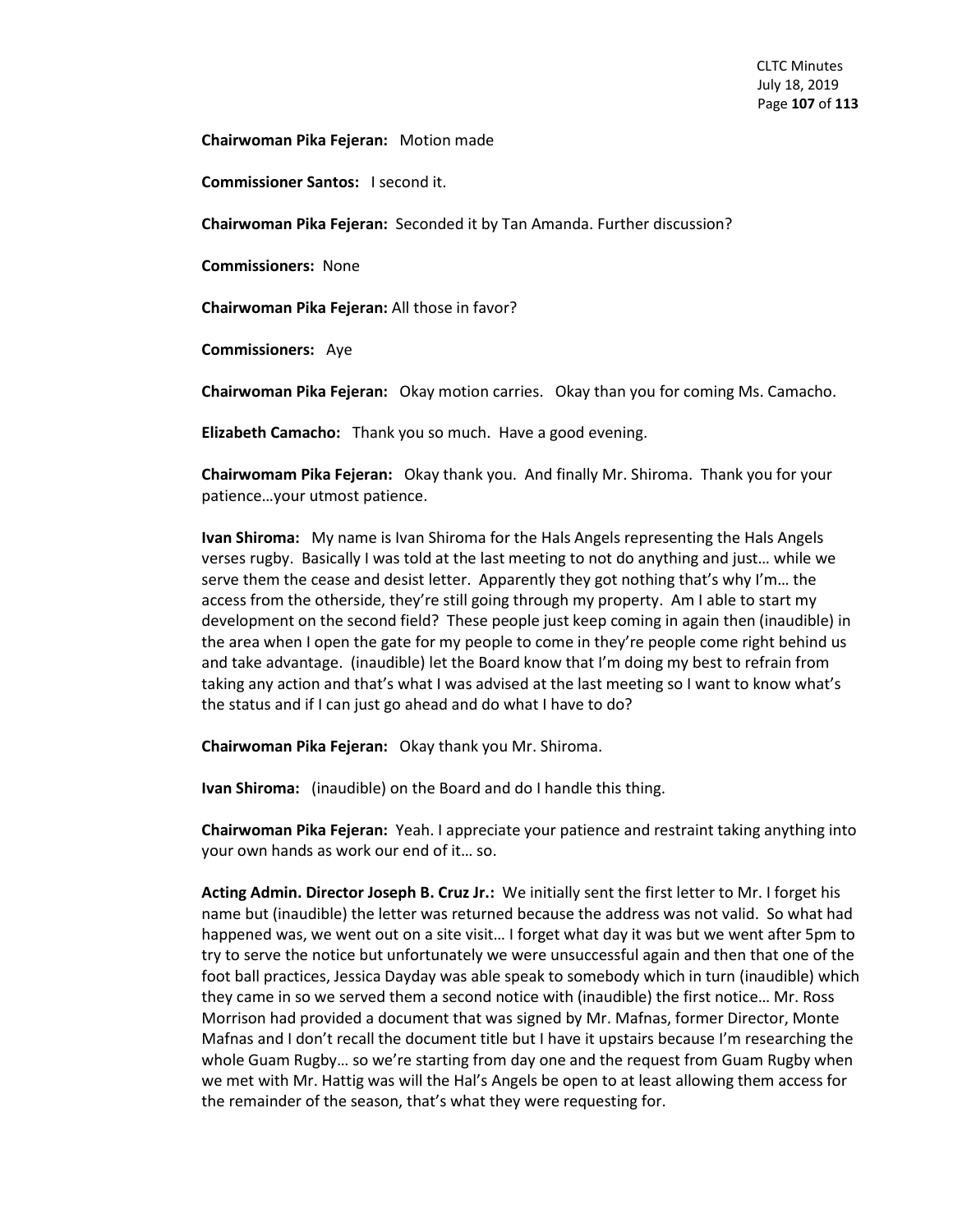**Chairwoman Pika Fejeran:** Okay.

**Ivan Shiroma:** Mike Borja was still the Administrator

**Chairwoman Pika Fejeran:** We solved that, didn't we? We solved it, we ruled on it. Did you find it in the minutes?

**Acting Admin. Director Joseph B. Cruz Jr.:** We cited the minutes that you gave him up until the end of 2018, we did all (inaudible) we were just advised that Mr. Morrison had provided us with a document from Mr. Monte Mafnas, but in that meeting Mr. Morrison and the group had asked him, Hal's Angels to consider to allow them the access for the remainder of the season. If Mr. Shiroma disagrees then you know, we'll inform them that we spoke with Mr. Shiroma and as of today that he stands firm and he'll just won't allow them to access. But we had informed them that their access is on the other side through Lada Avenue and that the easement from Santa Monica has been deleted, we showed them the map, we did everything that…

**Chairwoman Pika Fejeran:** Yeah okay. Well I think that the paper that he was showing you was the one that was presented to the Commission and the Commission decided that that was a illegal like how that was done right like the amended your lease for them without your knowledge I think that's what it was.

**Acting Admin. Director Joseph B. Cruz Jr.**I don't remember of hand

**Chairwoman Pika Fejeran:** But aside from that I believe the Commission has already decided the course of action but they were asking if…

**Acting Admin. Director Joseph B. Cruz Jr.**If you would consider to allow them to use it for the remainder of the season.

**Ivan Shiroma:** We reached out to them so many times already and I'm just tired I can't do anything lost so many oppertunites to develop that field. We have all these people that want to help they want to see something… and then it's hold on because the Commission says something and then they go away and I loose that opportunity to develop and then aside from the 8 months from Mike Borja there's 3 months again, from January to the present. With no effort to do…

And then another thing, when Jessica was there, the totally ignored her again like no respect. These people are something else.

**Acting Admin. Director Joseph B. Cruz Jr.:** So you're not going to allow them access?

**Ivan Shiroma:** No no no

**Chairwoman Pika Fejeran:** No yeah.

**Acting Admin. Director Joseph B. Cruz Jr.**Okay just need to clarify… just so I can prepare the third notice tomorrow, that's it.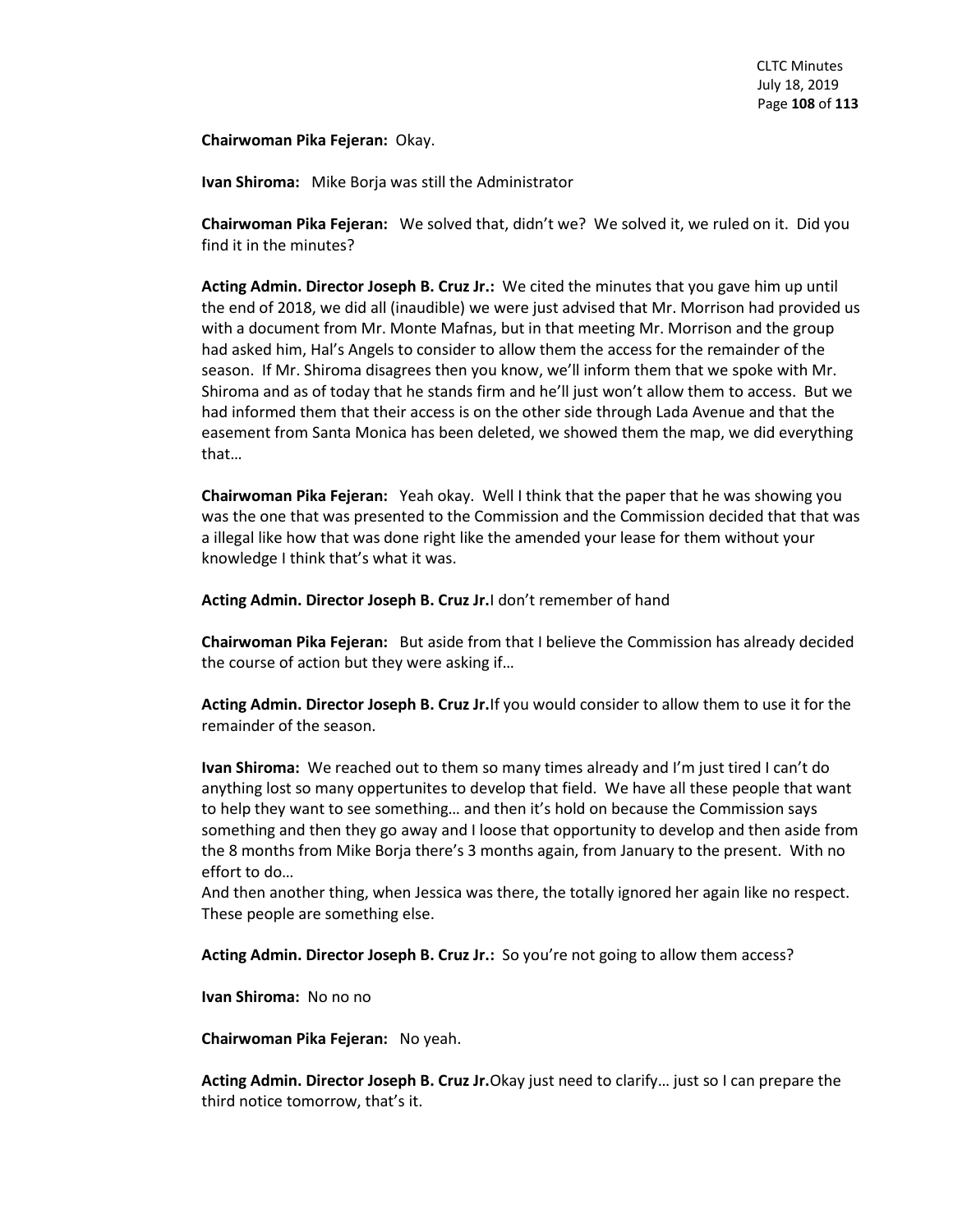**Chairwoman Pika Fejeran:** Okay okay so after the third notice, what happens? And when that goes out what happens?

**Acting Admin. Director Joseph B. Cruz Jr.**It's up to Mr. Shiroma how he secures his gate, whether he padlocks it that will be on him.

**Ivan Shiroma:** And then they'll probably cut it and (inaudible) like the last time and then the waterline they're supposed to remove and they're not even acknowledging that. (Inaudible) I'm trying to be patient with these people.

## **Acting Admin. Director Joseph B. Cruz Jr.**We already

**Chairwoman Pika Fejeran:** All the points that they have to comply with.

**Acting Admin. Director Joseph B. Cruz Jr.:** Yes because that's on the second notice to cease and desist. We'll just reiterate again, we'll serve them (inaudible) because I just found out that Mr. Ross Morrison works at Morrico so I know where his office is at. And we'll also give you a copy so you can have it for your file, so (inaudible) you secure your entrance that was (inaudible) you have a document from us.

**Ivan Shiroma:** The last thing Mike Borja said he was suppose… Mr. Morrison whoever is in charge of rugby supposed to let the people know which is all the schools using that, they're supposed to access from the other side. He hasn't done anything because every body is still coming in and you know these are like kids, middle school so I just let it go. I keep on and I have to come to a decision where something has to be done. I don't want to come here with a problem, my solution is this I'm not the Board but I would revoke their license because your (inaudible) given a five year renewal and they're playing this game like they always want to slow down the progress. Send them a message.

**Chairwoman Pika Fejeran:** Yeah. Like if two cease and desist has already gone out and they're not complying, the third one goes out then what? What is our remedy? If they don't comply with the cease and desist, then that's enough for us to say okay, well we revoke your license.

**Legal Counsel Toft:** We'd have to look at the terms as far as…

**Chairwoman Pika Fejeran:** I think we need to have some teeth with the cease and desist.

**Acting Admin. Director Joseph B. Cruz Jr.:** I don't recall of hand exactly but we'll cite something in the lease about not following some term or the provision of the lease.

**Chairwoman Pika Fejeran:** Okay and does the cease and desist have a deadline date?

**Acting Admin. Director Joseph B. Cruz Jr.** We'll do it immediately. This is the third one, I believe that (inaudible) We'll get the letter out tomorrow, first thing in the morning we'll have it. Can I get your contact number Sir so I can call you when (inaudible)

**Ivan Shiroma:** 888-4301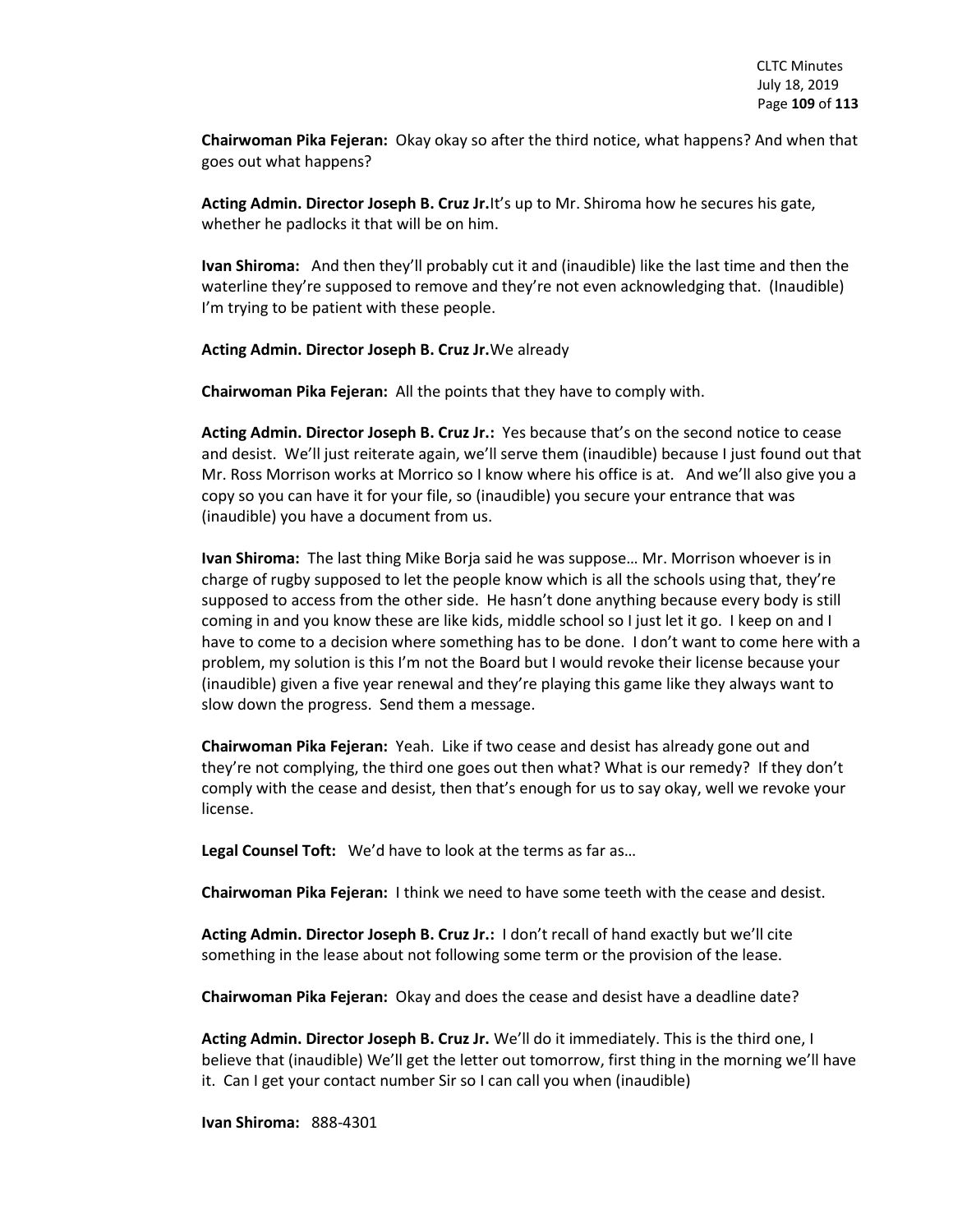**Chairwoman Pika Fejeran:** Thank you Mr. Shiroma. Okay well there were several items on our agenda that we did not get to. Is there anything abolutly pressing at this time or can we visit it at our next upcoming meeting?

**Acting Admin. Director Joseph B. Cruz Jr.**Are we still on for the special meeting?

**Chairwoman Pika Fejeran:** Yes so

**Acting Admin. Director Joseph B. Cruz Jr.:** Okay just need to consult with Nic about the executive session part.

**Legal Counsel Toft:** (inaudible) yeah the Determination of Need

**Acting Admin. Director Joseph B. Cruz Jr.:** And then we just need to find a court report and then we need to consult with DOA because the timing of it, we don't have an open P.O. to (inaudible) a court reporter but they may allow us to use a direct payment with it because it doesn't happen all the time, it's very rare. We'll do our best to (inaudible)

**Chairwoman Pika Fejeran:** Okay. How soon can we do that, so just for the Commission's knowledge, I'm calling a Special Meeting as soon as possible and in that meeting we're going have a bunch of agenda items but we'll also be going into executive session to talk about the ongoig litigation with Department of Justice and the Trust. But with calling the executive session, there's a lot of administrative things that need to happen and we also like Joey mentioned, we have to hire a court reporter so do you know how soon you can get back to me so I can let our Attorney know.

**Acting Admin. Director Joseph B. Cruz Jr.:** Ah maybe tomorrow.

**Chairwoman Pika Fejeran:** Okay okay.

**Acting Admin. Director Joseph B. Cruz Jr.**We just need to find out whether the court reporter will be available that day, he or she is on island so we'll try to get all that together by the afternoon.

**Chairwoman Pika Fejeran:** Okay so the soonest would be Tuesday, the 29<sup>th</sup> right that was the day.

**Acting Admin. Director Joseph B. Cruz Jr.**July 30.

**Chairwoman Pika Fejeran:** July 30 that would be a Tuesday but again it depends on the noticing the notice would have to go out next Tuesday, we might not have enough time so we're looking at the…

**Acting Admin. Director Joseph B. Cruz Jr.**I think we'll be okay.

**Chairwoman Pika Fejeran:** Do you think we can do it?